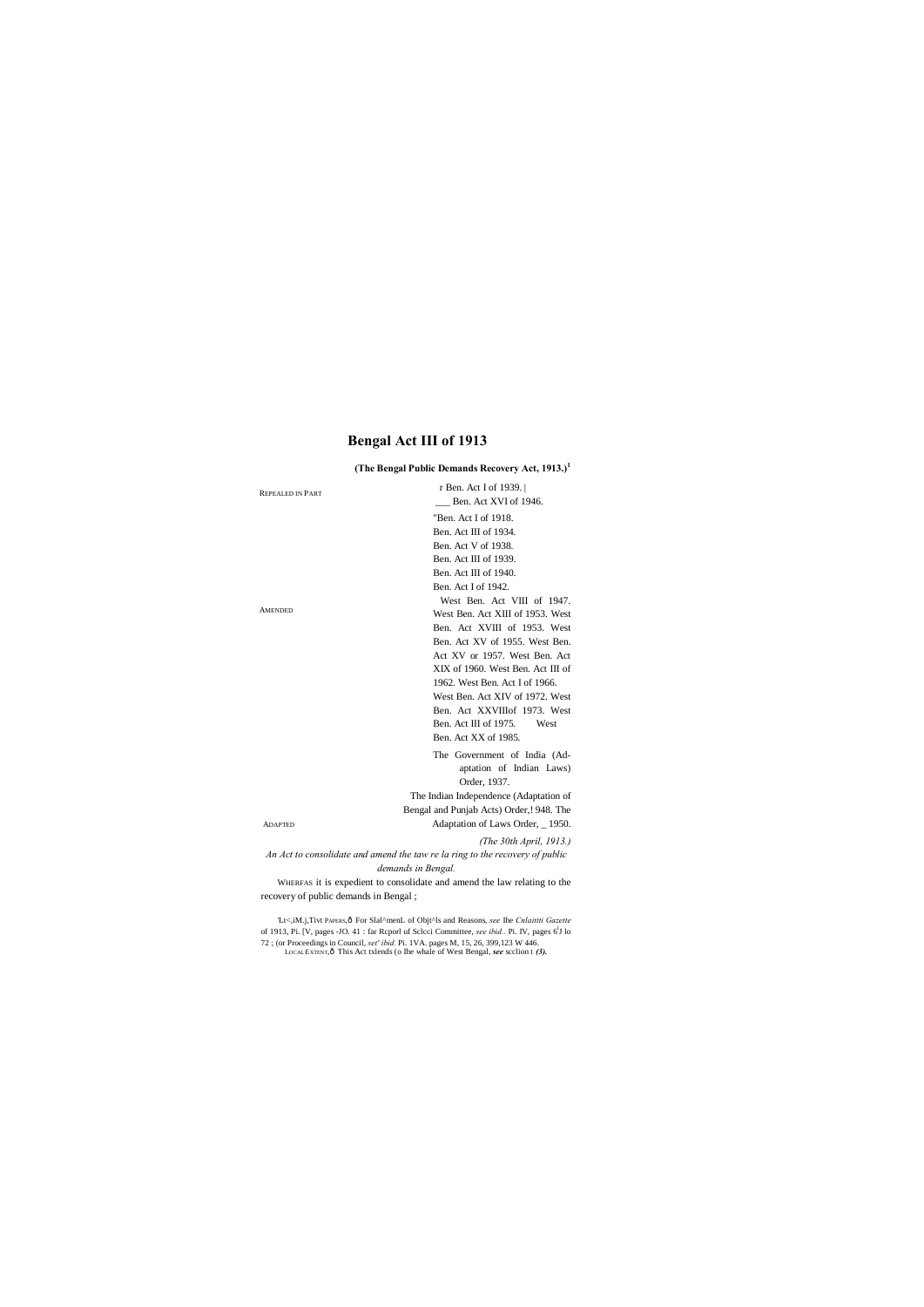55 & 56 Vict., e. M.

# **410** *The Bengal Public Demands Recovery Act, 19J3.* **. Ben. Act III**

AND WHEREAS the previous sanction of the Governor General has been obtained, under section 5 of the Indian Councils Act, 1892, to the passing of this Act; It is hereby enacted as follows :ô

**[**

*(Part S.—Preliminary.—Sections /—3.)*

### PARTI **Preliminary.**

| 1.                                             | (J) This Act may be called the Bengal Public Demands Recovery Act, 1913;                                                                     |
|------------------------------------------------|----------------------------------------------------------------------------------------------------------------------------------------------|
|                                                | It shall come into force on such dale' as the "[State Government]<br>(2)                                                                     |
| Shon tide,<br>commence-<br>ment and<br>extent. | may appoint by notification in the <i><sup>†</sup>[Official Gazette</i> ]; and<br>(3) It extends to the whole of <sup>†</sup> [West Bengal], |
|                                                | $[Repeat.]$ —Rep. by s. 3 and the Second Sell, of the<br>2.                                                                                  |

*Bengal Repealing and Amending Act, 1938 (Ben. Act I of 1939.)*

Definitions, 3. In this Act, unless there is anything repugnant in the subject or context, ô

- Ya^/'Calcutta" means the area comprised within the local limits for the lime being of the ordinary original civil jurisdiction of the High Court at Calcutta ;
- *( 1 )* "certificate-debtor" mean the person named as debtor in a certificate filed under this Act, and includes any person whose name is substituted or added as debtor by the Certificate Officer;
- $(2)$  "certificate-holder" means the<sup>fi</sup>[Government or person] in whose favour acerlificate has been filed under this Act, and

'Clause <u!) was inserted with retrospective effect by a. 2(iJ of (he Bengal Public Demands Recovery (Amendment) Act, 1962 (West Ben, Act III of 1952).

 $\overline{a}$ 

These words were substituted Tor the words "Secretary of State for India in Council or other person" by paragraph 3 of. and Sehedulc IV to. the Government of India (Adaptation of Indian Laws) Order, 1937,

<sup>&</sup>quot;The words "Provincial Government" wen: originally substituted for the words "Local Govern in cm" by paragraph *411) of* ihe Government of Iridia (Adaptation of Indian Laws) Order. 1937. and thereafter the word "Siaic'' was substituted for the word "Provincial" by paragrph *A( II* of the Adaptation Dr Laws Order, 1950.

*<sup>&#</sup>x27;i.e.,* the 1st July 1913, *jee* notification No. 985T.R.. dated ihc 22nd May, 1913, published in llic *Calcutta Gazette* of 1913. Pan I. page 789.

<sup>&#</sup>x27;These words were substituted for the words *"Calcutta Gazelle"* by paragraph *4(1)* of ihe Government of India (Adaptation of Indian Laws) Order. 1937.

<sup>&</sup>quot;"These words were substituted for the word "Bengal" by article 3(2Jof the Indian Independence (Adaptation of Bengal and Punjab Acts) Order. 1948,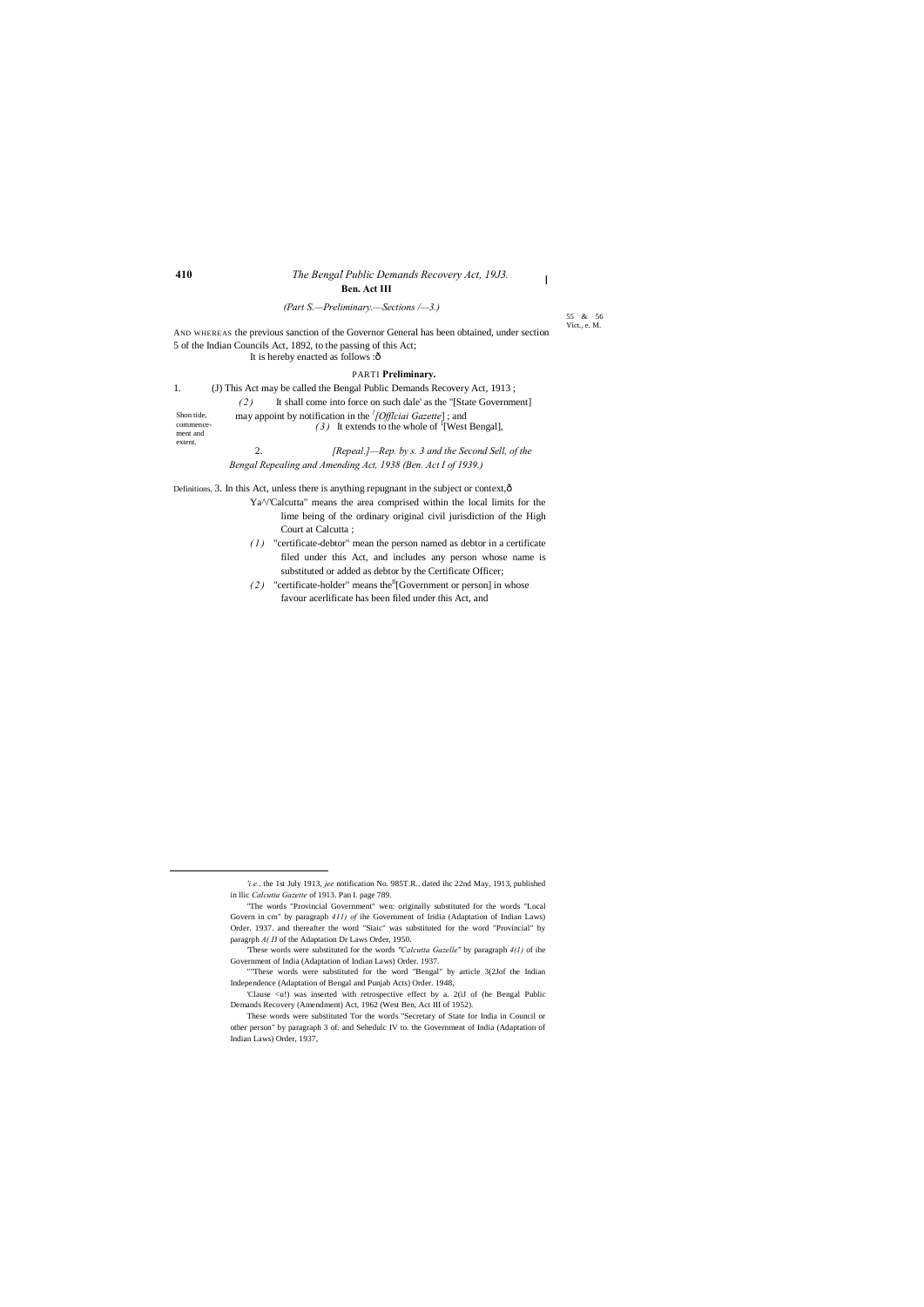| Filing      | οf |
|-------------|----|
| certificate |    |
| for public  |    |
| damand      |    |

**of 1913.]** *(Pari 11.—filing, sen'ice and effect of certificates, and hearing of objections thereto.—Sections 4,* S.J

*The Bengal Public Demands Recovery Act, 1913.* **411** includes any person whose name is substituted or added as ' creditor by the

- *( 3 )* "Certificate-officer" means a Collector, a Sub-divisional Officer, and any officer, appointed by a Collector, with the sanction of the Commissioner, lo perform the functions of a Certificaic-officer under this Act;
- *' ( 3 a )* "Collector" means the chief officer in charge of the revenue administration of a district and includes an additional District Magistrate appointed under sub-section (2)

Aci v of of section 10 of ihe Code of Criminal Procedure, 1898;

# Certificate-officer ;

- *Z Explanation*. $\hat{o}$  For the purposes of this Act, the district of 24- Parganas shall be deemed to include Calcutta ;
- *( 4 )* "Movable properly" includes growing crops ;
- (5J "prescribed" means prescribed by rules ;
- *( 6 )* "public demand" means any arrear or money mentioned or referred to in Schedule **I,** and includes any interest which may, by law, be chargeable thereon up to the date on which a certificate is signed under Part II; and
- *( 7 )* "rules" means rules and forms contained in Schedule **II** or made under section 39.

1898

demand payable lo **Collector** 5. *(J)* When any public demand payable cu any person other than ihe Collector is due, such person may send Co the Certificate-officer a written requisition in the prescribed form :

Requisition for certificate ^Provided that no aciion shall he taken under this Acc on a requisition made by a land morigagc bank registered or deemed to be

in oilier cases. 'Clause *( 3 a )* was inserted by s. 2 of Ihe Bengal Public Demands Recovery (Amendment) Acl, 1953 (Wesl Ben. Act X J J] or 1953).

This *Kxpltmiiri/in* \v,is added uilh retrospeciive eJTtrcl by s  $2(H)$  of I he Bengal Public Demands Recovery

### PART **II**

### **Filing, service and effect of certificates, and hearing of objections thereto.**

4. When the Certificate-officer is satisfied that any public demand payable to che Collector is due, he may sign a certificate in the prescribed form, stating that (lie demand is due, and shall cause che certificate lo be filed in his office,

(Amendmem) Aci, 1962 (Wcsl Ben. Act III of 1962).

'This proviso was subsiiiuicd Tor ilie former proviso by s. 2 or the Bengal Public Demands Recovery (Wcsl Bengal Awcndmenl) Aci, 1947 (Wesl Ben. Act Vlll of 1947).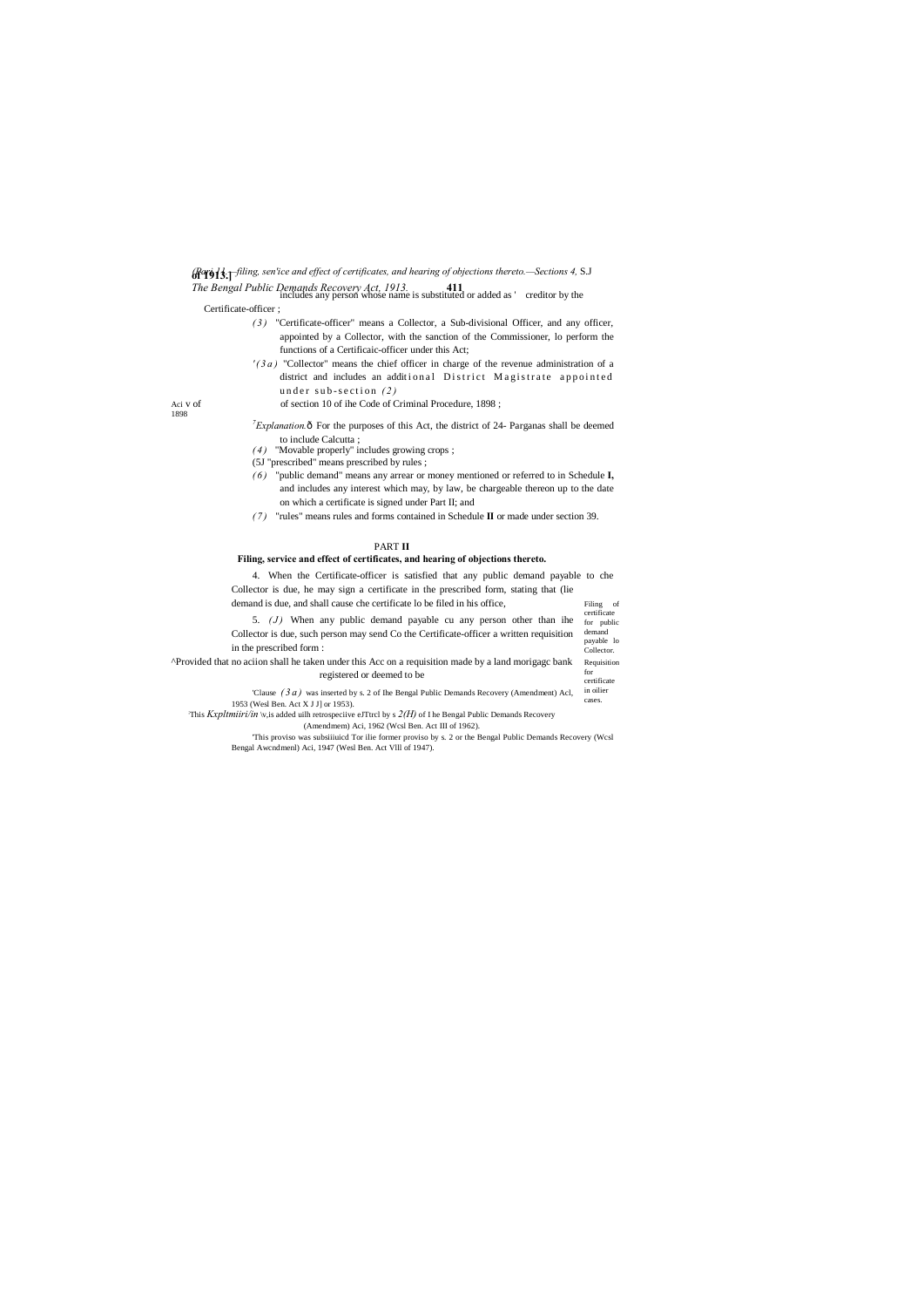Ben. Act XXI of 1940.

> VII of 1870.

Scrvice of nolice an J copy of cerlificnie on ccnificalcdcblor, Effccl of service of<br>nolice of nolice

Filing of ccriil"icalc on requisition.

Filing of pelition denying **Jinbiliiy** 

 $-U^{\Delta}UJU-MJ - i.$  š.L..  $vL_{\nu}$ , J....

#### 412 *The Bengal Public Demands Recovery Act, 1913.*

ccrtificaic.

### **[Ben. Act III**

# *(Part II.— Filing, service and effect of certificates, at id heating of objections th e re to. —S ec.tions 6 —9.)*

registered under the Bengal Co-operative Societies Act, 1940, or an assignee of such bank, unless Ihe requisition be countersigned by the Registrar of" Cooperative Societies, West Bengal.

*( 2 )* Every such requisition shall be signed and verified in the prescribed manner, and, except in such cases as may be prescribed, shall be chargeable with ihe lee of the amount which would be payable under the Court-fees Act, 1870, in respect of a plaint, for the recovery of a sum of money equal to that staled in the requisition as being due.

6. On receipt of any such requisition, the Certificate-officer, it'hc is satisfied that the demand is recoverable and that recovery by suit is not barred by law, may sign a certificate, in the prescribed form, stating that the demand is due ; and shall include in ihe certificate ihe fee (if any) paid under section 5, sub-section *(2)* ; and shall cause the certificate to be filed in his office.

<sup>1</sup>10A. Subject to the provisions of the Limitation Act, 1963, and upon application made to him by ihecerlificate-holder, the Certificate- officer may, at any time, amend a certificate by the addition, omission or substitution of the name of any Certificale-horder or certificate- debtor, or by the alteration of the amount claimed therein :

Provided that when any such amendment is made a fresh notice and copy of the amended certificate shall be served upon ihe certificate- debtor as provided in section 7.

7. When a certificate has been filed in the office of a Certificate- officer under section 4 or section 6, he shall cause to be served upon the certificatedebtor, in the prescribed manner, a notice in the prescribed form and a copy of the certificate. - *(Part If.* 6 Filing, service and effect of certificates, and *hearing of objections thereto.—Sections 10, 10A.—Part III.—Execution of Certificates.—Sections 11, 12.}*

*( 2 )* If any such petition is presented to a Certificate-officer other than ihe Certificate-officer in whose office the original certificate is filed, it shdl be sent to the latter officer for disposal.

10. The Certificaic-officer in whose office the original certificate is filed shall hear the petition, lake evidence (if necessary), and determine whether the certificate-debtor is liable far ihe whole or any part of the amount for which the certificate was signed ; and may set aside, modify or vary ihe certificate accordingly :

Provided lhai, if the Certificaic-officer is not the Collector, and considers thai the petition involves a *bona fide* claim of right lo property, he shall refer the petition to the Collector for orders; and the Collector, if he is satisfied that a *bona fide* claim of right to property is involved, shall make an order cancelling the certificate.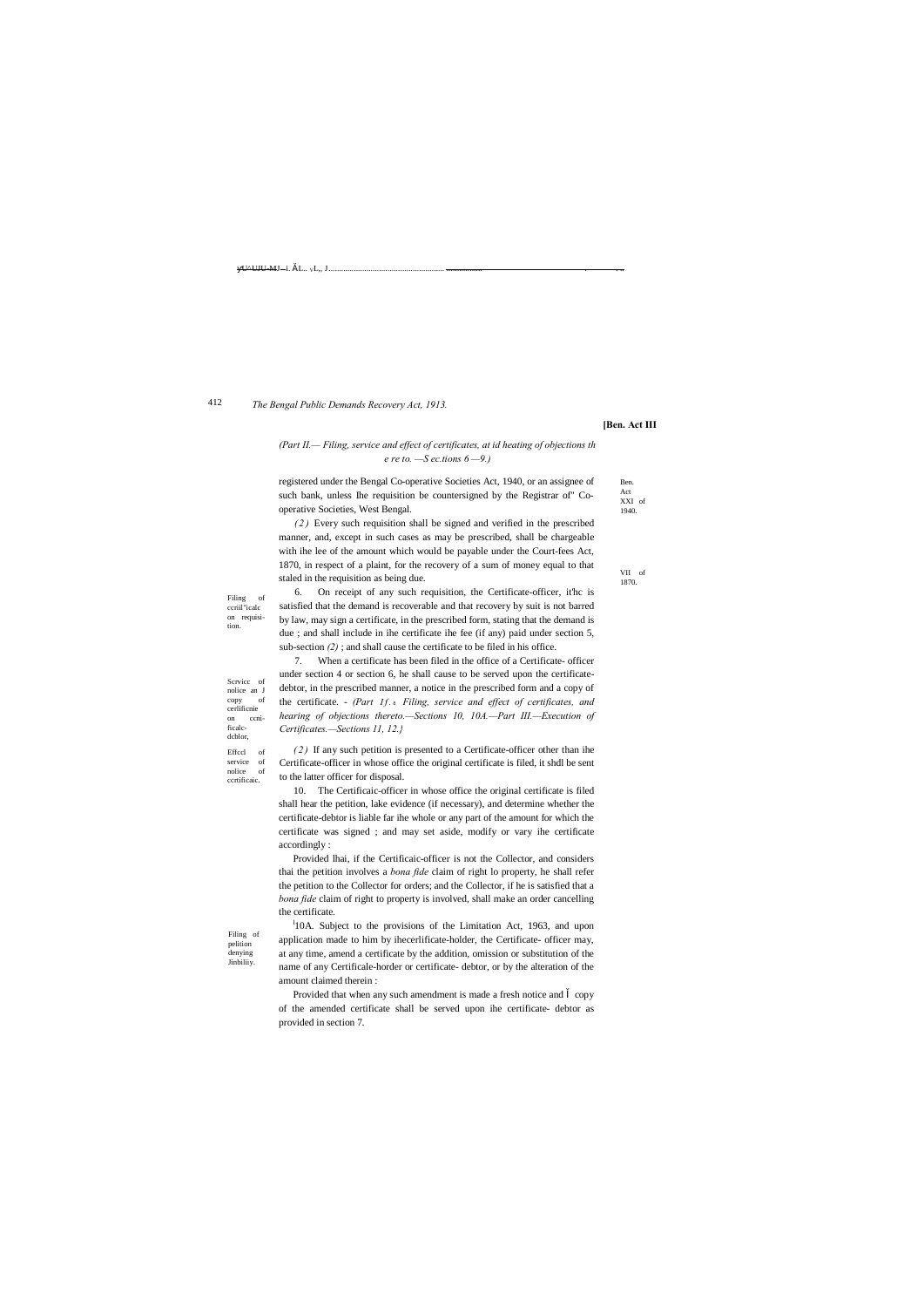36 of 1963. Power lo amend ccrtificsie by addition, omission or substitution of parties.

> Who may execule certificate.

Transmission of certificate to another Ccrtificalcofflcer Tor

execution.

413

 $WWV''^{\wedge \wedge ^S\wedge ^S}\!\!\!\rightarrow ?$  :^^V-

' > >: ^ vv \*\*SSSSW?W^ S^j-S^SS VH-^%S^SS%SW?> IW-S\*!

- 11. A certificate fi led under seciion 4 or section 6 may be executed byô
	- $(a)$  the Ccriificate-offiger in whose office the original certificate is filed, or '
	- *(b)* the Certificate-officer to whom a copy of the certificate is sent for execution under seciion 12, sub-section (1).

*The Bengal Public Demands Recovery Act, 1913.*

**of 1913.]**

# **PART III Execution of Certificates.**

| 12. $(1)$ A Certificate-officer in whose, of lice a certificate is filed        | Hearing and |
|---------------------------------------------------------------------------------|-------------|
| may send a copy thereof, for execution, to any other Certificate-officer -# * * | determining |
| * * * *                                                                         | of such     |
|                                                                                 | pcliliun.   |

'Scciion 10A wiih ils proviso was added by s. 2 of (lie Bengal Public Demands Recovery (Amtndmeni) Act. 1972 (West Ben, Aci XIV or 1972).

"Til\*: words "in Ihi: same district or lo I he Collector of any other district" were milled by s. *2* of the Bengal Public Demands Recovery (Amendment) Act, 1934 {Ren. Act 111 of 1934),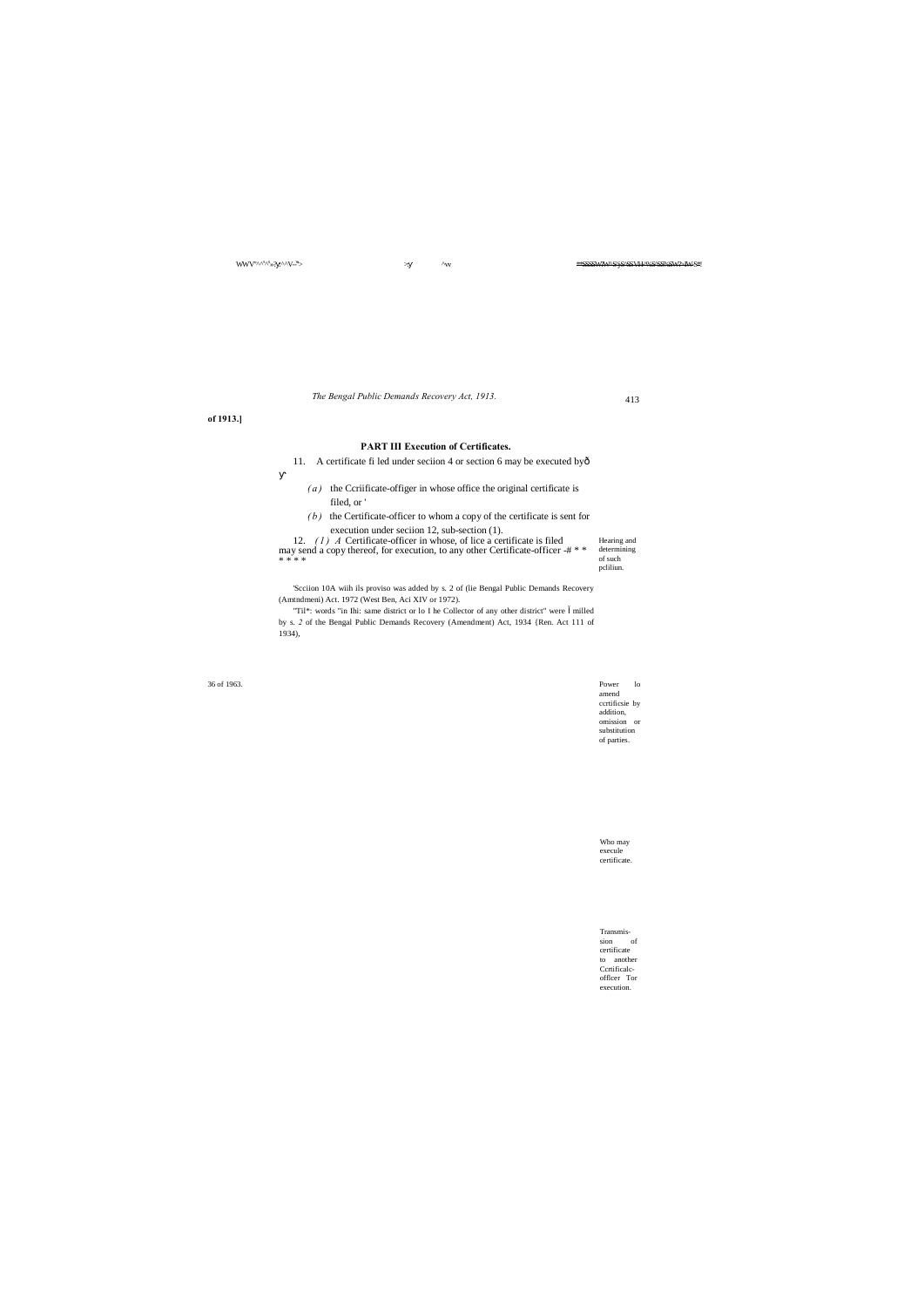Modes of exeeulion

When ccrlificalc may Ix: execuicd.

Certain sales by wham to be held.

pjm^jLML^.M^U.1.

#### 414 *The Bengal Public Demands Recovery Act, 1913.*

**{Ben. Act III**

*(Part ill.—Execution of Certificates.—Sections 13 —15.)*

*( 2 )* When a copy nfa certificate is sent to any such officer, he shall cause it tube filed in his office, and thereupon the provisions of section S with respect to certificates filed in the office of a Certificate-officer shall apply as if such copy were an original certificate :

Provided that it shall not be necessary to serve a second nolice and copy under section 7.

13. No step in execution of a certificate shall be taken until the period of thirty days has elapsed since ihe date of the service of the notice required by section 7, or, when a petition has been duly filed under section 9, until such petition has been heard and determined :

14. Subject to such conditions and limitations as may be prescribed, a Certificate-officer may order execution of a certificateô-

*lixplanaifan to clause* (<!). O The Cenificaie-orfiecr may, in his discretion, refuse execution al llie same lime against ilie person and properly of ihn^enificalc-deblur.

15. Where a revenue-paying estate or any share therein is liable to sale in execution of a certificate, such sale may be held eitherô

Provided that, if the Certificate-officer in whose office a certificate is filed is satisfied ihat the certificate-debtor is likely to conceal, remove or dispose of the whole or any part of such of his movable properly as would be liable to attachment in execution of a decree of a Civil Court, and that the realisation of the amount of the certificate would in consequence be delayed or obstructed, he may at any time- direct, for reasons to be recorded in writing, an attachment of the whole or any part of such movable properly :

'Provided further that if the certificate-debtor whose movable property has been so attached furnishes security to the satisfaction of the Certificate-officer, such attachment shall be cancelled from the date on which such security is accepted by the Certificate-officer,

*( a )* by attachment and sale, or by sale (without previous attachment),

of any property, or

*( b )* by attachment of any decree, or

*( c )* by arresting the ccrtificate-deblor and detaining him in the civil prison, or

*(el )* by any two or all of the methods mentioned in clauses *(a), (b)* and *(c).*

(a) by the Ceriificate-officcr exercising jurisdiction in the district lo the revenue-roll of which Ihe estate or share appertains, or

'This proviso was lidded by s. 2 of ihe Bengal Public Demands Recovery (Amendment) Aci, l'J42 (Ben. Aci t of 1042).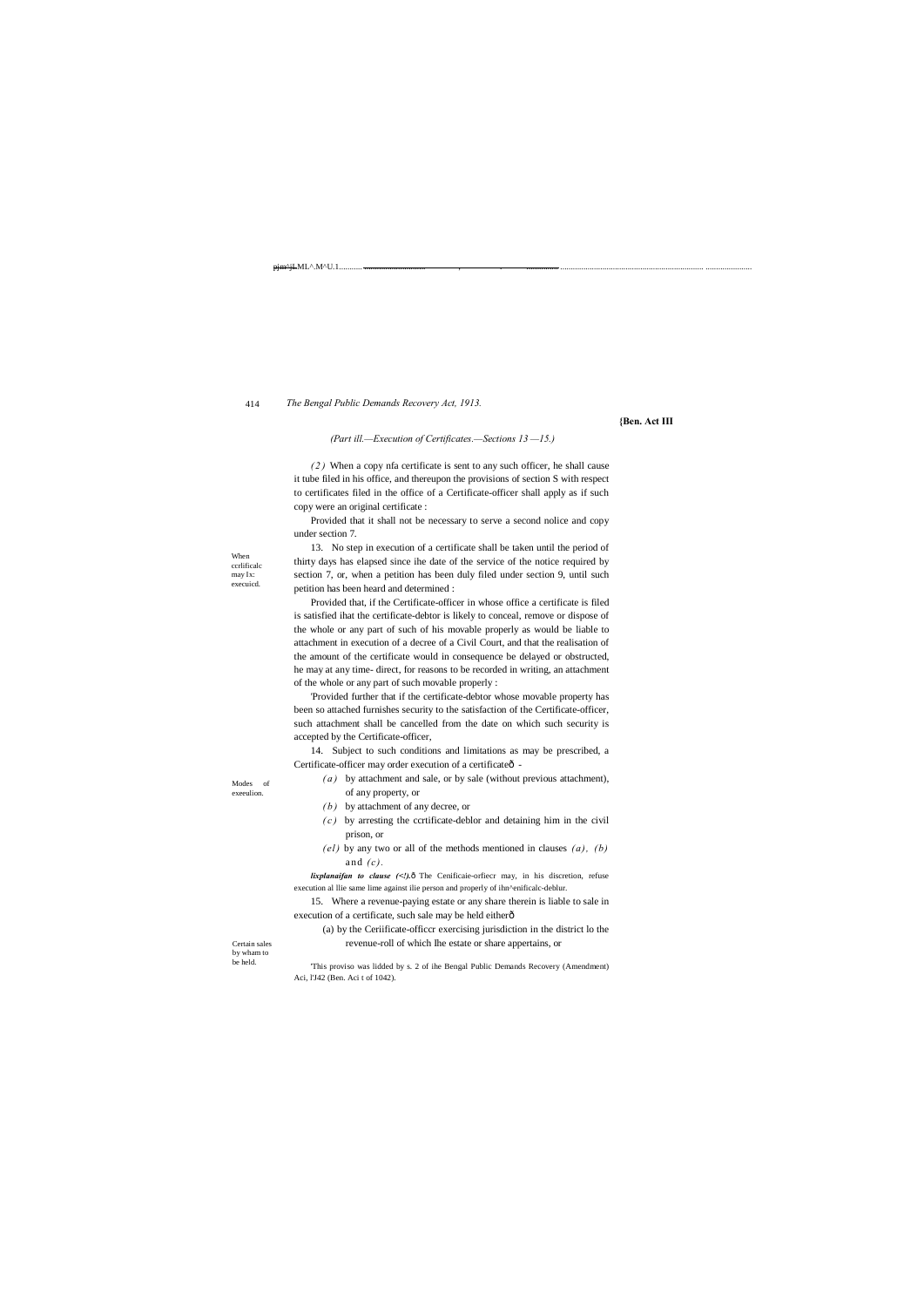# **415** *The Bengal Public Demands Recovery Act, 19J3. (Part 111.—Execution of Certificates.—Sections J 6, 17.)*

Attachment of property.

### *(Part ill.*—Execution of Certificates.—Sea ions IS  $-20.$

Aci v OF 1908. 416

of 1913.]

16.There shall be recoverable, in the proceedings in execution of every certificate Filed under this Actô

- *( a )* interest '[calculated in such manner as may be prescribed] upon the public demand to which the certificate relates, at the rate of six and a *quarter per centum per annum* from the dale of the signing of the certificate up to the date of realization : : Provided thatô
	- Interest,  $(i)$  no inierest shall be charged if the amount of public demand is less than twenty-five rupees or if the period fro m the date of sign i ng the certi ficate up to the date of realization does not cxceed three months ;
	- costs and charges recoverab le.  $(i i)$  no interest shall be charged for the period during which the execution proceedings are stayed under an order passed by the Certificate-officer at the instance of the certificate-holder; and .
	- $(H<sub>i</sub>)$  no inierest shall be charged for the period during which the execution proceedings are stayed under an order passed in an appeal or in revision or by a Court at the instance of the certificate-holder or any person other than the certificatedebtor,
- *(b)* such costs as are directed to be paid under section 45, and
- $(c)$  all charges incurred in respect of  $\delta$ 
	- $(i)$  the service of notice under section 7. and of warrants and other processes, and '
	- $(i i)$  all other proceedings taken for realising the demand.

*( b )* by the Certificate-officer exercising jurisdiction in the district in which such estate or share is situated,

19. (I) The attachment of a Civil Court decree for the payment of money or for sale in enforcement of a mortgage or charge shall be made by the issue to the Civil Court of a nolice requesting the Civil Court to stay the execution of the decree unless and untilô

 $(i)$  the Certificate-officer cancels the notice, or

 $(it)$  the cenificalc-holder or the certificate-debtor applies to the Court receiving such notice to executc the decree.

### *Attachment.*

17,Property liable to attachment and sale in execution of a decree of a Civil Court  $\frac{J}{I}$  [under section 60 of the Code of Civil Procedure, 1908] may be attached and sold in execution of a certificate under this Act. *The Bengal Public Demands Recovery Act, 1913.*

### **[Ben. Act 111**

18. Where an attachment has been made in execution of a certificate, any payment to Ihe ccrtificate-debtor ol" any debt, dividend or other moneys, contrary to such attachment, shall be void as against all claims enforceable under the allachment.

*(2)* Where a Civil Court receives an application under clause *( i i )* of sub-section *(I),* it shall, on ihe application of the certificate-holder or the certificatc-debtor, and subject to the provisions of the Code of Civil Procedure. 1908, proceed to execute the attached decree and apply the net proceeds in

satisfaction of the certificate.

*(3)* The cert i ficate-holder sha 11 be deemed to be the represen tati ve of the holder ol the attached decree, and to be entitled to execute such attached decree in any manner lawful for the holder thereof.

*Sale, '*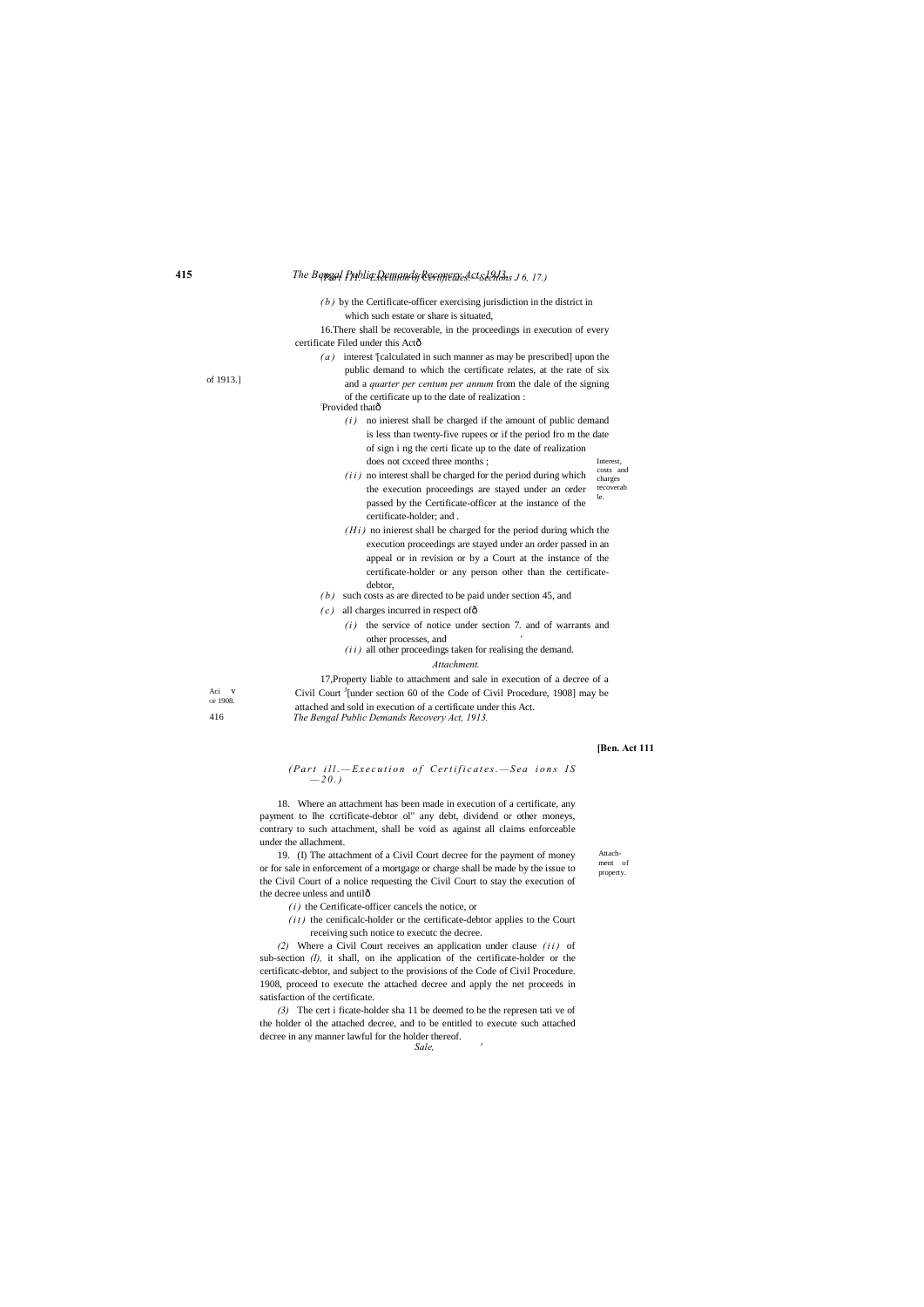Payment of moncyi contrary lo attachment lo be void. Attachment of decree.

> Aei V of 190S.

Purchaser's [ilk.

VlJlof 1885.

20. (I) Where property is sold in execution of a certificate, there shall vest in the purchaser merely the right, litle and interest of the certificate-debtor at the time of the sale, even though the property itself be specified.

*(2)* Where immovable property is sold in execution of a certificate, and stich sale has become absolute, thepurchaser's right, litle and interest shall be deemed to have vested in him from the time when the properly is sold and not from ihe timewhentlie sale becomes absolute.

*(3)* Notwithstanding anything contained in sub-section *(I),* in areas in which Chapter XIV of the Bengal Tenancy Act,  $1S85<sup>1</sup>$ , is in force, where a tenure or holding is sold in execution of a certificate for arrears of rent clue in respect [hereof, the tenure or holding shall, subject to the provisions of section 22 of that Act, pass to thepurchaser, subjecttothe interests defined in that Chapter as "protected interests," but with power to annul the interests defined in that Chapter as "incumbrances":

Provided as follows ; ô

 $(i)$  a registered and notified incumbrance within the meaning of that

Chapter shall not be so annulled except in the case prescribed ; and  $(i i)$  the power to annul shall be exercisable only in the manner prescribed.

'This Act has been repealed by the West Bengal Land Reforms Act. 1955 (West Bun. Act X ot 1956).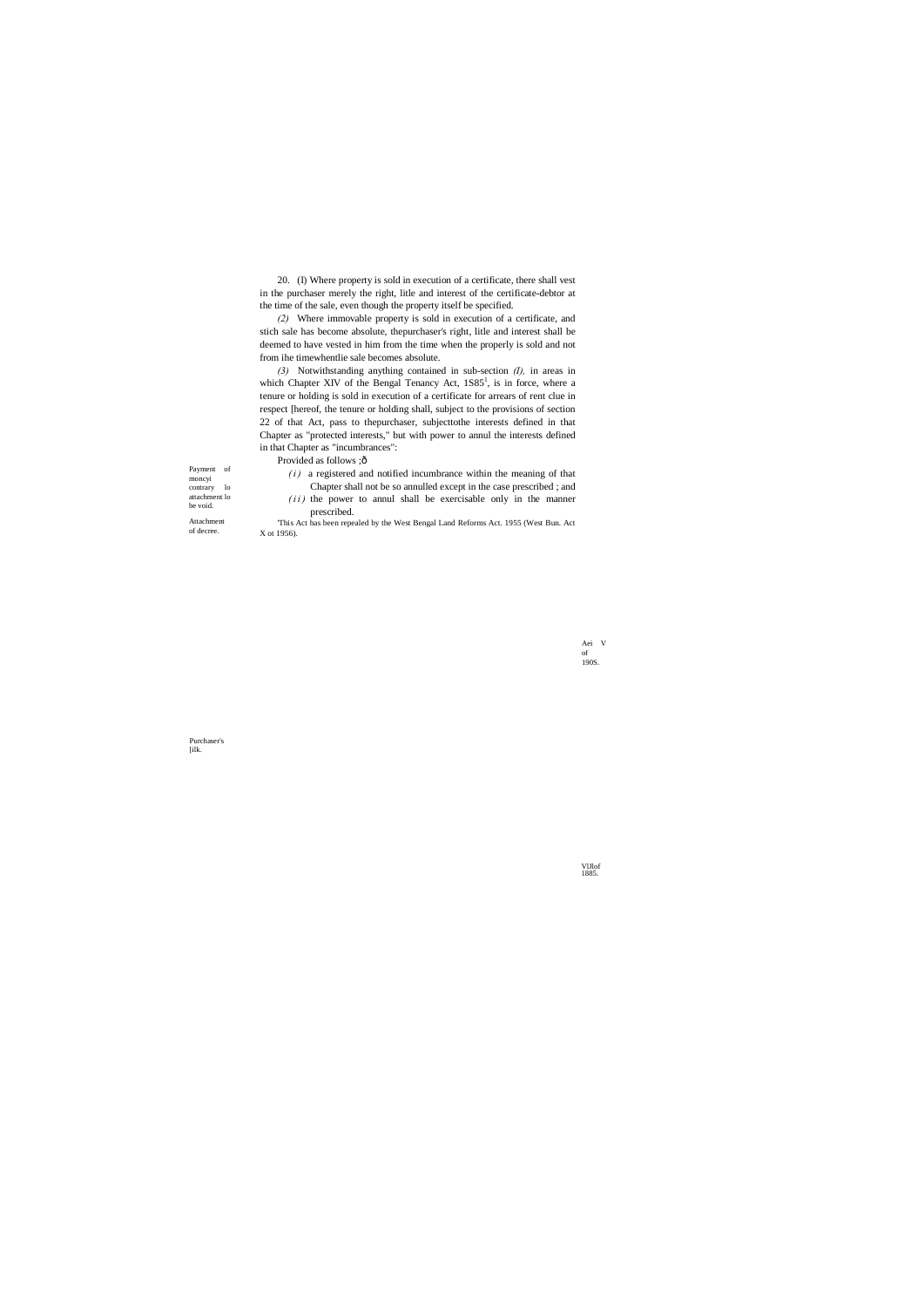- to sci aside sale immovable property on deposit. *( a )* for payment to the certificate-holder, the amount spccificd in the proclamation of sale as that for the recovery of which the sale was ordered, with interest thereon at the rate of '[six and a quarter] *per centum per annum,* calculated from the date of the ^proclamation of sale] to Ihe date when the deposit is made ;
- *( b )* for payment to the purchaser, as penalty a sum equal to five *per cent,* of the purchase-money, but not less than one rupee;and
- $(c)$  for payment to the Collector (where the certificate is for a public demand payable to the Collector), such outstanding charges due to the $3$  [Government] under any law for the

purchaser not .<br>maintainable on ground of purchase being made on bchair or plainlitr.

# **417** *The Bengal Public Demands Recovery Act, 19J3. (Part ///.—Execution of Certificates.—Sections 21, 22.)*

**of 1913.]**

4)8

*( 4 )* Where the certificate-holder is a co-sharer landlord and the certificate is for his share of the rent only, the provisions of sub-section *(3)* shall not apply.

Suit against 21. (7) No suit shall be maintained, against any person claiming title under a purchase certified by the Certificate-officer in such manner as may be prescribed, on the ground that the purchase was madeonbehalfoftheplaintifforon behalfof some one through whom the plaintiff claims.

Application 22. (I) Where immovable property has been sold in execution of a certificate, ihe certificate-debtor, or any person whose interests are affected by the sale, may, at any time within thirty days from the date of the sale, apply to the Certificate-officer to set aside the sale, on his depositing—

*( 2 )* Nothing in this section shall bar a suit to obtain a declaration that the name of any purchaser certified as aforesaid was inserted in the certificate fraudulently or without the consent of the real purchaser, or interfere with the right of a third person to proceed against that property, though ostensibly sold lo the certified purchaser, on the ground that it is liable to satisfy a claim of such third person against the real owner.

### *Setting aside sale.*

*The Bengal Public Demands Recovery Act, /9/3.*

### **[Ben. Act III**

*(Pari III,—Execution of Certificates.—Sections 23 —25.)*

Lime being in force as ihe Collector certifies to be payable by the certificate-debtor.

*( 2 )* Where a person makes an application under section 23 for selling aside ihe sale of his immovable property, he shall not, unless he withdraws that application, be entitled io make or prosecute an application under ihis section.

23. (I) Where immovable property has been sold in execution of a certificate, the certificate-holder, the certificatc-debtor, or any person whose interests arc affected by the sale, may, at any lime within sixty days from the date of the sale, apply to the Certificate-officer to sei asi de the sale on the ground that notice was noi served under section 7 or on ihe ground of a material irregularity in the certificate proceedings or in publishing or conducting the sale :

Provided as follows

- *( a )* no sale shall be set aside on any such ground unless the Certificateofficer is satisfied that the applicant has sustained substantial injury by reason of the non-service or irregularity ; and
- *( b )* an application made by a certificate-debtor under this section shall be disallowed unless the applicant either deposits the amount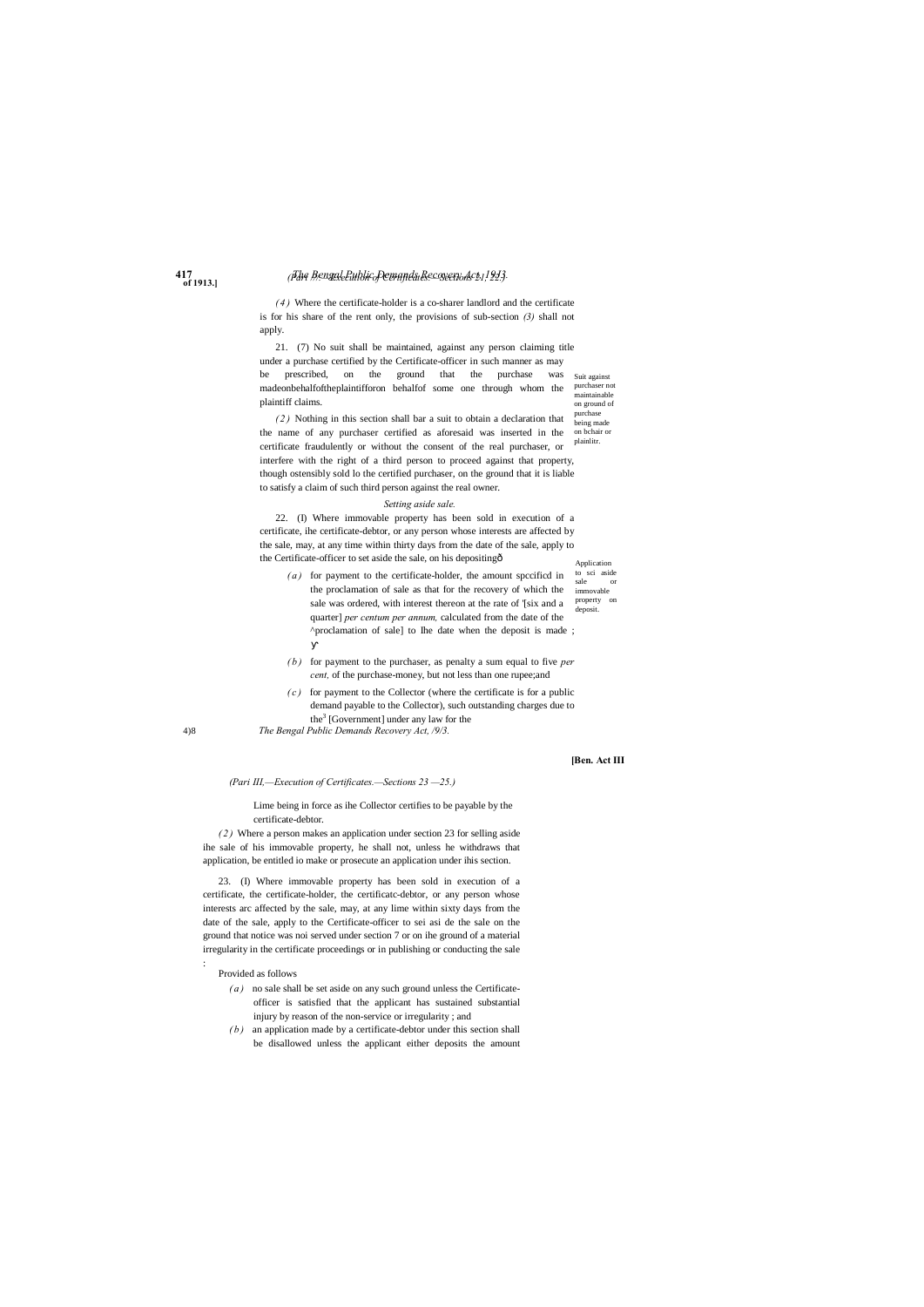**Application**  $\log_{1.4}$ sci, nsiilc sale of immovable property<sub>hen</sub>tip pggapestyhent#8<br>\$RRANG of n on-scrvice of absolute or notice aside or **1621set** aside!<br>irregularity. Application lo sci aside sale on ground lhat eertificaledebtor had' no saleable interest or thai properly did not exist. becomc

recoverable from him in execution of the certificate or satisfies the Cerlificate-officer that he is not liable to pay such amount.

*( 2 )* Notwithstanding anything contained in sub-section (!), the Cerlificateofficer may entertain an application made after the expiry of sixty days from the dale of the sale if he is satisfied that there are reasonable grounds for so doing.

> 24. The pu rchaser al any sale of i m movable property i n execution of a certificate may, ai any lime within sixty days from the date of the sale, apply to the Certificate-officer to set aside the sale on the ground that the certificate-debtor had no saleable interest in the property sold, or that the property did not exist at the time of the sale.

> 25. (!) Where no application is made under section 22, sedion 23 or section 24, orwheresuch an application is made and disallowed, the Certificate-officer shall make an order confirming the sale, and thereupon the sale shall become absolute.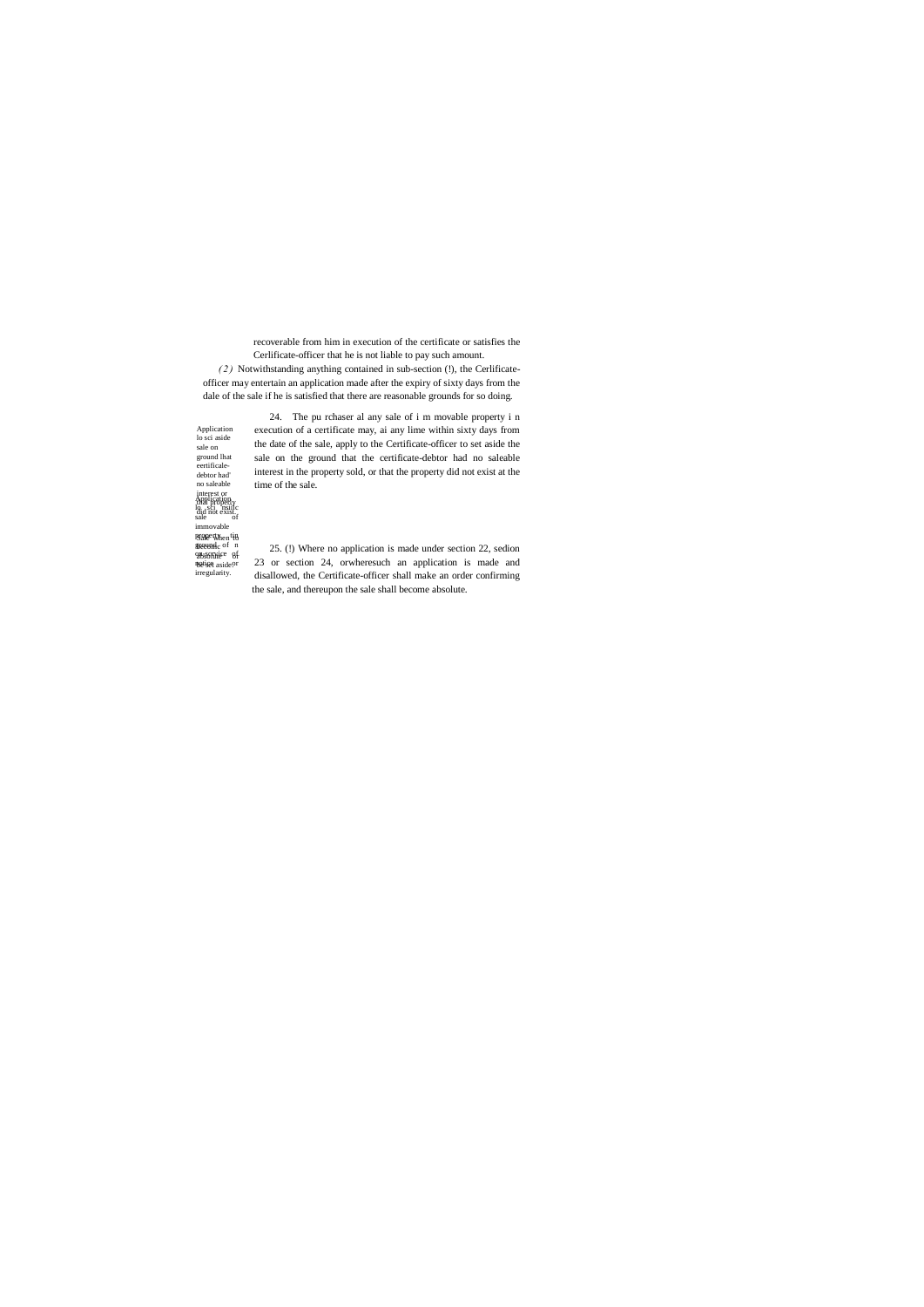Disposal of proceeds of execution

Application by purchaser resisted or obswucicd in obtaining possession or immovable properly. Procedure on such application.

*{Part III.—Execution of Certificates.—Sections 26 —28.)*

26. (I) Whenever assets are realized, by sale or otherwise in execution of a certificate, ihey shall be disposed of in the following manner: $\hat{o}$ 

*( 2 )* Where such an application is made and allowed, and where, in the case of an application under section 22, the deposit required by thai section is made within thirty days from the date of the sale, the Certificate-officer shall make an order setting aside the sale :

Provided that no order shall be made unless notice of the application has been given to all persons affected thereby.

> . this Act which may be due to Jiim upon the date upon which the assets were realized; and

*Disposal of proceeds of execution.*

*(2)* If the certificate-debtor disputes any claim made by the cc r t i ficateholder to receive any amount referred to in clause *(c),* the Certificate officer shall determine the dispute.

- (a) there shall first be paid to the certificate-holder the costs incurred by him ;
- (b) there shall, in ihe next place, be paid to the certificate- holder the amount due to him under the certificate in execution Of Which the assets were realized ;
- (c) if there remains a balance after these sums have been paid, there shall be paid to the certificate-holder therefrom any other amount recoverable under the procedure provided by

(d) ihe balance (if any) remaining after the payment of the amount (if any) referred loin clause *(c)* shall be paid to the certificate-debtor.

*Resistance.to purchaser, after sale. .*

27. (I) If the purchaser of any immovable property sold in execution of a certificate is resisted or obstructed by any person in obtaining possession of the property, he may apply lo the Certificate- officer.

*( 2 )* The Certificate-officer shall fix a day tor investigating the matter, and shall summon the party against whom the application is made to appear and answer (he same.

28. (I) If Ihe Certificate-officer is satisfied that the resistance or obstruction was occasioned without any just cause by the certificatedebtororby some person on his behalf, he shall direct that the applicant be put into possession of the property ; and, if the applicant, is still resisted or obstructed in obtaining possession, ihe Certificate-officer may also, at the instance of the applicant, order the certificate-debtor or such other person to be detained in the civil prison for a term which may extend Cu thirty days.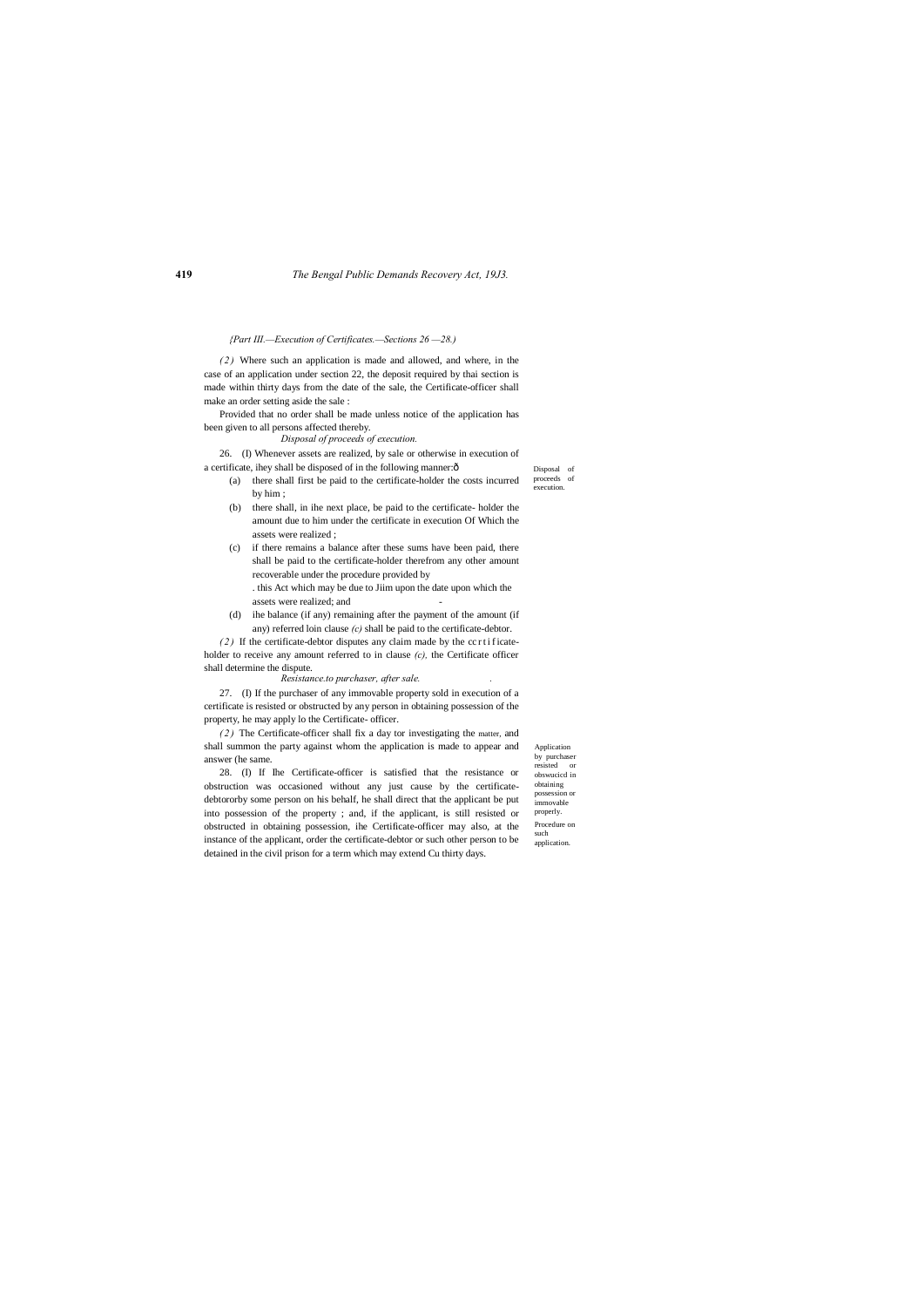**[Ben. Act III** ..........................

*(Part HI.—Execution of Certificates.—Section 29.)*

*( 2 )* If the Certificate-officer is satisfied that the resistance or obstruction was occasioned by any person (other than the certificate- <sup>1:</sup> debtor) claiming in good faith to be in possession of the property on

officcr has issued and served a nolice upon the certificate-debtor calling upon him Vo appear before him on a day to be specified' in the notice and to show cause why he should not be committed lo civil prison, and unless] the Certificate-officer, for reasons recorded in writing, is satisfied, ô

his own account or on account of some person other than the certificate-debtor, the Certificatc-officer shall make an order dismissing the application.

(a) that the certificate-debtor, with the object or effect of obstructing or delaying the execution of the certificate, $\hat{\theta}$ <br> $J^*$  it

 $J^*$  it  $if$  \*

# *Arrest, Detention and Release.*

Power io '29. (!) No order for the arrest and detention in civil prison of a

(Jcicniion certificate-debt or in execution of a certificate shall be made unless [the Certificaic-

- $(i i)$  has, after the filing of the certificate in the office of Certificateofficer, dishonestly transferred, concealed, or removed any part of his property, or
- (b) that the cenifieate-dehtor hiis or has had since the dale of the filing of the certificate, ihe means to pay the amount for which the certificate has been issued, or some substantial part of such amount and refuses or neglects or has refused or neglected lo pay ihe same.

*Explanation.*-ô In ilic calculation of the means of the certificate- debtor for the purpose of this clause there shall be lefl oui of account any property which, by or under any law or custom having the force of law for the time being in force, is exempt from attachment in execution of the certificate.

 $\int f(i\,a)$  Notwithstanding anything contained in sub-section  $(I)$ , a warrant for the arrest of the certificate-debtor may be issued by the

'Setlion 29 was subsliluicd for ihe original scciioiv by >. 4 of ibe Bengal Public Demands Recovery (Amendment) Aci, 1942 (Ben. Aei I of 1942),

: Thcsc words were substituted for Ihe words "afttir giving Ihe ccrlificaw-tlchior an opportunity of showing cause why he should noi be commiilcd to civil prison," by s. 3 *(a) (i)* or the Bengal Public Demands Recovery (Amendment) Act. 1953 (Wesi Ben. Au XIII or 1953). 'Sub-clause *(i)* was omitted by s. *3(a) (ii). ibid.*

'Sub-sections f/nj, *I lb*) and (*II*) were inserted by s 3f *b*). *ibid*.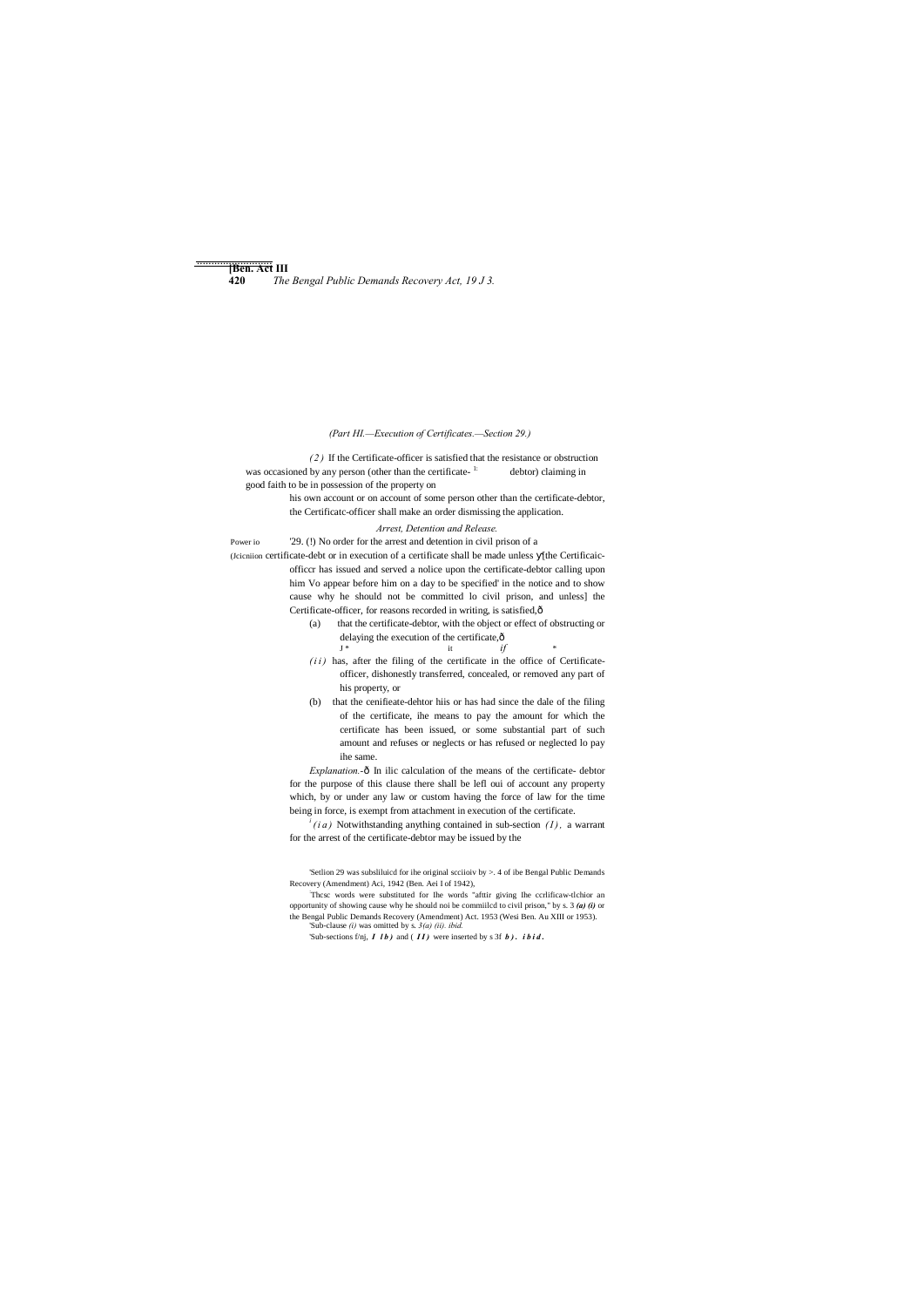...... .................-..... ....................... ..............................................-

## *The Bengal Public Demands Recovery Act, J9I3.* 421

**of 1913.]**

 $\overline{a}$ 

### *(Pari III.—Execution of Certificates.—Section 29.)*

Certificate-officer if ihe Certificate-officer is satisfied, by affidavit, or ... otherwise, that, with the object or effect of delaying the execution of the certificate, the certificate-debtor is likely to abscond or leave the local limits of the jurisdiction of the Certificate-officer.

*VIc)* Every person arrested in pursuance of a warrant of arrest issued under sub-section *()a)* or sub-section *(lb),* shall be brought before the Ccrtificate-ol'ficer as soon as practicable and in any event within twenty-four hours of his arrest (exclusive of the time required for journey):

*' ( l b )* Where appearance is not made in obedience lo a notice,

issued and served under sub-section (I), the Certificate-officer may issue a warrant for the arrest of ihe certificate-debtor.

Provided thai, if the certificate-debtor pays the amount entered in the warrant of arrest as due under the certificate, and ihe cosi of the arrest, to ihe officer arresting him, such officer shall at once release him.

*( 2 )* When a certificate-debtor appears before the Certificate- officcr in obedience to a notice to show cause-[or is brought before the Cerlificaieofficerundersub-section (7cJ],theCertificate-officer shall proceed tohearihecertificate-holderandtakeall such evidence as may be produced by him in support of his application for execution, and shall then give the certificate-debtor an opportunity of showing cause why he should not be committed to the civil prison.

*( 3 )* Pending the conclusion of the inquiry under sub-section *( 2 ) ,* ihe Certificate-officer may, in his discretion, order the certificate- debtor to be detained in the custody of such officer as the Certificate- officer may think fit or release him on his furnishing security to the satisfaction of the Certificateofficer for his appearance when required.

*(4)* Upon the conclusion of the inquiry -'(under sub-section *(2)*), the Certificate-officer may subject to the provision of section 31 make an order for the detention of the certificate-debtor in the civil prison and shall in that event cause him to be arrested  $2$ [if he is not already under arrestl:  $\qquad \qquad$ .

*'See* foic-noic 4 on page 420. *erne.*

<sup>3</sup>These words were inserted by s.  $2(c)$  of the Bengal Public Demands Recovery

(Amendment) Act. 1953 (West Ben. Act XIII of 1953).

'These words, figure and brackcis were substituted for the words, figure and brackctf

"under sub-section *(J)"* by s. 3*(d)(i), ibid,*

'These words were added by s. 3(7/) *(ii), ibid.*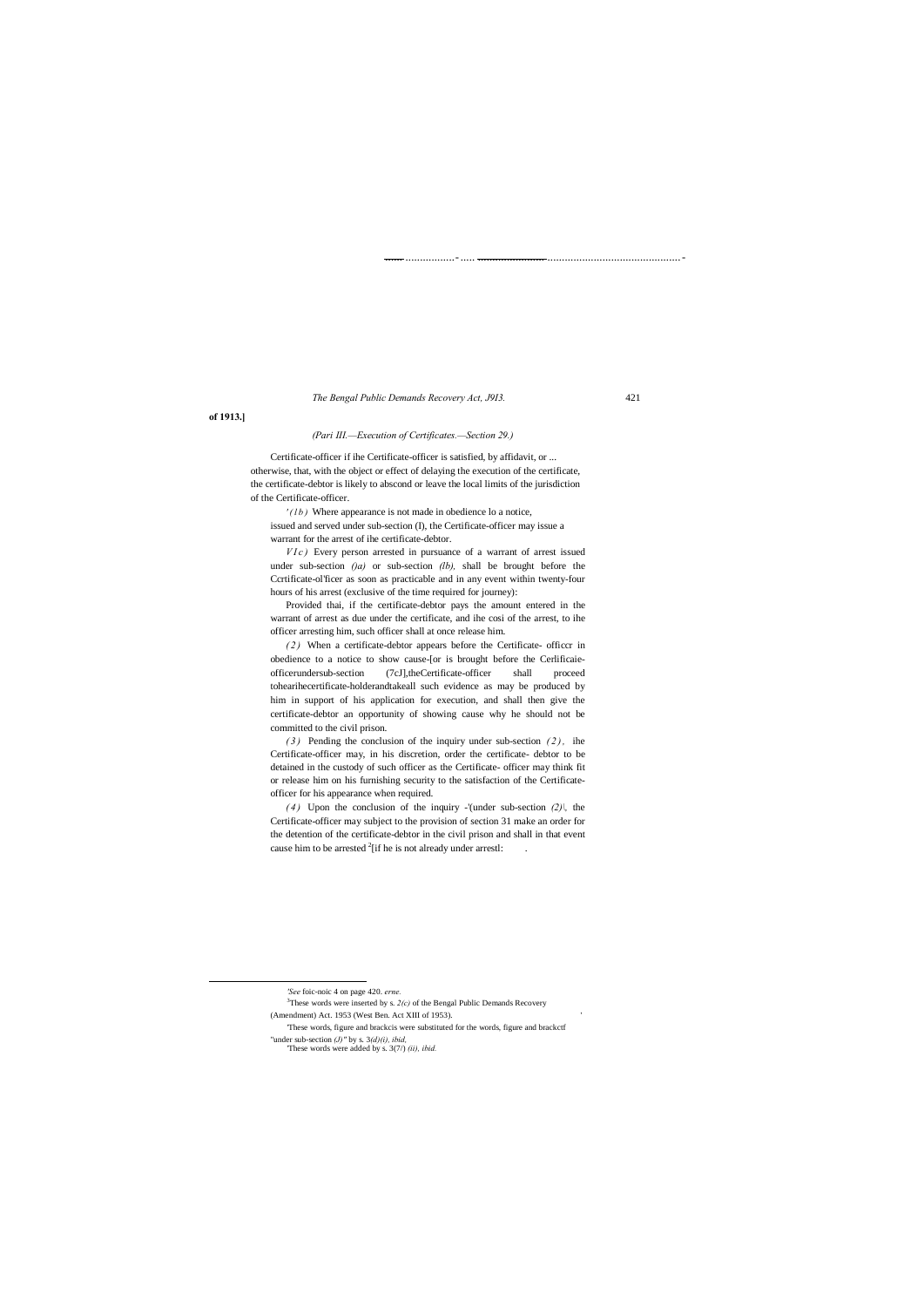**[Ben. Act III 422** *The Bengal Public Demands Recovery Act, 19 J 3.*

Deicniion in, and release froni prison.

Release from arTesi and rearrcsi.

### *CPars III.—Execution of Certificates.—Sections 30, 31.}*

Provided that in order to give the certificate-debtor on opportunity of satisfying the certificate debt, the Certificate-officer may before making the order of detention leave the certificate-debtor in the custody of the officer arresting him or of any other officer for a specified period not exceeding fifteen days or release him on his furnishing security to the satisfaction of the Certificate-officer for his appearance at the expiration of the specified period if the certificate debt be not sooner satisfied.

*( a )* where the certificate is for a demand of an amount exceeding fifty rupeesô for a period of six months, and

 $(b)$  in any other case  $\hat{p}$  for a period of six weeks :

Provided that he shall be released from such detentionô

'fJJ When ihe Certificate-officer does not make an order of detention under sub-section *(4),* he shall, if the certificate-debtor is under arrest, direct his release.

30. (I) The Collector may order the release of a certificate-debtor who has been arrested in execution of a certificate, upon being satisfied that he has disclosed the whole of his property and has placed it at the disposal of the Certificate-officer and that he has not committed any act of bad faith.

- $(i)$  on the amounL mentioned in the warrant for his detention being paid lo the officer in charge of the civil prison, or
- *(ii)* on the certificate being otherwise fully satisfied, or cancelled, or
- $(H<sub>i</sub>)$  on the request of the person (if any) on whose requisition the certificate was filed, or of the Collector, or
- $(iv)$  on the omission by the person (if any) on whose requisition the certificate was filed to pay the subsistence allowance fixed by the Certificate-officer:

*(2)* If the Certificate-officer has ground for believing the disclosure made by a certificate-debtor under sub-section (I) to have been untrue, he may order the re-arrest of the certificate-debtor in the civil prison shall not in the aggregate exceed thai authorised by section 31, sub-section *(I).*

31. (I) Every person detained in the civil prison in execution of a certificate may be so detained,—

Provided also that he shall not be released from such detention under clause *(ii)* or clause *(iii)* without the order of the Ccrtificate- officer.

'Sub-scclion (5) was added by s. hU) of ihe Bengal Public Demands Recovery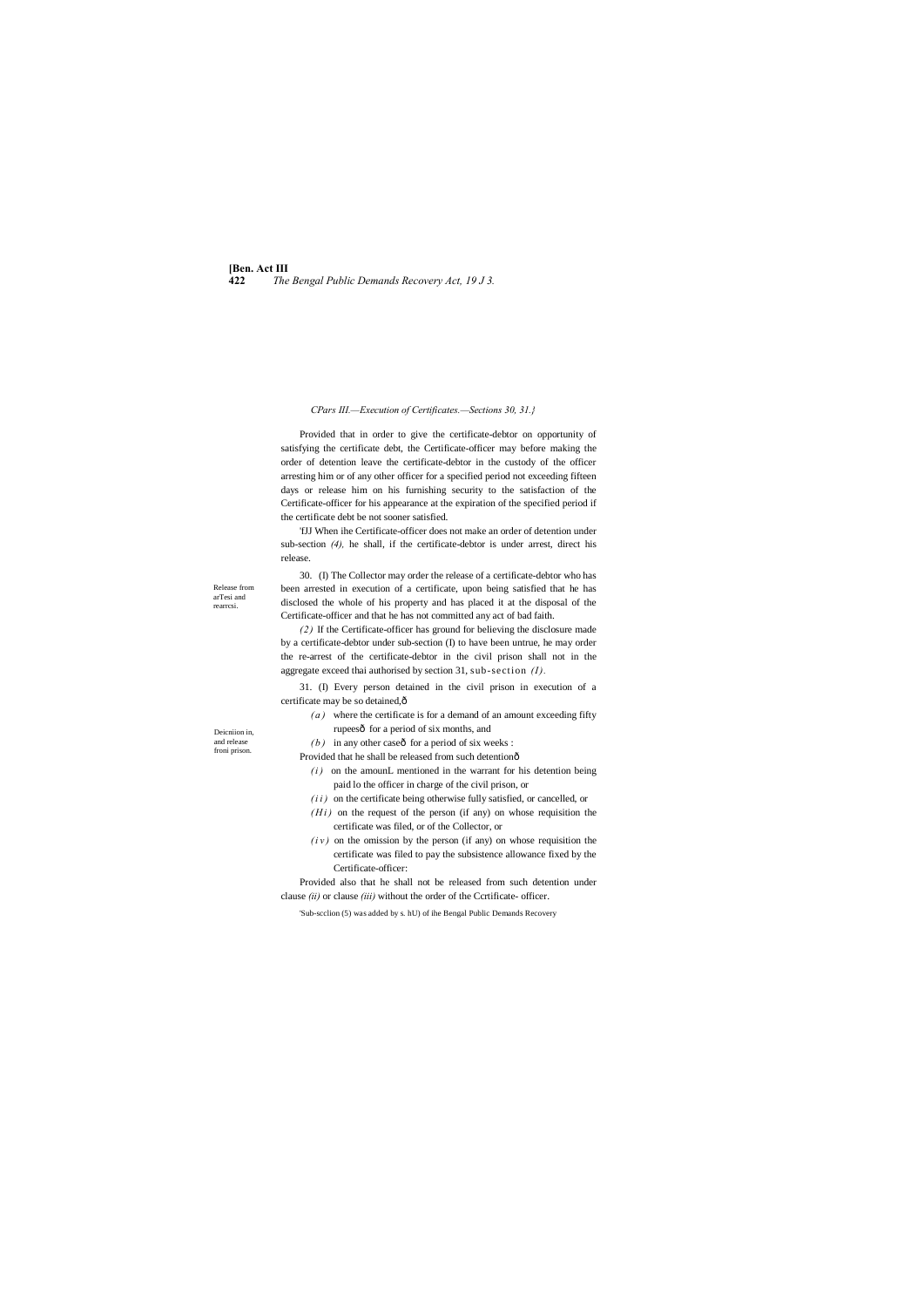### **423**

Prohibition of aiTcst or de ten lion of women and pCIsons under disability

Suit in Civil Court to have rcniflcaie cancelled or modified.

*The Bengal Public Demands Recovery Act, 1913,*

### **of 1913,1**

# *(Part HI.—Execution of Certificates.—Sections 32, 33. Part IV.—Reference to Civil Cvurt.—Section 34.)*

*( 2 )* A certificate-debtor released from detention underthrs section shall not, merely by reason of his release, be discharged From his debt; but he shall not be liable to be re-arrested under the certificate in execution of which he was detained in the civil prison.

*( 3 )* Where a certificate-debtor has been committed to the civil prison, he may be released therefrom- $\hat{o}$ 

Release on ground of illness.  $(b)$  by the Certificate-officer, or the Collector, on the ground of hif suffering from any serious illness.

32. (I) At any time after a warrant for the arrest of a certificate- debtor has been issued, the Certifkaic-officer may cancel it on the ground of his serious illness.

33. Notwithstanding anything in this Act, the Certificate-officer shall not order the arrest or detention in the civil prison ofô

*( 2 )* Where a certificate-debtor has been arrested, the Certificate- officer may release him if, in the opinion of the Certificate-officer, he is not in a fit state of health to be detained in the civil prison,

- *( 1 )* from the service upon him of the notice required by section 7, or
- (2) if he files, in accordance with section 9, a petition denying liabilityô from thedateof thedetermination ofthepeiition, or
- *( 3 )* if he appeals, in accordance with section 51, from an order passed under section 10 $\delta$  from the date of the decision of such appeal,

*( a )* by the Collector, on the ground of the existence of any infectious or contagious disease, or

*( 4 )* A certificate-debtor released under this section may be rearrested, but the period of his detention in the civil prison shall not in the aggregate exceed that authorized by section 31, sub-seciion (1).

- *( a )* a woman, or
- *( b )* any person who, in his opinion, is a minor or of unsound mind.

### PART [V **Reference lo Civil Court.**

34. Thecertificate-deboior may, at any time within six monthsô

bring a suit in the Civil Cuurl to have the certificate cancelled or modified, and for any further consequential relief to which he may be entitled :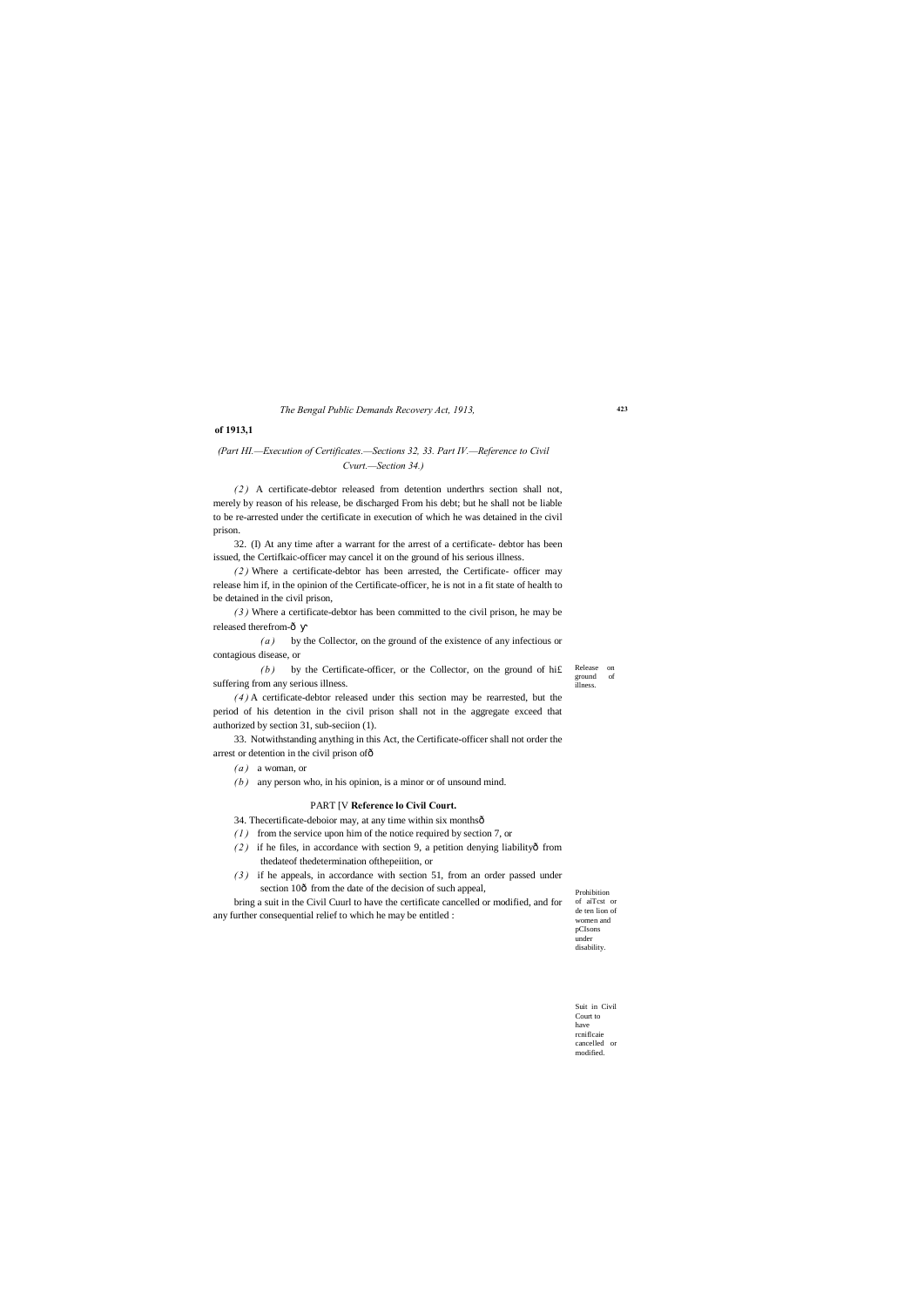**[Ben. Act in**

*(Part IV.—Reference to Civil Court.—Section 35.)*

### Provided that no such suit shall be entertainedô

*7;*

35. f *J)* No certificate duly filed under this Act shall be cancelled by a Civil Court, except on one of the following grounds, namely :ô *centum per* 

- (a) that the amount stated in the certificate was actually paid or discharged *annum.]* before the signing of the certificate ; Grounds for
- $(b)$  that no part of the amount stated in the certificate was due by ihe  $\frac{c}{\alpha n}$ certificate-debtor to the certificate-holder; or cancellation modification of certificate
- *(c)* that in the case of tines imposed, or costs, charges, expenses, damages, duties orfees adjudged, by a Collector or a public officer under any Coun. law or any rule having the force of law, the proceedings of such Collector or public officer were not in substantial conformity wiih the provisions of such law or rule, antf that in consequence the certificatedebtor suffered substantial injury from some error, defect or irregularity in such proceedings. Civil

'These v/urils were added by s. 5 of Ihe Bengal Public Demands Recovery *i x* A.., injT m»n Ar-i i nr i<ia^

- *( a )* in any case, if the certiflcaie-debtor has omitted to file, in accordance with section 9, a petition denying liability, or to state in his petition denying liability the ground upon which he claims to have the certificate cancelled or modified, and cannot satisfy ihe Court thai there was good reason for the omission, or
- *( b )* in the case of a certificate for a demand mentioned in Article 1 or Article2of Schedule I. if the certificate-debtor has not paid the amount due under the certificate to the Certificate-officerô
- *(i)* within thirty days from the service of ihe notice required by section 7, or
- *(ii)* if he has filed, in accordance with section 9. a petition denying liabilityô [hen within thirty days from the dale of the determination of the petition, or
- $(iii)$  if he has appealed in accordance with section 51- $\hat{\text{o}}$  then within thirty days from ihe decision of the appeal:

Provided also that no sale in execution of a certificate shall be set aside in such a suit unless the purchaser has been made a party lo ihe suit and until a direction is made for ihe refund of ihe amount of the purchase-money, with such interest (if any) as ihe Court may allow '[not exceeding six and a quarter *per*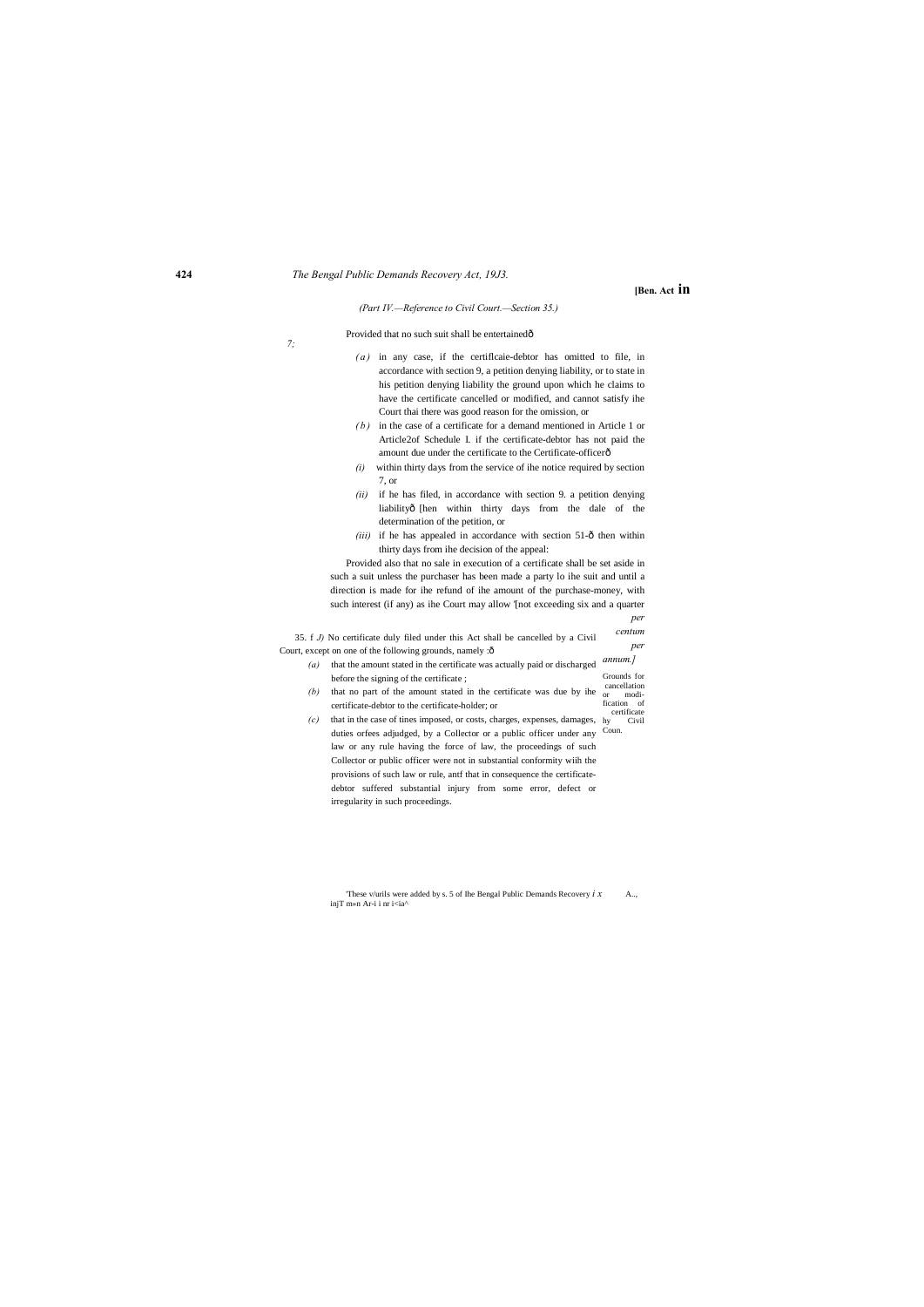certificate nol served.  $(b)$  i f the certificate-debtor has made appearance in the certificate proceeding, or has applied to the Certificate-officer under section 22 or section 23 to set aside the sale.

immovable property,

where

# *(Pan IV.* - *Reference lo Civil Court.* - *Sections 36, 37. - Pan V.* -*Rules.—Section 38.)*

*( 2 )* No certificate duly filed under this Act shall be modified by a Civil Court, except on one of the following grounds, namely :ô

> Effect tif rules in Schedule 11.

# *The Bengal Public Demands Recovery Act, 1913.* 425

of 1913.]

*(i)* (hat a portion of the alleged debt was not due ; or

*(ii)* that the certificate-debtor has not received credit for any portion which he has paid.

*( 3 )* Nothing contained in this section shall interfere with the ordinary original jurisdiction of '[the High Court at Calcutta!, or with the jurisdiction of the Calcutta Court of Small Causes.

Suit lo te cover possession of, or to scl aside sale of. 36. Notwithstanding anything hereinbefore contained, a sale of immovable property in execution of a certificate shall not be held to be void on the ground that the notice required by section 7 has not been served ; but a suiL may be brought ill a Civil Court to recover possession of such property or to set aside such sate on the ground that such notice has not been served, and  $\frac{1}{\text{of, or to scl}}$  that the plaintiff has sustained substantial injury by reason of irregularity : Provided that no such suit shall be entertained  $\hat{o}$ 

notice of *( a )* if instituted more than one year from the date on which possession of the property was delivered to the purchaser, or

General bar lo jurisdiction of Civil Couns, save where sale held in execution of such certificate, shall be determined, not by suit, but by order of the Certificate-officer before whom such question arises, or of such other Ccrtificate-officer as he may determine:

fraud alleged. Provided that a suit may be brought in a Civil Court in respect of any such question upon the ground of fraud.

37. Except as otherwise expressly provided in this Act, every question arising between the certificate-holder and the certificate- debtor, or their representatives, relating to the making, execution, discharge or satisfaction of a certificate duly filed under this Act, or relating to ihe confirmation or setting aside by an order under this Act of a

### PART V Rules.

38. The rules in Schedule II shall have effect as if enacted in the body of this Act, until altered or annulled in accordance with the provisions of this part.

'These words wcresubsliluled for the words "the High Coun 31 Fort William in Bengal" by paragraph 3 of. ,ind Sch. Eleven lo. Ihe Adaptation of Laws Order, 1950.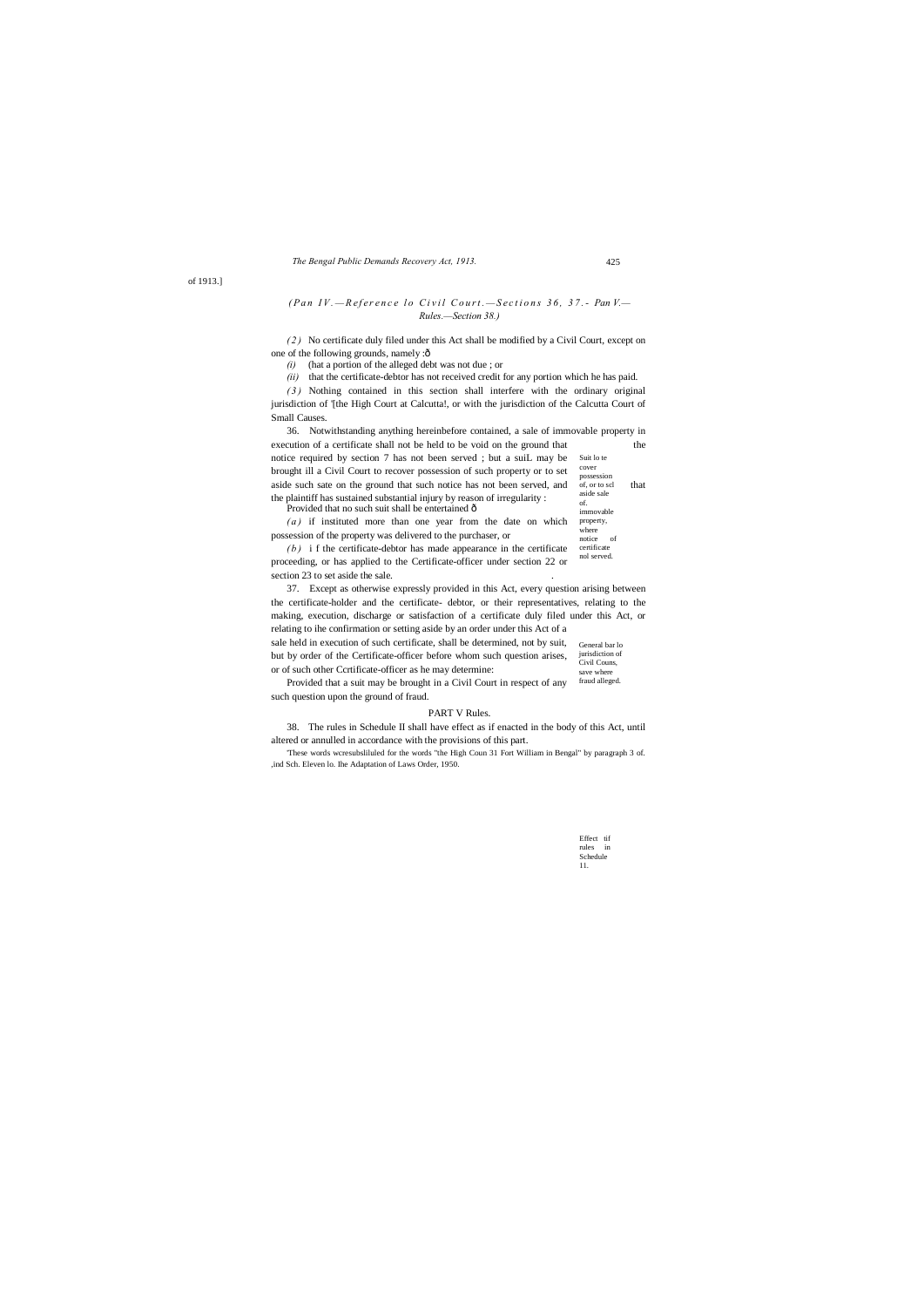# **[Ben. Act III 426** *The Bengal Public Demands Recovery Act, 19 J 3.*

Power of Band of Re veil uc 10 make rules as lo procedure.

*( P a n V . — R u l e s . — S e e r i o n 3 9 . )*

*(2)* Such rules shall not be inconsistent with the provisions in the body of this Act, but, subject thereto, may, in particular, and without prejudice to the generality of the power conferred by sub-seciion (I), provide for all or any of the fallowing matters, namely :ô

39. (!) The Board of Revenue may, after previous publication and with the previous sanction of the '[State Government], make rules regulating the procedure to be followed by persons making requisitions under section 5 and by Collectors and Certificte-officers acting under this Act; and may, by such rules, alter, add to or annul any of the rules in Schedule **II.**

- *(b* the Certificate-officer.!; to whom such requisitions should be addressed ;
- $(c)$  the cases in which such requisitions shall not be chargeable with a fee;
- *(d)* the service of notices issued under section 7, the service of other notices or processes issued under this Act, and the manner in which service may be proved ;
- *(e)* the signing and verification of petitions, under section 9, denying liability ;
- *'(J)* the transfer of certificates, proceedings in execution of certificates and petitions under section 9 denying liability from one Certificate-officer to another for disposal; *y*(*ff*) the manner of calculating inierest referred to in section 16, clause (a);

*(a)* the signature and verification of requisitions made under section *5 ;*

(g) ihescale of charges lo be recovered undersection 16, clause *( c ) ;*

- *(It)* the maintenance and custody, while under attachment, of live-stock and other movable property, ihe fees to be charged for such maintenance and custody, the sale of such 1 ive-stock and property, and the disposal of the proceeds of such sale ;
- $(i)$  the registers, books and accounts to be kepi by Certificate- officers, and the inspection thereof by the public ;

### *'See* foot-note 2 on page 410, *nine.*

^Clause (f) was substituted for the original clausc by s.3 of the Bengal Public Demands Recovery (Amendment) Act, I960 (West Ben.Act XIX of 1960).

'Clause (Jf) was inserted by 5.3 of the Bengal Public Demands Recovery (Amendment) Aci. 1955 (West Ben.Act XV of 1955).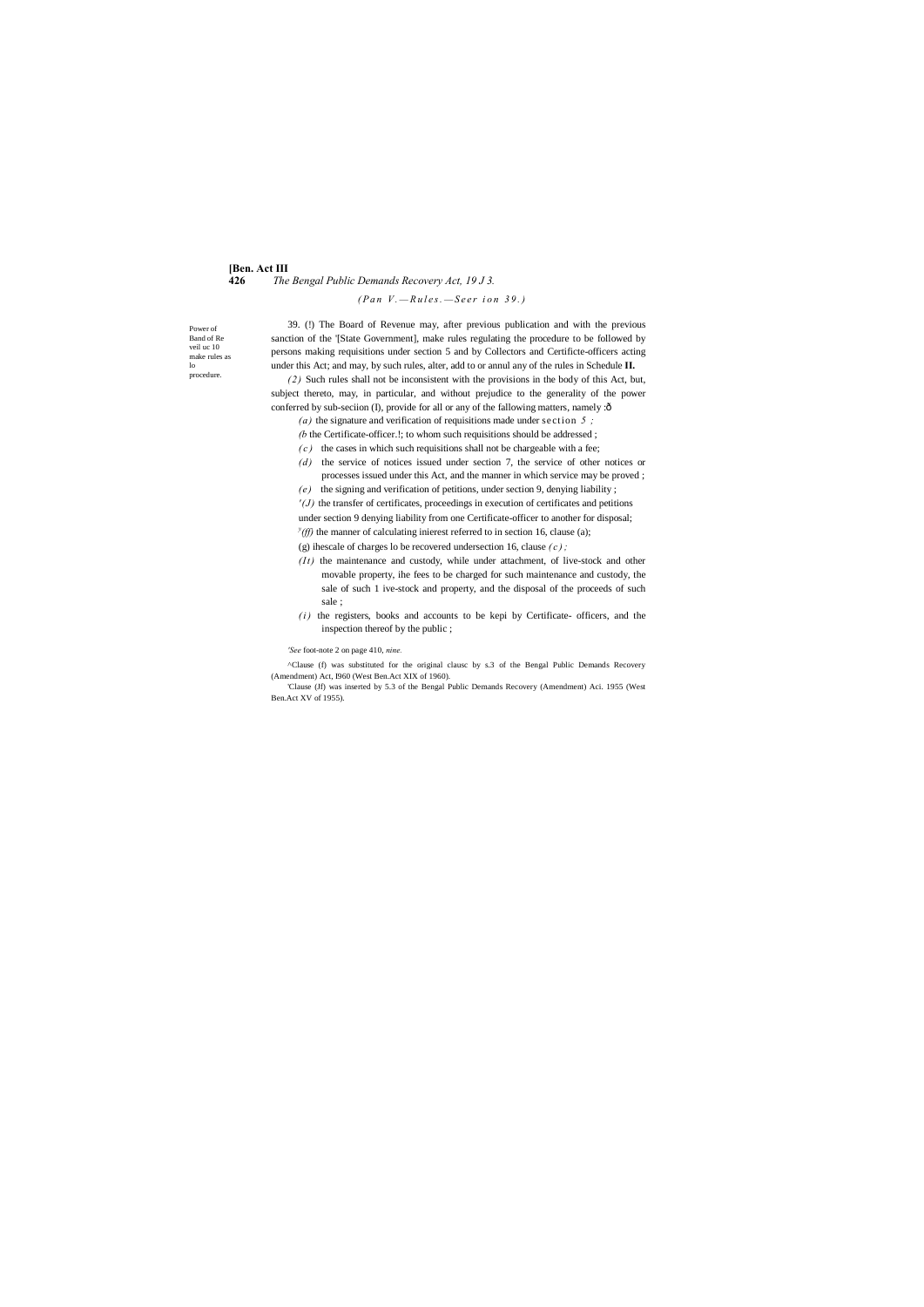**427**

debtor is a minor or of unsound mind, he shall, in any proceeding under this under section 41. Where ihe Certificaie-officer is satisfied ["hat the certificate-Act, permit him to be represented by any suitable person. 42. No certificate shall cease to be in force by reason of  $\delta$ 

Publication and clTc« of rules made 39.

Continu-<br>ance of ance certificate s.

under disability.

Procedure on death of certificatcdcblor.

*The Bengal Public Demands Recovery Act, 19}3.*

### **of 1913.]**

# *(Part V. —Rules.—Section 40.—Part VI.—Supplemental Provisions.—Sections 41—43.)*

- $(j)$  .ihe fee to be charged for the inspection of ihe register of certificates maintained under rule 59 in Schedule II;
- (k) the recovery of expenditure on ihe certificate establishment by the levy of costs under section 16, clause *(b)* and section 45 ; (I) the recovery of poundage fees ;

(in) the forms to be used under this Act.

40. (/) Rules made and sanctioned under section 39 shall be published in the *'[Official Gazette],* and shall, from the date of publication or from such other date as may be speci Tied, have the same force and effect as if they had been contained in Schedule II.

*( 2 )* All references in [his Act to the said Scheduled II shall be construed as referring to the Schedule as for Ihe time being amended by such rules.

satisfied, the Certificate-officer may, after serving upon the legal represent Persons 43.Where a certificate-debtor dies before the certificate has been fully alive of the deceased a notice in the prescribed form, proceed to execute ihe certificate against such legal representative ; and the provisions of this Act shall apply as if such legal representative were the certificate-debtor and as if such notice were a notice under section 7 :

### PART VI **Supplemental Provisions.**

- 
- *( a )* the properly to which the demand relates ceasing to be under the charge or management of the Court of Wards or the Revenueauthorities ; or
- *( b )* the death of the certificate-holder.

Provided thai where the certificate is executed against such legal representative, he shall be liable only to the extent of the properly of che deceased which has come to his hands and has not been duly disposed of ; and, for the purpose of ascertaining such liability, the Certificate-officer executing ihe certificate may, of his own motion or on the application of the certificate-holder, compel such legal representative to produce such accounts as [he Certificate-officer thinks fil. *'See* foot-note 3 on page 410. *tin it-.*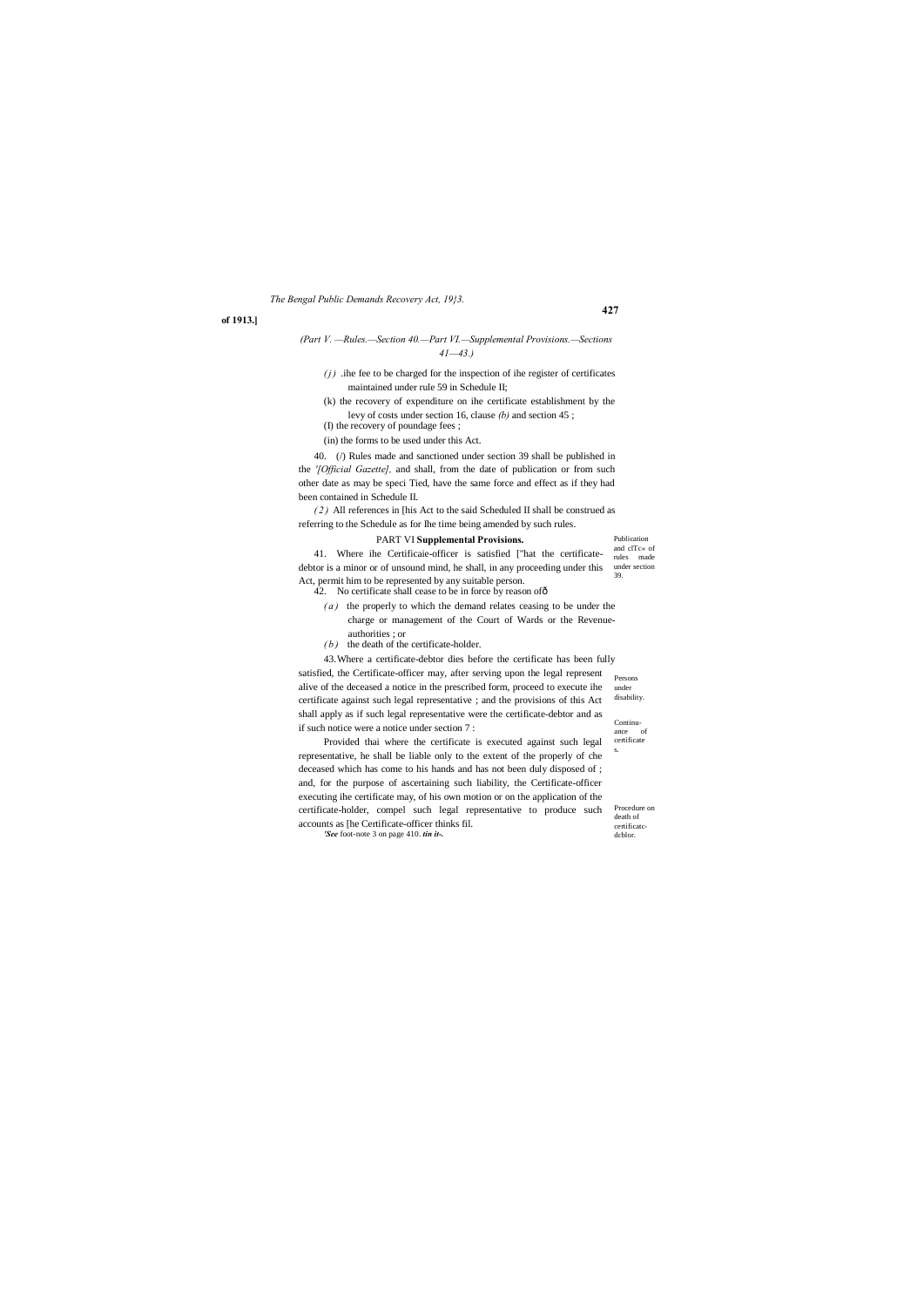**[Ben. Act III 428** *The Bengal Public Demands Recovery Act, 19 J 3.*

Cancellation of gcrtfticntc s,

Costs.

*(Pan VI.*—Supplemental Provisions.—Sections 44— *4 7 . )*

Compensa tion.

Eniry into 47. (1) No person executing any warrant of arrest issued under<br>house<sup>n12</sup>  $\lambda^{\text{ct}|\text{ or}}$  any process issued under this Act directing or authorizing

44. (!) The Certificate-officer shall cancel any certificate ai the request of ihe certificate-holder.

*( 2 )* The Certificate-officer may cancel any cert ificate filed under section 6 if the certificate-holder is not reasonably diligent.

45. Subjeci to such limitation as may be prescribed, the award of and cost of and incidental to any proceeding under this Act shall be in the discretion of the officer presiding, and he shall have full power to direct by whom and to what extent such costs shall be paid.

 $\wedge^{{\rm ct}|\, {\rm or}}$  any process issued under this Act directing or authorizing the attachment of movable property, shall enter any dwelling-house after sunset or before sunrise.

46. If the Certificate-officer is satisfied that any requisition under section 5 was made without reasonable cause, he may award to the certificatedebiorsuch compensation as the Certificate-officer thinks fit;

and the amount so awarded shall be recoverable from the certificate-holder under the procedure provided by this Act for recovery of costs.

*( 2 )* No outer doorofadwelling-house shall be broken open unless the dwelling-house or a portion thereof is in the occupancy of the cert i ficatedebtor and he or any other occupant of (he house refuses or in any way prevents access thereto ; but, when the person executing any such warrant or other process has duly gained access lo any dwelling-house, he may break open the door of any room and enter, if he has reason to believe that entering into the room is necessary in order to enable him to execute the process.

*( 3 )* Where a room in a dwelling-house is in the actual occupancy of a woman who, according to the customs of the country, does not appear in public, the person executing the process shall give notice to her that she is at liberty to withdraw ; and, after allowing a reasonable time for her to withdraw and giving her reasonable facility for withdrawing, he may enter such room for the purpose of executing the process ; and, if the process be for ihe attachment of property, he may at the same time use every precaution, consistent with this section, to prevent its clandestine removal.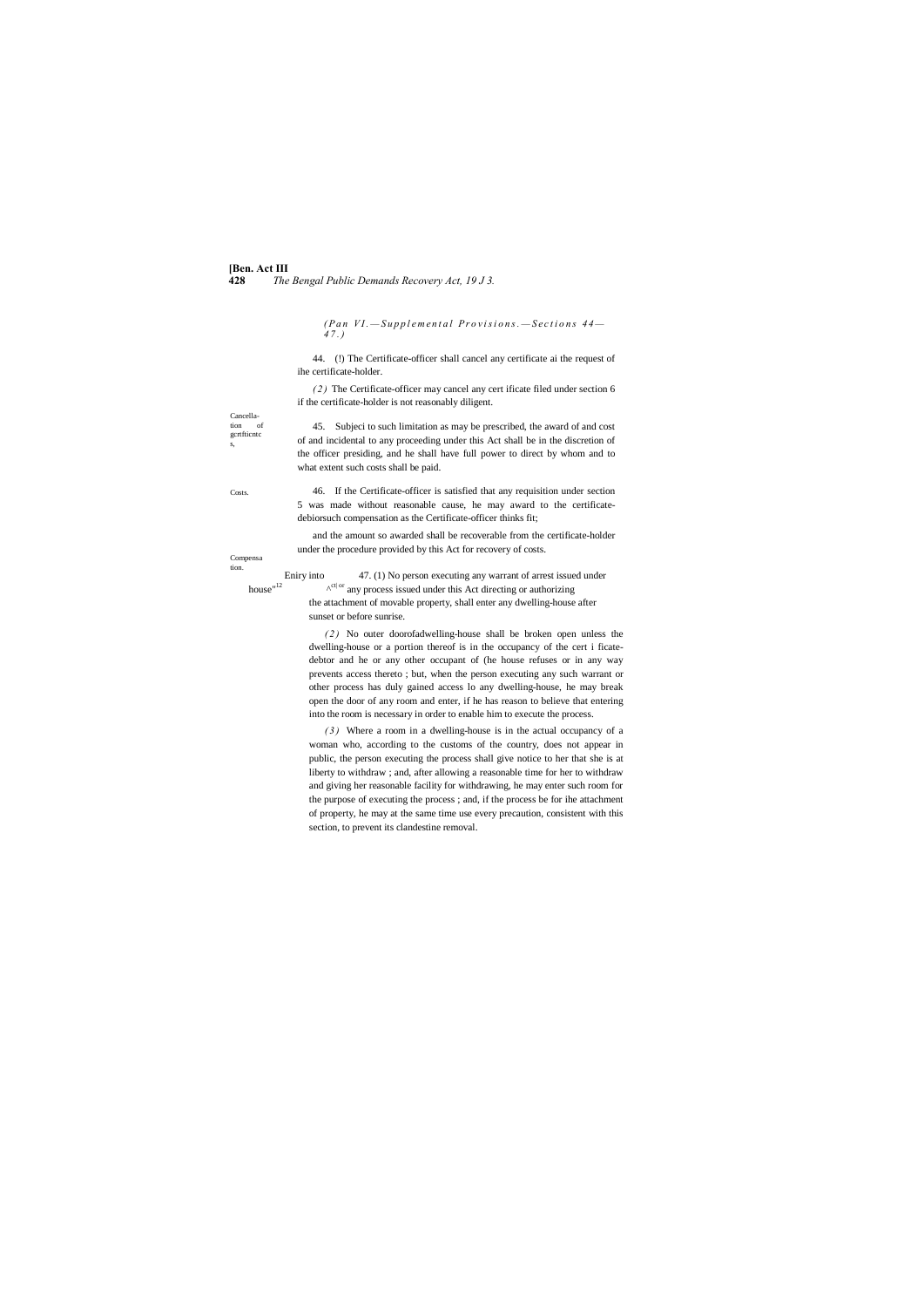# **of 1913.**] *(Pan VI. - Supplemental Provisions. - Sections 4S-51.)*

under section 5, shall, in the discharge of his functions under this Act, be deemed Application of Ac I to be acting judicially within ihe meaning of the Judicial Officers' Protection Act,  $\frac{M}{X}$ VI11 of 1850, 48. Every Collector, Certificate-officer, Assistant Collector or Deputy Collector acting under this Act, and every '[officer of the Government] making a requisition 1850.

XVNlof 1850,

> Officers to 50. All Certificate-officers (not being Collectors), Assistant Collectors and have powers of Deputy Collectors shall, in the performance of their duties under this Act, be powers of Civil Court for certain purposes. subject to the general supervision and control of the Collector.

51. (!) An appeal from any original order made under this Act shall lieô

49. Every Collector, Cerlificate-officer, Assistant Collector or Deputy Collectoracting under this act, shall have the powers of a Civil Court for the purposes of receiving evidence, administering oaths, enforcing the attendance of witnesses and compelling the production of documents.

(2) Every such appeal must be presented, in case  $(a)$ , within fifteen days, Appeal. or, in case *(b),* within thirty days, from the date of the order.

*( 3 )* The Collector may, by order, wilh the previous sanction of the Commissioner, authorizeô

*(i)* any Subdivisional Officer, or

- Control or by a Certificate-officer not being the Collector, $\hat{\text{o}}$  to the Collector,  $\frac{\text{Con}}{\text{over}}$ officers. *( a )* if the order was made by an Assistant Collector or a Deputy Collector, or
- $(b)$  if ihe order was made by the Collector, $\hat{0}$  to the Commissioner:
- Provided that no appeal shall lie from any order made under section 22.

 $(i i)$  any officer appointed under clause  $(3)$  of section 3 to perform the functions of a Certificate-officer,

to exercise the appellate powers of ihe Collector under sub-section  $(I)$ .

'The words "Officcr of the Crown" were originally substituted for the words "Government Officer" by paragraph 3 of. and Scti l V to, the Govern mcnl of India [Adaptation oflndian Laws) Order. 1937, and thereafter the word "Government" was substituted for the word "Crown" by paragraph 4( tj of ihe Adaptation of Laws Order. 1950.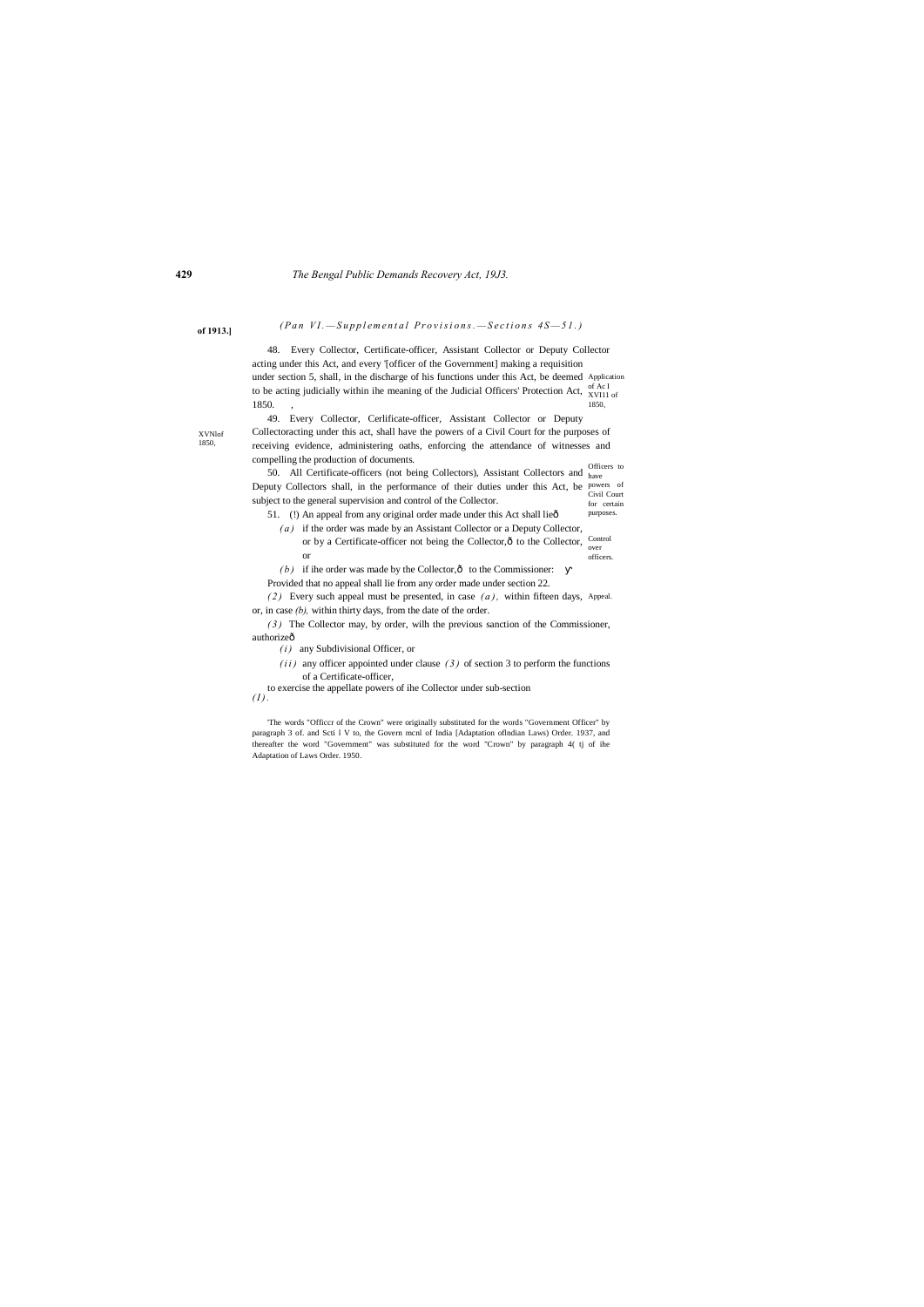# **[Ben. Act III 430** *The Bengal Public Demands Recovery Act, 19 J 3.*

*(Pan Vf.*  $-Supplemental Provisions. -Sections 52-56, J$ 

Bar (o scL'ond appeals. Revision.

Review.

Saving of other Ac Is.

Application of Ihe Indian Limitation Act. 1908.

3 [36oF 1963.J

*( 4 )* When any officer has been so authorized, the Collector may transfer to him for hearing any appeal referred to in clause (a) of subsection (!), unless the order appealed against was made by such officer.

**53.**  $\frac{y}{d}$  The Collector may revise any order passed by a Certificate-officer, Assistant Collector or Deputy Collector under this Act;

*( 5 )* Pending the decision of any appeal, execution may be stayed if the appellate authority so directs, but not otherwise.

**52.** No appeal shal I lie from any order of a Collector, or an officer authorized under section 51, sub-section *(3),* when passed on appeal.

the Commissioner may revise any order passed by a Collector under this Aci;

and the Board of Revenue may revise any order passed by a Commissionerunder this Act.

'[(2,) The period oflimitation for an application for revision under this section shall be thirty days from the dale of the order revision whereof is applied for, excluding ihe time occupied in obtaining a copy of the order:

The ivunls and figures "the Limitation Act. 1363." with the marginal reference "36 of 1963," were substituted for the words and figures "the Indian Limitation Act. 1908," with tlic maiginal reference "IX of 19QR." by *s.2(n)* of tlic Bengal Public Demands Recovery Act, 1985 (West Ben.Act XX of 1985).

Provided that such an application for revision may be admitted after the period aforesaid if the applicant satisfies the Collector, the Commissioner or ihe Board, as Lhccase may be, that he had sufficient cause for not making the application within the period.]

**54.** Any order passed under this Act may, after notice lo all persons interested, be reviewed by the officer who made the order, or by his successor in office, on account of mistake or error either in the making of the certificate or in the course of any proceeding under this Act.

**55.** The powers given by this Ac( shall be deemed to be in addition to, and not in derogation from, any powers conferred by any other Act now in force for the recovery of any due, debt or demand to which the provisions of this Act are applicable ; and, except where expressly so provided, no legal remedy shall be affected by this Act,

**56.** (I) Sections 6 to 9 of "[the Limitation Act, 1963,] shall not apply lo suits, appeals or applications under this Act.

'Section 53 was renumbered as sub-section (!) of that see I ion and after that section as so rc-numbcrcd. sub-section *(2)* was added by s,2 of tlic Bengal Public Demands Recovery (Amendment) Act, 1957 (Wesi Ben.Act XV of 1D5T).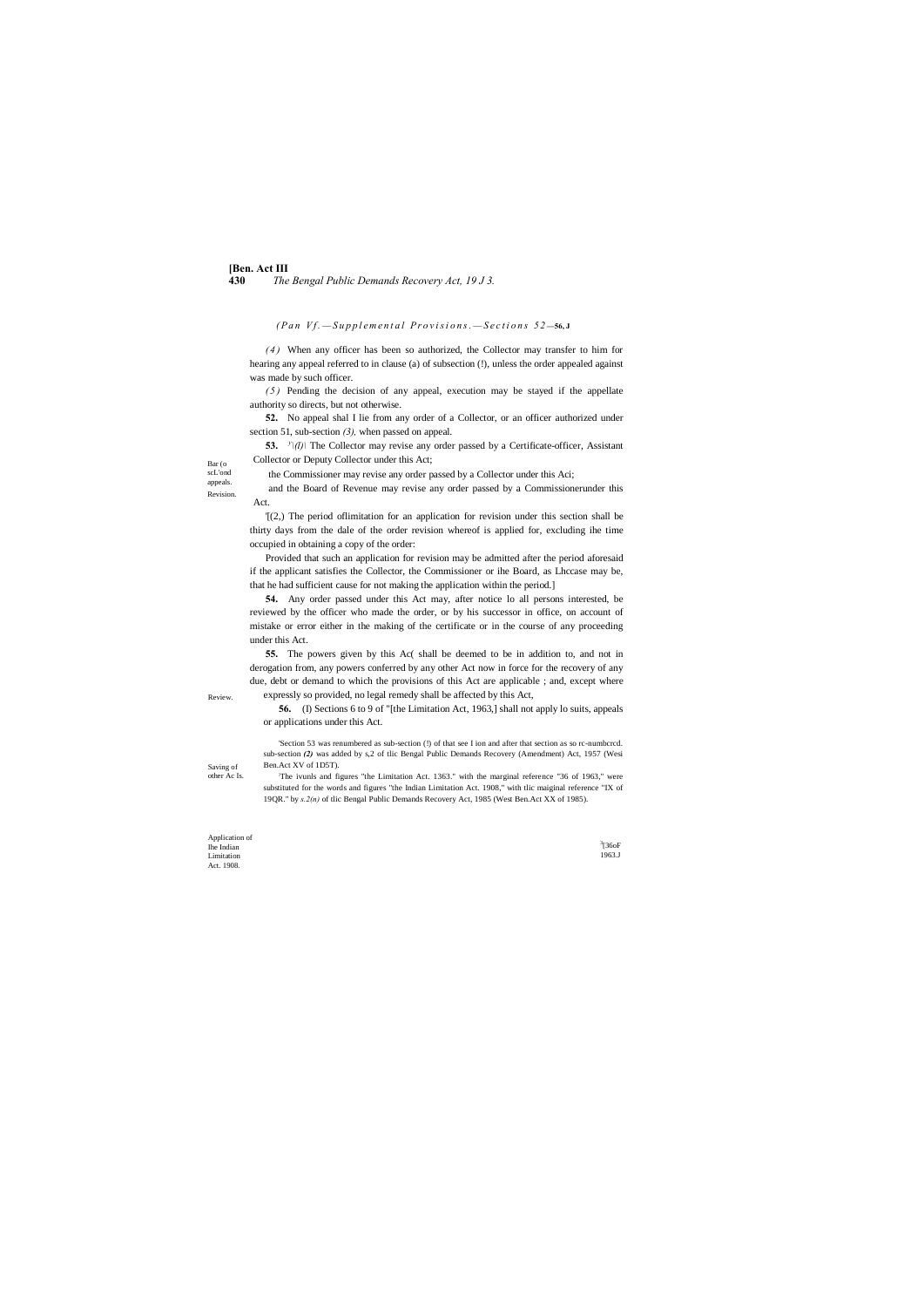'13G of l'J63.|

1860.

# **of 1913.]** *(Pari VI.—Supplemental Provisions.—Sections 57—62.— S c h e d u l e I . — P u b l i c D e m a n d s . — A r t i c l e J . )*

 $(2)$  Except as declared in sub-section  $(I)$ , the provisions of '[the Limitation Act, 1963,] shall apply to all proceedings under this Act as it' a certificate filed hereunder were a decree of a Civil Court.

Ccnificaie **57.** A Certificate-officer sbal) be deemed to be  $\leq$  Court, and any proceeding before him shall be deemed to be a civil proceeding within the meaning of section 14 of  $3$ [the Limitation Act, 1963],

officer deemed lo be a Court, Penalties. **58.** Whoever fraudulently removes, conceals, transfers or delivers to any person any property or any interest therein, intending thereby to prevent that property or interest therein, from being taken in execution of a certificate, shall be deemed to have committed an offence punishable under section 206 of the Indian Penal Code.

AcL XLV of to sign, on behalf of the Certificate-officer, any copy, issued by the Certificate-officer under **59.** (I) Any Certificate-officer may, by written order, authorise any ministerial officer this Act, of any document referred to therein.

Signature of documents **ministerial officers.** *( 2 )* The '[State Government] may, by notification in the *<sup>A</sup> [Official Gazette],* empower Certificaie-officcrs to authorize ministerial officers, by written order, to sign on behalf of Certificate-officers any classes of original notices, summonses or proclamations issued by Certificate-officers under this Act which are specified in such notification.

**60. 61, 63 and 64.—***[Rep.by s.6 of the Bengal Public Demands Recovery (Amendment) Act, 1942 (Ben.Acs I of 1942).]*

**62.—***[Rep.by s. 3 and the Second Schedule of the Bengal Repealing and Amending Act, 1946 (Ben.Act XVI of 1946).]*

### SCHEDULE I Public Demands.

# **[5ee** *sections 3 (6) and 34 (b). ]*

I. Any arrear of revenue which remains due in the following circumstances, namely :ô -

'The change was made as per foot-note 2 on page 430. *ante* by s,. *2(b) of* Ihe Act meruionciJ in thai foolnoic.

: Thc words and figures within Ihe square brackets were substituted Tor [he words and figures "the Indian Limitation Acl. 19D8." by s.3 of the Bengal Public Demands Recovery Act, 1985 (West Ben. AIM *XX* of 1985).

'i'cf fool-note *2* on page 410. *ante.*

*l See* foot-note 3 on page 410. *time.*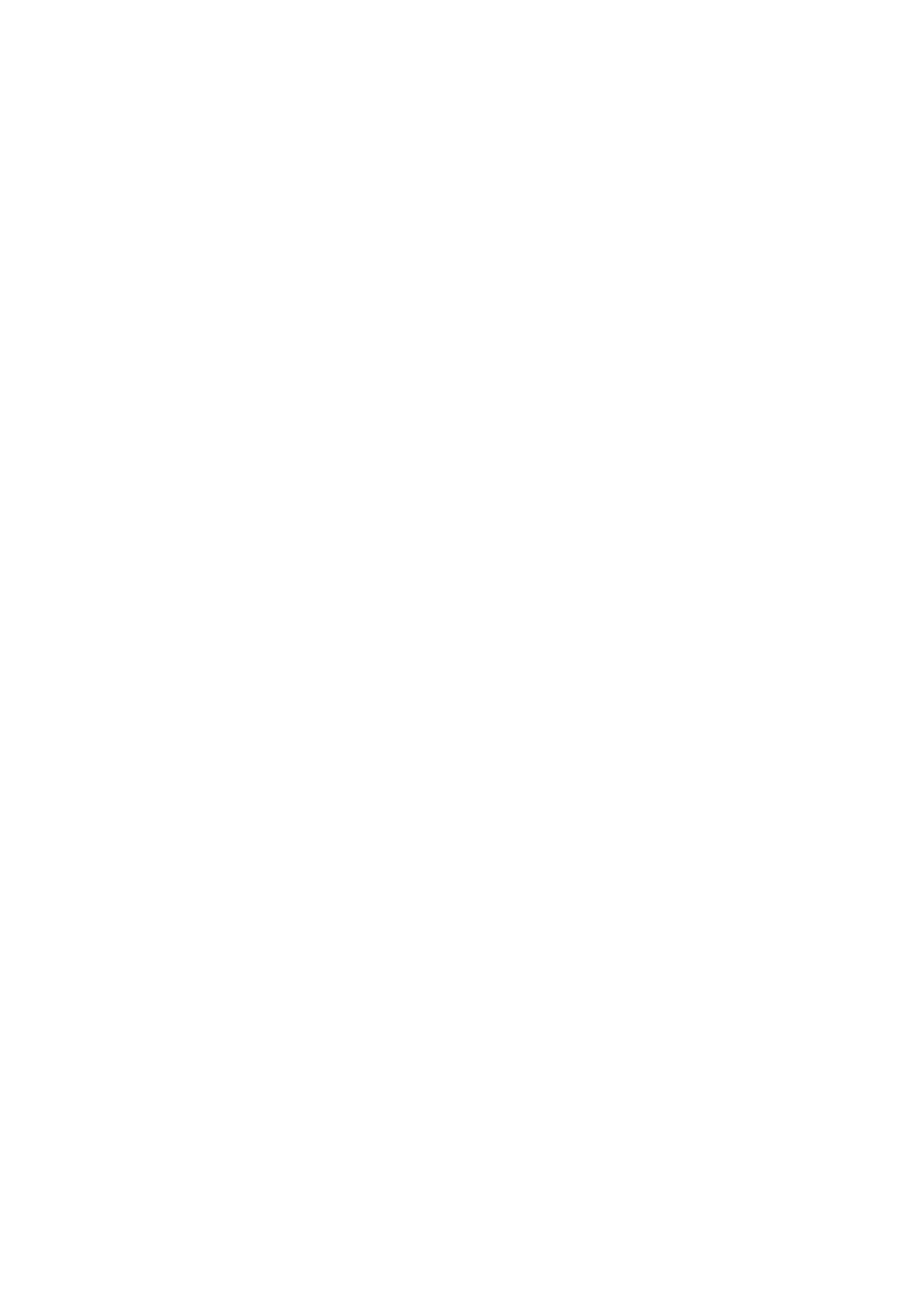[Ben. Act III

### *(Schedule L—Public Demands.—Articles 2*—S.J

when under the provisions of the Bengal Land-revenue Sales Act,  $X<sup>[X]</sup>$  of 1859. 1859, or (he Bengal Land-revenue Sales Act, 1868, or any other law vi"<sup>^</sup>' for the time being in force, ail estate or tenure, or any share of an estate 1808, or tenure, has been sold for the recovery of arrears of revenue due thereupon, and, after deducting the expenses of such sale the balance of the sale-proceeds remaining is insufficient to liquidate ihe arrears of revenue in discharge of which such sale-proceeds may, under the said provisions, be applied,

4. Any money which is declared by any enactment for the time being in forceô

- *(ii)* to be recoverable as arrears of a demand or public demand, or as a demand or public demand, or
- *(iii)* to be recoverable under the Bengal Land-revenue Sales Act, 1868.

2. Any arrear of revenue which is due from a farmer on account of an estate held by him in farm, and is not paid on the latest day of payment fixed under section 3 of the said Bengal Land-revenue Sales Act, 1859.

3. Any money which is declared by any law for the time being in force to be recoverable or realizable as an arrear of revenue or land- revenue, or by the process authorized for the recovery of arrears of revenue ur of the public revenue or of Government revenue.

*(i)* lo be a demand or a public demand, or

5. Any money due from the sureties of a farmer in respect of the revenue of the estate farmed by him.

6. Any money awarded as fees or costs by a Revenue-authority under any law or any rule having the force of law.

7. Any demand payable to the Collector by a person holding any interest in land, pasturage, forest-rights, fisheries or the like, whether such interest is or is not transferable, when such demand is a condition of the use and enjoyment of such land, pasturage, forest-rights,

fisheries or other thing.

'8. In thecase of property which, under the provisions of any law for the time being in force, is under the charge of, or is managed by.

'In irusi estates managed by Government. ;is express trustee. and in attached estates managed by Revenue authorities on behalf of private individuals, arrears of rent arc recoverable under Article 8. The Act docs not apply to rents of houses and shops, and (he certificate procedure cannot he applied to Lhc recovery or such rent unless, by a written instrument duly registered, the persons liable to pay sueh rents have agreed llut they shall he recoverable as public demand.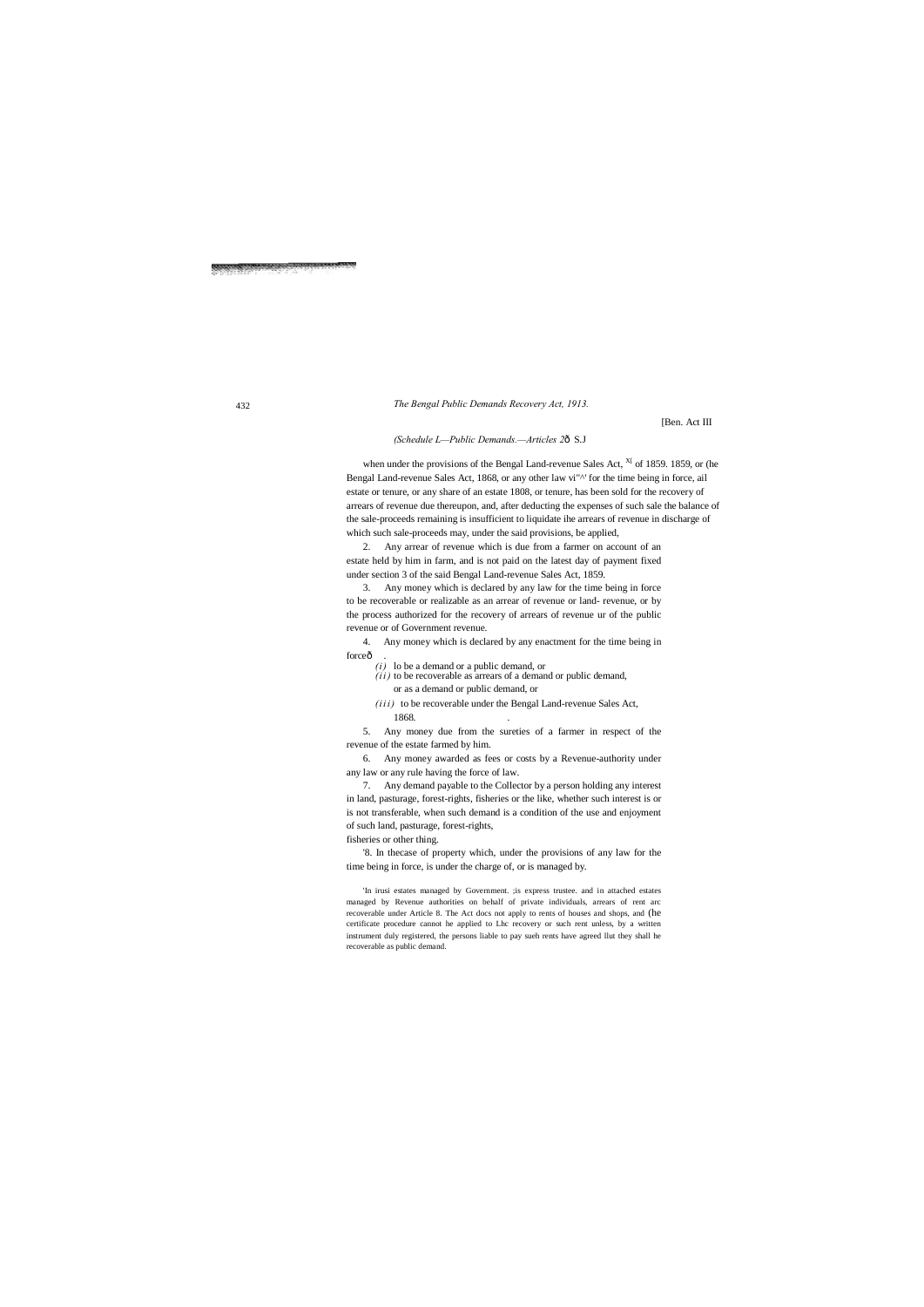### *(Schedule !.—Public Demands.—Articles 9—ii.)*

the Court of Wards or the Revenue-authorities on behalf of a private individualô any arrear of rent, or of any demand which is recoverable as rent, whether such arrear became due before or after the management devolved upon such Court or such Authorities.

'9. Any money payable to an officer of the Government, in respect of which the person liable to pay the same has, by a written instrument, which shall, except in cases of fees, not exceeding fifty rupees per annum, for licences granted for use and occupation of agricultural land vested in ihe Government under the West Bengal Estates Acquisition Act, 1953, be duly registered, agreed that such money shall be recoverable as a public demand.

<sup>3</sup>9B. Any money payable to a society registered or deemed to have been registered underthe West Bengal Societies Registration Act, 1961, when such money is financed jointly by the State Government and ihe Central Government and is granted by such society as subsidy or loan to a person who agrees by a written instrument, registered or unregistered, that such money shall be recoverable as a public demand.

'Article 9 was substituted Tor the original article by s/2 of ihe Bengal Public Demands Recovery (Amendment Act. 1966 (West Ben.Acl 1 or 1966). Prior lo ihis substitution there occurred lwo changes in the original article, namely :ô

: 9A. Any money payable to Government or 10 an officer of Government in repayment of a loan or in cash or in kind, in respect of which money, the person to whom the loan in cash or in kind was advanced, has agreed by a written instrument that such money shall be recoverable as a public demand.

(ii) the words "or any local authority" were omitted hys.7(nj of the Bengal Public Demands Recovery (Amendment) Aci.1942 (Ben.Aci I or 1942).

10, Any stamp duty payable by a proprietor in respect of a paper of partition prepared under the Estates Partition Act, 1897.

11. In the case of a person to whom the collection of tolls has been farmed under seciion ti of the Canals Act. 1864, or of the sureties of such personô any money due in respect of such farm.

words "an officer of the Crown" were originally substituted for (he words "a Government officer" by para. 3 of. and Sch.IV lo. ihe Government of India {Adaptation of Indian Laws) Order. 1937. and thereafter, (he word "Government" was subsumed for the word "Crown" by para *A(J)* of ilic Adaptation of Laws Order, 1950. and

^Article 9A was substituted for the former Arliclc 9A by *s.2(a) n(* the Bengal Public Demands Recovery (Sccnnd Amendment) Act.1953 (West Ken. Aci XVlll of 1953).

'Article 9B was inserted by s.4 or the Bengal Public Demands Recovery (Amendment) Act, 1985 (Wcsl Ben. Act XXof 198S).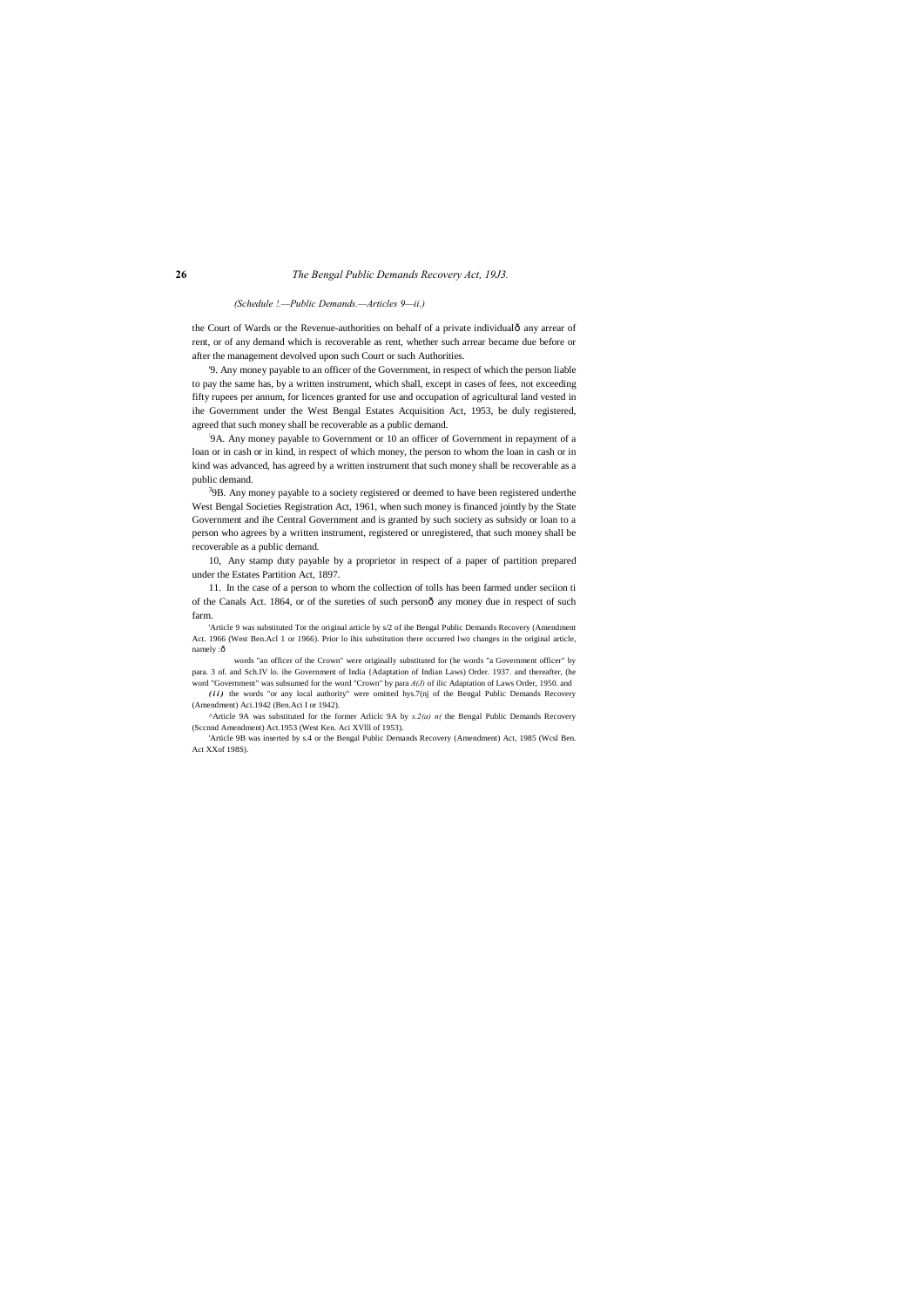12. Any money awarded as compensation under section 2 of the Ben. Aci : Bengal Landrevenue Sales Act, 1868,

[Ben. Act 111 i

*(Schedule I.—Public Demands.—A nicies 12—18.)*

'12A. Any sum ordered by a liquidator appointed under subsection (7 J of section 42 of the Co-operative Societies Act, 1912, to be [| of 1912. recovered as a contribution to the assets of a society or as the cost of liquidation.

 $212B$ . Any sum due to a land mortgage bank registered under the Cooperative Societies Act, 1912, or any sum due to an assignee of such bank in respect of any principal sum or any interest thereon under a mortgage made to the bank,

13. Any money due from a purchaser at a sale held in execution of a certificate under this Act, whether the sale is subsisting or not.

<sup>3</sup>14. Any money payable to a local authority<sup>J\*</sup> \* \*  $* * *$ 

<sup>s</sup>15. Any money awarded as costs by the High Court at Calcutta in I proceedings under Article 226 of the Constitution of India relating to matters arising outside its ordinary original civil jurisdiction.

<sup>s</sup> 16. Any money f i xed as water rate by the State Government under sub-section *(2)* of section 14 of the Damodar Valley Corporation Act, xiv of 1948,

 ${}^{S}$ I7. Any sum payable to the Government by a person on accounL of use or occupation by such person of any house, tenement or room belonging to the Government.

 $718$ . Any money payable to a Government Company wholly owned either by the Slate Government or by the Central Government or jointly by the State Government and the Central Government.

'Article 14 was added by s.  $1(b)$  of the Bengal Public Demands Recovery (Amendment) Acl. 1942 (Ben. Act 1 of 1942),

<sup>J</sup>Tlie words "namely, Ihe commissioners of a municipality or .1 district board"' were omillcd. by s. 2*{b)* of Ihe Bengal Public Demands Rccovcry (Second Amendment) Act. 1953 (West Ben. Acl XVIII of 1953).

 $11$  An it 1c 17 was inscntil by s. 3 of the Bengal Public Demands Recovery (Amendment) Act, 1972 (West Ben. Act XIV of 1972).

'Article 12A was inserted by s 3 of the Bengal Public Demands Rccovcry (Amendment) Act, 1918 (Ben. Acl I of 1918).

-Article 12B was inserted by s. 3 of (he Bengal Public Demands Recovery (Amendment) Acl. 1938 (Ben. Act V of 1938).

'Articles 15 and 16 were added by s. *4* of the Bengal Public Demands Recovery (Amendment) Act. 1955 (West Ben. Acl XV of 1955),

'Article 13 was irtsenid by s, 2 of the Bengal Public Demands Recovery (Amendment) Act. 1973 (West Ben. Act XXVtit of 1913).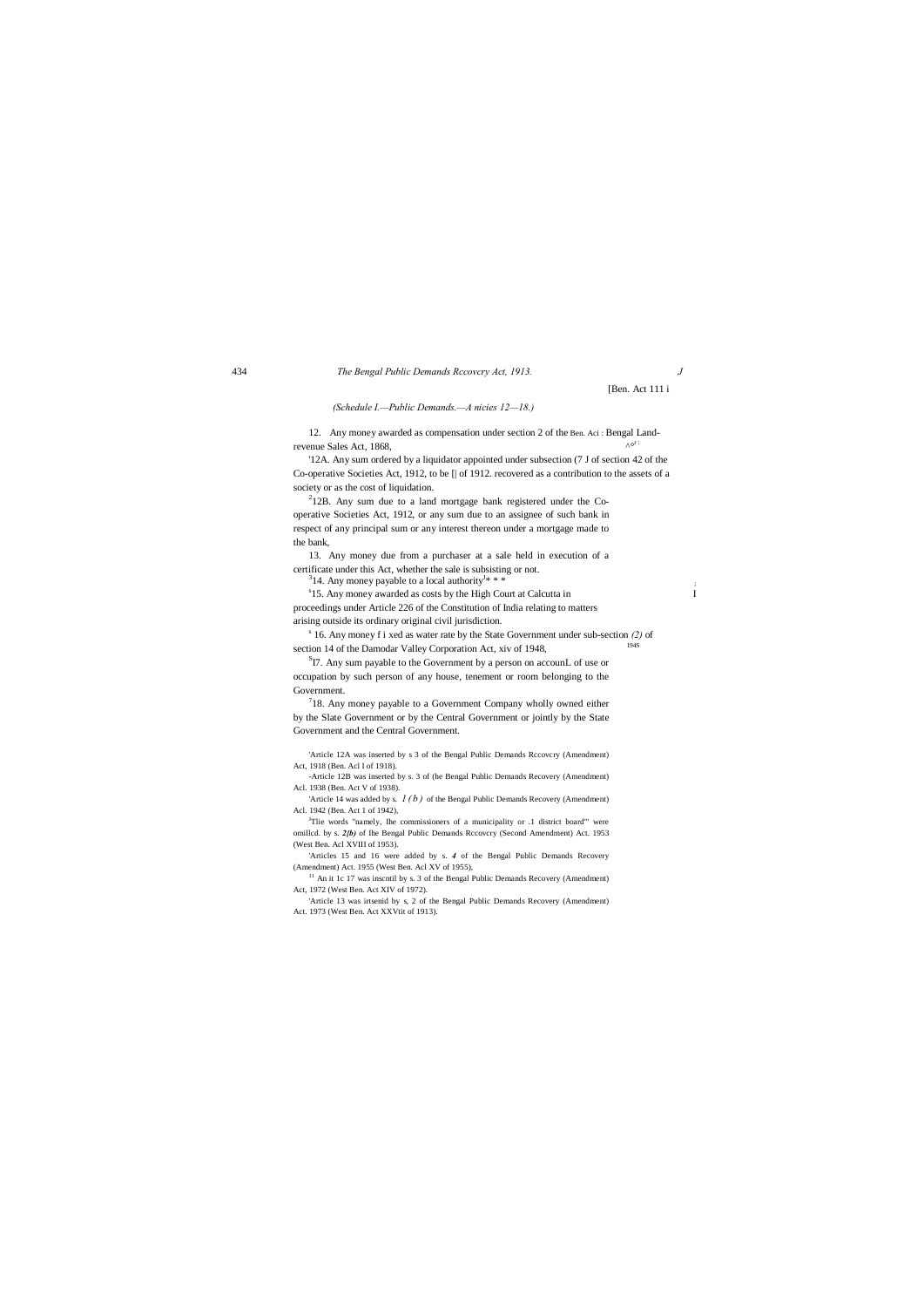West Ben. Act II of 1948.

### **28** *The Bengal Public Demands Recovery Act, 19J3.* jvax v»L>. v >•>>>!"!"\ <sup>L</sup> > ^ <sup>s</sup> wvw\* v\*\* , w .» >"" »»» > "-v

# *(Schedule I.—Public Demands,—Article 19.— S c h e d u l e I I . —R u l e s . —*  $Rules$  *I*<sup>0</sup> *IB*, *)*

Signature and verification of requisition for certificate.

435

 $\mathbf{v}^*$ ww

### **of 1913,]**

 $_{\text{dm}}$ <sup>1</sup>19. Any amount paid in advance under seciion 8B of the West Bengal Land (Requisition and Acquisition) Aci, 194S, lo a person not lawfully entitled thereto or any amount paid in advance to a person under the said section in excess of what is payable under section 7 of the said Act.

### S**CHEDULE II**

### **Rules.**

**J<sub>IA.</sub>** The procedure and the rules to be followed in respect of certificates for arears of sales tax shall be the same as those in the case of arrears of land revenue payable lo the Collector.

### (See *Section 38.)*

# **Signature and Verification of Requisitions for Certificates.**

1. (I) Every requisition made under section 5 shall be signed and verified ai the foot by the person making it.

(2J The verification shall state ihaithe person signing Ihercquistion has been satisfied by inquiry that ihe amount sated in the requisiion is actually due.

*( 3 )* The verification shall be signed by the person making ii, and shall slate the date on which it is signed.

<sup>J</sup>Rulc IB was inserted by notification No. 14998 C. P.. daied the 30th August, 1957. published in ihe *Calcutta Gazette* of 1957. Pan 1, page 3347.

**""IB.—**All the columns of Form No. I (Certificate of Public Demand) shall be filled up clearly in ink before the same is filed in the office of the Certificate Officer, and subsequent corrections, if any, made therein shall be made in red ink, and initialled by the Certificate Officer with dales.

'Article 19 was added by s. 2 of ihe Bengal Public Demands Recovery (Amendment) Act. 1975 (West Ben. Act III of 1975).

'This Schedule II his been substituted for the origin a) Schedule II by Ihe Board of Revenue NotiHcauon No. 39\*18 C. P.. dated the 21st December, 1914. published in Ihe *Caleuua Guietie.* dated the 23rd *idem.* Pi. 1, page 2351, Seciion 39, rend with seciion 40 of the Bengal Public Demands Recovery Act, 1313 (Ben. Aci III of 1913). authorises the Board or Revenue to alter, to add lo or to annul by notification any of the rules including i)ie forms thereunder, in Schedule II to this Act. The Schedule has heen amended m accordance with the several notifications and orders which have been issued under these powers.

"Rule 1A was inserted by notification No. 9601 C.P.. dated the 13ih September. 1954. published in the *Calcutta Gazette* or 1954, Pari I. page 3174.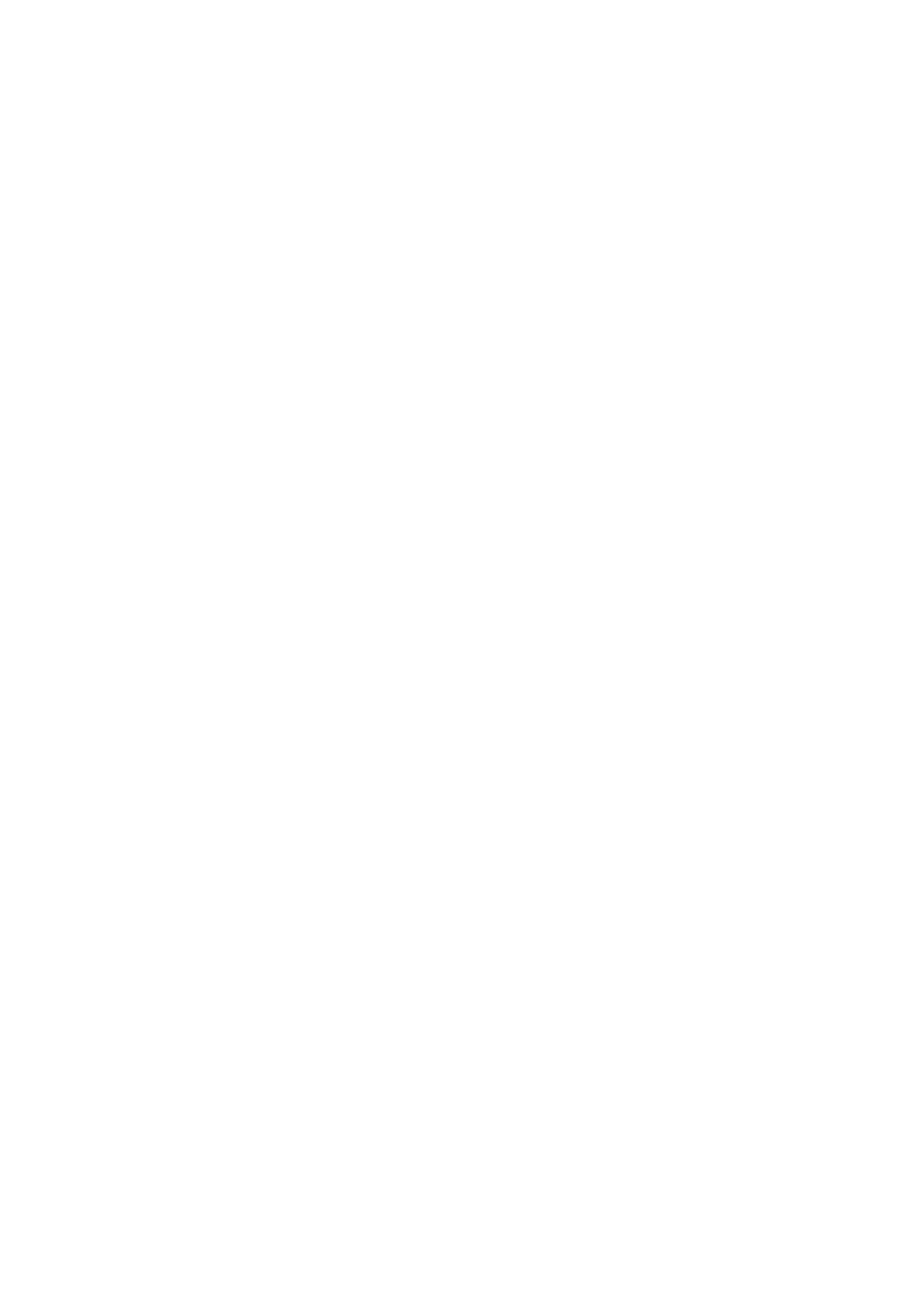### **[Ben. Act III**

**436** *The Bengal Public Demands Recovery Act, 19 J 3.*

Mode af service.

Scrvice on certi ficntcdebtor or his agent. Servicc on adult male member oT cerlificatcdcbior's family.

Person served lo sign acknowledgment.

Procedure where ccrlificale- (Jcblor refuses to acccpl scrvice or

cannot he found.

# *(Schedule 11.—Rides.—Rules 2—6.)*

### **Service of Noliccs.**

*Note*. $\hat{\text{o}}$  K has been laid down by the Calculta High Court in the case reported in LVIII-C. \V. N., pages 573-586, lliat omission to sign the Nolice under section 7 of the Pub lie Demands Rccovcry Acl, 1913,by the Certificate OtTiccrorby one authorised hy him or the useof rubber-stamp or lithographic signatures thereon renders the notice invalid.

2. Service of a notice issued under section 7, or under any other provision of this Act, shall be made by delivering or tendering a copy thereof, signed by Ihe Certificate-officer or such ministerial officer as he authorizes in this behalf, and sealed with ihe seal of ihe Certi ficate- officer.

4. Where the certi ficate-debVor can not be found, and has no agent empowered to accept service of the nolice on his behalf, service may be made on any adult male member of the family of the certificate- debtor who is residing with liim.

*Exploitation.* $ô$  -A servant is not a member of ihe family within ihe meaning of ihis rule.

6. Where the ccrtificate-debtor or his agent, or such other person as aforesaid, refuses to sign the acknowledgment, or where the serving ufficcr, aFler using all due and reasonable diligence, cannot find the certificate-debtor, and there is no agent empowered lo accept service of the notice on his behalf, nar any other person on whom service can be made, the serving officer shallô

*(Vide* Board's 'D' Group. C. P. Branch file No. 23 of 1954.)

3. Wherever it is practicable, service shall be made on the cenificate-debior in person, unless he has an agent empowered to accept service, in which case servicc on such agent shall be sufficient.

5. Where the serving officer delivers or lenders acopy of the nolice to the certificate-dcbtor personally, or to an agent or other person on his behalf, he shall require the signature of the person to whom the copy is so delivered or tendered to an acknowledgment of service endorsed on the original notice.

(a) affix a copy of the notice on the outer door or some oiher conspicuous part of the house in which the certificate- debtor ordinarily resides or carries on business or personality works for gain, or *(h)* if there be land affected by the nolice, affix a copy of the nolice on some conspicuous place in the office of the Certificate-officer and also on some conspicuous part of the land,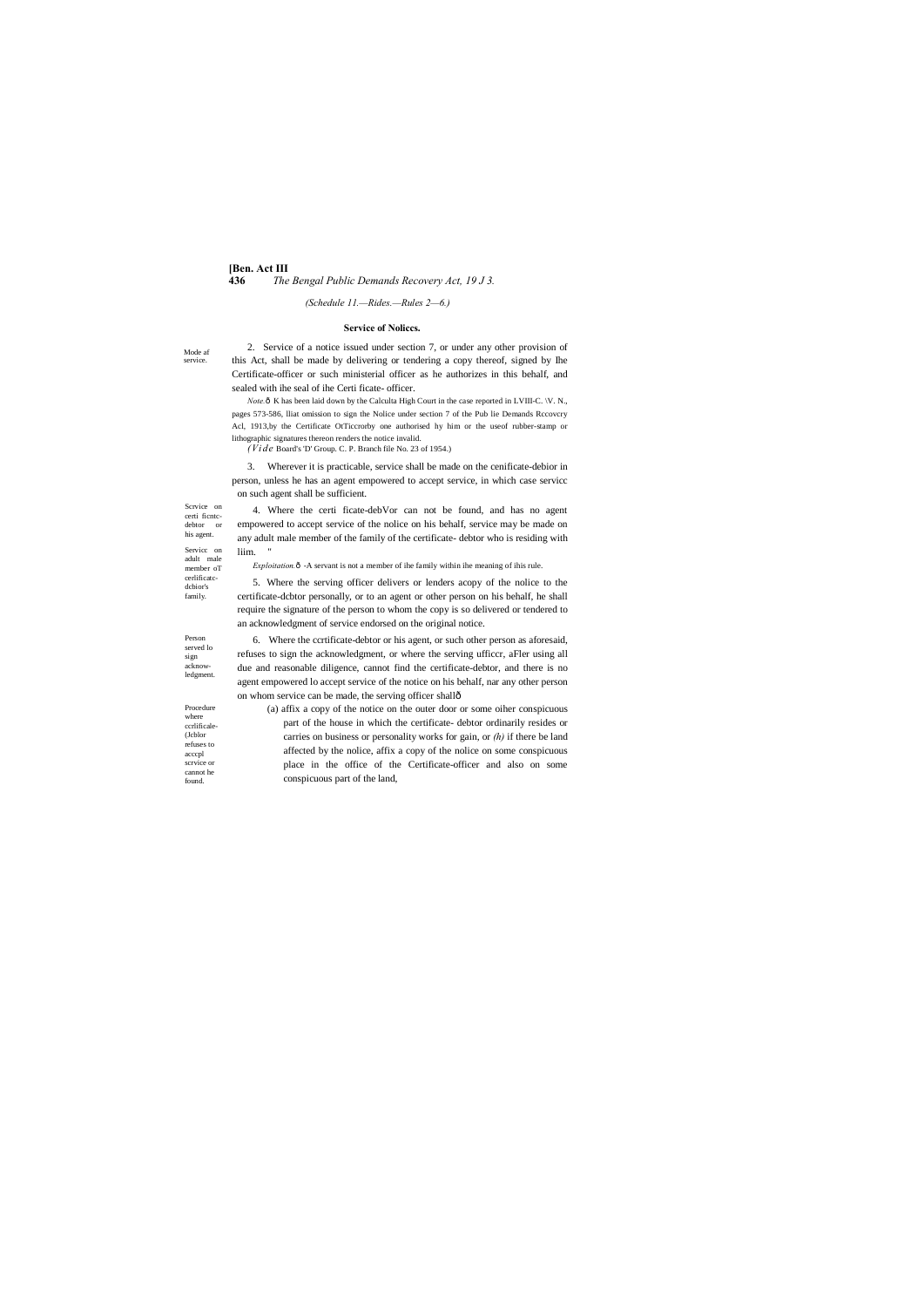Endorse ment of lime and manner of service.

Examination of serving officer.

Signature and verification or petition denying liability.

### *(Schedule II.—Rules.—Rules 7—11.)*

and shall then return ihe original to theCertificaie-officerby whom it was issued, wit h a report endorsed thereon or annexed thereto stating that he has so affixed ihe copy, the circumstances under which he did so, and ihe name and address of the person (if any) by whom the house or land was identified and in whose presence the copy was affixed.

7. Theservingofficershall, in nil cases in which the notice hasbeen served under rule 5, endorse or annex, or cause to be endorsed or annexed, on or to the original notice, a return stating ihe lime when and the manner in which the noiicc was served, and the name and address of the person (if any) identifying the person served and witnessing the delivery or tender of the notce.

Scrvice by post. 9. Notwithstanding anything hereinbefore contained, the notice may, if the Certificate-of fleer so directs, be served by post.

8. Where a notice is returned under rule 6, the Certificate-officer shall, if the relurn under lhat rule has not been verified by the affidavit of ihe serving officer, and may, if it has been so verified, examine the serving officer on oath, or cause him to be so examined by another Certificate-officer, or, subject to any general orderof the Collector, by an Assistant Collector, Deputy Collector or Sub-Deputy Collector, touching his proceedings and may make such further inquiry in the matter as he thinks fit; and shall either declare that ihe notice has been duly served or order such service as he thinks fit.

### **Petitions under Section** 9, **Denying Liability.**

10. (I) Every petition filed under section 9, denying liability, shall be signed and verified at the foot by the certificate-debtor or by some other person on his behalf who is proved lo the satisfaction of the Certificate-officer to be acquainted with the facta of the case.

*( 2 )* The verification shall be signed by the person making it, and shall state the date on which it is signed.

(JJTtie petition referred to in sub-clause (I) above shall be filed in duplicate so that one copy may be supplied to the certificate-holder.

11. (1) The Certificate-officer may, subject to any general or special order of the Collector, transfer to any Assistant Collector or Deputy Collector subord i naie to the Col lector any pet i i i on fi led under section 9; and such Assistant Collector or Deputy Collector shall hear and determine such petition accordingly :

Provided that the Collector may re-iransfer any petition so transferred, and order that it be heard and determined by the Certificate- officer.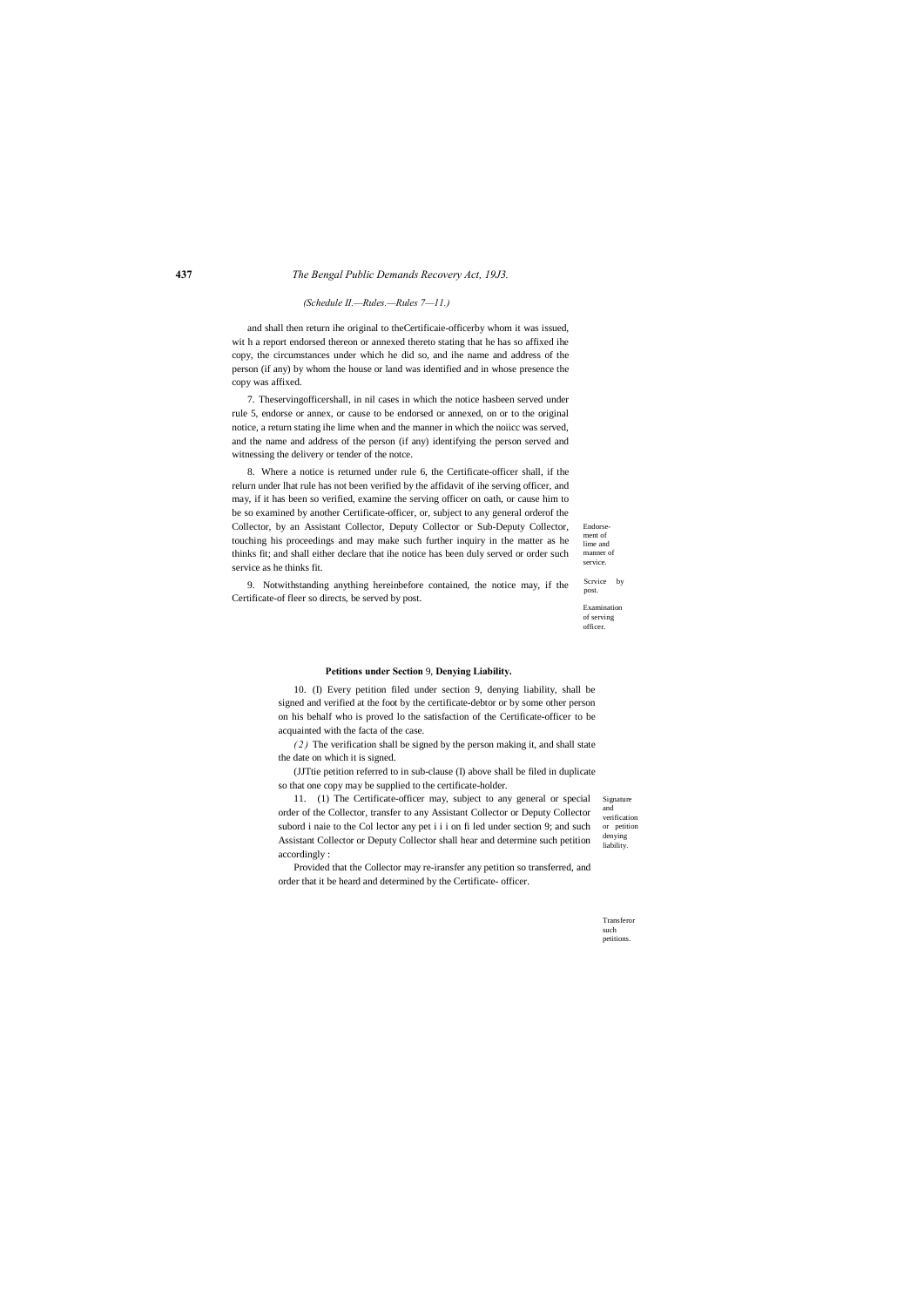**[Ben. Act III 438** *The Bengal Public Demands Recovery Act, 19 J 3.*

Execution in another district.

Application for attachment of movable properly in ihe possession of ihe ccnificaiedeblor,

Procedure for the attachment of movable properly when ils value is up lo Rs. \*10 or above.

*(2)* The provisions of section I Oshal J be applicable to any Assistant Collector or Deputy Collector to whom any such petition has been transferred under sub-rule (J).

Auachnicni of movable properly (other than agricultural producc) in possession of ccrlificalcdcblor.

### *(Schedule II.—Rules.—Rules 12—15.)*

### **Execution of Certificates.**

12. Where a copy of a certificate is sent for execution to any other Certificate-officer under scction 12, sub-section (I), the certificate may be executed by him.

### **Attachment of Movable Property, etc.**

"13. Al the time of making an application for the attachment of movable property in the possession of the certificate-debtor, the certificate-holder shall dcclare whether the property is above or below forty rupees in value. If the properly is declared to be above forty rupees in value, the ccrtificate-holdcr shall pay the costs of issuing the proclamation of sale. If, however, the value of the properly, having been declared to be forty rupees or under, should be found as determined by rule 14 lo exceed forty rupees, the certificate-holder shall pay the costs of issuing the proclamation of sale immediately on receipt of notice of attachment.

'14. When the attaching officer believes thai the properly attached does not excced forty rupees in value, he shall inform ihe debtor or, in his absence, any present adult member of his family, that il will be sold by public auction al oncc without the issue of any proclamation. Incase the certificate-holder or ihe certificate-debtor, or any person on his behalf, objects to this, the attaching officer shall convokc a *panchayai* of not less than three respeciablc adult male inhabitants of ihe neighbourhood, of whom ordinarily ihe headman of the village should be one, and shall require ihem to assess ihe value of the property. If they determine that il exceeds forty rupees in value, he shall deal wiih ii according to the rules for the sale of movable property exceeding forty rupees in value, otherwise he shall forthwith proceed lo sell ii by auction after giving such reasonable noticeas the circumstances of the case admii of to intending purchasers.

15. Where the property to be attached is movable properly (other than agricultural producc) in ihe possession of the certificate-debtor, the attachment shall be made by actual seizure, and the attaching officer shall keep the property in his own custody or in the custody of one of his subordinates, ai]d shall be responsible for the due custody thereof:

'Rules 13, 14.44.46f I), and 48 are shown as amended by ihe Board of Revenue notification No. 7112 C. P.. dated the 8lh June, 1933. published in ihe *"Calcutta Gazelle"* of 1933. Pari I, dated the I5lh June, 1933. page 880.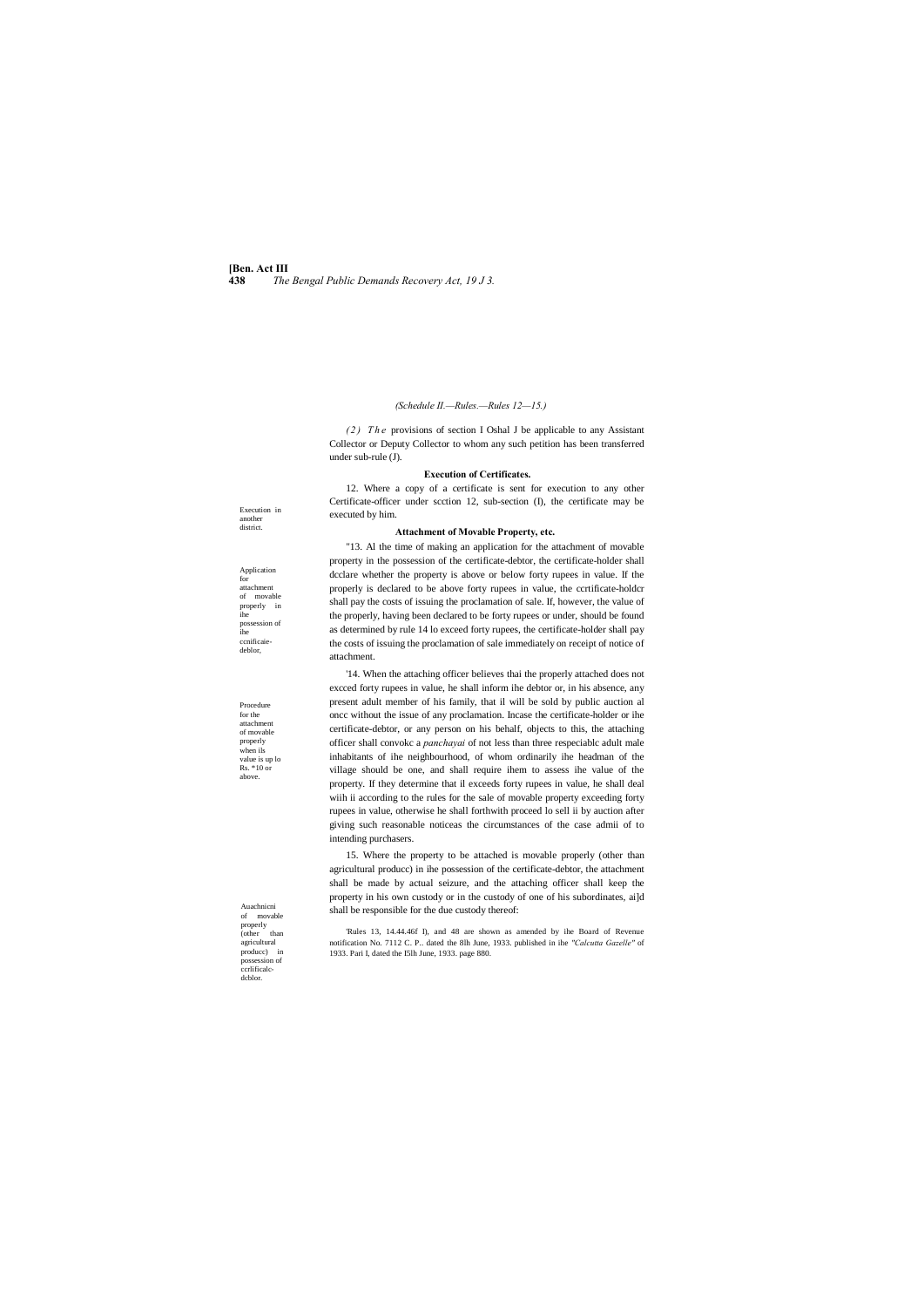439

Attachment of agricultural 16. Where the property lo be attached is agricultural produce, the attachment shall be made by affixing a copy of the warrant of attachmentô

**of 1913.]**

*The Bengal Public Demands Recovery Aci, 1913.*

### *(Schedule II.—Rules.—Rules J6, 17.)*

Provided thai, when the pruperty seized is subject to speedy and natural decay or when the expense of keeping it in custody is likely to exceed its value, the attaching officer may sell it at once.

- producc.  $(a)$  where such produce is growing cropô on the land on which such crop lias grown, or
- $(b)$  where such produce has been cut or gathered $\hat{o}$  on ihe threshing floor or plate for treading out grain or the like, or fodder-stack, on or in which it is deposited,

sufficient, and, '[for the purpose of enabling the Certificate- officer to Provision as  $\lceil$ o agricultural produce under attachment. 17. (I) Where agricultural produce is attached, the Certificate- officer shall make such arrangements for the custody thereof as he may deem make such arrangements, every application for the attachment of a growing crop shall specify the time at which it is likely to be fit to be cut or gathered and the applicant shall deposit in Court such sum as the Court shall require in order to defray the cost of watching or tending the crop till such time.]

and another copy on the outer door or on some other "nspicuous pu:' of the house in which Lhe certificate-debtor ordinarily resides, or, with the leave of lhe Certificate-officer, on the outer door or on some other conspicuous pan of the house in which he carries on business or personally works for gain, or in which heisknown to have last resided or carried on business or personally worked for gain ;

and the produce shall thereupon be deemed to have passed inioihe possession of the Certificate-officer.

*(2)* Subject to such conditions as may be imposed by the Certificateofficer in this behalf, either in the order of attachment or in any subsequent order, the certi tic ate-debtor may tend, cut, gather and store the producc and do any other act necessary for maturing or preserving it; and, if the certificatedebtor fails to do all or any of such acts, the certificate-holder may. with the permission of lhe Certificate-officer and subject to the like conditions, do all or any of them either by himself or by any person appointed by him in this behalf, and thecosis incurred by the certificate-holdcr shall be recoverable from ihecertifi- ciite-debtor as if they were included in the certificate.

'These words were substituted for iVic words "wlien the produce is a growing crop gathered," *vide* Board of Revenue noiificalion No. 12971C.A., dated the 20111 October. 193?.

published in ihe *Calcutta Gazette* of 1933. Pail I. pages 1532-33.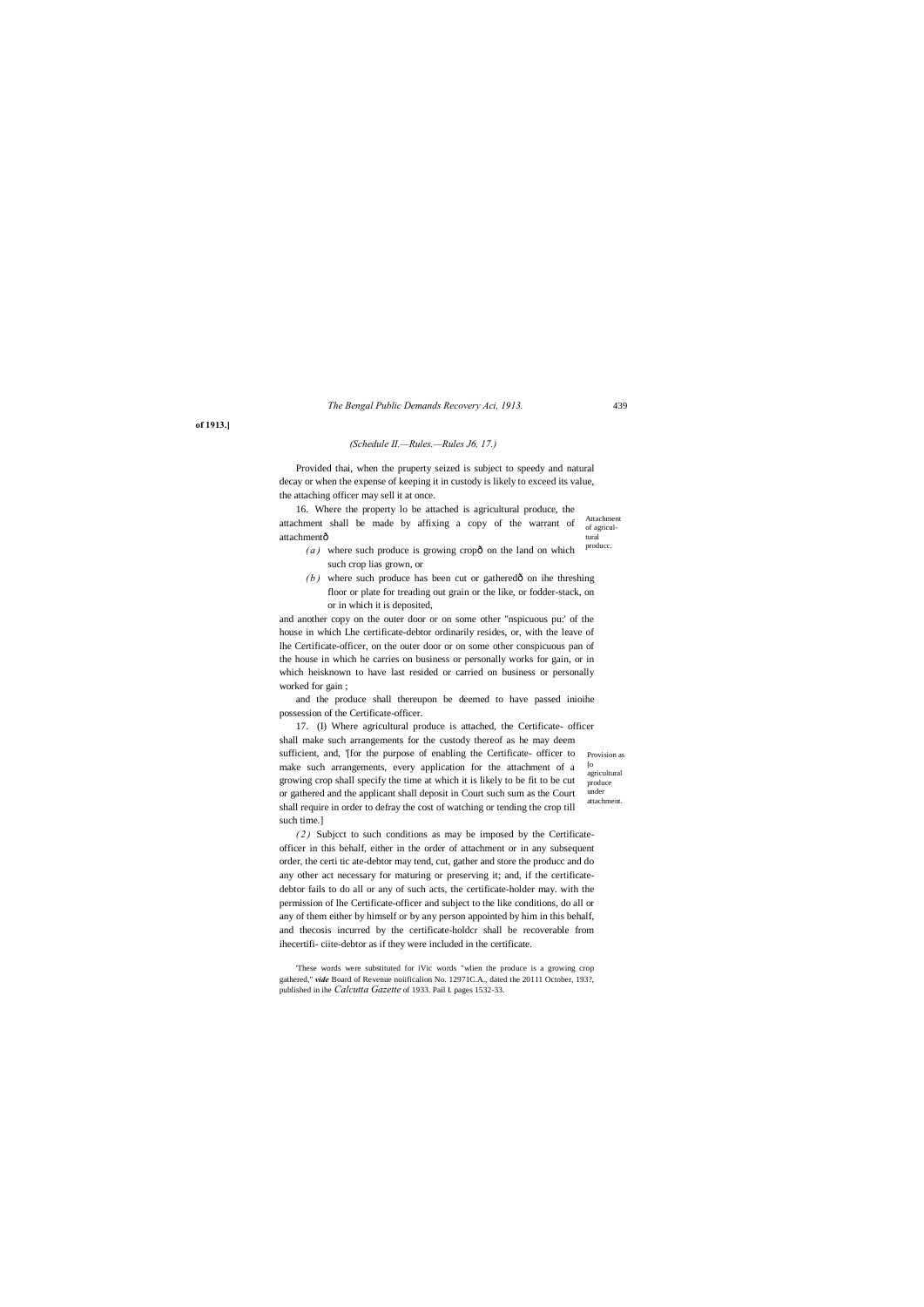A uac time nl of debi. share, nd other movable properly no I in possesion of ccnificatedcblor.

*(Schedule II.—Rules.—Rule 18.)* **[Ben. Act III**

(3)Agricultural produce attached as a growing crop shall not be deemed to have ceased to be under attachment or to require reattachment merely bccause it has been severed from the soil,

(4) Where an order for the attachment of a growing crop has been made at a considerable time before the crop is likely to befil to be cut or gathered, the Certificate-officer may suspend the execution of the order for such lime as bethinks fit, and may, in his discretion, make a further order prohibiting the removal of thecrop pending theexecution of the order of attachment.

(5) A growing crop which from its nature does not admit of being stored shall not be attached under this rule at any time less than twenty days before the lime at which it is likely to be fit to be cut or gathered.

### 18. (I) In the case of ô

- $(i)$  in the case of the debtô the creditor from recovering the debt and the debtor from making payment thereof until the further order of the Certificate-officer ;
- $(i i)$  in the case of Ihe share $\hat{0}$  the person in whose name the share may be standing from transferring the sameorreceiv- ing any dividend thereon ;
- $(Hi)$  in ihe case of ihe oiher movable property (except as aforesaid) $\hat{o}$ the person in possession of ihe same from giving it over to the certificate-debtor.
- *( a )* a debt not secured by a negotiable instrument,
- *( b )* a share in the capital of a Corporation, or

*( c )* oiher movable properly not in the possession of the certifi- . cate-debtor, except property deposited in, or in the custody of, any Court,

the attachment shall be made by a written order prohibiting, $\hat{o}$ 

*( 2 )* A copy of such order shall be affixed on someconspicuuus part of the office of the Certificate-officer, and another copy shall be sent, in the case of the debt, to the debtor, in the case of ihe share, to the proper officer of the Corporation, and, in the case of the other movable property (except as aforesaid), to the person in possession oFlhesame.

*( 3 )* A debtor prohibited underclause (;7ofsub-rule(7,lniay pay the amount of his debt lo the Certificate-officer, and such payment shall discharge him as effectually as payment to the party entitled to receive the same.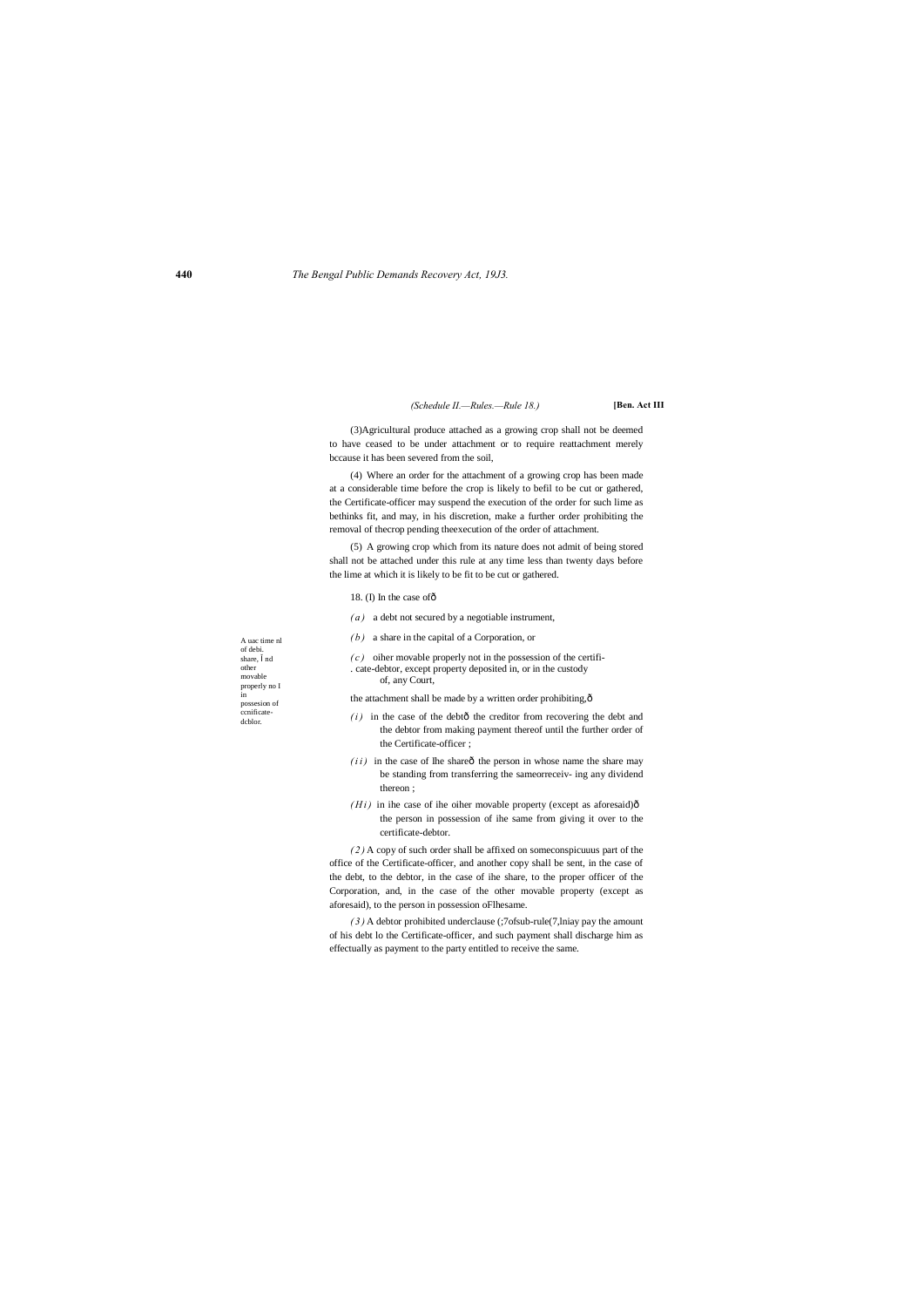**regarding realisation or rents due** ID **certificatedebtor from the holders ■ of subordinate interest.\*:.**

"Garnishee" Rules.

# of 1913.]

### *(Schedule IL—Rules.—Rules ISA, I SB.)*

'f4) Before making under sub-rule (1) an order of attachment of  $\check{s}$  rents due to ihecertificate-debtor from any subordinate tenure-holders or any *raiyat* orany under-rnrvfl/, the Certificate-officer may, upon lhe application of the certificate-holder, issue notice on the certificate- debtor calling upon him to submit a statement signed and verified in the manner specified in rule I containing the names ofthe tenants from whom rent is due to him and the amount of rent due to him from each such tenant within fifteen days form the date of receipt of the notice and the Certificate-officer shall make the order of attachment under sub-rule (/Jafterconsidering the said statement. Where thecerti ficate- debtorin spite of such notice fails lo furnish such statement whithin the time mentioned in this sub-rule the Certificate- officer shall issue the order of attachment under sub-rule (J) on such subordinate tenure- holders, *miyats* or u nder-rarrars as are named in the application for an order of attachment under that sub-rule.

**Rules**  I8A. (/) Rents due to a certificate-debtor from subordinate tenure- holders or *miyats* or under-*raiyafs* which have been aittached under rule 18 may be dealt with under the eight succeeding rules. .

**Cenificaieofficcr lo issue notice to the garnishee liable to pay rent.** 18B. (!) Upon the application of the certificate-holder, the Certificate-officer may issue a notice lo the garnishee liable to pay the rent calling on him either to pay to the Certificate-officer the rent due from him to the certificate-debtor or so much thereof as may be sufficient to satisfy the certificate and costs of execution or to appear and show cause on a date to be specified in the notice why he should not do so.

*(S)* Such application shall be made on affidavit verifying the facts alleged and stating that in the belief of the deponent the garnishee is indebted to the certificate-debtor.

'Sub-ruin (4) was added, *vide* Board of Revenue Notification No. 16364 C, Pš dated the 27th November, 1936. published in Lhe *Calcium Gazelleq(* 1936. Pari l.page 2715.

*( 2 )* The word "Garnishee" in these rules means and includes such subordinate tenure-holders, *miyats* and under-»r;/yori'.

*( 2 )* Notwithstanding anything else in these rules notice under sub- rule (1) may be issued simultaneously with an order under rule ISf i).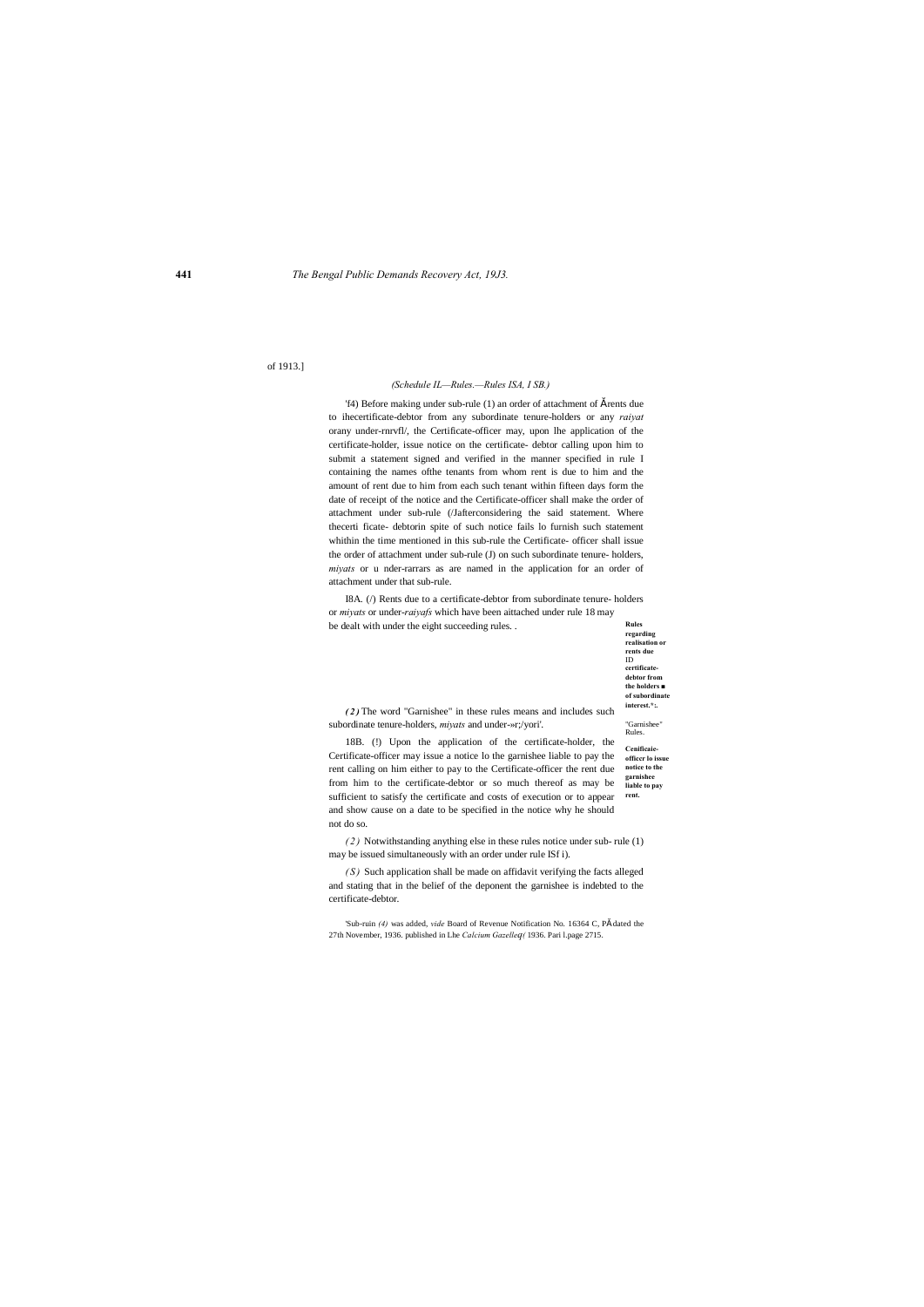# **[Ben. Act III 442** *The Bengal Public Demands Recovery Act, 1913.*

 $1$  [This sub-rule shall not apply when the Central Government or the 'State Governmincnt' is the certificate-holder.]

*(Schedule //.— Rules.—Rules ISC—ISF.j*

| ficai<br>ficer<br>order            | 18C. Where the garinalies does not forthwith pay to the Cell tic a te-<br>officer the amount due from him to ihe certi fie ate-deb tor or so much thereof |
|------------------------------------|-----------------------------------------------------------------------------------------------------------------------------------------------------------|
| shee                               | as is sufficient to satisfy the certificate and the costs of execution or does not                                                                        |
| mply<br>the<br><sub>of</sub><br>÷. | appear and show cause in answer to the notice, the Certificate-officer may<br>order the garnishee to comply with the terms of such notice, and on such    |
|                                    | order execution may issue as though such order were a certificate against him<br>other than one for arrears of rent.                                      |

icaie- o  $\operatorname{\mathbf{d}}$  nolice 18D. (!) Where the garnishee disputes liability in part only, the Certificate-officer may amend the nolice in accordance with ihe amount admitted, and unless the nmuunl as amended is forthwith paid to the Certificate-officer, may make an order under rule ! 8C.

 $J3$  lo lo an made rule **.Male ihe**  ulars of **his claim, if**  18F. Where il is suggested or appears to be probable that a ihird person has a claim lo or oiher interest in the amount, the Ccriificate- officer may order such third person to appear and state the nature and particulars of his claim (if any) to such amount and prove the same. 'These words were added by nolificalion No. 22233 C. P., dalcd tlic 20ili December. 1938. published in Ihe *Calcutta Gazette* of 1938. Part 1. page 3034.

*(2)* Notwithstanding anything in sub-clause *(f)* where the garnishee disputes the liability in whole or in part and where the Certificate-officer thinks tit to make a deierminatian as to the whole or part liability disputed by

ihe garnishee, the Certificaw-ufficer shall proceed to investigate the dispute, take evidence (if necessary) and determine whether ihe garnishee is liable for the whole or any part of the amount for which the notice was issued and may set aside, modify or vary the notice accordingly, and unless the amount oF the notice so amended is paid forthwith shall make an order under rule 18C.

> 18E. The provisions of rule 43 shall apply to an order made under rule 18C.

: TIie word "Slate" wassubsliluled for the word "Provincial" by paragraph 4f 1) of Ihe Adaptation of Laws Order. 1950.

icate- $\pm 1$ o  $\mathbf a$ ihird  $\mathbf n$  lo

 $\log$ 

 $:$ ihe shee  $\mathop{\mathrm{les}}$ ty.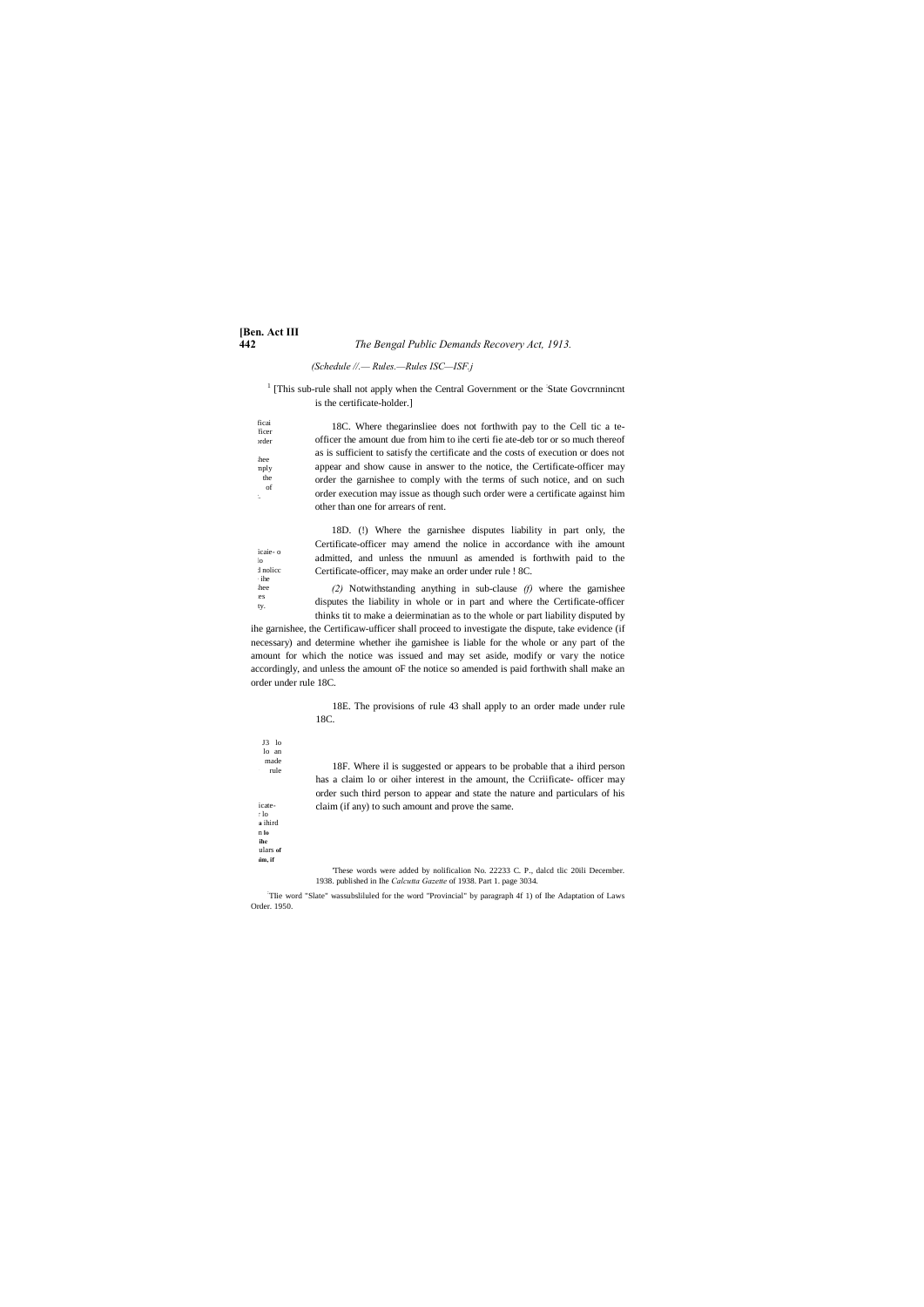#### *The Bengal Public Demands Recovery Act. 19/3.* **443**

Ccrti flcnte officcr lo under rule 1SD in case [he ihirt] person docs not appear.

Payment under rule 18B or rule ISC,

Cosis.

Attachment of share in movables.

Auaclisalary or allowances of public officcr or servant of Railway Company or Aullioriiy.

of 1913.]

proceed 18G. Alter hearing such third person and any other person or persons who may subsequently be ordered to appear, or when such third person or other person or persons do not appear when so ordered, the Certificatc-officer may proceed as proscribed in rule 18D.

#### *(Schedule If.—Rides.—Rides I8G—I8I. 19. 20.)*

18H. Payment made by the garnishee on a notice under rule 18B or under an order under rule 18C shall be valid discharge to him as against the certificate-debtor and any other person ordered to appear as aforesaid for the amount paid or levied though such certi ficate may be set aside or reversed.

181. The costs of any application made under rule 18B and of any proceeding arising therefrom or incidental thereto shall be in the discretion of lhe Certificateofficer,

menl of Local 20. (I) Where the property to be auachcd is the salary or allowances of a public officer or of a servant of a Railway Company or Local Authority, the Certificate-officer, whether the certificate- de"brororthe disbursing officer is or is not within the local limits of lhe Certificate-officer's jurisdiction, may order that the amount shall be withheld from such salary or allowances, either in one payment or by monthly instalments as lhe Certificate-officer may direct; and, upon notice of lhe order lo such officer as the 1 [State Government] may, by notification *inlbe2 \Official Gazi'tie\,* appoint in this behalf, the officer or other person whose duty it is to disburse such salary or allowances shall withhold and remit to the Certificatc-officer the amount due under lhe order, or Che monthly instalments, as lhe ease may be,

19. Where ihe property to be attached consists of the share or inierest of the certificate-debtor in movable property belonging to him and another as co-owners, the attachment shall be made by a noticc to the certificate-debtor prohibiting him from transferring the share or interest or charging it in any way.

*(2)* Where the attachable proportion of such salary or allowances is already being withheld and remitted to a Certificate-officer or to a Civil Court in pursuance of a previous and unsatisfied order of attachment, ihe officer appointed by the '[Stale Government] in this behalf shall forthwith return tlic subsequent order to the Certificate- officer issuing ii, with a full statement of all the particulars of the existing attachment.

'See Tool-nole 2 on page <110. *tunc.* "Sec fool-note 3 on page 410, *ante.*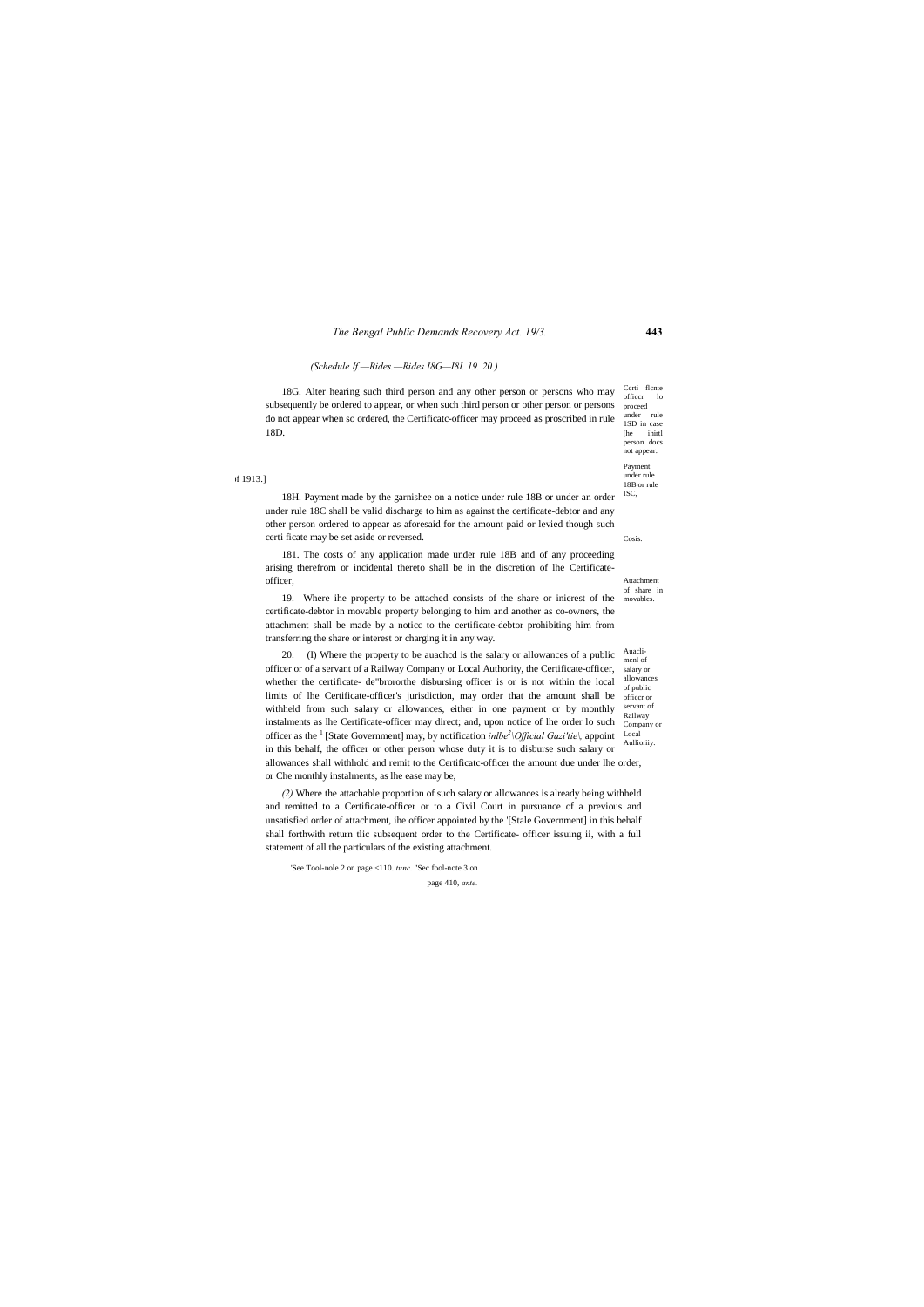# **[Ben. Act III**

#### **444** *The Bengal Public Demands Recovery Act, 1913.*

of negotiable instrumcnis.

public officer.

Attachment of immovable properly, Removal of attach mem on

satisfaction or cancellation of certificate.

#### *(Schedule IL—Rules.—Rules 21—24.)*

*( 3 )* Every order made under this rule, unless it is returned in accordance with ihe provisions of sub-rule *(2),* shall, without further notice or other process, bind '[Central Government or the State Government] or the Railway Company or Local Authority, as the case may be ; and '[Central Government or the State Government] or the Railway Company or Local Authority, as the case may be, shall be liable for any sum paid in contravention of this rule.

Attachment 22. Where the property to be attached is in the cu stody of any Cou rt or public officer, the attachment shall be made by a notice to such Court or officer, requesting that such property, and any interest or dividend becoming payable thereon, may be held subject to the further orders of the Certificate-officer by whom the notice is issued :

Attachment of properly in custody of Coun or Provided that, where such property is in the custody of a Court, any question of title or priority arising between the certificate-holder and any other person, not being the certificate-deb tor, claiming to be interested in such property by virtue of any assignment, attachment or otherwise, shall be determined by such Court.

21. Where the property is a negotiable instrument not deposited in a Courl nor in the custody of a public officer, the attachment shall be made by actual seizure, and the instrument shall be brought before the Certificate-officer and held subject to his orders.

23. Where theproperty is immovable, no attachment need be made before sale.

#### 24. Whereô

*(a)* the amount due, with costs and all charges and expenses resulting from the attachment of any property or incurred in order to a sale, are paid to the Certificate- officer, or

*(b)* the certificate is cancelled,

the attachment shall be deemed to be withdrawn, and, in the case of immovable property, the withdrawal shall, if the certificate-debtor so desires, be proclaimed al his expense, and a copy of the proclamation shall be affixed in the manner prescribed by rule 47, sub-rule (I).

'The words "Central Government or the Provincial Government'' were originally substituted for the words "the Government" by the Board of Revenue notificaiinn No. 8778-C.P..daled Ihe 24Ih September, 1942, published in *\hcCalculia Gazelle,* 1942. Pari 1. page 2332, and thereafter Ihe word "State" was substituted For lhc word "Provincial" by paragraph *4(1)* of the Adaptation of Laws Order, 1950.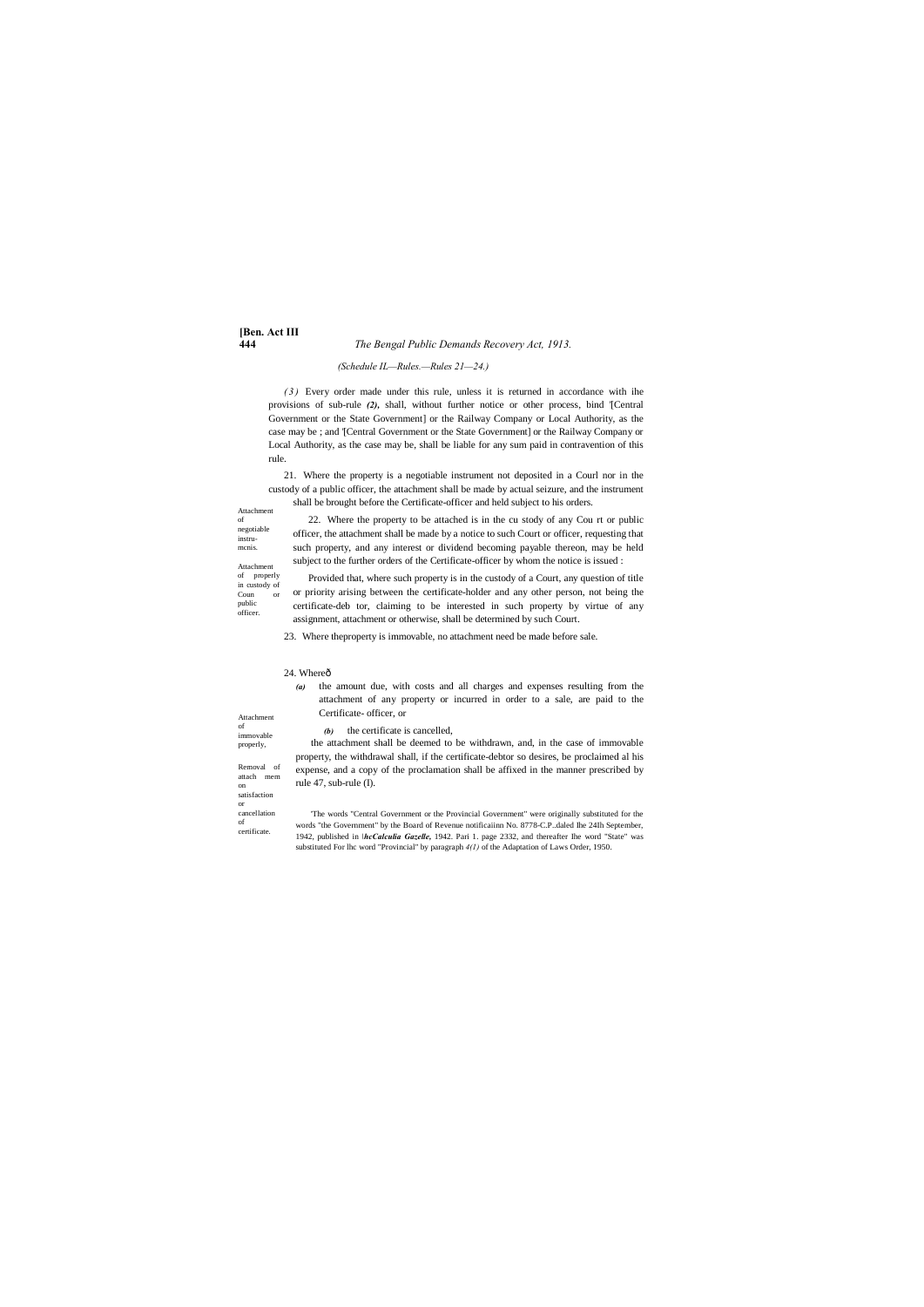#### *The Bengal Public Demands Recovery Act, 1913.* **445 of 1913.]**

Custody of

properly attachment. 28. If the debtor shall give his consent in writing to the sale of the property wiihout awaiting the expiry of the prescribed term, the officer shall receive the same and forward it without delay to the Certificate- officer for orders.

> Debtor's consent to the sale of the properly under aiiachmcnt. Custody of properly under attachment,<br>while in while

> properly under attachment. Removal of property lo Conn.

List of

under

Claim of any person olhcr than the ccrtificaieholder lo the properly under attachment, Withdrawal of atlachment.

#### *(Schedule II.—Rules.—Rules 25—31.)*

#### **Maintenance and custody, while under attachment, of livestock and other movable property.**

25. Under rule 15, the properly seized will remain in the custody of the attaching officer or of one of his subordinates on his responsibility.

26. If no suitable place can be found in the village for the safe custody of the attached property, the attaching officer shall remove the property to the Court at the certificate-holder's expense. In the event of the certificate-holder failing to provide the necessary funds, the attachment shall be withdrawn.

27. Whenever attached property is kept at the place where it is attached, the officer shall forthwith report the fact to the Certificate- officer, and with his report shall Forward an accurate list of the property seized, so that the Certificate-officer may thereon at once issue the proclamation of sale.

Court. 30. When properly remains at the place where it is attached in the custody of the attaching officer, and any person other than the certificate-debtor shall claim the same, or any part of it, the officer shall nevertheless, unless the certificate-holder desires to withdraw the attachment of the properly so claimed, remain in possession, and shall direct the claimant to prefer his claim to ihe Certificate-officer.

29. When property is removed to the Court it shall be kept by the *nazir* on his own sole responsibility in such place as may be approved by the Certificateofficer. If the property cannot, from its nature or bulk, be conveniently kept in the Court premises, or in the personal custody of the *nazir,* he may, subject to approval by the Certificate- officer, make such arrangements for its safe custody under his own supervision as may be most convenient and economical and the Ccrtificate-officer may fix the remuneration to be allowed to the persons, not being officers of the Court, in whose custody the property is kept.

31. [f the certificate-holder shall withdraw an attachment, or if it be withdrawn under rule 26 or rule 33, the attaching officer shall inform the debtor, or in his absence, an adult member of his family, that the property is at his disposal.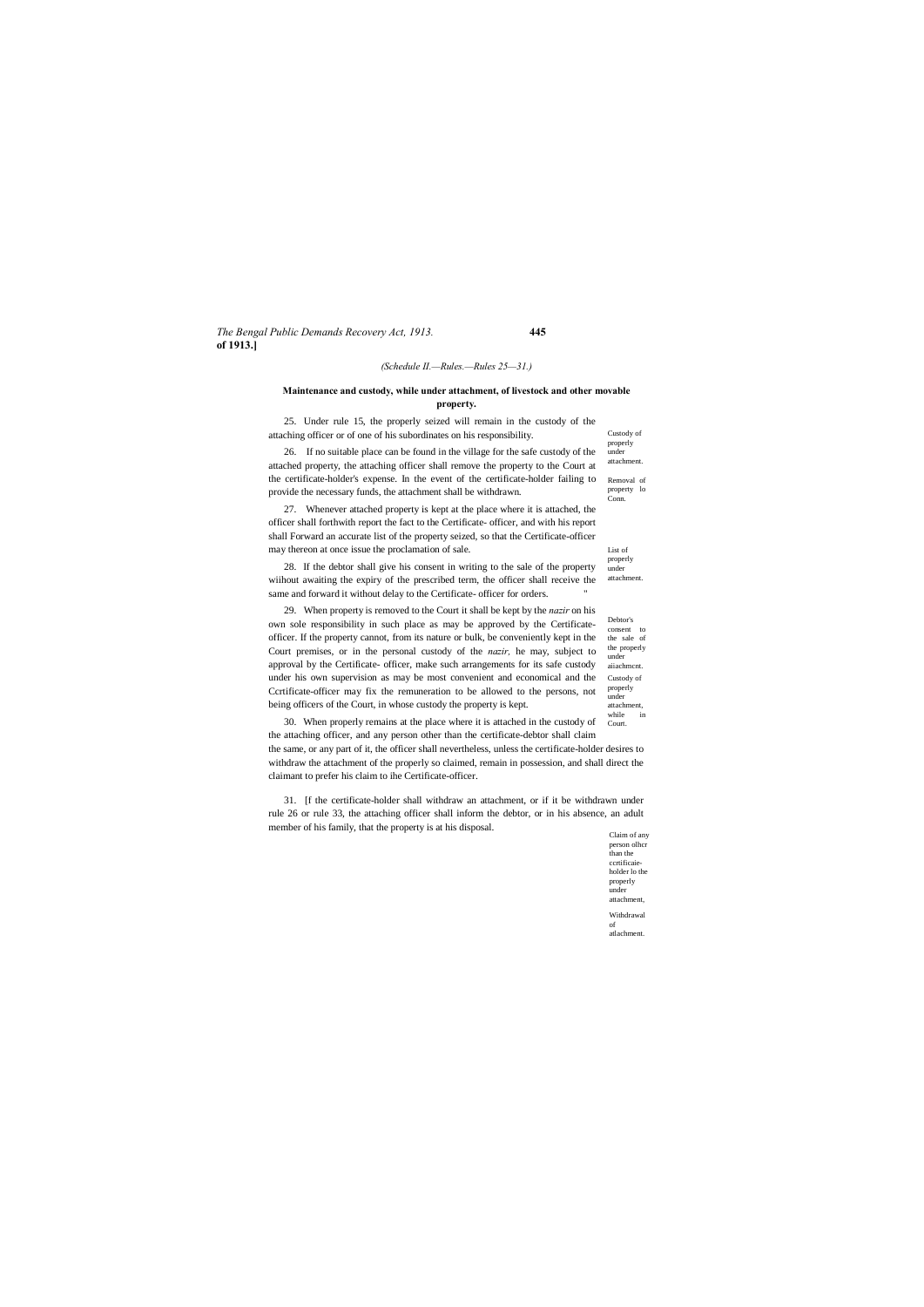Feeding and

lending of live-stock under auaehmenl.

Cost for feeding livestock And expenses unending its removal lo Court.

#### Responsibility of ihe umir for

safe custody and proper feeding. Custody of live-stock

#### 446 *The Bengal Public Demands Recovery Aci, 1913.*

in

pounds.

Responsibility of ihe ndifr for the custody of livestock.

Rales in be allowed Tor lhe custody

and mainte nance ur various descripti ons of livestock.

#### **[Ben. Act III:**

#### *(Schedule 11.—Rules.—Rules 32—37.)*

In ihe absence of any person to take charge of it, or in case the officer shall have had notice of claim by a person other than the certificate-debtor, the officer shall, if the property has been moved from the premises in which it was seized, replace it where it was found at lhe time of seizure.

32. Whenever live-stock is kept at the place where it has been attached, the certificate-debtor shall be at liberty to undertake the due feeding and tending of it, under the supervision of lhe attaching officer ; but ihe latter shall,

if required by the certificate-holder, and on his paying for the same, at a rate to be fixed by the Certificate-officer, engage the services of as many persons as may be necessary for the safe custody of it.

Government Court is held, the *nazir* shall be at liberty to place in ii such attached livcstock as can be properly kept there in which ense the pound- keeper will be responsible for the property to the *nazir,* and shall receive the same rates for accommodation and maintenance thereof as are paid in respect of impounded callle of the same description.

33. In the eveni of the certificate-debtor failing to feed attached livestock, the officer shall call upon the certificate-holder either to pay for feeding it on ihe spot, or for the expenses attending its removal to the Court. If the certificate-holder shall fail to provide for either, the officer shall report lhe matter, without delay, to the Certificate-officer who may thereupon withdraw the attachment.

34. When attached livc-stock is brought to Court, the *nazir* shall be responsible for ihe safe custody and proper feeding of it so long as the attachment continues.

35. If there be a Government pound in or near the place where the

36. If there be no pound available, or if, in the opinion of the Certificate-officer, il be inconvenient to lodge the attached live-stock in the pound, the *nazir* may keep it in his own premises, or he may entrust it to any person selected by himself and approved by the Certificate-officer. The *nazir* will in all cases remain responsible for the custody of the property.

37. The Certificate-officer shall, from lime to lime, fix the raies lo be allowed forthe custody and maintenance of the various descriptions of livcstock with reference to seasons and local circumstances. The Collector may make any alterations he deems fit in ihe rates so prescribed.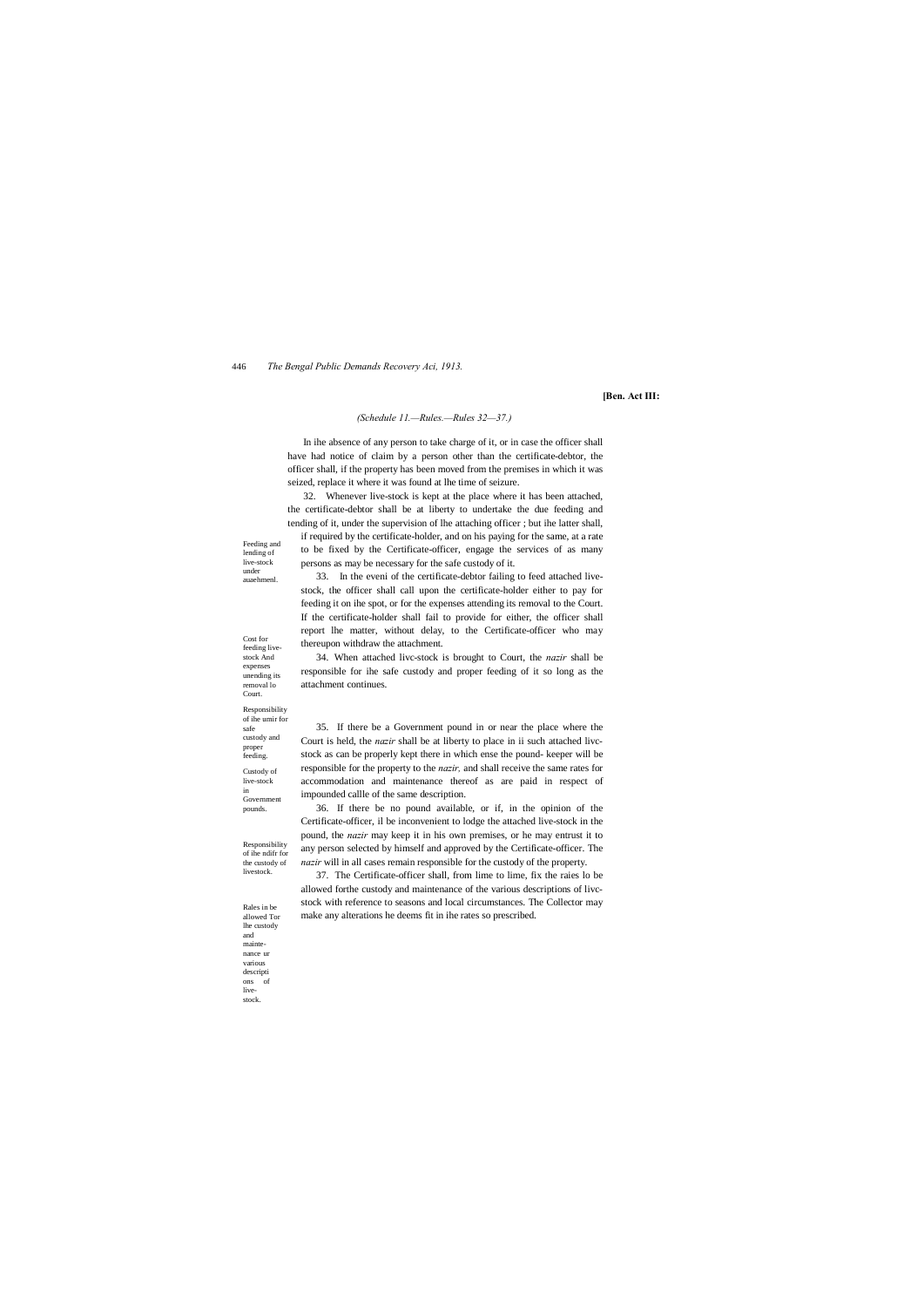#### *The Bengal Public Demands Recovery Act, 1913.* **447 of 1913.]**

proccss of attachment of movable properly is by actual<br>sci/.ure.

#### *(Schedule II.—Rules.—.Rule 38.)*

Fees to be c/iargcd where  $\mathcal{L}(a)$  (<) lor the seizure under the order of attachment ... R s. *o* a. p. 0 0 **0 6 0** *( H*  Rs. *J* for each man necessary to ensure tire safe custody of property so  $\alpha$ . **p.** 0  $($   $\cdot$  **•** attached, when such man is actually in possession, *per diem* ... ... 0 *) ( b )* 38. (I) Where proccss of attachment of movable property by actual seizure is issued, fees al ihe following rates shall be charged, and the officer depuieil lo attach such properly shall be furnished with a certificate staiipg the period for which the fees in accordance with this rule have been paid :ô When the 'lantounl or value of the subjccl matter or the ease] exceeds Rs, 1.000ô f*b)* lor cach man necessary to ensure sai'c custody of properly so attached, when such man is actually in possession, *perdiem ... ... ...* When the '[amount or lalucofthcsiLbjccimallcrorihccasc] isRs, 1,000 or under, but above Rs. 50ô fonlie seizure under the order of alliiclvucnt 1 *...* 0 4 0 *(Hi)* When the '[amount or value or the subject mailer of Ihe case] is Rs. 50 or underô  $(a)$  for the seizure under the order oT attachment ... 0H0 *(b)* Tor cach man necessary to ensure the safe eusiody of properly so attached. when such man is actually in possession, *per diem ...* ... 0 4 0

*Note (2)*. When a process of attachment of movable property by actual seizure is re**issued after a partially or wholly unsuccessful attempt to realise certificate dues, the fees as laid down in the above rule should be levied afresh, except in eases where the re-issue is due lo any mistake or fault on the part of the Nezarat staff.**

*Now (I)■***—When any process of attachment of movable property by actual seizure is issued, as a result of action taken under sections 13 and 14 of the Acl, only the special fees leviable under the above rule should be charged. Al this stage, the fee of annas twelve for an ordinary executive revenue proccss, as prescribed in rule 166(a), page 18 of the Bengal Practice and Procedure Manual. 1934, which is added to the certificate demand at the prelimi naiy slage when notice under scciion 7 of the Acl is issued, should not be imposed again.**

*(3).***—The phrase "amount or value or ihe subjccl mailer of I lie case" means the original dem;ind as in the certificate signed under section 4 or 6 subject to any modification subsequently made under section 10.**

'These words were substituted Tor ihe words "amount under certificate", *vide* Board of Revenue notification No. 11263 C. P.. dated the yth September. 1933, puhlished in (he *Catania Gazette* of 1933. Part I. page 1311.

: Noicf JJ was added, vide Board of Revenue notification No. 11263 C.P.. dated ihe 9th September. 1933. published in the *Calcutta Gazette o(* 1933. Part 1, page 1311,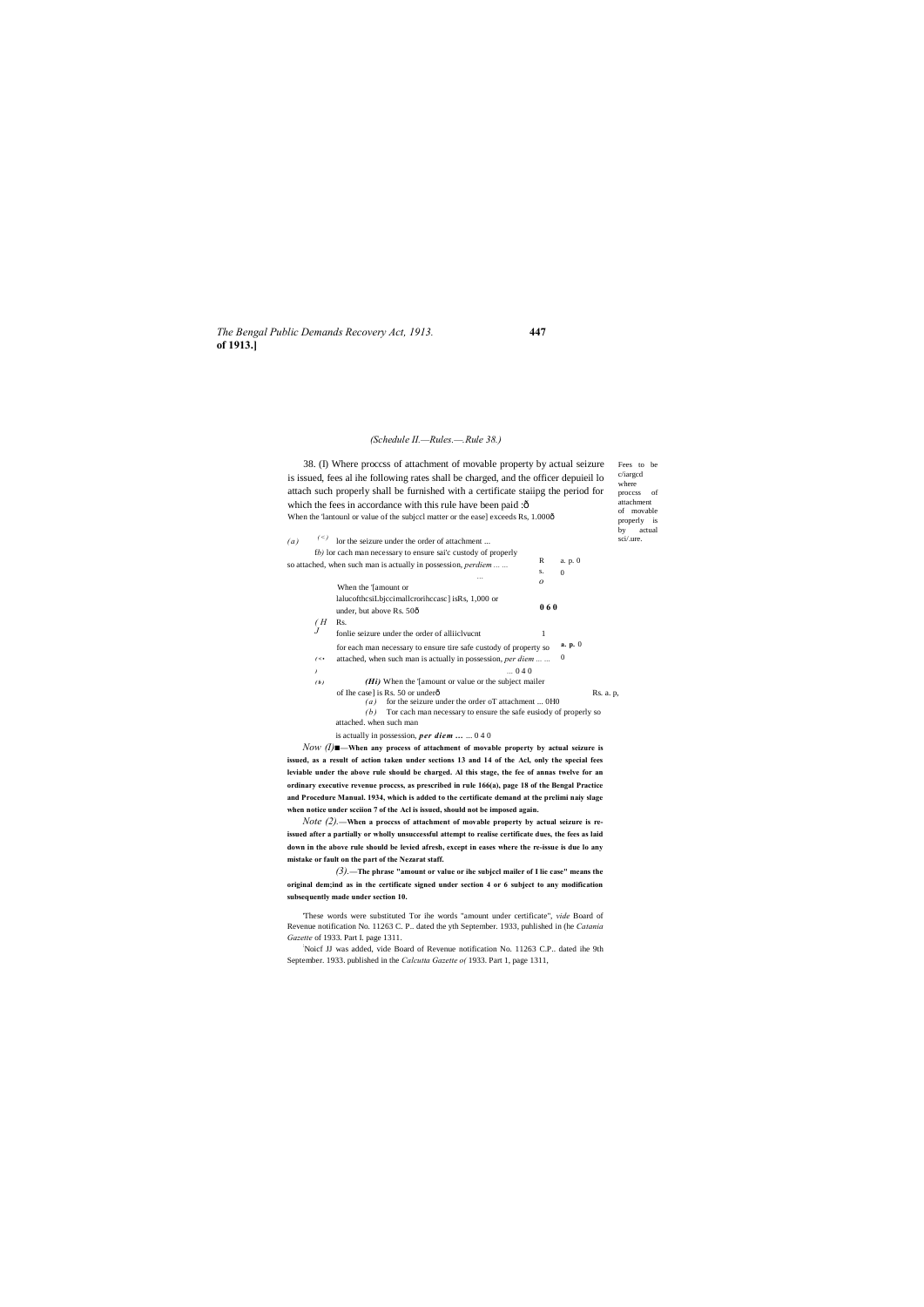*)*

#### 448 *The Bengal Public Demands Recovery Act, 1913.*

**[Ben. Act III**

#### *(Schedule II.—Rules.—Rule 38.)*

*Nciie (3a).***—-In addition lo the Ices leviable under lhe above rule, the boat hire prescribed in rule \ 66(c), page 18 of ihe Practice and Procedure Manual, \*■ 1934, should be chargcd.**

> *(2)* When process of attachment is issued in a number of cases relating to the same or neighbouring villages, the fee (a) referred to above must be paid in each case, and the daily fee *(b)* only for the men actually employed. The daily fee *(b)* is to be paid at the time of obtaining the process for so many days as the Certificateofficer shall order, not being ordinarily less than fifteen days, and the number of days required for the coming and going of the attaching officer; but where that officer is not to be left in possession, then the daily fee is to be paid only for the lime to be occupied by the officer going,

Fees for f.fj Where process of warrant of arrest is issued in certificate cases, nro?c« or the fees at the following rates shall be charged :— Rupee 1 when the amount under certificate is Rs. 50 or under.

effecting the attachment and returning. When the inventory filed by the certificateholder shows the property to be of such smal I value, that the expense of keeping it in custody may probably exceed the value, the Certificate-officer shall fix the daily fee with reference to lhe provisions of rule 15 :

ui warrant of  $\hspace{1cm}$  /.-i arrcsi, *00 (Hi* 1,000. *Nose (4).***—When a warrant ol arrcst is re-issued after a partially or wholly unsuccessful attempt lo realise the ccrtificaic dues, the fees as laid down in the abuve rule should be levied afresh, exccpt in cases where the rc-issue is due to any**  mistake  $\theta$  or faull on ihe part of the Nczarat staff. *Note (5).***—In addition to the lees leviable under the above rule the boal hire prescribed in rule 1***66(c),* **page 18 of ihe Practice and Procedure Manual, 1934, should be charged.**

Provided that, if it appears that for any reason the number of days fixed by the Certificate-officer under this rule, and in respect of which fees have been paid, is likely to be exceeded and the certificate-holder desires to maintain the attachment, the certificate-holdershall apply to the Cetificate-officer to fix such further number of days as may be necessary and the additional fees in respect thereof shall be paid in the manner provided in sub-rule *(3).* If such additional fees be not paid within the period originally fixed and in respect of which fees have been paid, the attachment shall cease on the expiry of that period.

Rupees 4 when the amount, under certificate is Rs. 1,000 or under but above Rs. 50. Rupees 10 when the amount under certificate exceeds Rs.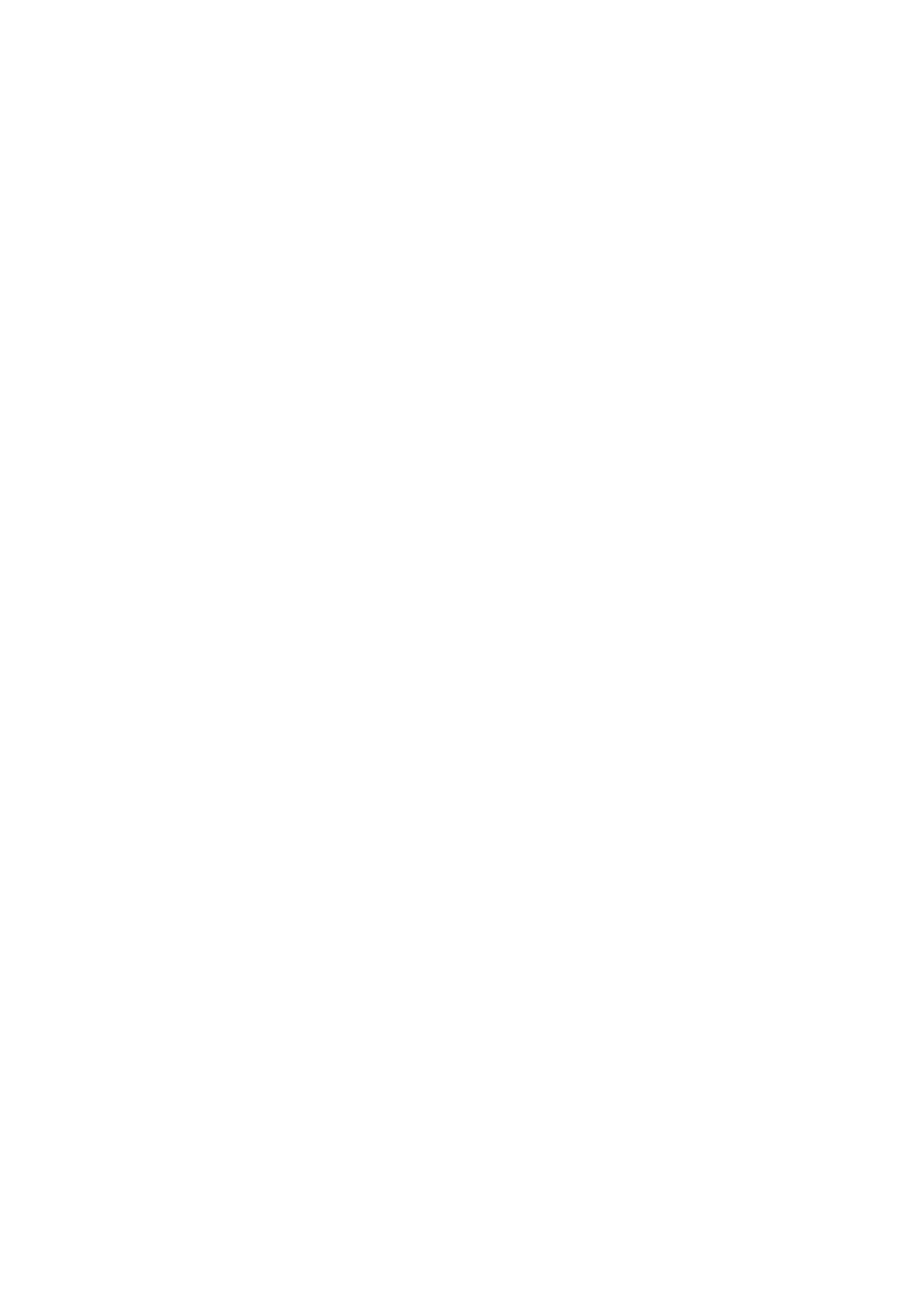#### 449

v• -O-< \ ;>:-":>^v" v\sv ■■>>>.'> \* *■>::->* - - — -' --v--v"^::vvv.v^v^^v-w- ^vvw^vv^^^SW.VAW.V^Vv\w^w

### **of 1913.]** *The Bengal Public Demands Recoveiy Acs, 1913.*

#### *(Schedule 11.—Rules.—Rules 38A, 39—41.)*

38A. A)] refund cases of custody fees will be entered in Register 8 and [he Certificate-officer shall be asked tn report whether the claim is admissible. If his report shows that the refund may be granted, the Collector will authorise him to issue a payment order on the back of the paper to which the court-fee stamps are affixed. The refund will be adjustable under the head "VIIô Stampsô Deductô Refunds".

*(4)* The fees prescribed by this rule shall be payable in advance at the lime of when the petition for service or execution is presented, and shall be paid by means of court-fee stamps affixed to the petition in addition to the stamps necessary for its own validity.

#### **Investigation of Claims and Objections,**

39. (I) Where any claim is preferred to, or any objection is made to the attachment or sale of, any property in execution is made of a certificate, on the ground that such property is not liable to such attachment or sale, the Certificate-officer shall proceed to investigate the claim or objection :

- 40. The claimant or objector must adduce evidence to show thatô
	- *(a)* (in the case of immovable property) at the date of the service of the notice under section 7, or
- *(b)* (in the case of movable property) at the date of the attachment, he had some interest in, or was possessed of, the property attached.
- 41. Where, upon lhe said investigation, the Certificate-officer is satisfied that, for the reason stated in the claim or objection, such properly was not, ô
	- *(a)* (in the case of immovable property) at the date of the . service of the notice under section 7, or
	- *(b)* (in the case of movable property) at the date of the attachment,

Provided that no such investigation shall be made where the Certificateofficer considers that the claim or objection was designedly or unnecessarily delayed.

*(2)* Where the property to which the claim or objection applies has been advertised for sale, the Certificate-officer ordering the sale may postpone it pending the investigation of the claim or objection '[upon such terms as to security or otherwise, as the Court shall deem fit.]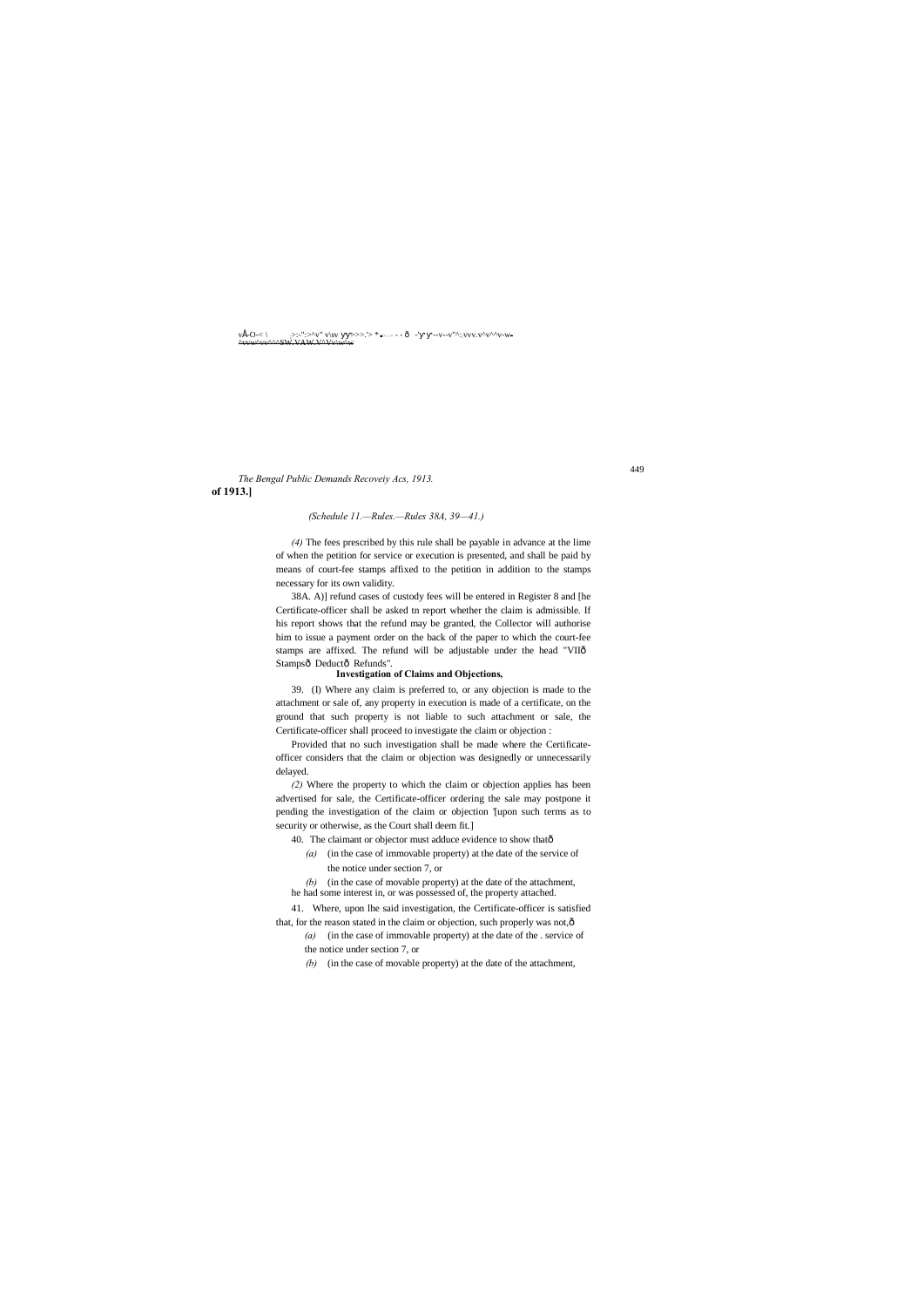Refund of **custody** fees.

Investigation by CcrlificaLcofficcr.

Evidence lo be adduccd.

**Release or property . from attachment or sale,**

'These words were added, *vide* Board of Revenue notification No, 12971-C. A., daled I be 20 Ih October, 1933, published in I he *Calcutta Gazelle* of 1933, Pari 1, pages 1532-33,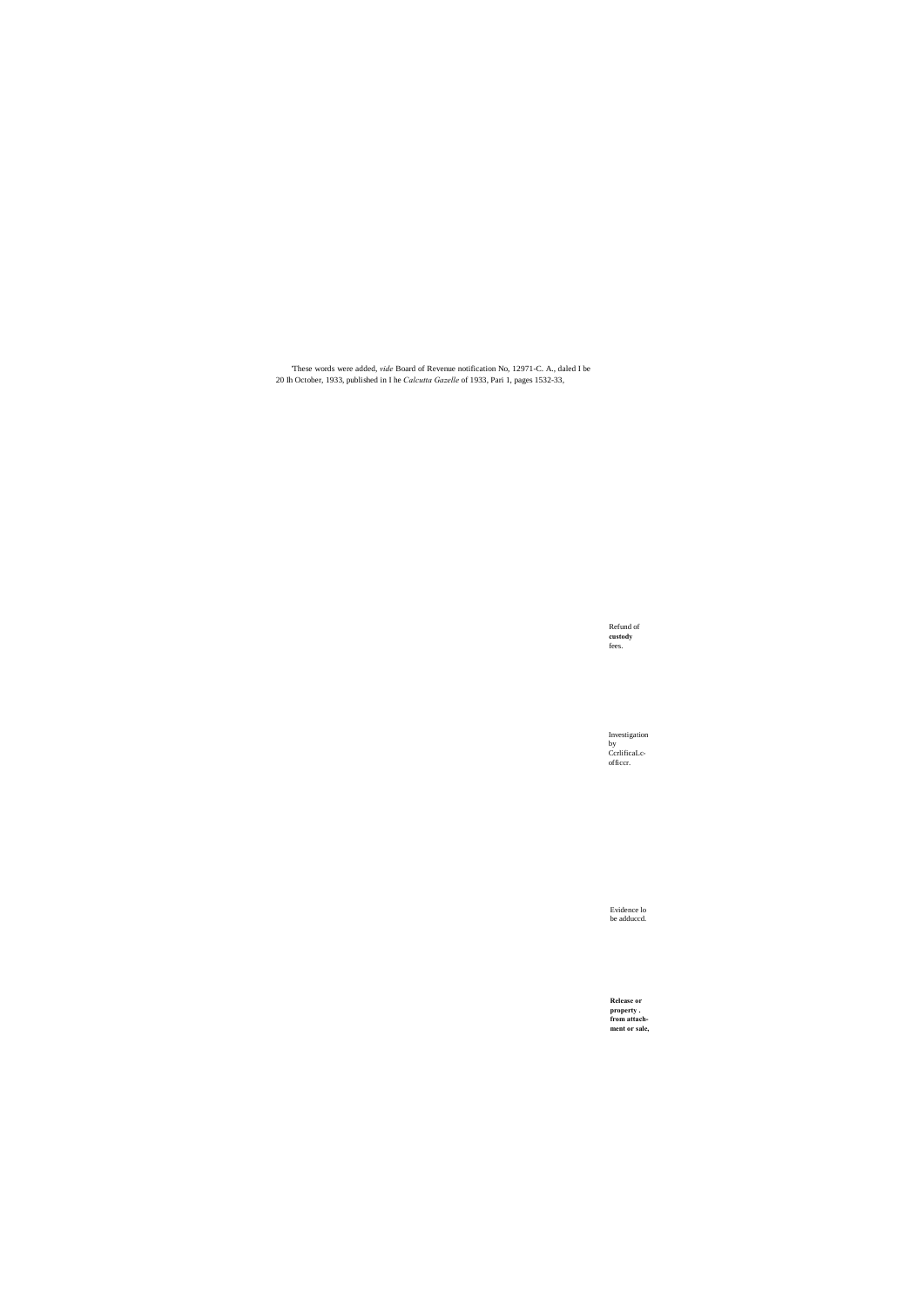#### *The Bengal Public Demands Recovery Act. 19/3.* **44**

Saving of suits lo righver 10

<u>a'a' '"''''AA \*:?</u>

Sale of movable properly falling under rule 15 or of value not eseceding Rs. 4Dor of greater value.

establish<br><sub>r</sub>Pøwer 10 arder sale of attached properly. properly.

Disallowance of claim lo properly aUachcd-

**450** *The Bengal Public Demands Recovery Act, 1913.*

[Ben. Act III

#### *(Schedule If.—Rules.—Rules 42—45.)*

in the possess) on of the certificate-dcbtor or of some person in trust for him or in the occupancy of a tenant or other person paying rent to him, or that, bei ng in the possession of the certi ficate-debtor at the said date, it was so in his possession, not on his own account or as his own properly, but on account of or in trust for some other person, or partly on his own account and partly on account of some other person,

the Certificate-officer shall make an order releasing the property, wholly or lo such extent as he thinks fit, from attachment or sale.

42. Where the Certificate-officer is satisfied that the property was, at the

said date, in the possession of the cerrificate-debior as his own property and not on account of any other person, or was in the possession of some other person in trust for him, or in the occupancy of a tenant or other person paying rent to him, the Certificate-officer shall disallow the claim.

43. Where a claim or an objection is preferred, the party against whom an order is made may institute a suit in a Civil Court to establish the right which he claims to the property in dispute; but, subject to the result of such suit (if any), the order shall be conclusive.

*Note.***—Ii has been held by the Calcutta High Court in the case of Union of India vs. Shri Raja Rum Shaw and** 01 **hers in Civil Rules Nos, 1145 and 1146 of 1952. that the right of appeal given under scction 51 of ihe Act cannoi be lakcrt away by any rule, such as Rule 43 which has been made under the rnle making power of a non-legislalive body and lhaL the right of suii of ihe claimant or ihe objector is not taken away wheihcr he prefers an appeal or not. Orders passed by the Certi llcate-ol'ficer under Rule 41 or 42 are, therefore, appealable** 10 **higher Revenue Authorities.**

*(Vide* Board's 'D' Croup, C. P, Branch file No, 10 of 1955.)

#### Sale generally.

44. Any Certificate-officer executing a certificate may order that any property liable to sale, or such portion thereof as may seem necessary to satisfy the certificate, shall be sold.

45. Sales of property under the proviso to rule 15 and of movable property not exceeding forty rupees in value, shall be held on the spot. Sucli sales will necessarily be conducted by peons when they are attaching officers. Sales of movable property of greater value can, under rule46, take place only after ihe issue of a proclamation, but they maybe held on the spot or at the *sadar* or subdi visional headquarters, as may seem convenient and conducive to the securing of good prices, provided that the place and time of sale are notified in the proclama-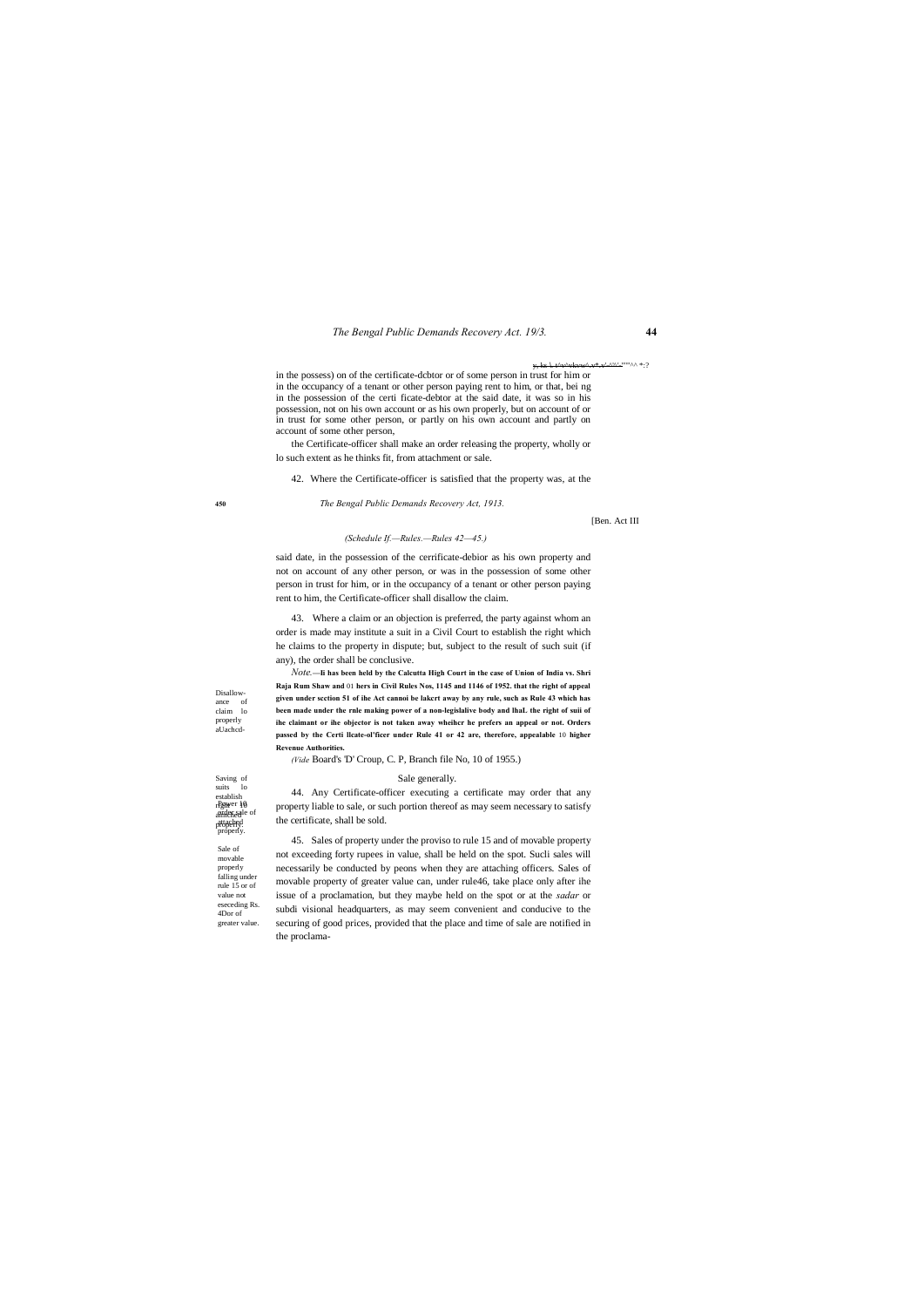#### of 1913.]

#### *(Schedule //.—Rules.—Rule 46.)*

lion. For such sales officers of higher rank ihan peons should always be deputed when the value of the property is estimated to exceed fifty ' rupees and proclamation should be issued. When the value is between forty rupees and fifty rupees the Collector or Certificate-officer may,

*(2)* Such proclamation shall be drawn up after notice to the certificatedebtor, and shall state the time and place of sale, and shall specify, as fairly and accurately as possible, $\hat{o}$ 

by a special order, depute a peon, if he considers it desirable to do so.

46. V f) Where any immovable property, or any movable property Prodama- exceeding forty rupees in value, is ordered to be sold by pub lie auction.  $_{hy\text{ pH}}$  biic the Certificate-officer shall cause a proclamation of the intended sale auction, to be made in the language of the Courts of the district.

- (a) the property to be sold ;
- (b) (where the property to be sold is an inierest in an estate or in part of an estate paying revenue to the Government) the revenue assessed upon the estate or pari of the estate ;
- (c) the amount for the recovery of which the sale is ordered ;
- and
- (d) any other thing which the Certificate-officer considers it material for a purchaser lo know in order to judge of the nature and value of the property.

*(3)* Where a tenure, or a *raiyari* holding at fixed rates, situated in an Vlll or <sup>arca in willend</sup> Chapter XIV of lhe Bengal Tcnancy Act, 1885, is in 1885. force, is to be sold in execution of a certificate for arrears of **reni** due

> in respeel thereof, the said proclamation shall also stale that the tenure or holding will first be put up to auction subject lo registered and notified incumbrances, and will be sold subject lo those incumbrances if the sum bid is sufficient to liquidate lhe amount specified in the certificate, and costs, and that otherwise it will, if the certificate-holder so desires, be sold on a subsequent day, of which due notice will be given, with power to annul all incumbrances,

> *(4)* Where an occupancy holding, situated in an area in which Chapter XIV of lhe Bengal Tenancy Act, 1885, is in force, is to be sold in execution of a certificate for arrears of rent due in respect thereof,

> the said proclamation shall also state thai the holding wilt be sold with power to annul all incumbrances.

> *(5)* Where t)ie Certificate-holder is a co-sharer landlord and the certificate is for his share of the rent only, the provisions of sub-clauses *(3)* and *(4)* shall not apply.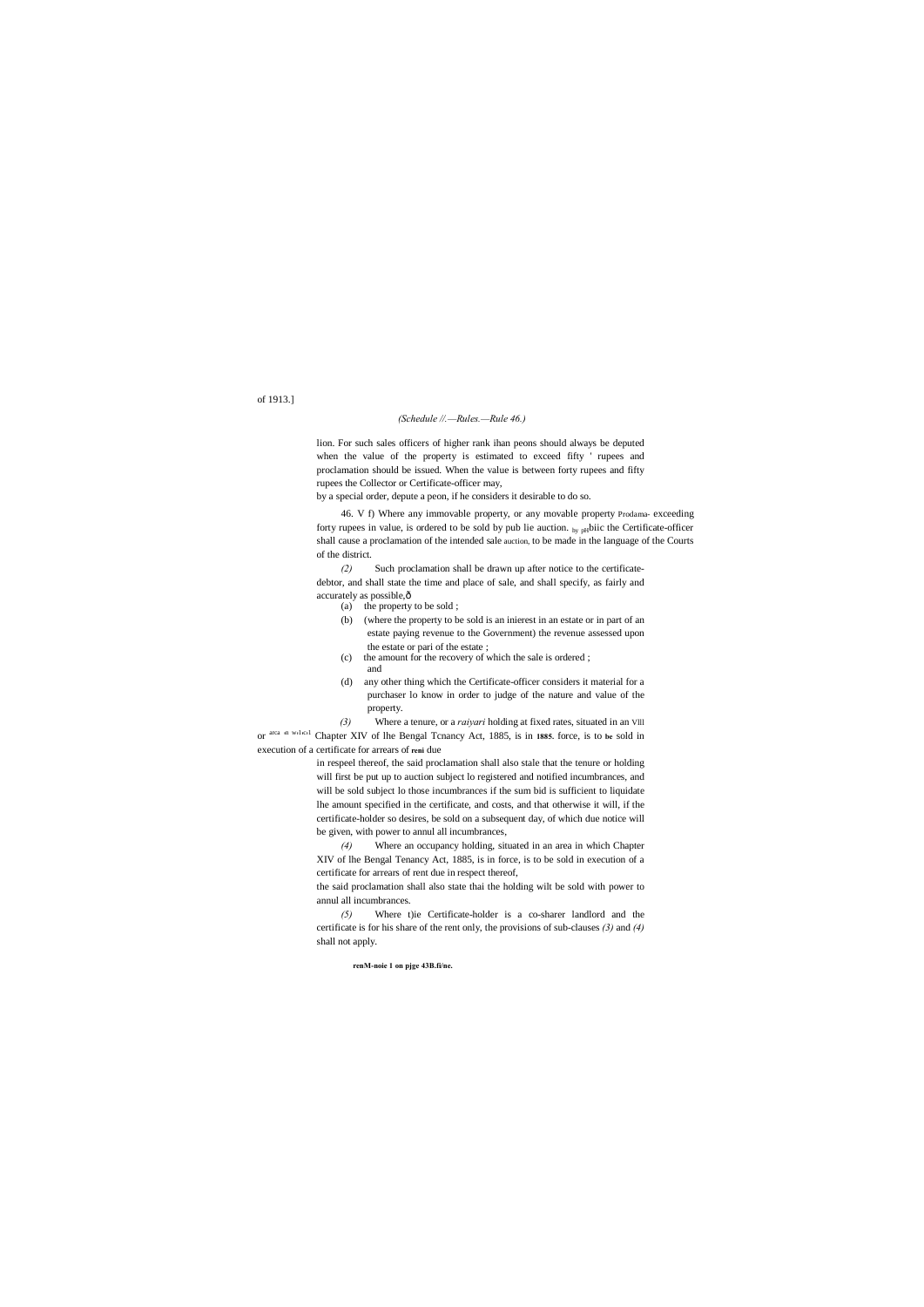#### *The Bengal Public Demands Recovery Act. 19/3.* **46**

sale.

#### 452 *The Bengal Public Demands Recovery Ac!, 1913.* <sup>j</sup>

[Ben. Act III

#### *(Schedule 11.—Rules—Rules47, 48.) .*

*(6)* For the purpose ofascenaining lhe matters to be specified in the proclamation, lhe Certificate-officer may summon any person whom he thinks necessary to summon, and may examine him in respect to any such matters and require him to produce any document in his possession or power relating thereto.

making<sup>^</sup> 47. (I) Every proclamation tor the sale of immovable property proclama- shall be made at some place on or near such property by beat of drum  $\frac{\text{ion}}{\text{ion}}$  or other customary mode, and a copy of the proclamation shall be

affixed on a conspicuous part of the property and '[also] upon a conspicuous part of the office of the Certificate-officer.

(2) Where the Certificate-officer so directs, such proclamation shall also be published in *the1 ! Official Gazette)* or in a local newspaper, or in both ; and the cost of such publication shall be deemed to be costs of the sale,

<sup>3</sup>48. Save in the case of property of the kind described in the proviso to rule 15,nosalehereundcrshall, without the consent in writing of the certificate-debtor, take place until after the expiration of at least thirty days in the case of immovable properly, or of at least fifteen days in the case of movable property exceeding forty rupees in value, calculated from lhe date on which a copy of a sale proclamation has been affixed in a conspicuous part of ihe office of the Certificateofficer' [or in a case of immovable property in a conspicuous part of lhe property whichever is later] :

(3) If a tenure, a *raiyari* holding al fixed rales or an occupancy holding situated in an area in which Chapter XIV of the Bengal  $|gg_5$ <sup>of</sup> Tenancy Act. 1885, is in force, is to be sold in execution of acerlificate ' for arrears of rent due in respect thereof, the proclamation shall also be published in the *Malkachari* or rent office of the estate and at the local

*tlia/ia.*

(4) Where property is divided into lots for the purpose of being sold separately, it shall not be necessary to make a separate proclamation for each lot, unless proper notice of the sale cannot, in the opinion of the Certificate-officer, otherwise be given.

Time or

Provided lhat if a tenure, a *raiyari* holding at fixed rates or an occupancy

#### holding .situated in an area in which Chapter XIV of the

'This word was substituted for lhe word "ilicn" by nolificalion No. 5743 C.P., da led the ISltiMay. 1942. published in the *Calcutta Gazette o(* 1942, Port [, p^ge 1372. *^See* fool-ncnc 3 on page 410. *ante. } See* foot-note I on page 43 K. *ante.*

" "These words were added, *vide* nolificalion No. 5745C.P.. dated the 15lh May. 1942. published in lhe *Calcutta Gazette* of 1942. Pari I, page 1372.

 3 of, and Sch. IV lo, Ihe Government of India (Adaptation of Indian Laws) Order, 1937, and thereafter, ihe word "State" was substituted Torthc word "Provincial" by paragraph *4(1)* of ihe Adaptation of Laws Order, 1950.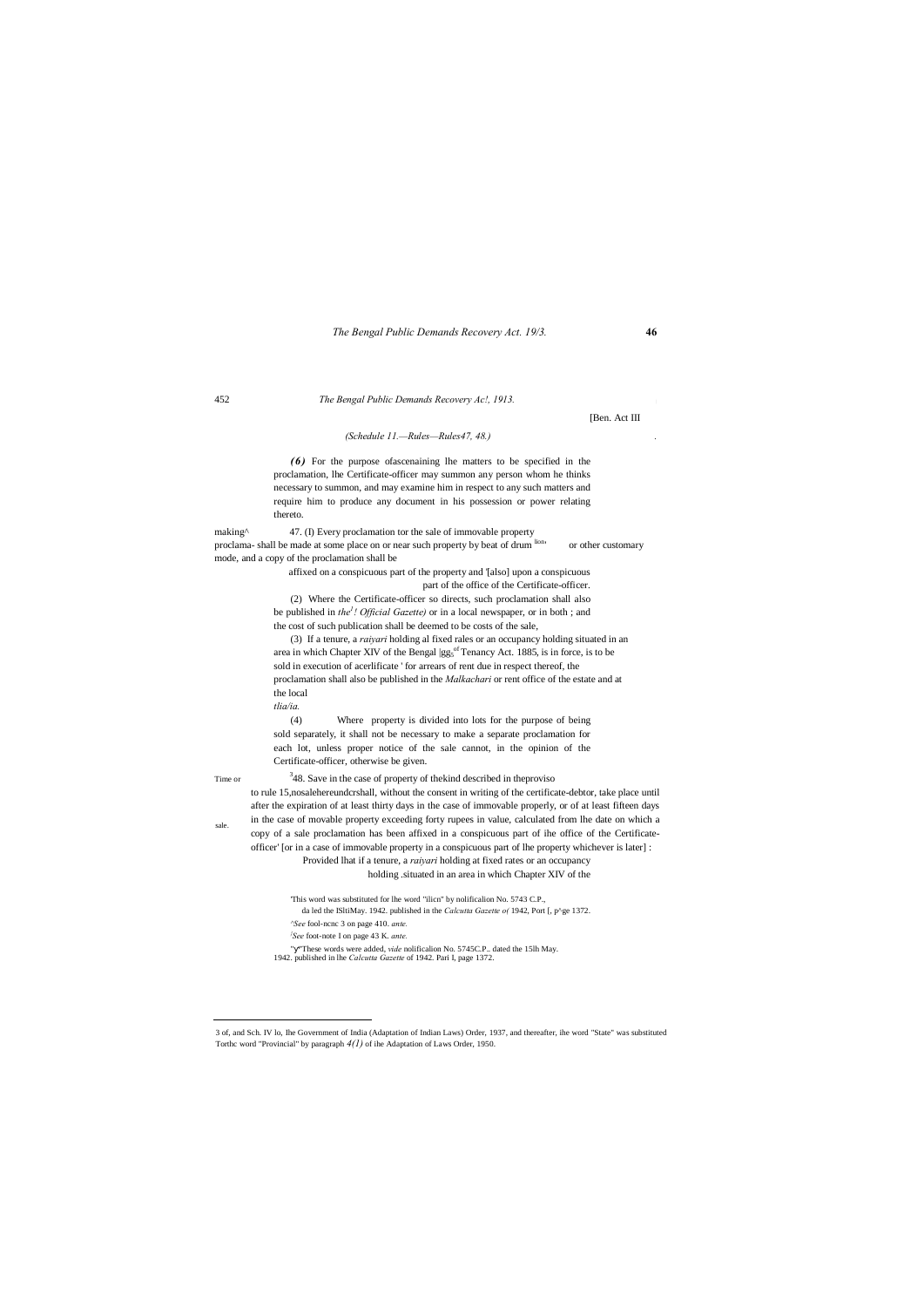#### *The Bengal Public Demands Recovery Act, 1913.* **453 of 1913.]**

VHtof 1885.

> Purchase or properly by [he certi II cateholdcr.

Adjournment or stoppage or sale.

#### *(Schedule !!.—Rates.—Rules 49, 50.)*

Bengal Tenancy Act, 1885, is in force, is to be sold in execution of a certificate for arrears of rent due in respect thereof, the sale shall not, without the consent in writing of the certificate-debtor, take place until after the expiration of at least thirty days, calculated from—

- *(a)* the date on which a copy of the sale proclamation has been affixed in aconspicuous part of the office of the Certificate- officer, or
- *(b)* the date on which the sale proclamation has been published in the *Malkachari* or rent officc of the estate and at the local *r liana,*

whichever is later.

49. (I) No holder of a certificate in execution of which property is sold shall, without the express permission of the Certificate-officer, bid for or purchase the property.

*(2)* Where a certificate-holder purchases with such permission, the purchase-money and the amount due on the certificate may be set off against one another, and the Certificate-officer executing the certificate shall enter up satisfaction of the certificate in whole or in part accordingly.

*(3)* Where a certificate-holder purchases, by himself or through another person, without such permission, the Certificate-officer may, if he thinks fit, on the application of the certificate-debtor or any other person whose interests are affected by the sale, by order set aside the sale; and the costs of such application and order, and any deficiency of price which may happen on the re-sale and all expenses attending it, shall be paid by the certificate-holder.

*(4)* This rule shall not apply when the certificate-holder is the '[Central Government or the State Government],

50. f I) The Certificate-officer may, in his discretion, adjourn any sale hereunder to a specified day and hour; and the officerconducting any such sale may in his discretion adjourn the sale, recording his reasons for such adjournment: .

Provided that, where the sale is made in, or within the precincts of, the offi c e o f th e Cert i fi c ate- o ff ice r, n o su ch adj o u m men t shall be made without the leave of the Certificate-officer.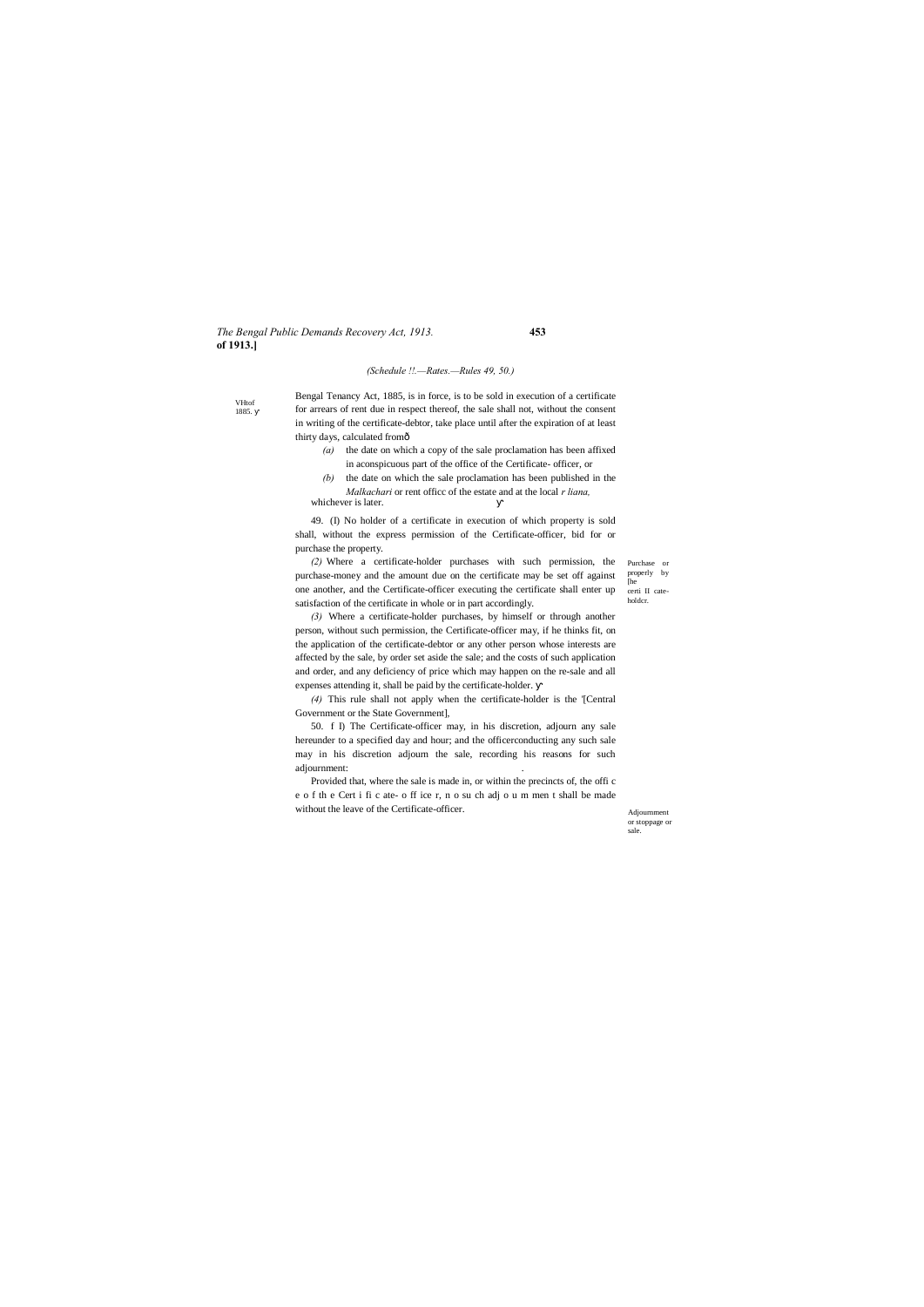# **[Ben. Act III**

#### **456** *The Bengal Public Demands Recovery Act, 1913.*

Sale or agricultural producc.

- $(a)$  if such produce is a growing cropô on or near the land on which such crop has grown, or
- $(b)$  + if such produce has been cut or gathered $\hat{a}$  at or near the

Special provisions relating LO growing crops.

#### *(Schedule II.—Rules.—Rules 55, 56.)*

55. C I) Where the .property to be sold is agricultural produce, the sale shall be held,-ô

does not dispute the claim, the amount claimed by the certificate- holder shall be paid to him after the said period of thirty days in accordance with the provisions contained in clause *(c)* of sub-section (I) of the said section.

#### **Sale of movable property.**

threshing-floor or place for treading out grain or the I ike, or fodder-stack, on or in which it is deposited :

Provided that the Certificate-officer may direct the sale to be held . at the nearest place of public resort, if he is of opinion that the produce is thereby likely to sell to greater advantage.

 $(2)$  Where, on the produce being put up for sale, $\hat{\text{o}}$ 

(2) Where the crop from its nature does not admit of being stored  $<sup>1</sup>$  [or can</sup> be sold to a greater advantage in an unripe state (e.g. as green wheat)], it may be sold before it is cut and gathered; and the purchaser shall be entitled to enter on the land, and to do all that is necesssary for the purpose of tending ~[or] cutting or gathering the crop.

- *(a)* a fair price, in the estimation of ihe person holding the sale, is not offered for it, and
- *(b)* the owner of the produce, or a person authorized to act in his behalf, applies to have the sale postponed till the next day or, if a market is held at the place of sale, the next market day,

the sale shall be postponed accordingly, and shall be then completed, whatever price may be offered for the produce.

56.(1) Where the properly lo be sold is a growing crop and the crop from its nature admits of being stored but has not yet been stored, the day of the sale shal I be so fi xed as to admit of the crop being made ready for storing before the arrival of such day, and the sale shall not be held until the crop has been cut or gathered and is ready for storing.

'These words were inserted, *vide* Board of Revenue noli Heal ion No. 12971-C.A., dated the 20lh Octobcr, 1933, published in the *Calcutta Gazette* of 1933, Part I, pages 1532-33. ' -This word was substituted for the word "and", *ibid.*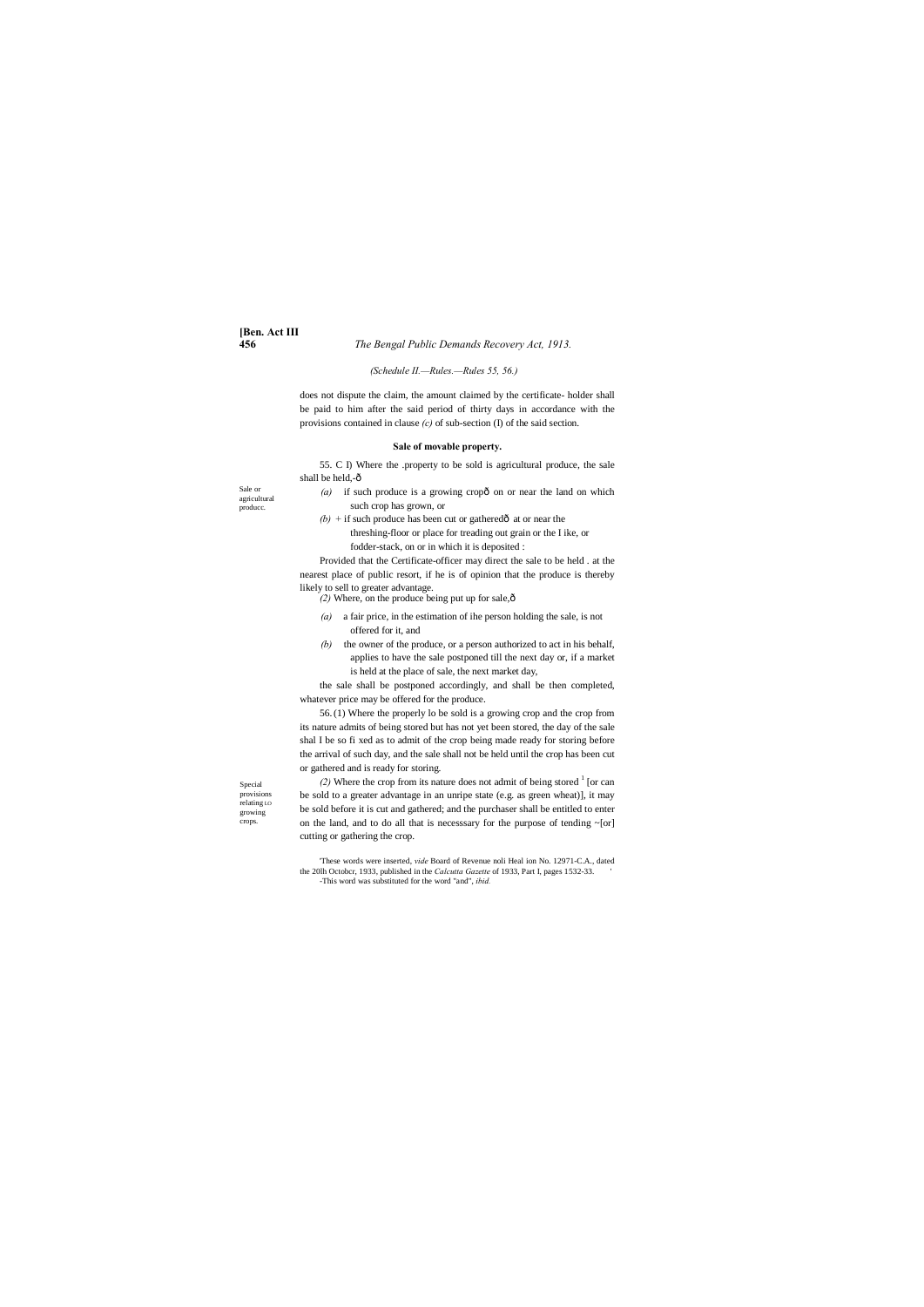#### *The Bengal Public Demands Recovery Act, 1913.* **457 of 1913.]**

Irregularity not to vitiate sale, but any person injured may

Delivery of movable property, debts and shares.

Transfer of negotiable instruments

#### *(Schedule 11.—Rules.—Rules 57— 60.)*

Sale by public suction. 57. (!) Where movable property is sold by public auction, the price of each lot shall be paid al the time of sale or as soon after as the officer or other person holding the sale directs, and in default of payment the property shall forthwith be resold.

*(2)* On payment of the purchase-money, the officer or other person holding the sale shall grant a receipt for the same, and the sale shall become absolute.

*(3)* Where the movable property to be sold is a share in goods belonging lo the certificate-debtor and a co-owner, and two or more persons, of whom one is such co-owner, respectively bid the same sum for such property or for any lot, the bidding shall be deemed to be the bidding of the co-owner.

58. No irregularity in publishingorconducting the sale of movable properly shall vitiate the sale; but any person sustaining substantial injury by reason of such irregularity at the hand of any other person may institute a suit in a Civil Court against him for compensation, or (if such other person is the purchaser) for the recovery of the specific properly and for compensation in default of such recovery.

required to transfer such negotiable instrument or share, the Collector, or such and shares. 60. (i) where the execution of a document, or the endorsement of the party in whose name a negotiable instrument or a share in a Corporation is standing, is officer as he may appoint in this

59. (J) Where the property sold is movable property of which actual seizure has been made, it shall be delivered to the purchaser.

*(2)* Where the property sold is movable property in the possession of some person other than the certificate-debtor, the delivery thereof to the purchaser shall be made by giving nolice to the person in possession prohibiting him from delivering possession of the property lo any person except the purchaser.

*(3)* Where the property sold is a debt noi sccured by a negotiable instrument, or is a share in a Corporation, the delivery thereof shall be made by a written order of the Certificate-officer prohibiting the creditor from receiving the debt or any interest thereon, and the debtor from making payment thereof to any person except the purchaser, or prohibiting the person in whose name the share may be standing from making any transfer of the sharelo any person excepllhe purchaser or receiving paymeni of any dividend or interest thereon, and manager, secretary or other proper officer of the Corporation from permitting any such transferor making any such payment lo any person except the purchaser.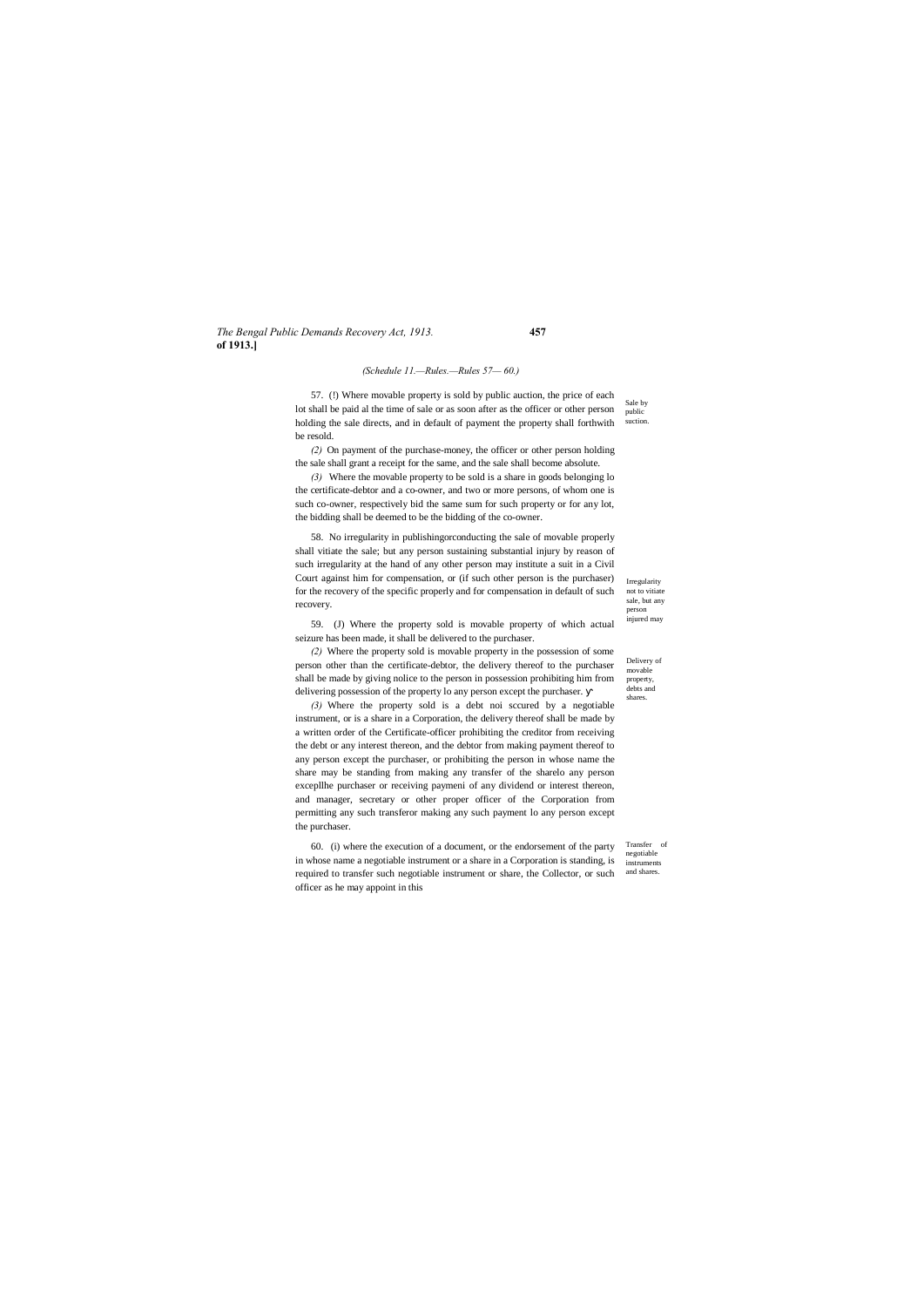# **[Ben. Act III**

#### **458** *The Bengal Public Demands Recovery Act, 1913.*

Ben. Act HI of 1913.

Vesting order in case of oilier properly.

Sale or<br>tenure or tenure holding at fixed rales, with power to avoid all incumbrances,

Sale of tenure or holding at Hsed rates, subjeel to registered and notified incumbrances.

VIII of 1885.

#### *(Schedule II.—Rules,—Rules 61—63.)*

behalf, may execute such document or make such endorsement as may be necessary and such execution or endorsement shall have the same effect as an execution or endorsement by the party.

*(2)* Such execution or endorsement may be in the following form, namely :—,

*A B,* by *C D,* Collector of the district of

in a proceeding under lhe Bengal Public Demands Recovery Act, 1913, against *A. B.*

*(3)* Until the transfer of such negotiable instrument or share, the Certificateofficer may, by order, appoint some person to receive any interest or dividend due thereon, and to sign a receipt for the same; and receipt so signed shall be as valid and effectual for all purposes as if the same had been signed by the parly himself.

61. In the case of any movable property not hereinbefore provided for, ihe Certificate-officer may make an order vesting such property in lhe purchaser or as he may direct ; and such property shall vest accordingly.

# **Sale of immovable property.**

62. (I) When a tenure or it holding at fixed rates, situated in an area in which Chapter XIV of the Benagl Tenancy Act, 1885, is in force, has been advertised under rule 46 for sale in execution of a certificate for arrears of rent due in respect thereof, il shall be put up to auction subject EO registered and notified incumbrances ; and, if the bidding reaches a sum sufficieni to liquidate the amount of lhe certificate and the costs of the sale, the tenure or holding shall be sold subject Co such incumbrances.

*(2)* The purchaser at such sale may, in manner provided by section 167 of the Bengal Tenancy Act, 1885, and not otherwise, annul any incumbrance upon the tenure or holding, not being a registered and notified incumbrance.

63. (I)lf the bidding for a tenure or a holding at fixed rates put up to auction under rule 62, does not reach a sum sufficient to liquidate the amount of the certificate and costs as aforesaid, and if ihe certificate-holder thereupon desires thai the tenure or holding be sold with powerto avoid all incumbrances, the person holding the sale shall adjourn the sale and make a fresh proclamation under rule 46 announcing that the tenure or holding will be put up to auction and sold with powerto avoid alll incumbrances, upon a future day specified therein, not less than fifteen or more than thirty days from the date of the postponement; and upon that day the tenure or holding shall be put up to auction and sold with power to avoid all incumbrances.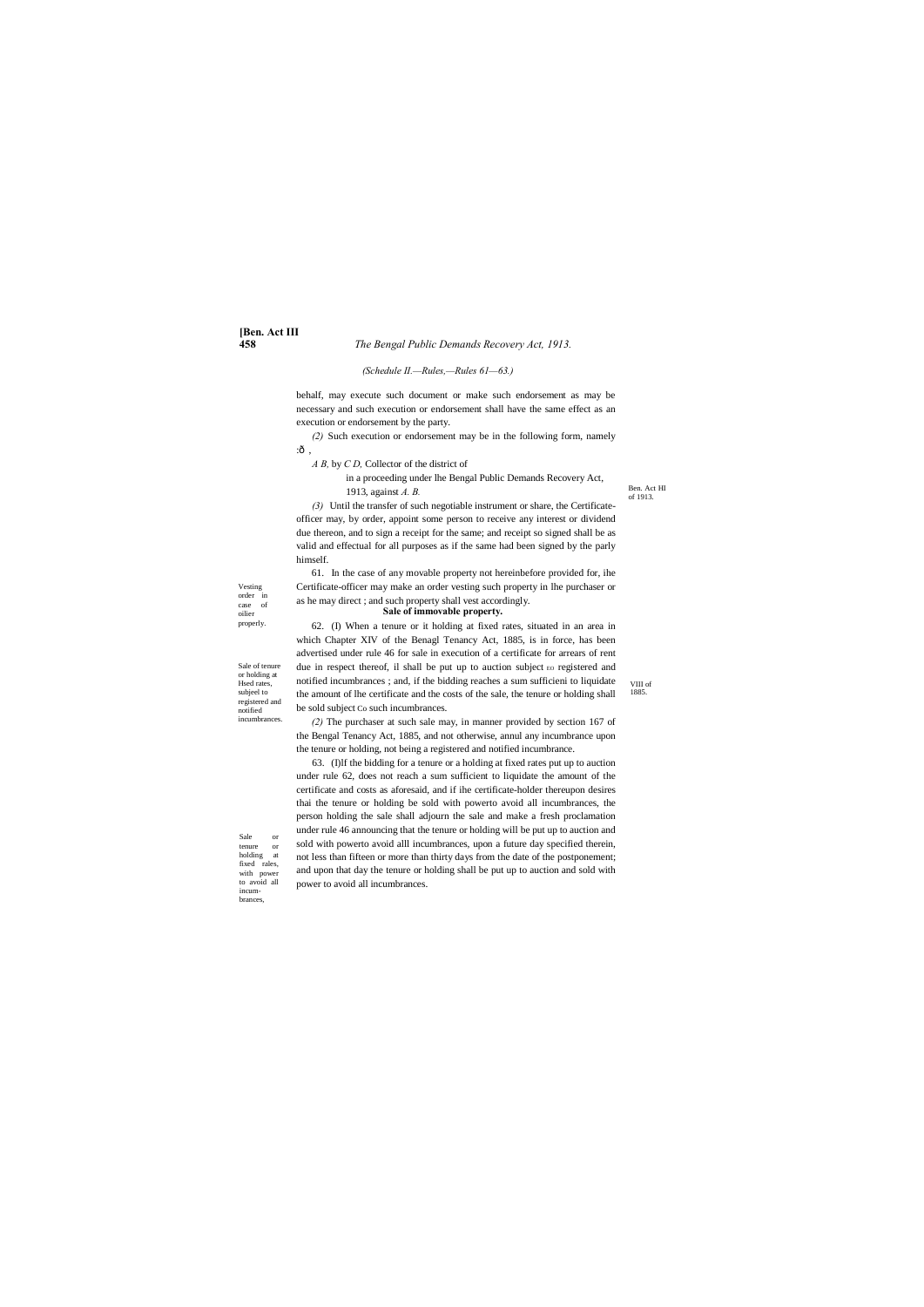#### *The Bengal Public Demands Recovery Ad, 1913.* **459 of 1913.]**

Prohibition of purchase of (enure or holding by<br>certific ale $certific$ debtor.

V|ll of 1885.

Sale of occupancyholding, wilh power la avofd all incumbrances.

Rules *02* lo 64 nol (a apply in certain cases lo ccriificateholders who arc co-sharer landlords, Postponement of sale to enable ccrlificatcdebwr to raise amount due under certificate.

#### *(Schedule II.—Rules.—Rules 64— 67.)*

(2J The purchaser at a sale under this rule may, in manner provided by section 167 of the Bengal Tenancy Act, 1885, and not otherwise, annul any incumbrance on the tenure or holding.

64. *( I )* When an occupancy-holding, situated in an area in which Chapter XIV of the Bengal Tenancy Act, 1885, is in force, has been advertised under rule 46 for sale in execulien of a certificate for arears of rent due in respect thereof, it shall be put up lo auction and sold with power to avoid all incumbrances.

*(2)* The purchaser at a sale under [his rule may, in mannerprovided by section 167 of the Bengal Tenancy Act. 1885, and not otherwise, annul any incumbrance on the holding.

65. Where the certificate-holder is a co-sharer landlord and the cetificate is for his share of the rent only, the provisions of rules 62,63 and 64 shall not apply.

*Note.* $\hat{\text{o}}$  Rule  $\text{ffl}(J)$  is binding on the certificate-debtor, but not on the Cerlificale officer, who under rule 67(2J may. in his discretion, allow such bids and refuse subsequent applications to set aside a Rale on such grounds.

66. (I) Where an order for the sale of immovable property has been made, if the certificate-debtor can satisfy the Certificate-officer that there is reason to believe that the amount of the certificate may be raised by the mortgage or lease or private sale of such property, or some part thereof, or of any other immovable property of the certificate-debtor, the Certificate-officer may, on his application postpone the sale of the property comprised in the order for sale, on such terms and for such period as he thinks proper, to enable him lo raise the amount.

(2) In such case the Certificate-officer shal I grant a certificate to the certificaterdebtor, authorizing him, within a period to be mentioned therein, and notwithstanding anything contained in section 8 or section 18, to make the proposed mortgage, lease or sale :

Provided that all moneys payable under such mortgage, lease or sale shall be paid, not to ihe certificate-debtor but lo the Certificate- officer :

Provided also that no mortgage, lease or sale under this rule shall become absolute until it has been confirmed by lhe Ccrtificate-officer.

67. *( I )* When a tenure or holding, situated in an area in which Chapter X[V of the Bengal Tenancy Act, 1885, is in force, is put up tor sale in execution of a certificate for arrears of rent due in respect thereof, thecenificaie-debtor shall not bid for or purchase the tenure or holding.

*(2)* If a ccnificaie-dcbtor purchases, by himself or through another person, a tenure or holding so sold, the Certificate-officer may, if he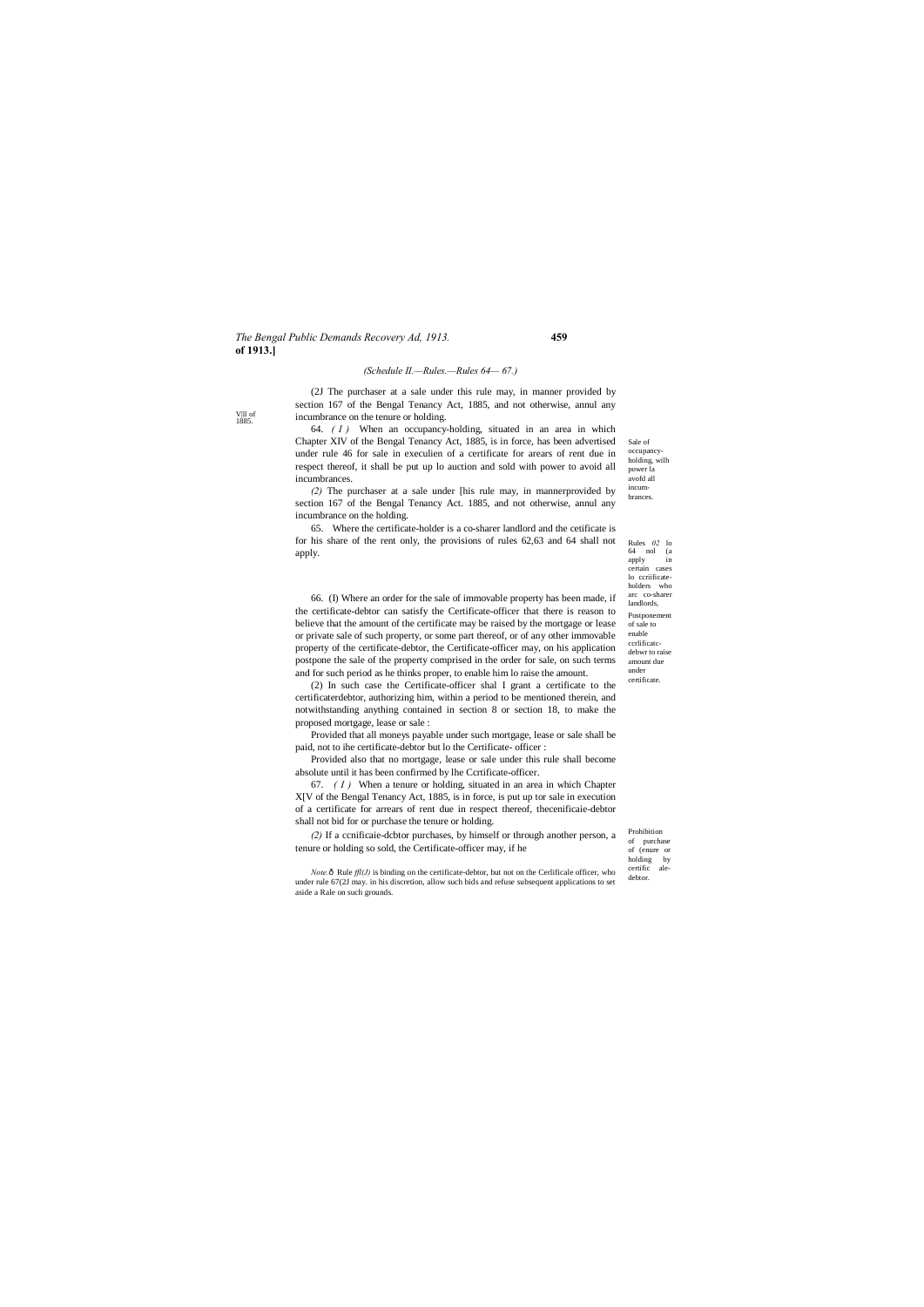Deposit by purchaser and re sale in default,

Time for pay mem or purchasc-<br>money in money full.

> Procedure in default of payment.

Fresh proclamation before r<: sale.

#### 460 *The Bengal Public Demands Recovery Act, 1913.*

Bid of cosharer to have preference,

Return of purchascmoney in certain cases.

Certificate to **purchaser.**

#### **[Ben. Act III**

#### *(Schedule il.— Rules.—Rules 68 — 74.)*

thinks fit, on the application of the certificate holder or any other person interested in the sale, by order, set aside the sale; and the costs of ihe application and order, and any deficiency of price which may happen on the resale, and all expenses attending it, shall be paid by the certificate-debtor.

68. On every sale of immovable property, the person declared to be the purchaser shall pay, immediately after such declaration, a deposit of twenly-fi ve *percent,* on the amount of his purchase-money, to the officer or other person conducting the sale ; and, in default of such deposit, the property shall forthwith be re-sold.

69. The full amount of purchase-money payable shall be paid by the purchaser to the Certificate-officer on or before the fifteenth day from the sale of the property.

> 70. In default of payment within the period mentioned in rule 69, the deposit may, if the Certificate-officer thinks fit, after defraying the expenses of the sale, be forfeited to the Government, and the property shall be re-sold, and the defaulting purchaser shall forfeit all claims to the property or to any part of the sum for which it may subsequently be sold.

71. Every re-sale of immovable property, in default of payment of the purchase-money within the period allowed for such payment, shall be made after the issue of a fresh proclamation in the manner and for the period hereinbefore prescribed for the sale.

72. Where the property sold is a share of undivided immovable property, and two or more persons, of whom one is a co-sharer, respectively bid the same sum for such property or for any lot, the bid shall be deemed to be the bid of the co-sharer.

73. Where a sale of immovable property is set aside, any money paid or deposited by the purchaser on account of the purchase together with thepenalty (if any) referred to in clause(6^of section *22,* and such interest as the Certificate-officer may allow, shall be paid to the purchaser.

74. (1) Where a sale of immovable property has become absolute, the Certificate-of ficer shall grant a certificate specifying the property sold and the name of the person who at the lime of sale is declared to be the purchaser.

*(2)* Such certificate shall bear date the day on which the sale became absolute.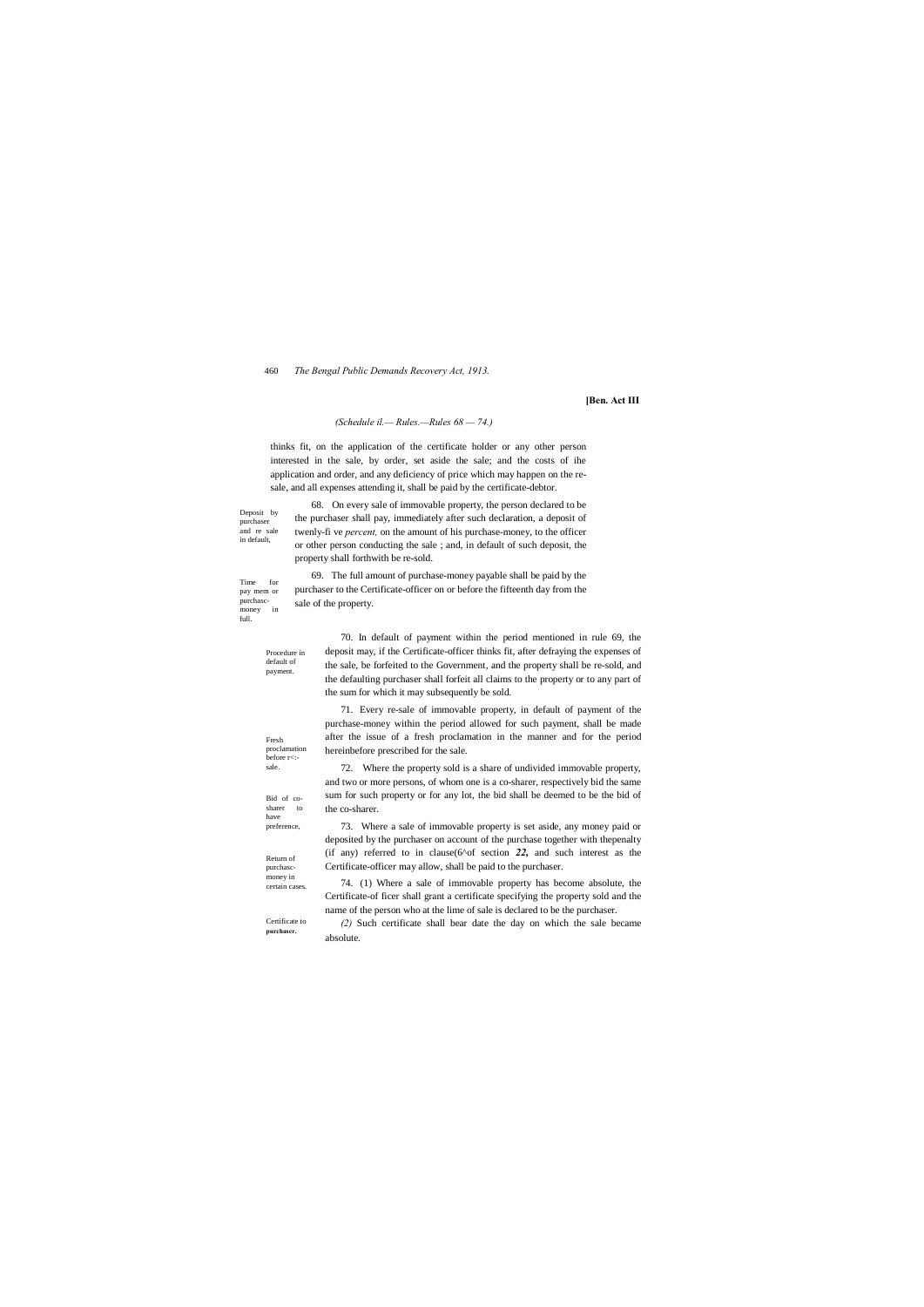#### *The Bengal Public Demands Recovery Act, 1913.* **461 of 1913.]**

Subsistence allowance.

**Delivery of properly in occupancy of cciificaiedebior.**

**Delivery of property in occupancy of icnam or other person.**

#### *(Schedule 11.—Rules.—Rules 75— 78.)*

75. Where ihe immovable property sold is in die-occupancy of the certificate-debtor, or of some person on his behalf, or of some person claiming under a title created by the certificate-debtor subsequently to the service of the notice issued under section 7, and a certificate in respect thereof has been granted under rule 74, the Certificate-officer shal 1, on che appl ication of the purchaser, order del ivery to be made by putting such purchaser, or any person whom he may appoint to receive delivery on his behalf, in possession of the property, and, if need be, by removing any person who refuses to vacate the same.

78. (1) When a certificate has been signed either in accordance with the pro visions of section 4, or on a requisition made under section 5, no certificate-debtor shall be arrested in execution of the certificate unless and until the certificate-holder pays into Court such sum as the Certificate-officer thinks sufficient for the subsistence of the certificate-debtor from the time of his arrest until he can be brought before the Certificate-officer.

76. Where the property sold is in the occupancy of a tenant or other person entitled to occupy the same, and a certificate in respect thereof has been granted under rule 74, the Certificate-officer shall, on the application of the purchaser, order delivery to be made by affixing a copy of the certificate of sale in some conspicuous place on the property, and proclaiming to lhe occupant by beat of drum or other customary mode, at some convenient place, that the interest of the certificate-debtor has been transferred to the purchaser.

#### **Arrest and Detention.**

77. *[Omitted—by s. 4 of the Bengal Public Demands Recovery (Amendment) Act, 1953 (West Ben. Act XIII of 1953).}*

*(2)* When a certificate-debtor is committed to the civil prison in execution of a certificate, the Certificate-officer shall tlx for his subsistence such monthly allowance as he may be entitled to according to lhe scale fixed by the '[State Government] for the subsistence of arrested judgement-debtors, or, where no such scale has been fixed, as lhe Certificate-officer considers sufficient with reference lo the class to which the certificate-debtor belongs.

*(3)* The monthly allowance fixed by the Certificate-officer, shall be supplied, by the person upon whose requisition the certificate was signed, by monthly payments in advance before the first day of each month.

*'See* **Too I-note 2 on page 410.** *ante.*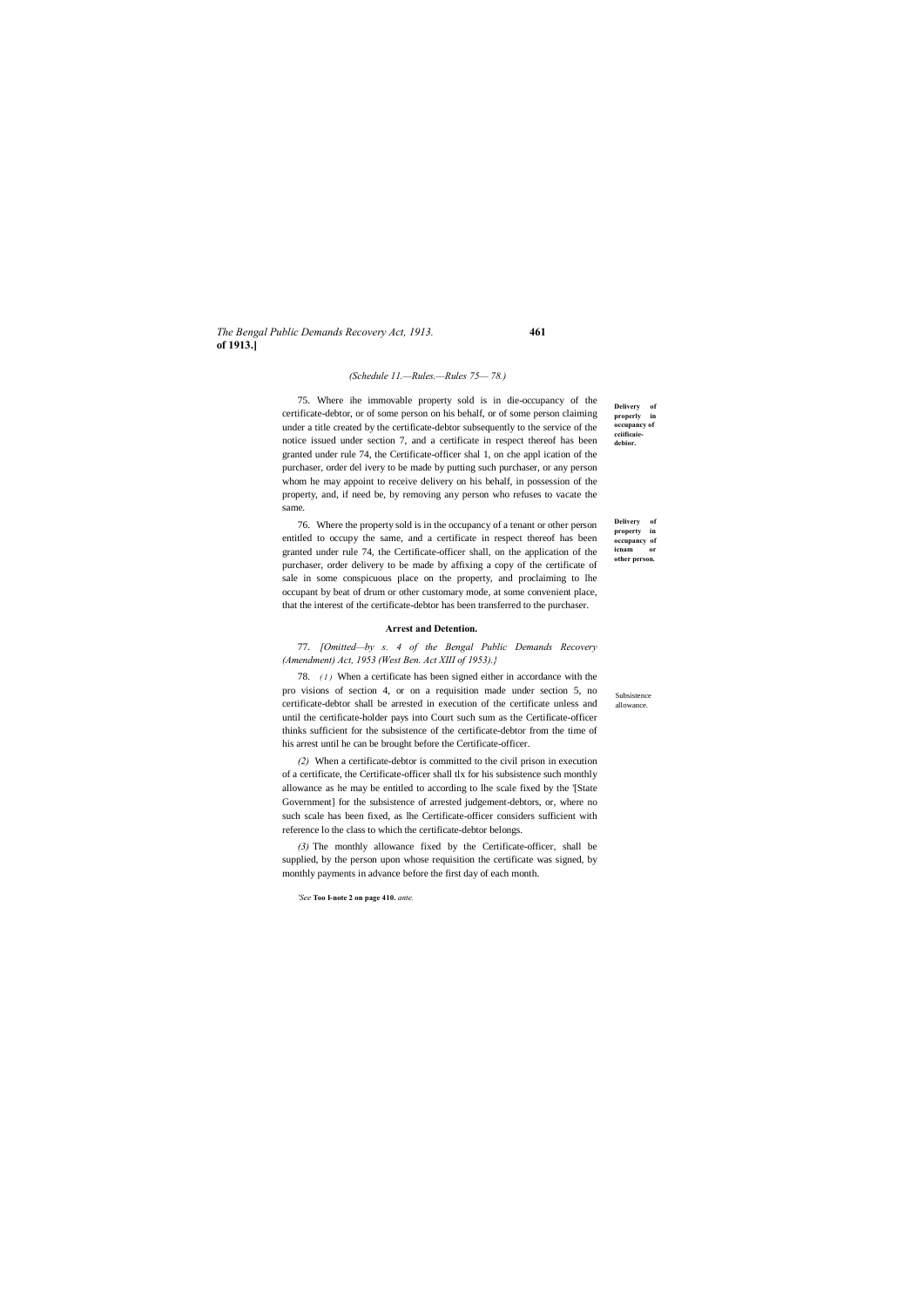Register of certificates.

Pay mem by instalments.

Remittance to Certi ficaieofntcr of sums received under a (.cnifkaic transferred for execution.

Entry of satisfaction.

| 462 | The Bengal Public Demands Recovery Ac., 1913. |
|-----|-----------------------------------------------|
|     |                                               |

**[Ben. Act III |**

# *(Schedule 11.—Rules.—Rules 79— 82.) <sup>1</sup>*

*(4)* The first payment shall be made to the Certificate-officer for such portion of the current month as remains unexpired before the

<sup>i:</sup> certificate-debtor is committed to the civil prison ; and the subsequent i payments (if any) shall be made to Ihe officer in charge of the civil prison.

*(5)* Sums disbursed by the cerfificate-holderforthe subsistence of the certificate-debtor in the civil prison shall be deemed to be costs in the proceeding :

Provided that the certificate-debtor shall not be detained in the civil prison or arrested on account of any sum so disbursed.

#### **Supplemental.**

79. (I) Every Certificate-officer shall cause to be kept in his office a register of certificates filed in his office under this Act, and shall cause particulars of all such certificates to be entered in such register.

*(2)* Such register shall be open during office hours, for not less than two hours daily, and at such time as may be fixed by the Collector, for inspection by any person who desires to inspect the same ; and a fee of one *a/ma* shall be chargeable for every such inspection.

*Note.***—The fee should be prepaid by court-fee stamp affixed to the application.**

**-**

80. (I) Payment of the amount due under any certificate may be made by instalments, if the Certificate-officer in whose office the certificate is filed so directs.

*(2)* The payment of every such instalment shall be entered in the register referred to in rule 79.

81. When a copy of a certificate has been sent to another officer under section 12, sub-section (1), all sums except Government demands, received by such officer under such certificate shall be remitted by him to the Certificateofficer in whose office the original certificate is filed.

82. When the whole or any portion of the amount due under a certificate has been realized, the Certificate-officer in whose office the original certificate is filed shall cause an entry of the fact to be made upon the certificate and in the

register referred to in rule 79,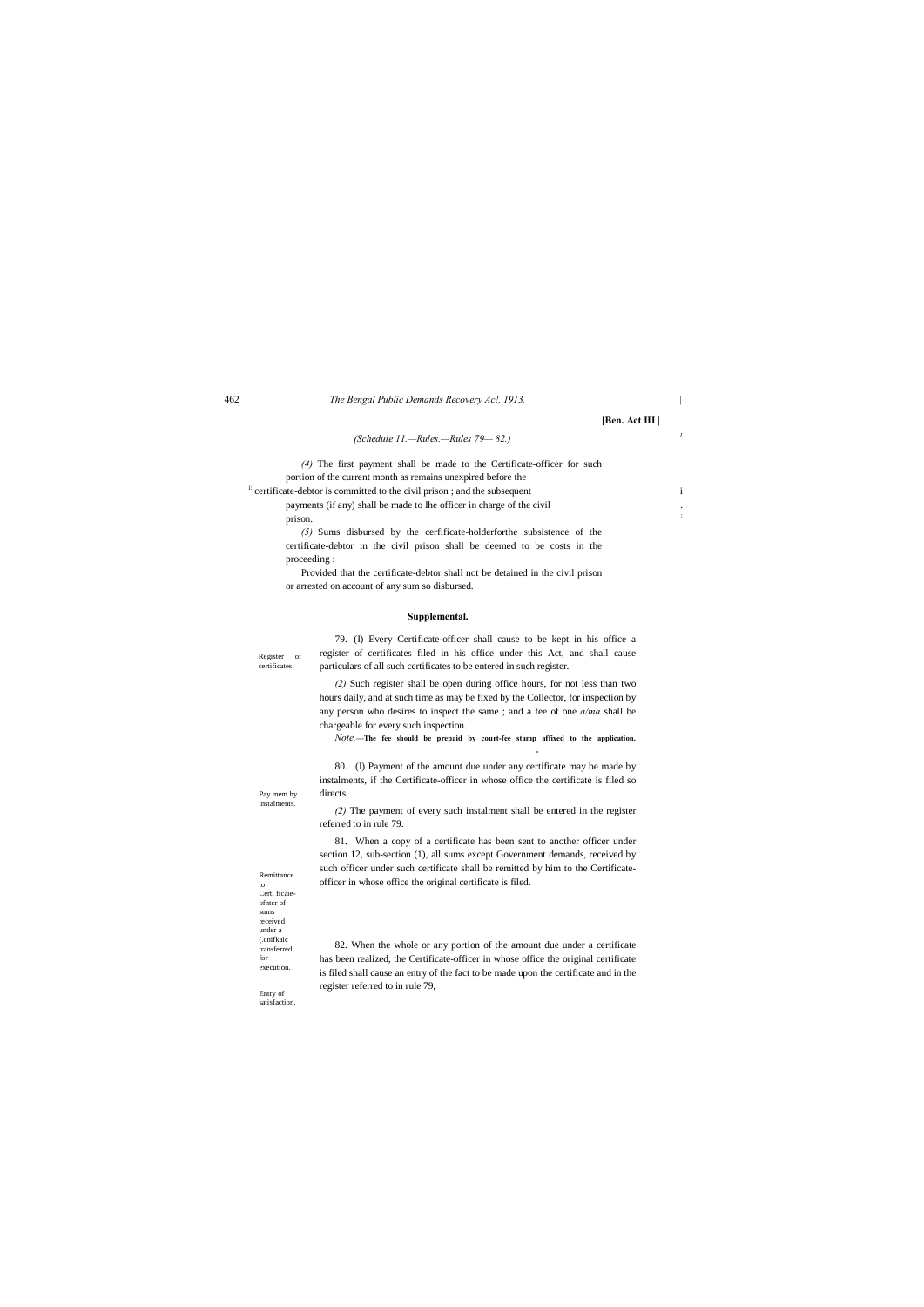#### *The Bengal Public Demands Recovery Act, ] 913.* **463 of 1913.]**

Ben. Ac! XXI of 1940.

Ben, Aci III of 1913.

> Forms in Appendix.

Communication br satisfaction lo oihcr persons.

Exemption of requisitions from Liquidator of Cooperative Societies from *ad valorem* fee, Procedure to be followed when one of iwo or more ccrliOcaiedebtors is found lo have died before lhe filing of the ccrlificaic.

*■ (Schedule If.—Rule.';.—Rules 83. 83A—83C, 84.)*

83. When a copy of a certificate has been sent to another officer under section 12, sub-section (I),

<sup>1</sup>83A. Requisitions From a Liquidator of Co-operative Societies appointed under section 90 of the Bengal Co-operative Societies Act, 1940, submitted under rule 139 of the Bengal Co-operative Societies Rules, 1942, shall be treated as applications from a Government officer, and shall accordingly be exempt from *ad valorem* fee. -

or when a certificate has been signed upon a requisition, any satisfaction of the certificate, whether in whole or in part shall be certified to such officer, or to the sender of such requisition, as the case may be.

83B. Where one of two nr more certificate-debtors is found to have died before the certificate was filed under section 4 or section 6, the Certificateofficer may, at any stage of the proceedings and on such terms as he thinks fit, order that the name of the deceased be struck out and that the legal representative of the deceased be added as a certificate-debtor, and the certificate shall be amended accordingly.

*(2)* When a certificate is so amended, the Certificate-officer shall cause a notice and a copy of the amended certificate to be served, in accordance with the provisions of section 7, on the new certificate- debtor and, if the Certificateofficer thinks fit, on the other certificate- debtors.

*(3)* The certificate proceedings as against the new certificate- debtor shall be deemed to have begun only on the serviceof such notice and certificate on him.

\*830. Requisitions from the Directorate of Commercial Taxes under subsection (J) of seciion 5 of the Bengal Public Demands Recovery Act, 1913, made during the period from 24th March, 1952 to 15th January, 1953, shall not be chargeable with fees.

#### **Forms.**

84. The forms set forth in the Appendix shall be used, with such variations as circumstances may require.

'Rule 83A was substituted for lhe existing rule by nolifkalion No. 5131 C, P.. dated lhe 20lh June, 1949. published in lhe *Calcium Gazette* of 1949. Pan I, pajjc 1051. '

Rulc 83C was inserted by notification No, 9600 C. P.. daicd lhe 13th September, 1954.

published in the *Calcutta Gazette,* of 1954, Part I, page 3174.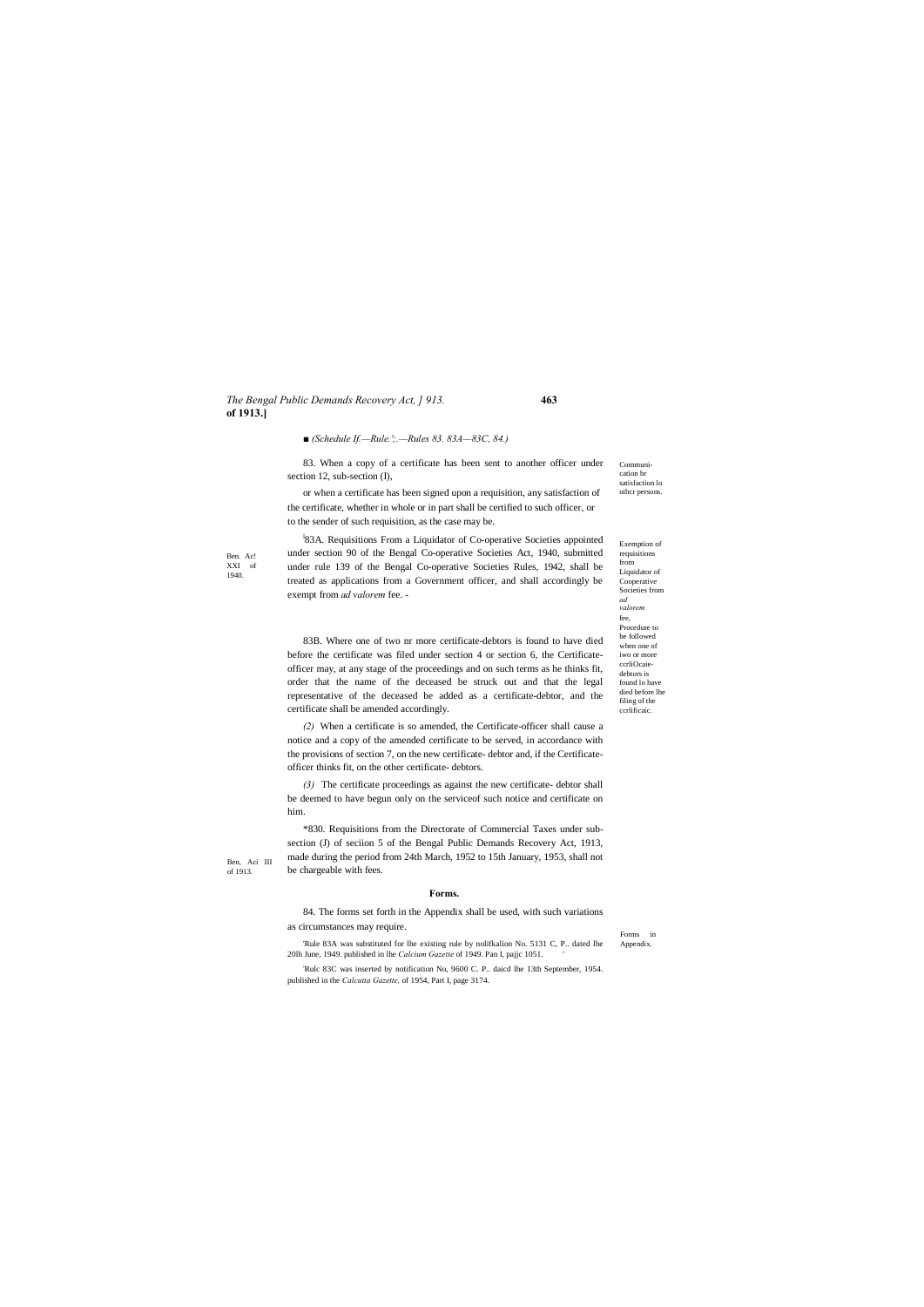*The Bengal Public Demands Recovery Act. 19/3.* **464**

#### **[Ben. Act III**

### *(Schedule I!.—Rules.—Rule 84.)*

*Note.*<sup>6</sup> It has; been laid down by lhe Calcutta High Court in [he case reported in LVI1I-C. W. N., pages 573-586, lhal the certificate form is a statutory form and the effect of any error or omission in filling it is fatal to the certificate and lo the entire proceeding which is liable to be quashed. The following dcfects, namelyô

- $(i)$  misdescription in ihcname of the ccrtificate-holder in the certificate, or,
- *(ii)* omission to mention correctly in the certificate other particulars including the period for which the demand is due and lhe reason for the imposition of penally, or

*(Hi)* omission lo sign by lhe cetificaie-officcr lhe certificate which is filed in his office,

renders the cenificaic invalid.

*(Vide* Board's'D' Group, C. P. Branch file ND. 23 of 1954.)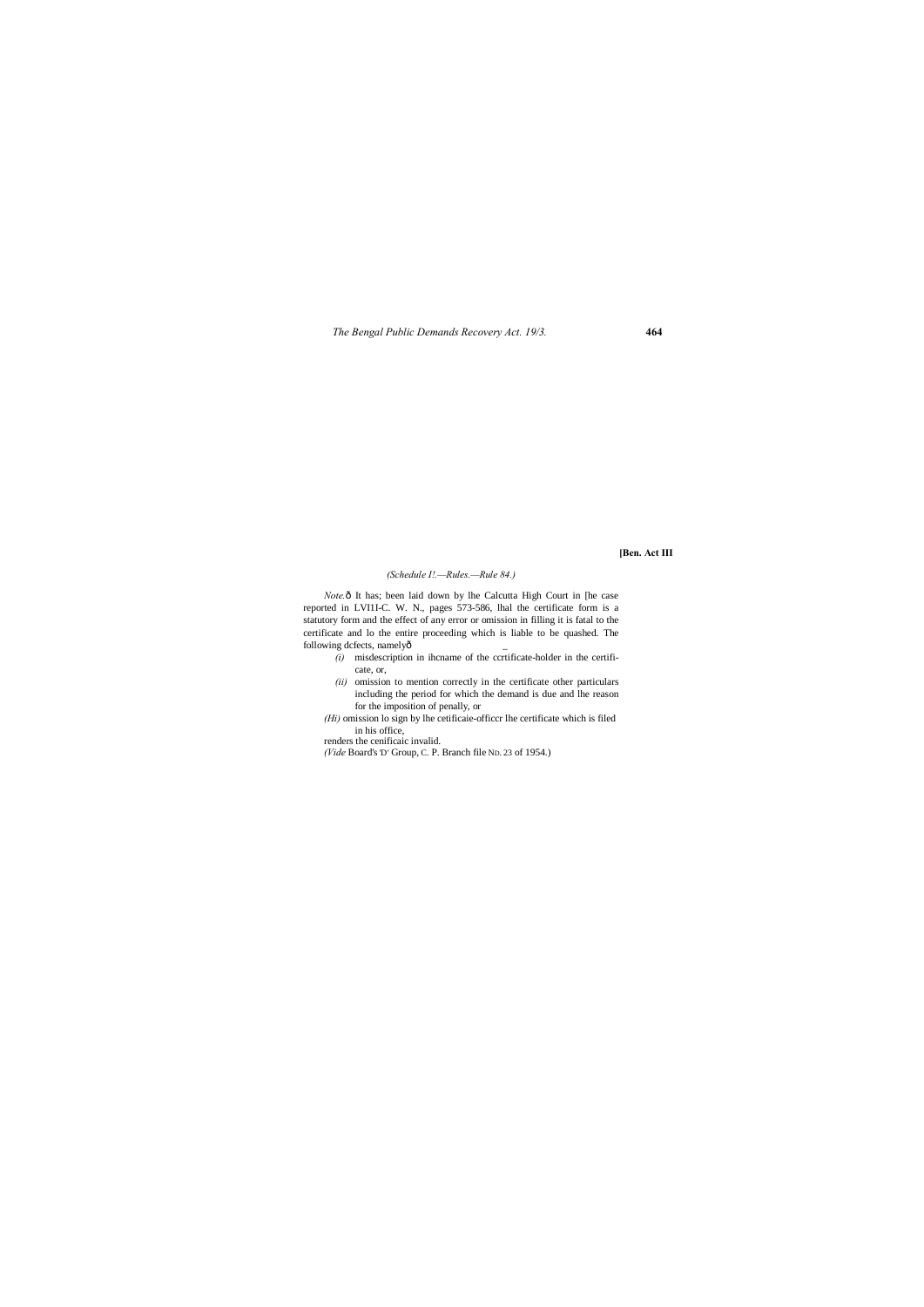## *The Bengal Public Demands Recovery Act. 19/3.* **465 of 1913.]** *(Schedule //.—Form No. I.)*

APPENDIX. FORMS. *<sup>r</sup> (See* rule *84.)* **'FORM No. 1**

West Bengal Form No. 1027.'

#### **Certificate of Public Demand**

*(See* sections 4 and 6.)

Certificate No.............................................. filed in the officer of\*

'Substituted for the existing Form No. I by notification No. 7716 C.P., dated 20Lh April, 1961, published in the *Calcutta Gazette* of 1961, Pan I, pages 1097ô -1098.

Name of district \*f«r?{f<f q|si I

[certify that the sums mentioned hereinbefore are due to the certificate-holder by the certificate- debtor (s) and that they are justly recoverable, the recovery by suit not being barred by law.

| 'G      |               | pn^ffin |        | $^{\wedge}$ itft i |                                           |  |
|---------|---------------|---------|--------|--------------------|-------------------------------------------|--|
|         | Dated this    |         | day of | 19                 |                                           |  |
|         | solfN^iJ i\$> |         | Tttim  | fwii               |                                           |  |
| $\cdot$ |               |         |        |                    | Certificate-officer.<br><b>ItflfpFOTj</b> |  |

| Name and address of certificate-holder:<br>$\triangle$ llf&fvwiJqliik $fi$ JS $\triangle$ HI1                                                                                    |         |  |
|----------------------------------------------------------------------------------------------------------------------------------------------------------------------------------|---------|--|
| Amount of public demand (including interest, if any,                                                                                                                             | Rs. nP. |  |
| and inculding the fee paid under section 5, sub-section                                                                                                                          |         |  |
| (2), if any] for which this certificate is signed, and                                                                                                                           |         |  |
| period for which such demand is due. PJTSflR>t<=1 $\land$ (t                                                                                                                     |         |  |
| *f  <trj <math="">\left(\right) 3«T&gt;<math>\left  \left  \right </math> 3«T&gt;<math>\left  \right </math> allfii<sup><math>\left  \right </math></sup> ICSpS] fllei?lil</trj> |         |  |
| EfHJ "I <sup>®</sup> ~ $\geq$ 1< $\leq$ ^ 11fiJR't'wSfl <sup>&lt;</sup> T'Sl i3 <k ci="" ftfre<="" td=""><td></td><td></td></k>                                                  |         |  |
| $>$ *f SlfiJI                                                                                                                                                                    |         |  |

Name and address of certificate-debtor :

Further particulars of ihe public demand for which-this certificate is signed.<br>  $\epsilon_{\rm t}$  fits  $\epsilon_{\rm t}$  ${\tt fttci'}$ ftfaa

 $C^{\wedge}$ l P\$  $\wedge$ 3 forag t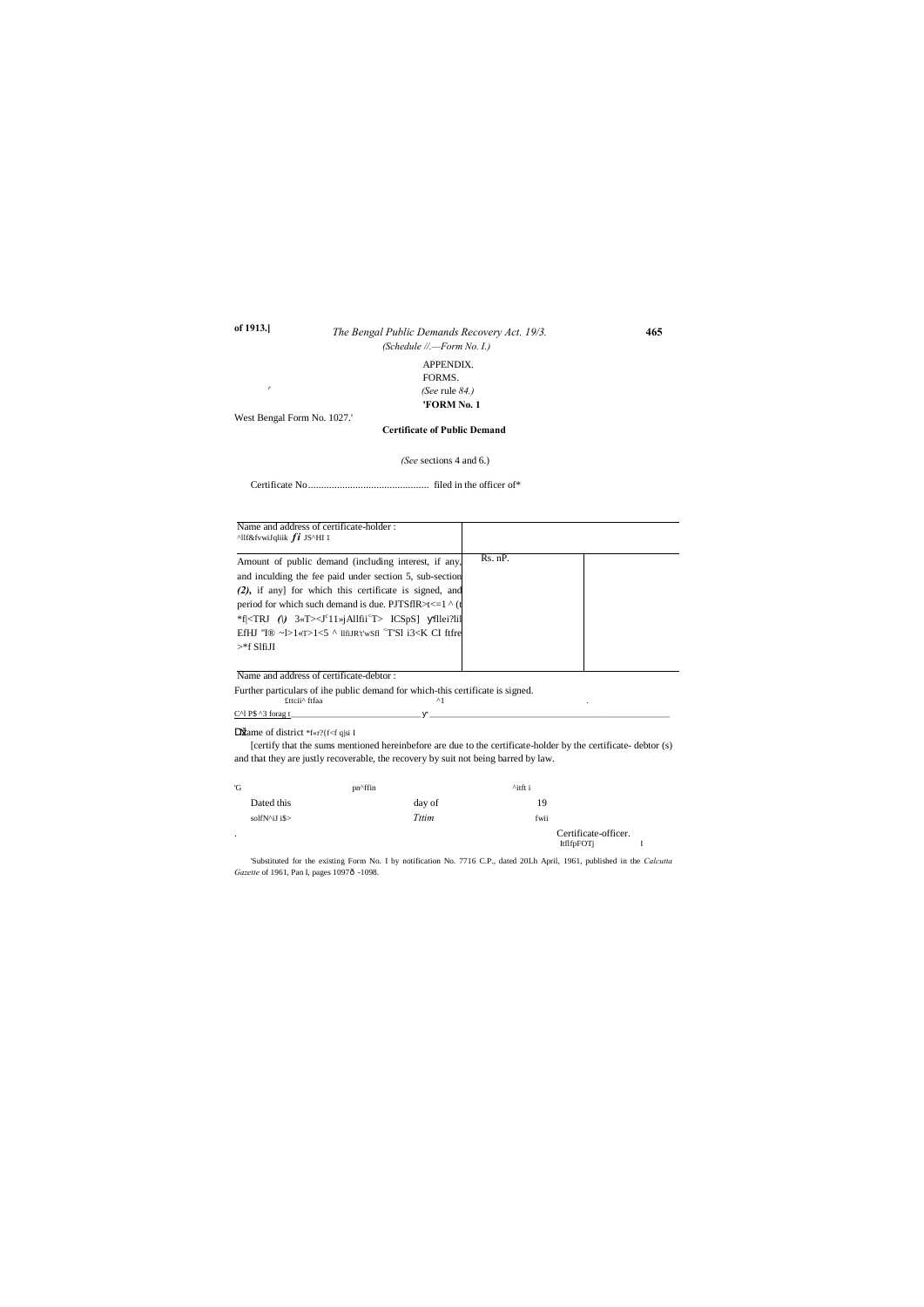#### **[Ben. Act III 468** *The Bengal Public Demands Recovery Act, 1913.* FORM No. 6. *(Schedule II,—Form Nos. 6, 7.)*

Summons to appear and answer charge or obstructing execution of Certificate.

#### [See section *27(2).]*

#### Certificate No. of 19

THE OFFICER IN CHARGE OF THE CIVIL PRISON AT WHEREAS the undermentioned properly has been sold lo the purchaser at auction sale in execution of certificate case No.  $\qquad \qquad$ , date 19 and whereas the Court is satisfied thai without any just cause resisted (or obstructed) and is still resisting (or obstructing) the said in obtaining possession of the property, and whereas lhe said has made application to this Court that lhe said be committed to the civil prison; You are hereby commanded and required lo take and receive the said to ihe civil prison and to keep him imprisoned therein for the period of days. Given under the seal of the Court, this day of 19

| To                                                                                                           |        |                                       |
|--------------------------------------------------------------------------------------------------------------|--------|---------------------------------------|
| <b>WHEREAS</b>                                                                                               |        | , the cortificate-holder in the above |
| certificate has complained lo (his Court lhal you have resisted (or obstructed) the officer charged with [he |        |                                       |
| execution of the warrant Tor possession;                                                                     |        |                                       |
| You are hereby summoned to appear in this Court on the                                                       | day of | 19,                                   |
| a.m. to answer the said complaint.<br>at                                                                     |        |                                       |
| Given under the seal of the Court, this                                                                      | day of | 19                                    |
|                                                                                                              |        |                                       |

*Ccrtificate-officer of*

#### **FORM No. 7.**

### (Bengal Form No. 1045.)

#### **Warrant of Committal.**

#### [See section 28.]

' To

*Certifica te-officer.*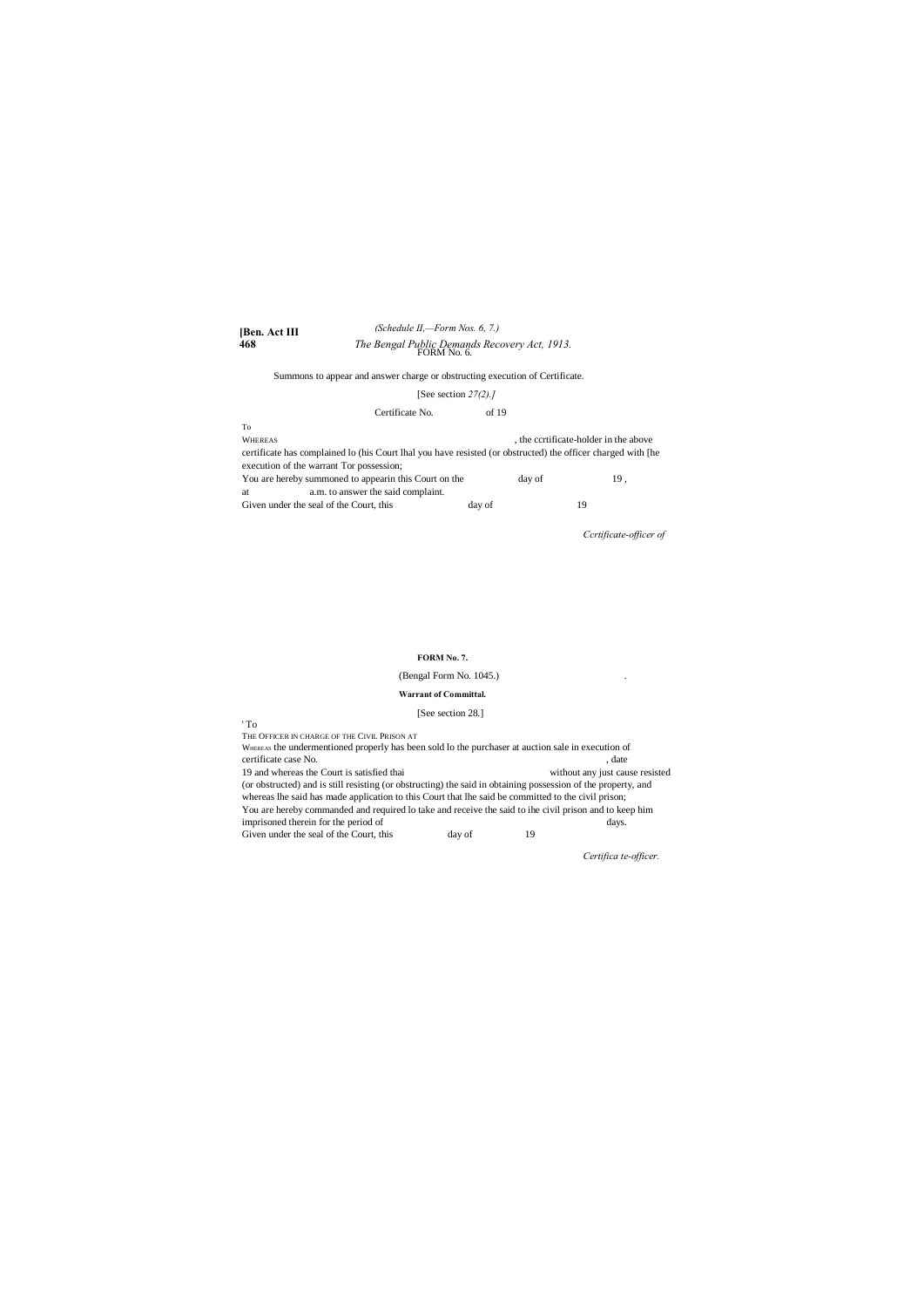### *469*

# **of 1913.]** *The Bengal Public Demands Recovety Act, 1913. (Schedule If.—Farm Nos. 8, 9.)*

#### **FORM No. 8.**

## **(Bengal Form No, 1034.)**

**Warrant of Arrcsl.**

(See scction 29.)

| Tо                                     |          |                                                            |                                    |          |           |  |  |
|----------------------------------------|----------|------------------------------------------------------------|------------------------------------|----------|-----------|--|--|
| WHGREAS a, certificate No,             |          |                                                            | was 11 led in litis office on Ilic |          | 19,       |  |  |
| under scaion                           |          | 'of lhe Bengal Public Demands Recovery Act, I'J 13 against |                                    |          |           |  |  |
| ccrticicate-debtor, and the sum of Rs, |          | as noted below, is due from him in respect of the said     |                                    |          |           |  |  |
| certificate;                           |          |                                                            |                                    |          |           |  |  |
|                                        |          |                                                            |                                    |          | Rs, a, p. |  |  |
| Original demand                        | $\cdots$ |                                                            |                                    | $\cdots$ |           |  |  |
| <b>Interest</b>                        | $\cdots$ | $\cdots$                                                   | $\cdots$                           | $\cdots$ |           |  |  |
| Costs,                                 | $\cdots$ | $\cdots$                                                   | $\cdots$                           | $\cdots$ |           |  |  |
| Execution                              |          | $\cdots$                                                   | $\cdots$                           | $\cdots$ |           |  |  |
|                                        |          |                                                            |                                    | Total    |           |  |  |

#### **(Bengal Form No. 1036.)** Order commit ling Cerlificate-deblor I<sub>D</sub> the Civil Prison.

**and whereas the said sum of Rs. has noi been paid to the certificate-holdcr in satisfaction of the said certificate; these are tocommand you to arrest the said cerlificaie-deblorand, unless the said certificate- debtor shall pay lo you the said sum of Rs. , together with Rs. for the costs of cxcculing this proccss, lo bring him before the Court with all convenient speed. You are futhcr commanded lo reiurn this warrant on or before the day**

**of 19 , with an endorsement certifying theday on which and the manner in which it has been executed, or the reason why it has not been executed.**

**Dated this day of ■ 19 -**

*Certificate-officer.*

## **FORM Nn. 9.**

#### **(See section 29.)**

| To                                       |                                                                                                                                         |                                                              |         |                                                  |                    |
|------------------------------------------|-----------------------------------------------------------------------------------------------------------------------------------------|--------------------------------------------------------------|---------|--------------------------------------------------|--------------------|
|                                          | THE OFFICER IN CHARGE OF THE CIVIL PRISON AT                                                                                            |                                                              |         |                                                  |                    |
| : WHEREAS                                |                                                                                                                                         | , who has been broughi before me this                        |         |                                                  | day of             |
|                                          |                                                                                                                                         | .19 .under a warrant in execution of certificate             |         |                                                  |                    |
| No.                                      | , filed in this office on lhe                                                                                                           |                                                              |         |                                                  | ٠                  |
| 'L9, under sectien                       |                                                                                                                                         | of the Bengal Public Demands Recovery Act, 1913 and by which |         |                                                  |                    |
| certificate it was ordered that lhe said |                                                                                                                                         |                                                              |         | should pay                                       | ۰                  |
|                                          | and whereas the said                                                                                                                    |                                                              |         | has not paid the said .sum nor satisfied me that |                    |
|                                          | he is entitled ta be discharged from custody;                                                                                           |                                                              |         |                                                  |                    |
| You arc hereby,                          | $1_{\infty}$                                                                                                                            | $\star$                                                      | $\star$ | commanded and                                    |                    |
| required to lake and receive the said    |                                                                                                                                         |                                                              |         |                                                  |                    |
|                                          | into lhe civil prison and keep him imprisoned therein for a period not exceeding                                                        |                                                              |         |                                                  | or until I he said |
| certificate shall be fully satisfied, or |                                                                                                                                         |                                                              |         |                                                  |                    |
| the said                                 |                                                                                                                                         | shall be otherwise entitled to be released according to the  |         |                                                  |                    |
|                                          | terms and provisions of seciion 31 or section 32 of lhe said Act : and I hereby fix annas per diem as the rale of lhe monthly allowance |                                                              |         |                                                  |                    |
| for the                                  |                                                                                                                                         |                                                              |         |                                                  |                    |
| subsistence of the said                  |                                                                                                                                         |                                                              |         |                                                  | during his         |

**confinement under this order of committal. Daied this day of ,19** *Certificate-officer.*

'The words "in the name or tlic King-Emperor of India" werti omitted by Article 3 (I) or. and the Schedule lo, the Indian Independent (Adaptation of Hcngal and Punjab Acts) Order, 1948.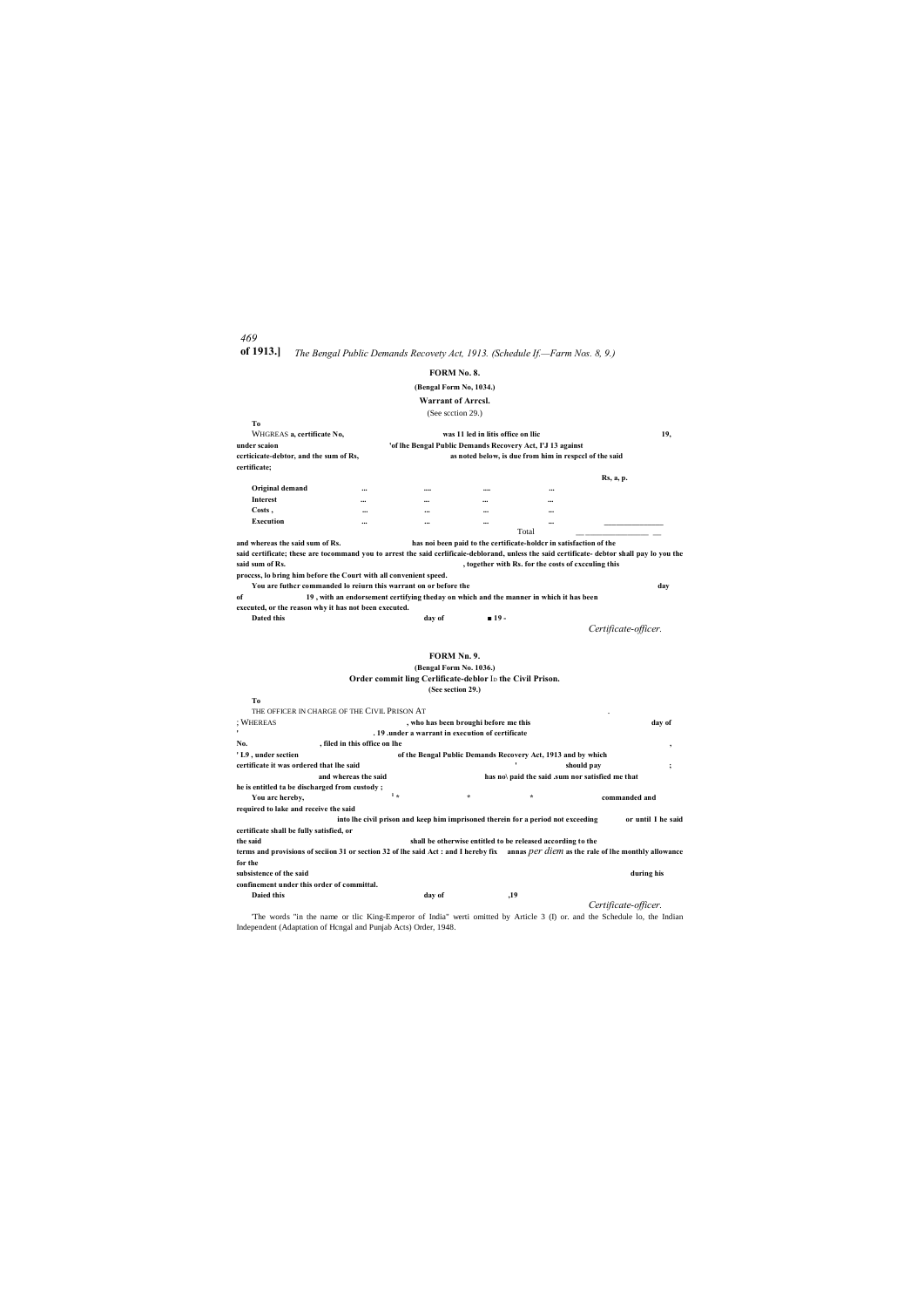#### **[Ben. Act III 470** *The Bengal Public Demands Recovery Act, 1913.* **FORM No. 10.** *(Schedule II.—Form Nos. 10, II.)*

### **Order for (he release of a person imprisoned in execution of a Certificate.**

### *(See* **sections 31 and 32.)**

**□isirici**

Certificate No. 6f 19.

**To**

THE OFFICER IN CHARGE OF THE CIVIL PRISON AT **Under orders passed this day, you are hereby directed lo set free certificate-debtor, now in your custody. Dated this day of ,19 -**

*Certificate-officer of*

#### **FORM No. 11.**

| (Bengal Form No. 1037.)                                                                  |                                                                                                                                                        |
|------------------------------------------------------------------------------------------|--------------------------------------------------------------------------------------------------------------------------------------------------------|
| Notice to Legal Representative of Certificate-debtor.                                    |                                                                                                                                                        |
| (See section 43.)                                                                        |                                                                                                                                                        |
| To (name of legal representative).                                                       |                                                                                                                                                        |
| You arc hereby informed that a certificate against                                       | , deceased, for Rs.                                                                                                                                    |
| due from Kim on account of                                                               | , was filed in this office on the                                                                                                                      |
| , 19, under section                                                                      | of the Bengal Public Demands                                                                                                                           |
| Recovery Aci, 1913, and that a demand of Rs.                                             | , in respect of the said certificate.                                                                                                                  |
| proceeding is due from you as the legal representative of the said                       | deceased. If you deny                                                                                                                                  |
| your liability to pay the said sum of Rs.                                                | you may, within thirty days from the service                                                                                                           |
|                                                                                          | of this notice, file in my office a petition denying liability in whole or in part. If, wilhin the said thirty days, you Tail lo file such a petition, |
|                                                                                          | or if you Tail to show cause, or do not show sufficient cause, why such certificate should not be executed, it will be executed, under the             |
| provisions of the said Act, unless you pay Rs. (Rs                                       | on account of the                                                                                                                                      |
| demand and Rs.<br>on account of                                                          |                                                                                                                                                        |
|                                                                                          | cost of real ization) into my office. Until the said amount is so paid, you are hereby prohibi ted from alienating your immovable property,            |
|                                                                                          | or any part of il, by sale, gift, mortgage or olhcrwise. If yau in lhe meantime conceal, remove or dispose of any part of your movable                 |
| property, the certificate will be executed, immediately.                                 |                                                                                                                                                        |
| A copy of the certificate abovemenlioned is hereto annexed.                              | ٠                                                                                                                                                      |
| You may remit the amount by money order, quoting the number and year of the certificate. |                                                                                                                                                        |
| Dated this<br>day of                                                                     | ,19                                                                                                                                                    |

i

**A.B., '** *Certificate-officer of '*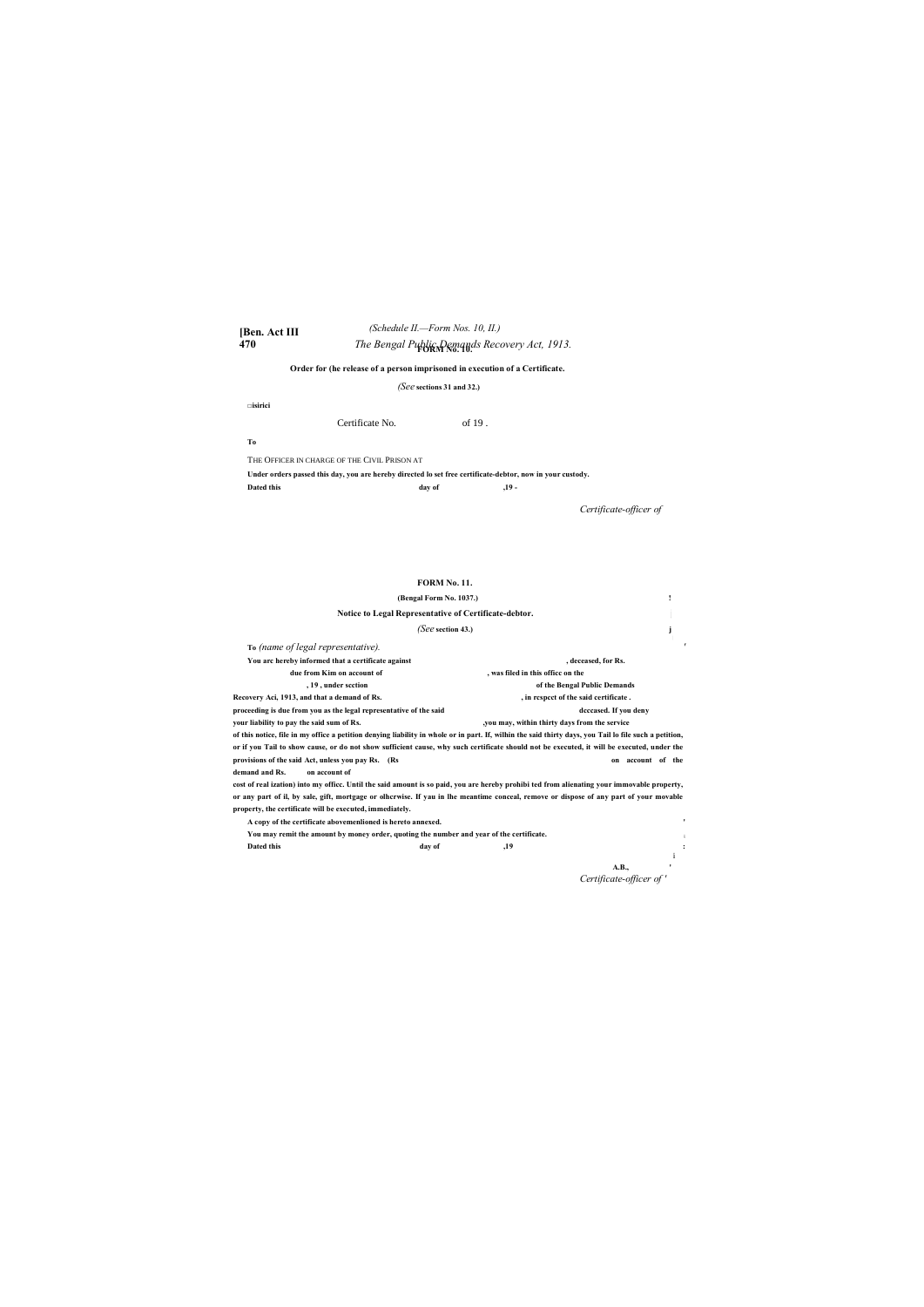*The Bengal Public Demands Recovery Act, 1913.* **471 of 1913.]**

### *(Schedule SI,—Form No, 11 A.)*

#### **'FORM No. 11 A.**

#### **Warrant or Attachment of Movable Property.**

*(See* seciions 13 and 14.)

| To             |                                        |          |             |          |                                      |                  |
|----------------|----------------------------------------|----------|-------------|----------|--------------------------------------|------------------|
|                | WHEREAS a certificate No.              |          |             |          |                                      | ert i lie alc-   |
|                |                                        | , 19     |             |          | , as noted below, is due from him in |                  |
|                | Recovery Aci, 1913, against debtor and |          |             |          |                                      |                  |
| lhe sum of Rs. |                                        |          |             |          |                                      |                  |
|                | respect of lhe said certificate : .    |          |             |          |                                      |                  |
|                | was filed in this office on the,       |          |             |          |                                      |                  |
| under seciion  |                                        | of the   |             |          |                                      |                  |
|                | <b>Bengal Public Demands</b>           |          |             |          |                                      |                  |
|                |                                        |          | $\mathbf c$ |          |                                      |                  |
|                |                                        |          |             |          |                                      |                  |
|                |                                        |          |             |          |                                      | <b>Rs. a. p.</b> |
|                | Original demand                        | $\cdots$ |             |          | $\cdots$                             |                  |
|                | Interest                               | $\cdots$ | $\cdots$    | $\cdots$ | $\cdots$                             |                  |
|                | Costs                                  |          | $\cdots$    | $\cdots$ | $\cdots$                             |                  |
|                | <b>Execution</b>                       |          | $\cdots$    | $\cdots$ | $\cdots$                             |                  |
|                |                                        |          |             |          | Total                                |                  |

**and whereas the said sum of Rs, has not been paid to the ccrtificate-holder in satisfaction of**

**ihe said certificate ; these arc la command you to attach the movable property of the said ceriificale- debtor\* and unless the said certificalcdcblor shall pay to you the said sum of Rs.**

**together with Rs, , for lhe costs af executing this process, lo hold lhe same until further orders from lhe Court.**

**You are fa rt her comm and ed U) re tumihis warrant on or be fore ihe day of , 19 , with endorsement ceriifiying the day on which and the manner in which ii has been executed, or ihe reason why it has not been executed. Daled lhis day of ,19**

*Certificate-officer.*

**\*When ihe order is lo attach part of the movable property only,** *add* **here "lo the value of Rs. " .**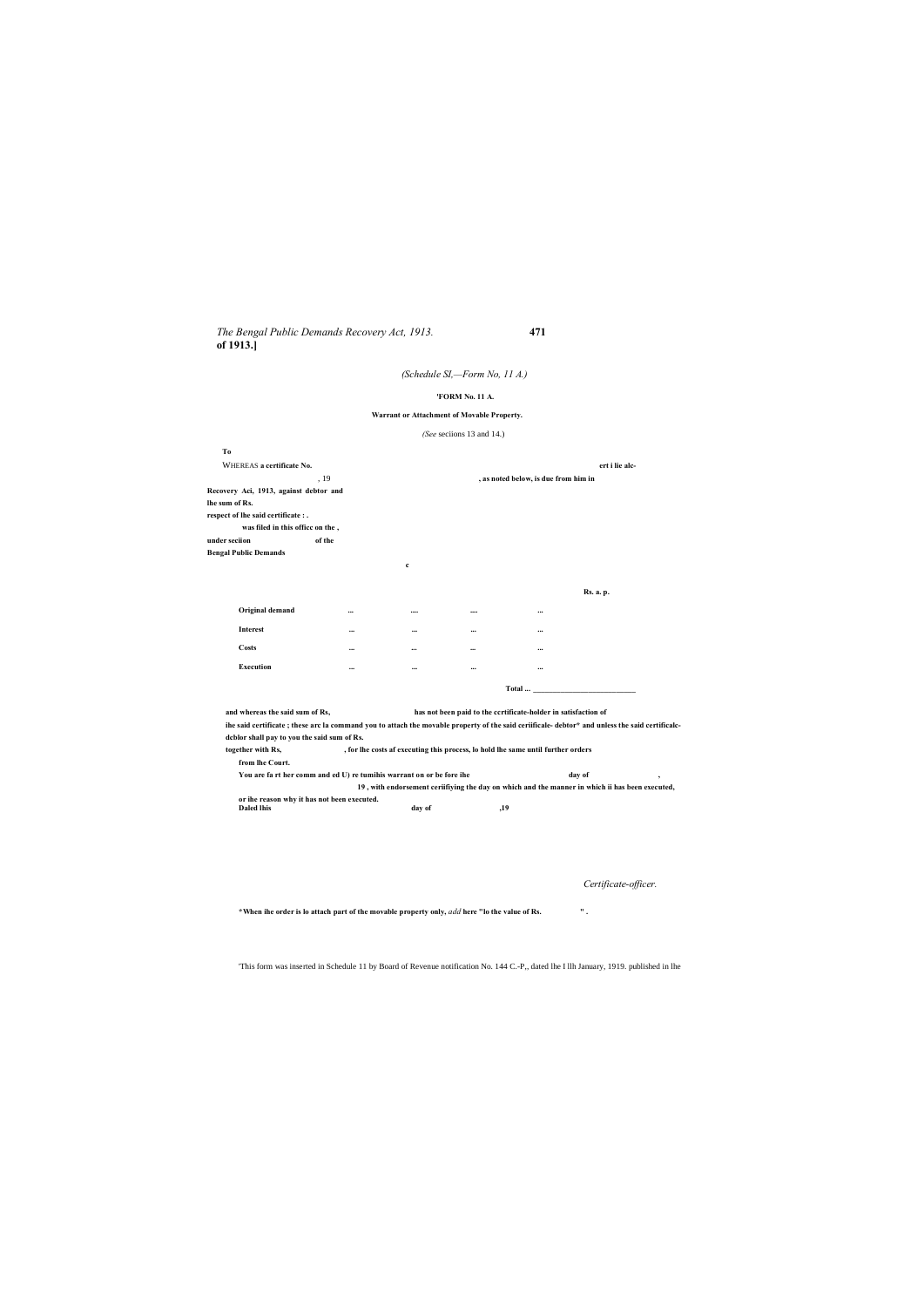*The Bengal Public Demands Recovery Act. 19/3.* **472** *Calcima Gazelle,* daled lhe l5lh7Jivii. Pi. I. page 53 (irt section 39, *ante).*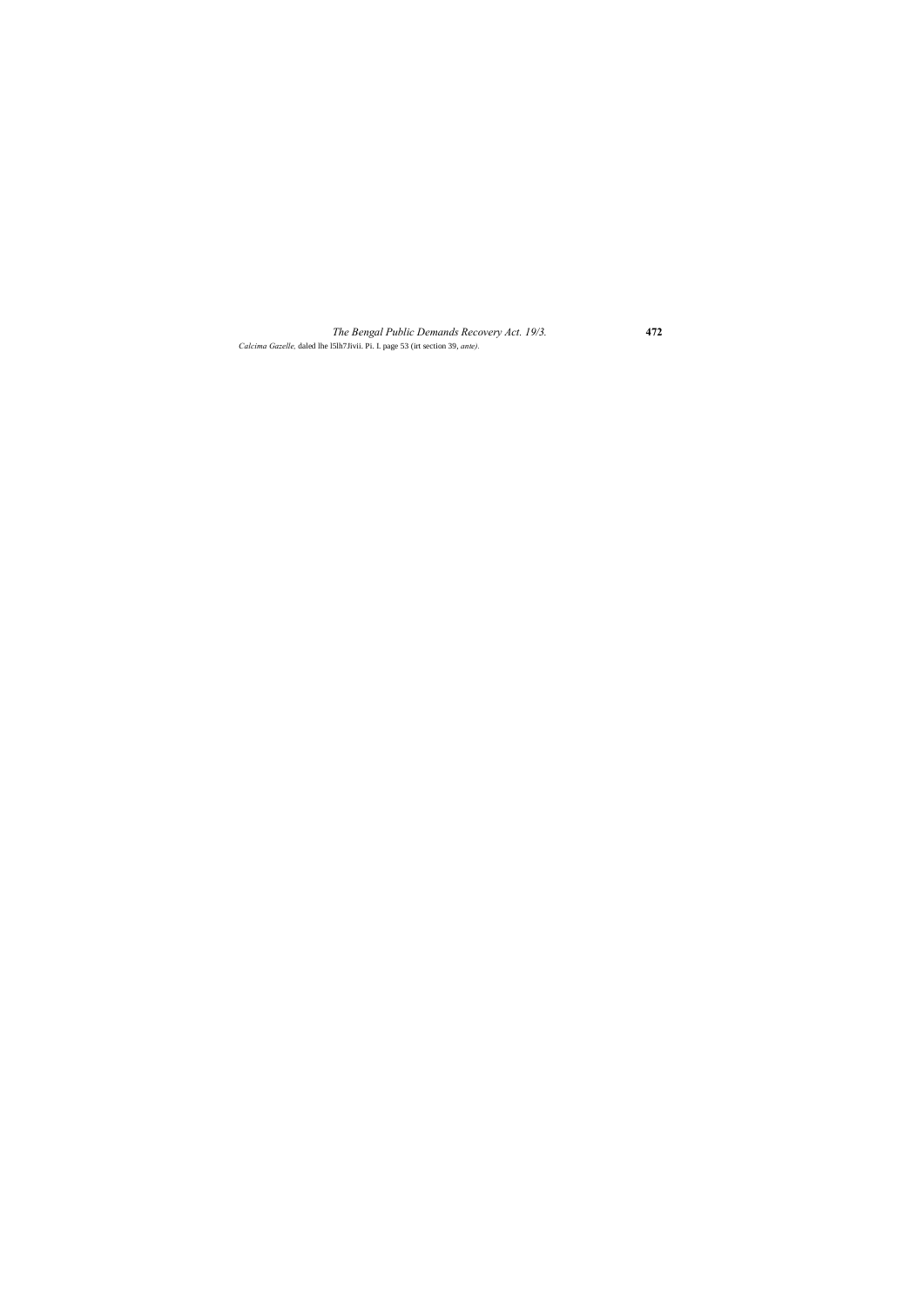#### **[Ben. Act III**

#### *(Schedule II.—Form Nos. I IB, IIC.)*

# **FORM No. 11B.**

**i Nolice to persons added to the Original Certificate.** <sup>i</sup> **[See rule 83Bf2^| ■ !**

' To

had died before ihe said certificate was riled and that you are liable as his legal representative lo satisfy the said demand and your name has accordingly been added in the certificate. If you deny your liability to pay itie said ; sumofRs. you may, within ihirty days from the service ofihis notice, file in my office a petition denying

You are hereby informed thai a certificate against. *( a ) (b ) ( c )* etc. for Rs. **b** account of was filed in this office on the . 19, under scclion of the Bengal Public Demands Recovery Acl, 1913, Il now appears tliat Ihe certificate-debtor (a) or fWor *M* etc.

Dated this day of the set of the set of the set of the day of the set of the set of the set of the set of the set of the set of the set of the set of the set of the set of the set of the set of the set of the set of the se *Certificate-officer of*

[See rule 83B(2J.] . WHEREAS a certificate against (a) or *( b )* or f *c)* **etc.** for Rs, however, on account of was filed in this office on Lhe 19 , and a copy of the said certificate and a nolice under section 7 of the Bengal Public Demands Recovery Act, 1913, has been served on you and whereas the said (a) or  $(h)$  or

liability in whole or in part. If, within the said thirty days, you Tail to file such a petition or if you fail 10 show cause. [ or do not .show sufficient cause, why such certificate should noi be executed, it will be eKeciucd under the provisions of the said Act. unless you pay Rs. (Rs. on account of demand and Rs. on account of cost of realisation) inio my office. Until the said amount

is so paid, you arc hereby prohibited from alienating your immovable properly, or any part of it, by sale, gift, mortgage or otherwise. If you in the meantime conccal, remove or dispose of any parlor your movable property, the certificate will be executed immediately. A copy of the certificate abovementioncd is hereto annexed.

You may remii Ihe amount by mt>ney order, quoting the number and year of certificate.

#### **FORM No. IIC. Notice to Surviving Certificate-deb tor.**

$$
\begin{array}{c}\n (b) \quad 0 \\
W \\
\text{etc.} \\
\end{array}
$$

having died hefore lhe filling of the said certi ficate the name of his legal representali ve (X) has been added in and the name of the said (a) or

f *b)* or f *c)* cic.

has been struck out from ihe said certificate, a copy of the certificate as amended is hereby annexed for your ' informantion. *Certijicalc-ajjicer of*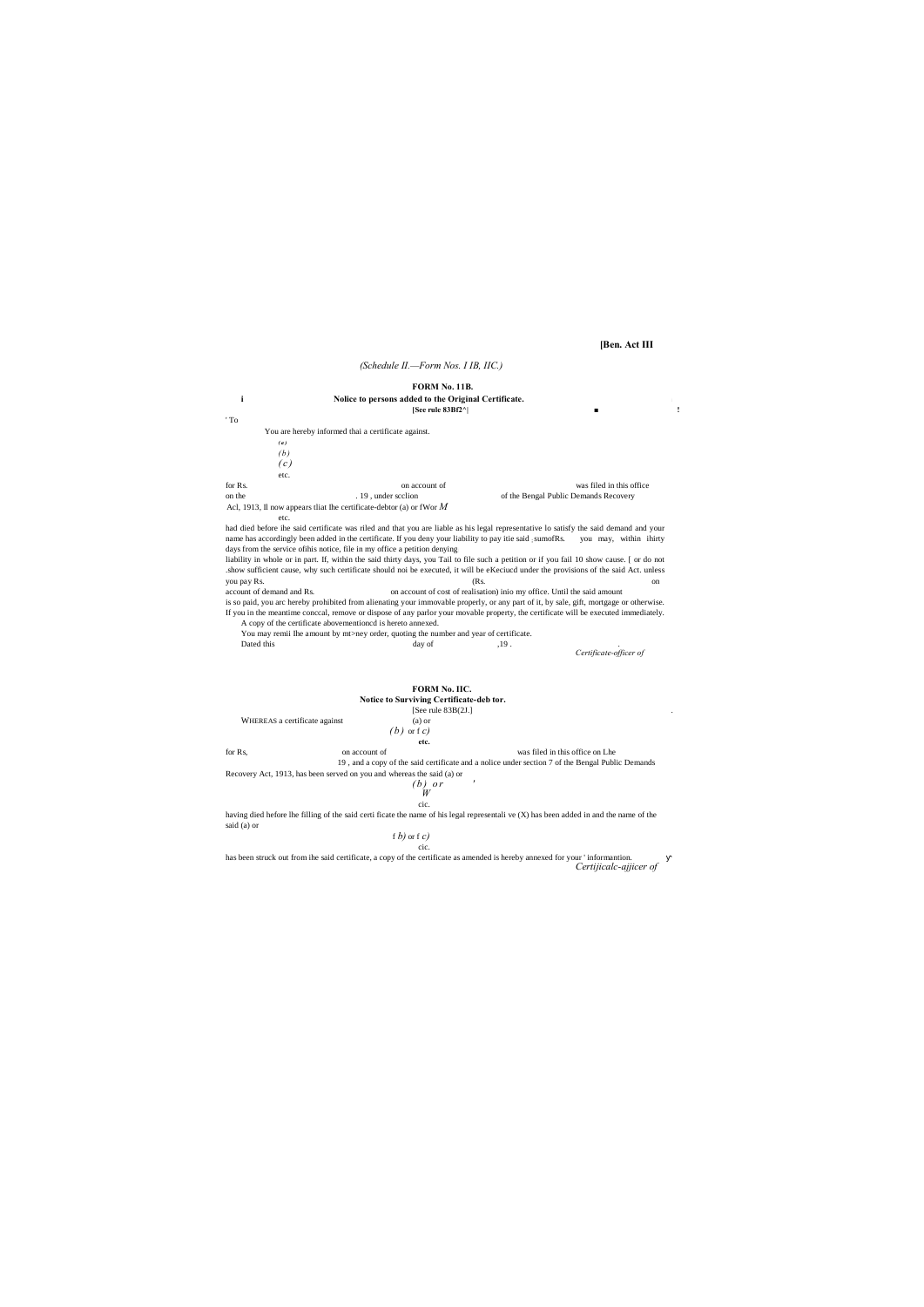#### *The Bengal Public Demands Recovery Act. 19/3.* **474** *The Bengal Public Demands Recovery Act, 1913.* 473

**of 1913.]**

*(Schedule [[.—Form Nos. 12, 13.)*

#### **FORM No. 12.**

*" Attachment hi Excculion.*

**Prohibitory order, where the properly consists of debts noL being Negotiable Instruments, or of movable properly not in the possession of the certificate-debtor.**

**(See rule 18 (S){a) and ft:}.]**

**To** WUKBLAS **has failed lo satisfy certificate No. of 19 .forRs. il is ordered that defendant be and is hereby prohibited and restrained until the further order of [his Court, from rccciving from you1 lo the said certificate-debtor, namely, . and**

**that you, the said be, and you arc hereby prohibited and restrained, until (he further order of this Court fronr lo any person whomsoever, or otherwise than into this Court.**

GIVI;N **under the seal of the Court this day or ,19** *Certiftcatc-officcr of*

**[Ben. Act III**

*(Schedule fi.—Form Nos. 14, 15.) '*

#### **FORM No. 14. |**

#### *Attachment in Execution*

**Prohibitory order, where the property lo be attached consists of movable properly, to which the certificate-deb tor is entitled subject to a lien or right of some other person lo the immediate possession thereof.**

#### [See rule lfif/tfc;,]

| Tо                                                                                                                                     |                                                                      |        |                                   |          |
|----------------------------------------------------------------------------------------------------------------------------------------|----------------------------------------------------------------------|--------|-----------------------------------|----------|
| WHEREAS                                                                                                                                |                                                                      |        | has failed lo satisfy cerlificait |          |
| No.<br>of $19$ , for Rs.                                                                                                               |                                                                      |        |                                   | il is or |
| dered ihal lhe ccrli ficate-deblor be, and is hereby, prohibited and restrained, until the further order ol this Court, from receiving |                                                                      |        |                                   |          |
| from                                                                                                                                   |                                                                      |        |                                   |          |
|                                                                                                                                        | the following properly in the possession of the said lhat is to say, |        |                                   |          |
| lo which lhe contricate-debtor is entitled, subject lo any calim of the said                                                           |                                                                      |        |                                   |          |
| and the said                                                                                                                           |                                                                      |        | is hereb:                         |          |
| prohibited a fid restrained until lhe funher order of this Court, from delivering the said properly to an; person or persons           |                                                                      |        |                                   |          |
| whomsoever.                                                                                                                            |                                                                      |        |                                   | ٠        |
| GIVEN under-lije seal of the Court, this the                                                                                           |                                                                      | day of | ,19                               |          |
|                                                                                                                                        |                                                                      |        | Certificate-officer oi            |          |

#### **FORM No. IS. ;**

#### **Order to attach salary or public ofTtcer or servant of railway comany or local authority. i**

| (See rule 20.) |  |  |
|----------------|--|--|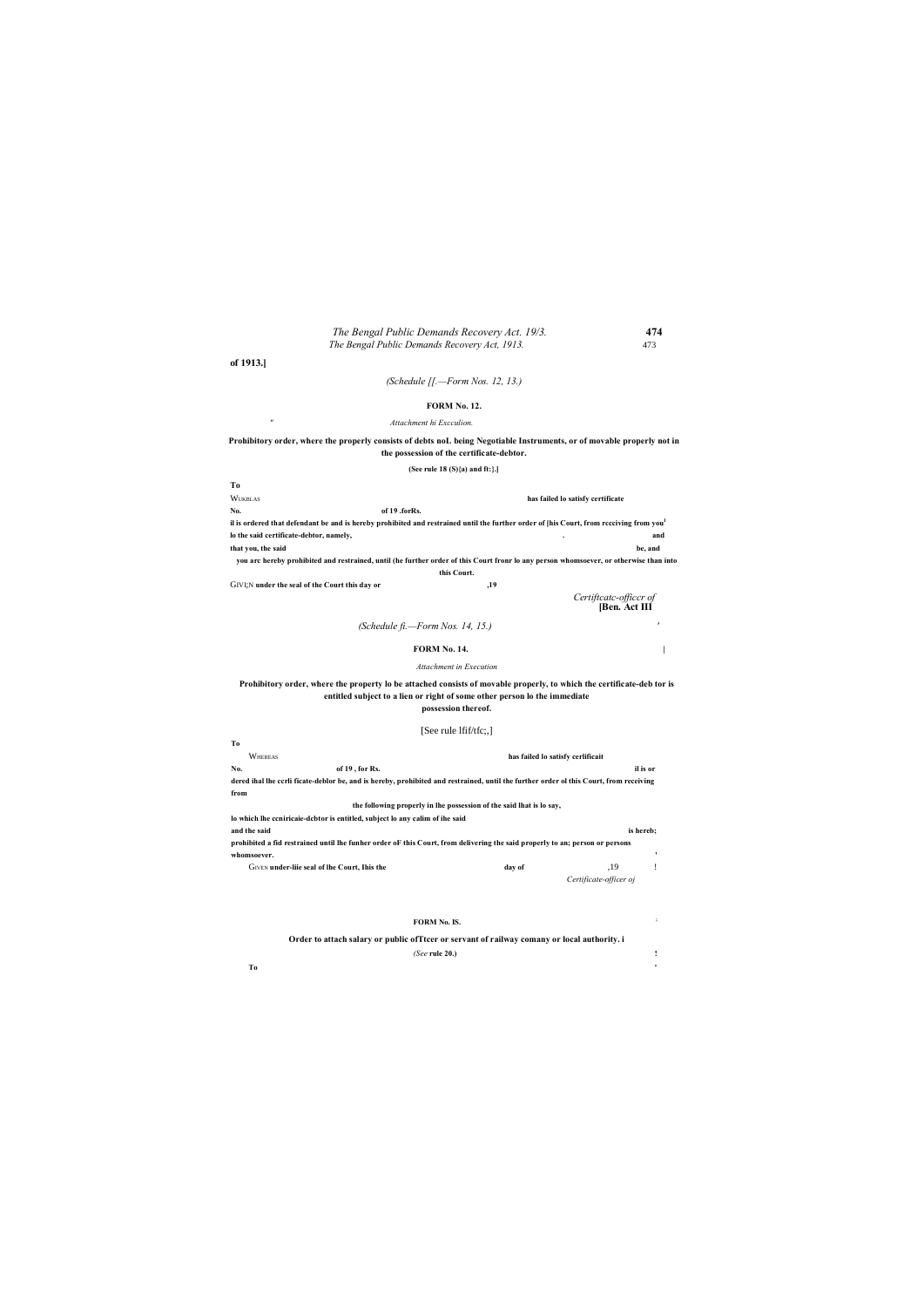WHEREAS **certi ficate-deblor i certificate case No. of 19 is ; salary**<br>**The same of the set of the set of the set of the set of the set of the set of the set of the set of the set of the set of the set of the set of the set of the set of the set of the set of the set of the set of th n4 receiving his --------------------------------at yoi or allowance hands ; and whereas certificate-holder in ihe salary said case, has applied in Ihis Court for lhe attachment oF the ------------------------------------------------------------------------------oF it or allowance said . to lhe extern of due to him under lhe certificate, you arc herebey required withthhold the said sum of from ll**<br> **example 2 from ll**<br> **example 2 from ll**<br> **example 2 from ll**<br> **example 2 from ll**<br> **example 2 from ll**<br> **example 2 from ll salary . in monthly instalmems i of the said or allowance sum : and in remit the said -------------------------------------------------- lo this Cout or monthly instalments** GIVEN **under the seal** OR **ihe Courl, this the day or ,19. ,** *Certificate-officer i*

*4 O f f c r i b e n f f i r r o f c c r i i f i i u t e - d c b t o r .* **'Here stale how Lhe money is supposed lo be in I he hands of ihe person addressed, on what account, cic.**

 $\overline{a}$ 

#### **FORM No. 18.**

#### **(Bengal Form No. 1038.)**

#### **Notice to Certificate-holder.**

**(See rule 39.)**

WHEREAS **has made application to this Court for the re moval of attachment on placcd at your instance in execution of Certificate No. of 19 ; this is lo give you nolice lo appear before me on .ihe dayof ,19 ,citherinperson or by a pleader duly instructed lo support your claim as attaching creditor.**

GIVEN **under** the seal of ihe Court, this the **dayof dayof ,19.** 

*Certificate-officer.*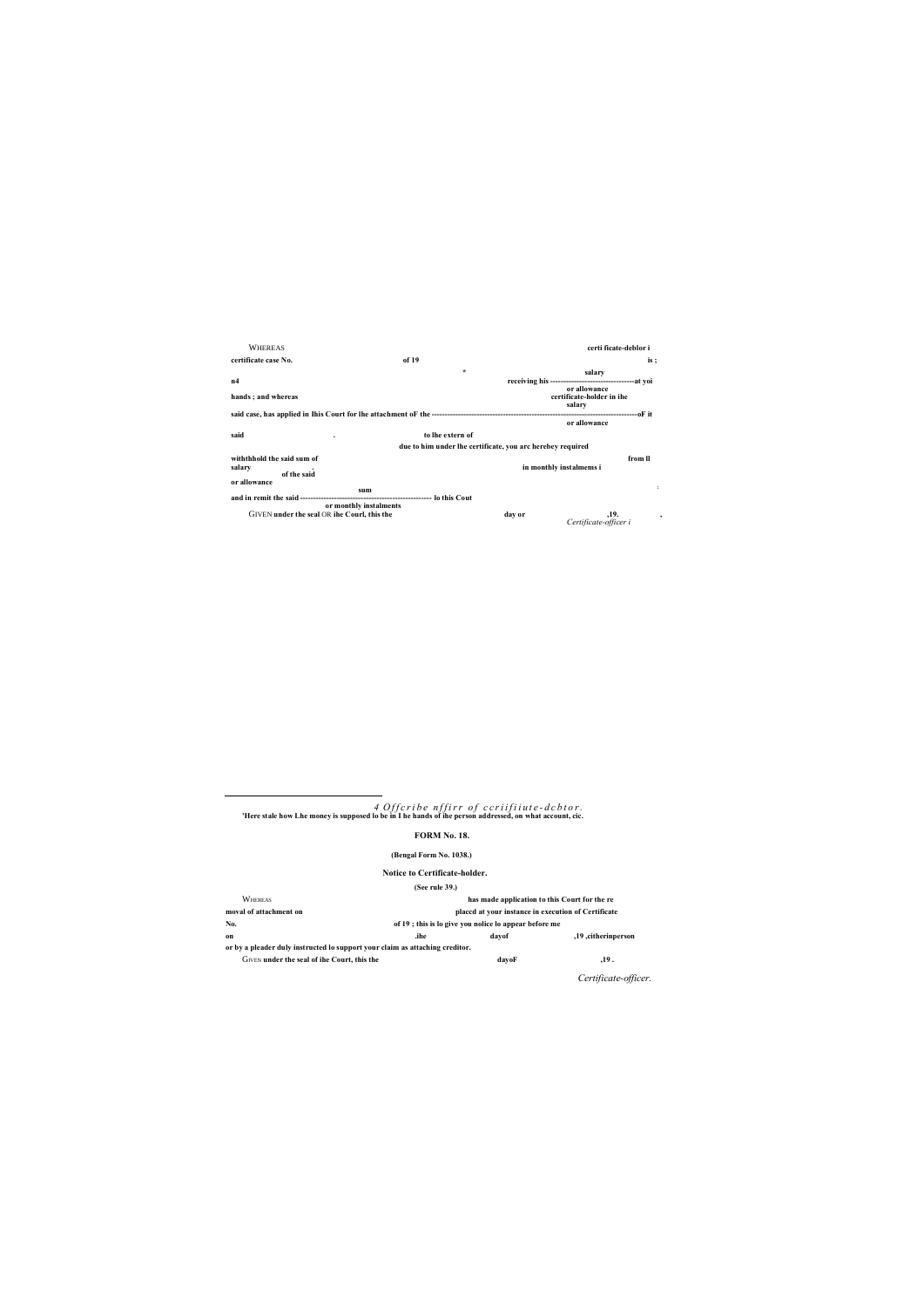*The Bengal Public Demands Recovery Act, 1913.* **476 of 1913.]** *(Schedule II.—Form Nos. 16—18.)*

#### FORM No. 16.

#### **Order of attachment of Negotiable Instrument.**

**(See rule 21.)**

**the same into Court,** GIVEN **under the seal of the Court, this lhe day of day of** *,19* 

**To** THE COI .I.ECTOR ATE *Nazir,*

**WHHRiiAS an order has been passed by Ihis Court on ihe**

**day or 19 , for the attachment of**

**, you are hereby directed to seize the said and bring**

*Certificate- officcr.*

#### **FORM No. 17.**

*Attachment.*

**Prohibitory order, where the properly consists of money or of any security in the custody of a Court or Justice or officer of Government. - (See rule 22.) Certificate case No. 19 .**

**To** SIR,

**The ccrli fie ale-holder having applied, under rule 22 of Schedule II of the Bengal Public Demands Recovery Acl, 1913, for an attachment of certain money now in your hands**

**I request thai you will hold the said money subject to lhe further order of this Court. I have the honour lo be,** SIR, **Your most obedient servant, Dated lhe day of ,19** *Ccrtificate-officer of*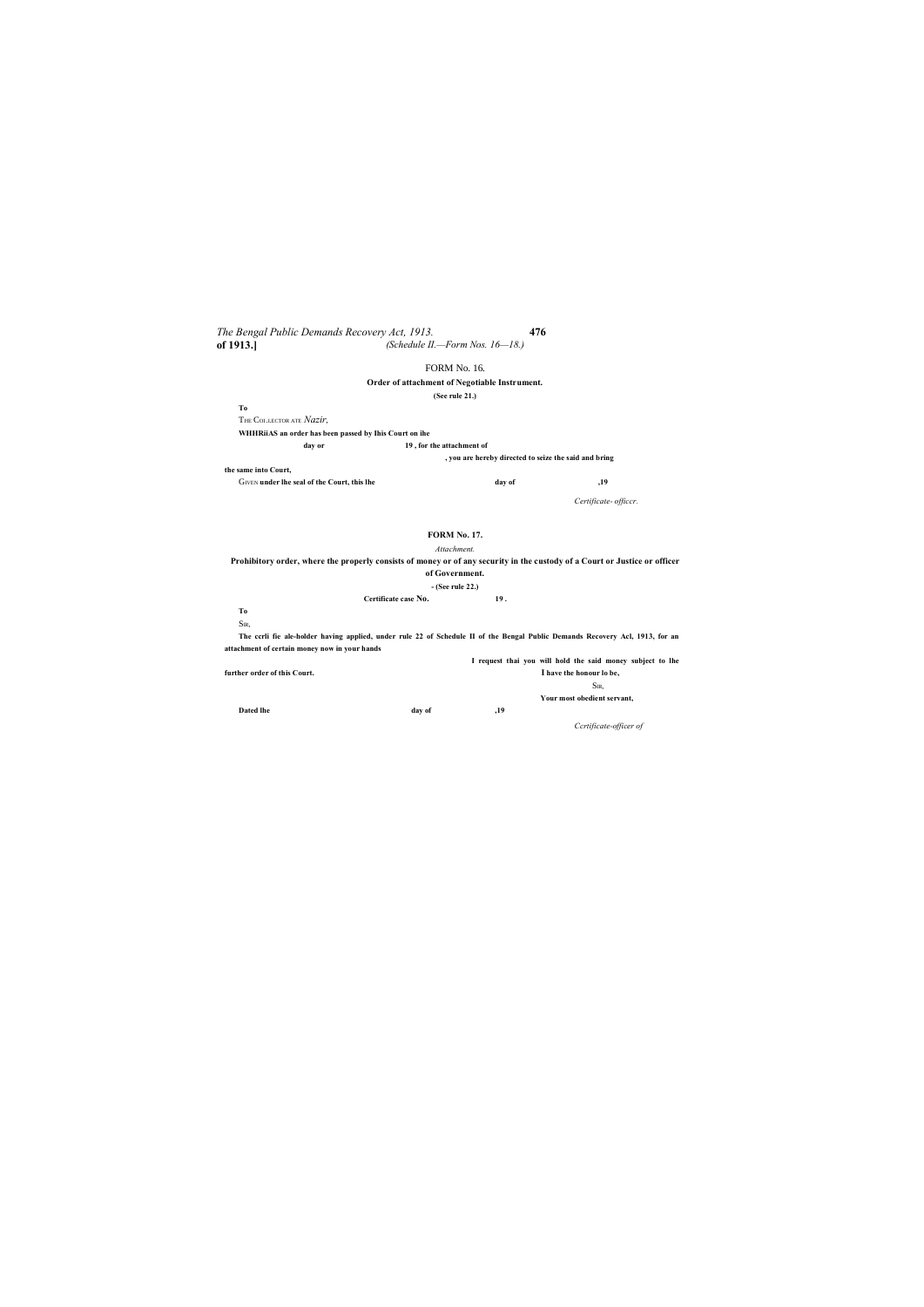**[Ben. Act III**

**477** *The Bengal Public Demands Recovery Act, 1913. (Schedule II.—Form Nos. 19, 20.)*

#### **FORM No. 19.**

#### **(Bengal Form No. 1039.)**

### **Warrant or sale nr Properly.**

#### *(S e e* rule 44.)

#### **To Thk**

**TiiiiSii arc lo command you lo sell by auction, al'lcr giving days' previous notice, by affixing the same in [his office, and after making due proclamation, llie undermentioned property attached in execution of certificate No. in favour of , or so much of the said properly as shall realize the sumol'Rs. .being the ofthcsaidccrtificaic and costs still remaining unsatisfied. You are further commanded lo return this warrant on or before the day of , 19 , wilh an endorsement certifying the manner in which it has been execuled or on the reason why it has not been executed.** GIVLN **under the seal of llie Court, this the day of day of .19** *Specification of property:*

*Certificate-officer.*

#### **FORM No. 20.**

#### **(Bengal Form No. 1040.)**

### **Notice of the day fixed Tor setting a Sale Proclamation.**

#### *(See* **rule 46.)**

**To**

**, Certificate-debtor. Wniau-AS, in execution of Certificate No. of a sale is about to be held oT your properly mentioned below ; you are hereby informed that ihe day of** , 19 . has been fixed for settling the terms of the proclamation of sale. The total amount due from you in respect of the certificate including costs and interest is GIVEN under the seal of lhe Court, this llie **day of ,** 19

*Specification of property*

*Cersificatc-offt ce r.*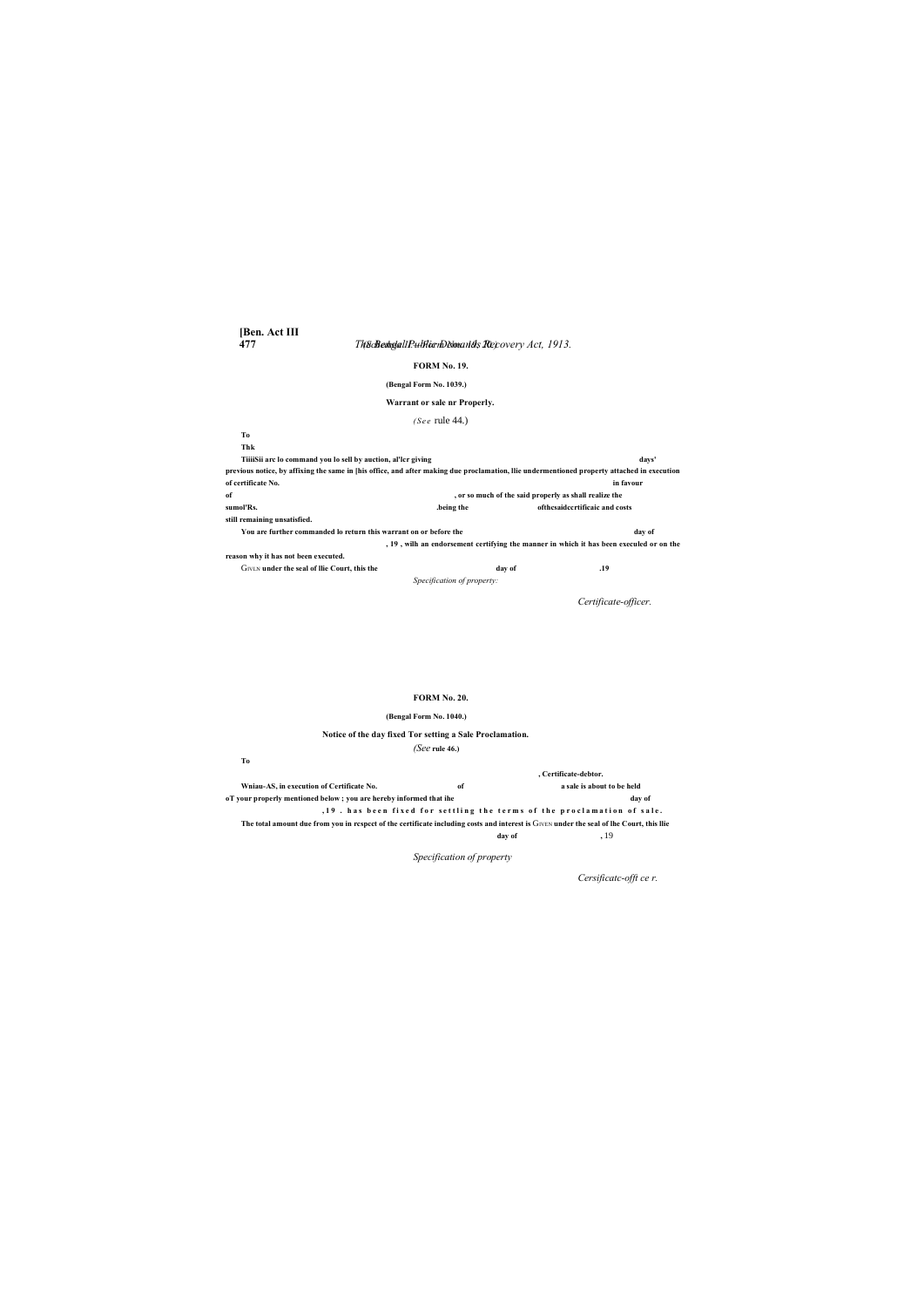#### *The Bengal Public Demands Recovery Act. 19/3.* **66**

of 1913.]

*'*

#### *(Schedule //.—Form No. 21.)*

NOTICE **is hereby given that, under rule** 44 **in Schedule** 71 **lo ihe Bengal Public Demands Ccnificaic No.** .OR **Recovery** AM**, 1913. an order has been passed by mc for lhe sale of the property 19 . under which is ihe mentioned in lhe annexed schedule, in satisfaction ol" the claim of the certificate- cenificaic-holilcr and holder under lhe certificate mentioned in the margin amounting, with costs and i; lhe amincaic-dcbLor.** ;<sub>)llereS</sub>[  $_{\text{UP}}$  [0  $_{\text{D}}$ f  $_{\text{sn}}$ [ $_{\text{c\_t0}}$  ; $^{\wedge}$ ] $_{\text{C sum 0}}$ f  $_{\text{r}}$ s.

#### **FORM No. 21. (Bengal Form No. 104 I.) Proclamation of Sale.**

*(See* **rule 46.)**

**The sale will be by public auction and ihe properly will be put up for sale in lhe lols specified in the schedule. The sale will be of lhe property of ihcccrlificaie-dcblor abovenamed as mentioned in lhe schedule below.**

**In lhe absence of any order of postponement, ihe sale will be held by**

**al ihe monthly sale commencing al o'clock on the ai .Inihccvenl, however, of lhe debt above specified, and of the eosls ofihe sale. being tendered or paid before lhe knocking down of any lot. llie sale will be slopped. At lhe safe ihe public generally are invited lo bid, either personally or by duly-authorized agcni. The following are lhe further** *Conditions of Sale.*

**1. The particulars specified in the schedule below have been staled lo the besi of lhe information If the Certificate-officer ; but lhe Certi fi en le-officcr will not be answerable for any error, mis-statement or omission in ihis proclamation.**

**2. The amount by which lhe bidding are lo be increased shall be dciermined by lhe officer conducting lhe sale. In ihe event of any dispute arising as lo lhe antouni bid, or as lo the bidder, lhe loi shall at oncc be again put up lo auction.**

**3. The highest bidder shall be declared lobe lhe purchaserof any lal, provided always thai he is legally qualified to bid, and provided thai il shall be in lhe discretion of the officer holding lhe sale to dccline acceptance of the highest bid when the price offered appears so clearly inadequate as lo make il advisable lo do so.**

**4. For reasons recorded, i l shall be in the discretion ofihe officer conducting ihe sale lo adjourn il, subject always to the provisions of rule 50 in Schedule II to the Bengal Public Demands Recovery Acl, 1913.**

**5. In lhe case of movable properly, the price of cach loi shall be paid al the lime of sale or as soon after as the officer holding the sale directs, and in default of payment the property shall forthwith be again put up and resold.**

**6. In the case of immovable properly, the person declared to be ihe purchasershall pay immediately after such declaration a deposit of 25** *per cent,* **on the amount of his purchase-money lo the officer conducting lhe sale, and in default of such deposit the properly shall forthwith be put up again and resold.**

**7. The full amount of the purchase-money shall be paid by the purchaser before lhe office of the Ceriificale-ofTicer closes on lhe fifteenth day after lhe sale of ihe properly exclusive of such day, or, if ihe fifteenth day be a Sunday or other holiday, then on the first office day after the fifteenth day.**

**8. In default of payment oTltic balance of purehasc-moneywilhin lhe period allowed, the property shall be resold afierthe issue of a fresh noli ficat ion of sale. The deposit, afier defraying the expenses of Ihe sale, may, if the Ccriificatc-officer thinks fil.be forfeited lothe Government, and the dcfaulting purchaser shall forfeit all claim to lhe properly or lo any part of the sum for which it may be subsequenlly sold.**

**G**IVEN **under the seal of the Court, this the day of ,19**

*Ccrtificate-officer.*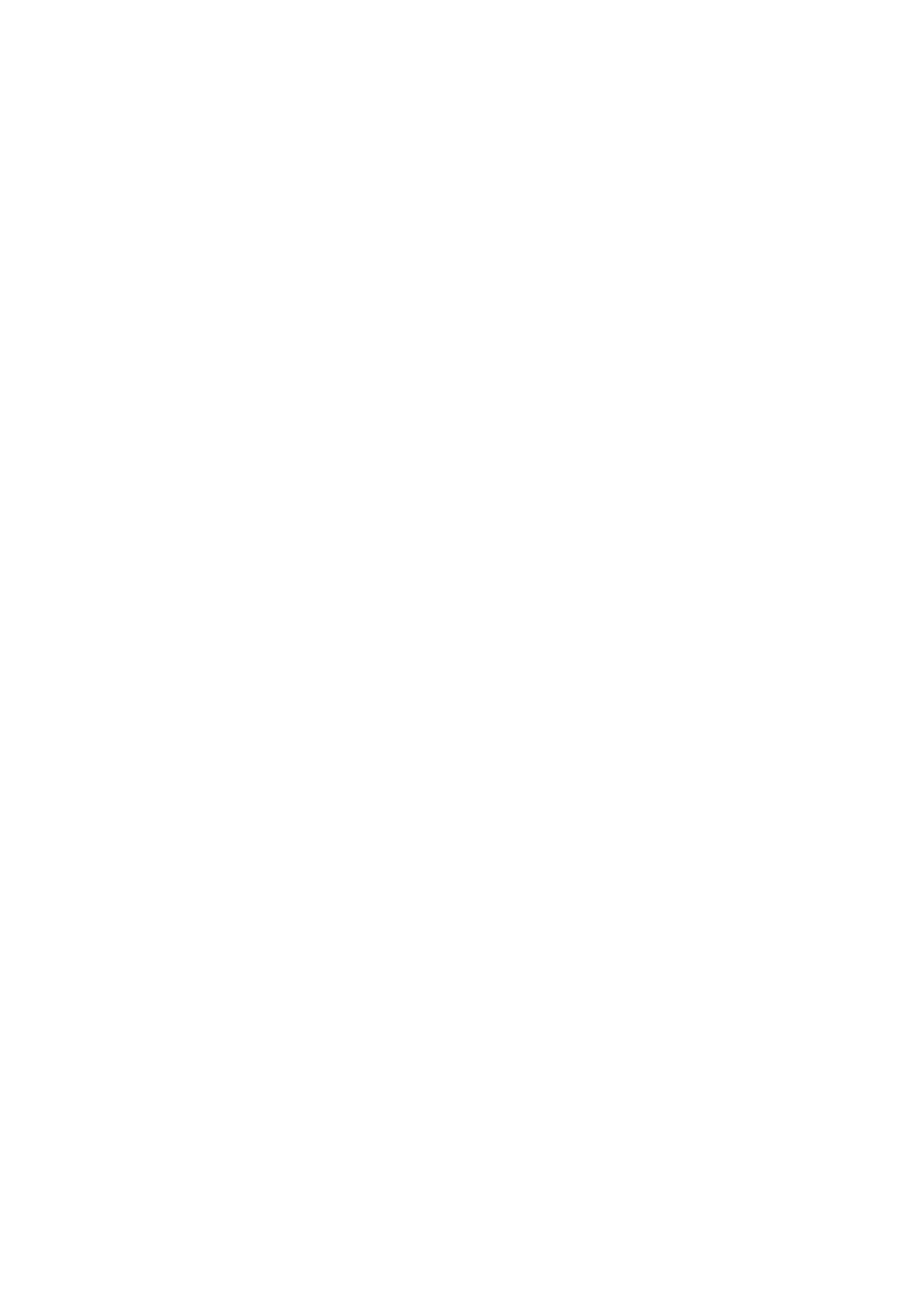### *The Bengal Public Demands Recovery Act. 19/3.* **478**

[Ben. Act III

#### *(Schedule II.—Form No. 22.)*

#### FORM No. *22.*

#### **(Bengal Form No. 1042.)**

#### **Order or lhe** *Nazir* **Tor causing publication of Proclamation of sale.**

*(See* **rule 47.)**

**To**

THE *Nazir* **of**

WHEREAS **an order has been made for the sale of the properly of lhe certificate-debtor under Certificate No. , dated the ,19 , which is specified in lhe schedule hereunder annexed; and whereas**

**lhe day of . ,19, has been fixed for lhe sale of said**

**properly; , copies of lhe proclamation of sale are by this**

**warrant made over to you and you arc hereby ordered lo haveihc proclamation published by beat of drum within each of lhe properties specified in Ihe said schedule, lo affix a copy of the said proclamation on a conspicuous part of each of the said properties and afterwards on my office, and then lo submit lo me a report showing the dates on which and lhe manner in which lhe proclamation have been published.**

| Date lhe<br>day of<br>.19 |  |
|---------------------------|--|
|---------------------------|--|

*Schedule.*

| Schedule of Property.<br>Number ol lot | Description of properly to be<br>sold, with lhe name of each<br>owner where there are more<br>certificate*debtors than one. | The revenue assessed upon the<br>estate or part of the csiate, if the been put forward to the property<br>property to be sold is an interest in an and any oiher known particulars<br>esiate or a part of an estate paying bearing on its nature and value.<br>revenue to the Government. | Claims (if any) which have |
|----------------------------------------|-----------------------------------------------------------------------------------------------------------------------------|-------------------------------------------------------------------------------------------------------------------------------------------------------------------------------------------------------------------------------------------------------------------------------------------|----------------------------|
| 1                                      |                                                                                                                             | 1                                                                                                                                                                                                                                                                                         | $\overline{\mathbf{4}}$    |
|                                        |                                                                                                                             |                                                                                                                                                                                                                                                                                           |                            |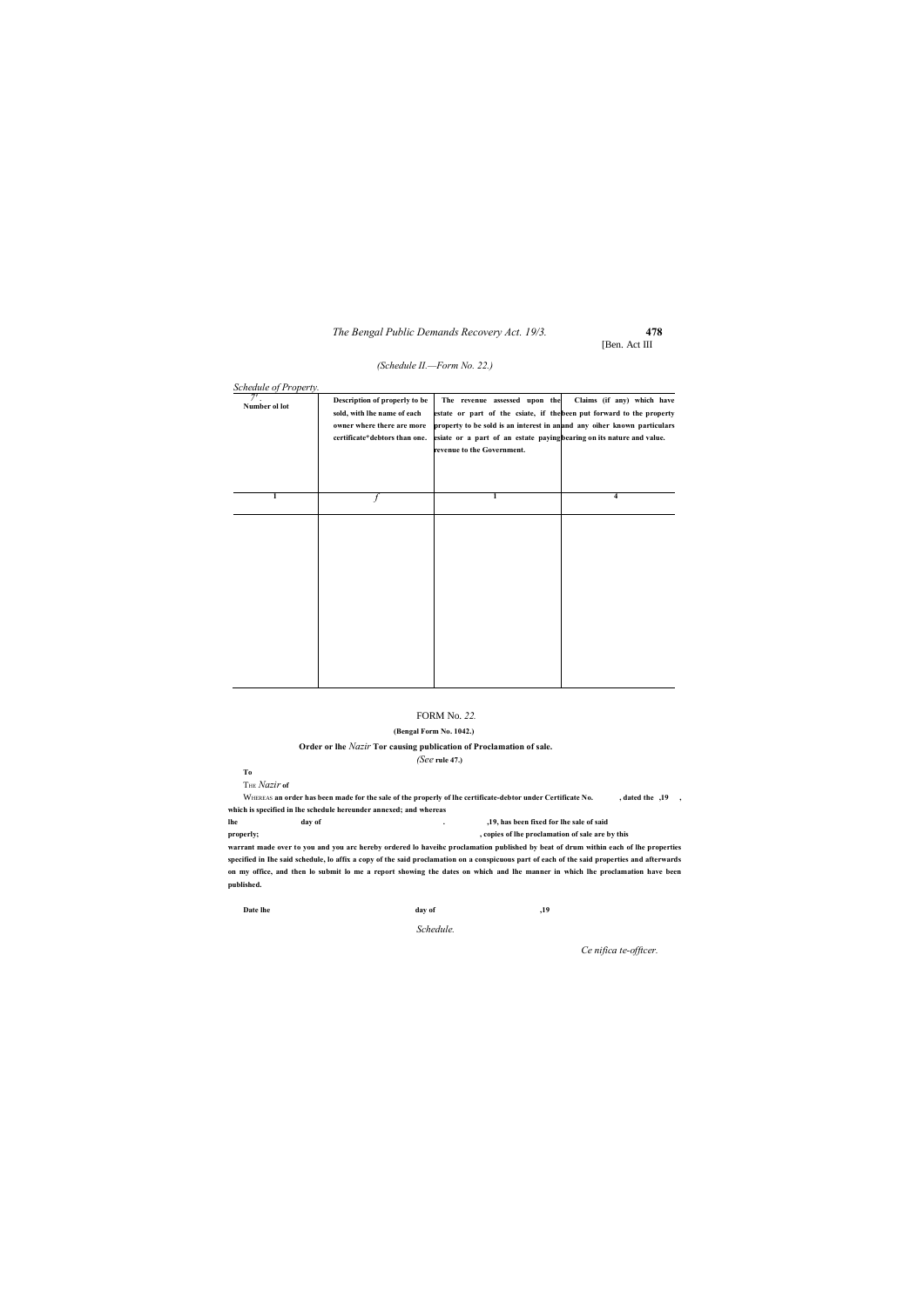# *479* **of 1913.]**

# *The Bengal Public Demands Recovery Act, 1913. (Schedule It.—Form Nos. 23—25.)*

# **FORM No. 23.**

| (Bengaf Form No. 1044.)<br>$\rightarrow$                                                             |                                  |
|------------------------------------------------------------------------------------------------------|----------------------------------|
| Certificate, by Officer holding a sale, of lhe Deficiency of Price on a Resale of Property by reason |                                  |
| of the Purchaser's Default.                                                                          |                                  |
| $(Sec)$ rule 51.)                                                                                    |                                  |
| CERTIFIED that at the rewic of the property in execution of Certificate No.                          |                                  |
| dated the<br>, 19, in consequence of default on the part of                                          |                                  |
| purchaser, ihere was a deficiency in the pricc of the said property, amounting to Rs.                | and that                         |
| the expenses attending suc/i resale amounted lo Rs.                                                  | making a total of                |
| Rs.<br>, which sum is recoverable from the defaulter.                                                |                                  |
| Date the<br>day of                                                                                   | .19<br>Officcr holding the sale. |

## **FORM No.** *24.*

## **Notice to person in possession or movable property sold in execution.** *[See* **rule 59(2).]**

| To                                                       |                                    |                              |  |  |
|----------------------------------------------------------|------------------------------------|------------------------------|--|--|
| <b>WHEREAS</b>                                           | has become the purchaser at a      |                              |  |  |
| public sale in execution or Certificate No.              | . dated                            |                              |  |  |
| 19.0f                                                    | - (now in your possession) you are |                              |  |  |
| herehy prohibited from delivering possession of the said |                                    | loany person                 |  |  |
| exccept the said                                         |                                    |                              |  |  |
| GIVEN under the seal of the Court, this the'             | day of                             | .19.<br>Certificate-officcr. |  |  |

## **FORM No. 25.**

### **Prohibitory order against the transfer of shares sold in execution. [See rale 59(3).]**

|                                                                                                                               | 1966 Fait 37(3).1                                                                                              |                                |  |
|-------------------------------------------------------------------------------------------------------------------------------|----------------------------------------------------------------------------------------------------------------|--------------------------------|--|
| Тo                                                                                                                            |                                                                                                                |                                |  |
| And                                                                                                                           | . SECBETARY OF                                                                                                 |                                |  |
|                                                                                                                               | CORPORATION.                                                                                                   |                                |  |
| <b>WHEREAS</b>                                                                                                                | has become the purchaser at a public sale in                                                                   |                                |  |
| execution of Certificale No.                                                                                                  | .dated                                                                                                         | ,19, ofccrtain                 |  |
| shares in the above Corporation, thai is lossy, of                                                                            |                                                                                                                | ; standing                     |  |
| in lhe name or you                                                                                                            |                                                                                                                |                                |  |
| it is ordered thai you                                                                                                        |                                                                                                                | be,andvau                      |  |
| are hereby, prohibited From making any transfer of the said shares lo any person except the said , the purchaser a fores aid, |                                                                                                                |                                |  |
| or from receiving any dividends ihereon; and you                                                                              |                                                                                                                |                                |  |
|                                                                                                                               | , Secretary of the said Corporation, from permitting any such transfer or making any such payment toany person |                                |  |
| except [he said                                                                                                               |                                                                                                                | , ihepurchaseraforesaid.       |  |
| , GIVEN undertheseal of the Court, this the                                                                                   | day of                                                                                                         | .19.<br>Certificate - officer. |  |
|                                                                                                                               |                                                                                                                |                                |  |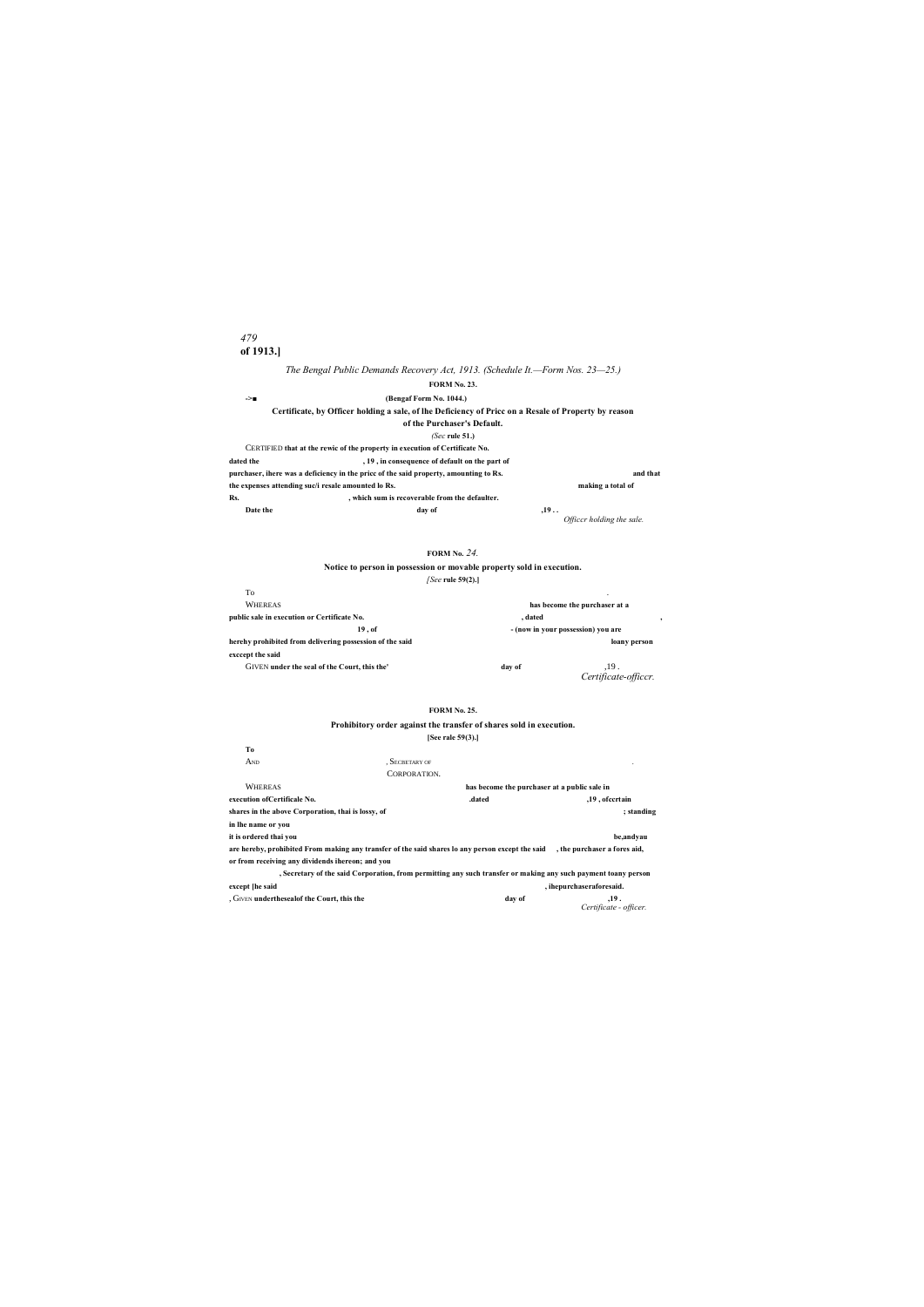# **480 [Ben. Act III***The Bengal Public Demands Recovery Act, 1913. (Schedule If,—Form Nos. 26, 27.)* FORM No. 26-

# **Prohibilory Order agaiml Payment or Debts sold in Execution lo any other than the Purchaser.**

| [See rule 59fJ>]                                                                                                      |                        |   |  |
|-----------------------------------------------------------------------------------------------------------------------|------------------------|---|--|
| T <sub>0</sub>                                                                                                        |                        |   |  |
| And <b>To</b>                                                                                                         |                        |   |  |
| $WnERli, \S$                                                                                                          |                        |   |  |
| has become (he purchaser ai a public sale in execution of Certificate No.                                             |                        |   |  |
| of 19 being debts due from you                                                                                        | lovou                  | ٠ |  |
| il is ordered I hat you                                                                                               | be, and you are hereby |   |  |
| proliibned Cram receiving and you                                                                                     |                        |   |  |
| from making paymeni of the said debt to any person or persons except the said GIVEN under the seal of the Court, this |                        |   |  |

d a y or  $, 19$ 

*Certificate-officer of*

■ **FORM** No. 27.

## **Certificate to certificate-debtor authorizing him Lo mortgage, lease or sell property.**

|                                         | [See rule 66.]                                                                                                                                  |
|-----------------------------------------|-------------------------------------------------------------------------------------------------------------------------------------------------|
| WHEREAS in exceulion of Certificate No. | of 19, an order was made on lhe                                                                                                                 |
| day of                                  | ,19, for the sale of the undermentioned property                                                                                                |
| of lhe certificate-debtor               | and whereas lhe Court has, on the application of ihe said                                                                                       |
|                                         | certificate-debtor, postponed ihe said sale lo enable him lo raise the amount of the certificate by mortgage, lease or private sale of lhe said |
| properly or of some pari thereof;       |                                                                                                                                                 |
|                                         | This is to ccrtify thai lhe Court dolh hereby authorise lhe said certificate-debtor lo make the proposed mortgage, lease, or sale with in a     |
| period of                               | from the dote of ihis                                                                                                                           |
|                                         | certificate : provided thai all moneys payable under such mongatge, lease, or sale shall be paid into this Court and noi to the said            |
| certificate-debtor.                     |                                                                                                                                                 |
|                                         |                                                                                                                                                 |

*Description of Properly.*

GIVEN under the seal of the Court, this the **day of**  $\frac{19}{2}$ 

*Certificarv- officer.*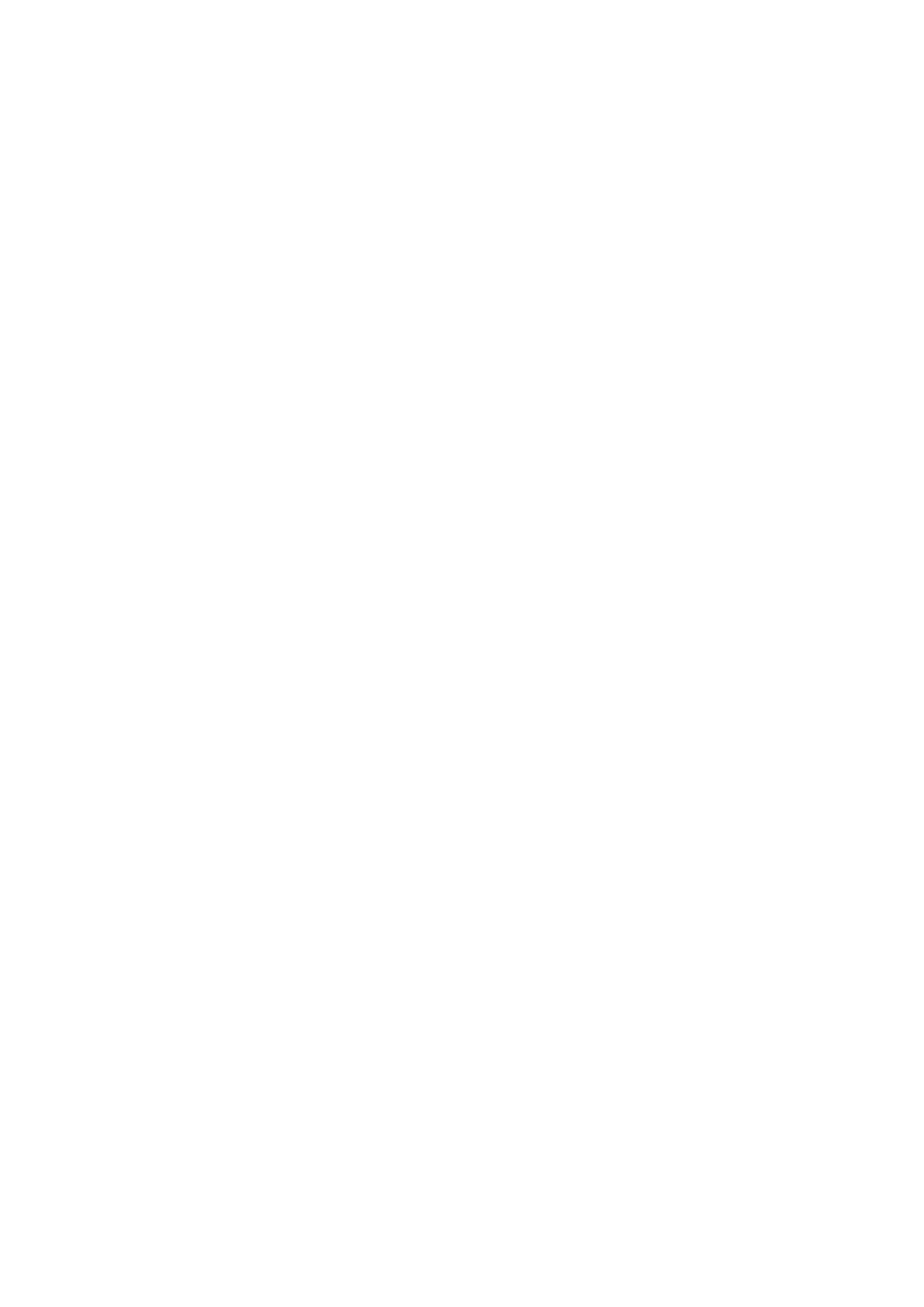# *(Schedule II.—Form Nos, 28—30.)*

# **FORM No. 28. Certificate of Sale of Land.**

## *{Sec* **rule 74.)**

|                        | THIS IS TO CERTIFY THAI auction on the                   | clav of      | of        |                                 |                      |  |
|------------------------|----------------------------------------------------------|--------------|-----------|---------------------------------|----------------------|--|
| <b>Certificate No.</b> | dated lhe.                                               |              |           | .19, and that lhe said sale has |                      |  |
| confirmed by mc.       |                                                          |              | been duly |                                 |                      |  |
|                        | GIVEN under the seal of the Court, (his the              |              |           |                                 |                      |  |
|                        | has been declared the purchaser, at a sale by public, 19 |              |           | day of                          | .19.                 |  |
| . of                   |                                                          | in execution |           |                                 | Certificate-officer. |  |

### **t h e c e r t i f i e d p u r c h a s e r , dated the certified , 1 9 Order For Delivery to Certified Purchaser of Land at a Sale in Execution.** *(See* rule 75.) **To** THE WHEREAS **has become of at a sale in execution of Certificate No. the , 1 9 ; youaneherebyorderedtopuuhesaid purchaser, as aforesaid, into possession of the same.** GIVEN **under the seal of the Court, this the day of** *C e r t i ficate-officer.*

# **FORM No. 29. .**

## **FORM No. 30.**

| Notice to Show Cause why Warrant of Arrest should not issue.                                                       | (See rule $77$ .)              |                      |  |
|--------------------------------------------------------------------------------------------------------------------|--------------------------------|----------------------|--|
| Tо                                                                                                                 |                                |                      |  |
| <b>WHEREAS</b>                                                                                                     | has made application to me for |                      |  |
| execution of Certificate No.<br>of 19, by arrest and imprisonment of your person;                                  |                                |                      |  |
| you are hereby required to appear before me on the                                                                 | day of                         | ,                    |  |
| 19, toshow cause why you should not becoinmitled lo the civil prison in execution of the said certificate.         |                                |                      |  |
| GIVEN under the seal of lhe Court, this the                                                                        | day of                         | ,19                  |  |
|                                                                                                                    |                                | Certificate-officer. |  |
| From and after the service of notice of any certificate under section-7 upon a certificate-debtor, $\hat{o}$<br>8. |                                |                      |  |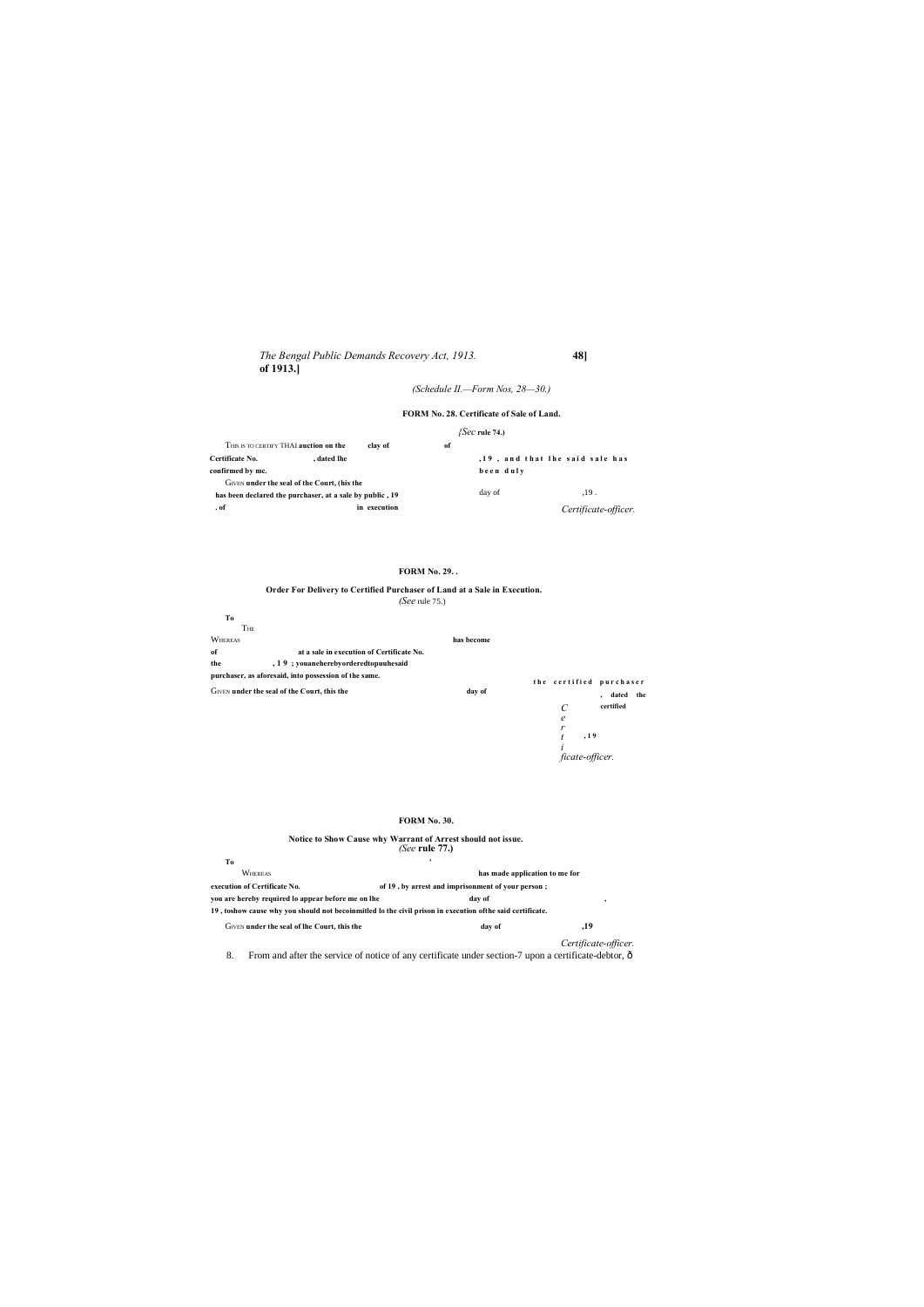- *( a )* any private transfer or delivery of any of his immovable property situated in the district in which ths certificate is filed, or of any interest in any such property, shall be void against any claim enforceable in execution of ihe certificate; and
- *( b )* the amount due from lime to time in respect of the certificate shall be a charge upon the immovable properly of the certificate-debtor, wherever situated, to which every other chargecreaied subsequently tothe service of the said notice shall be postponed.

9. (J) The certificate-debtor may, within thirty days from the serv icc of the notice required by secti on 7, or, where the notice has not been duly served, then within thirty days from the execution of any process for enforcing the certificate, present to the Cerlificate-officer in whose office ihe certificate is filed, or to the Certificate-officer who is executing the certificate, a petition, in ihe prescribed form, signed and verified in the prescribed manner, denying his liability, in whole or in part.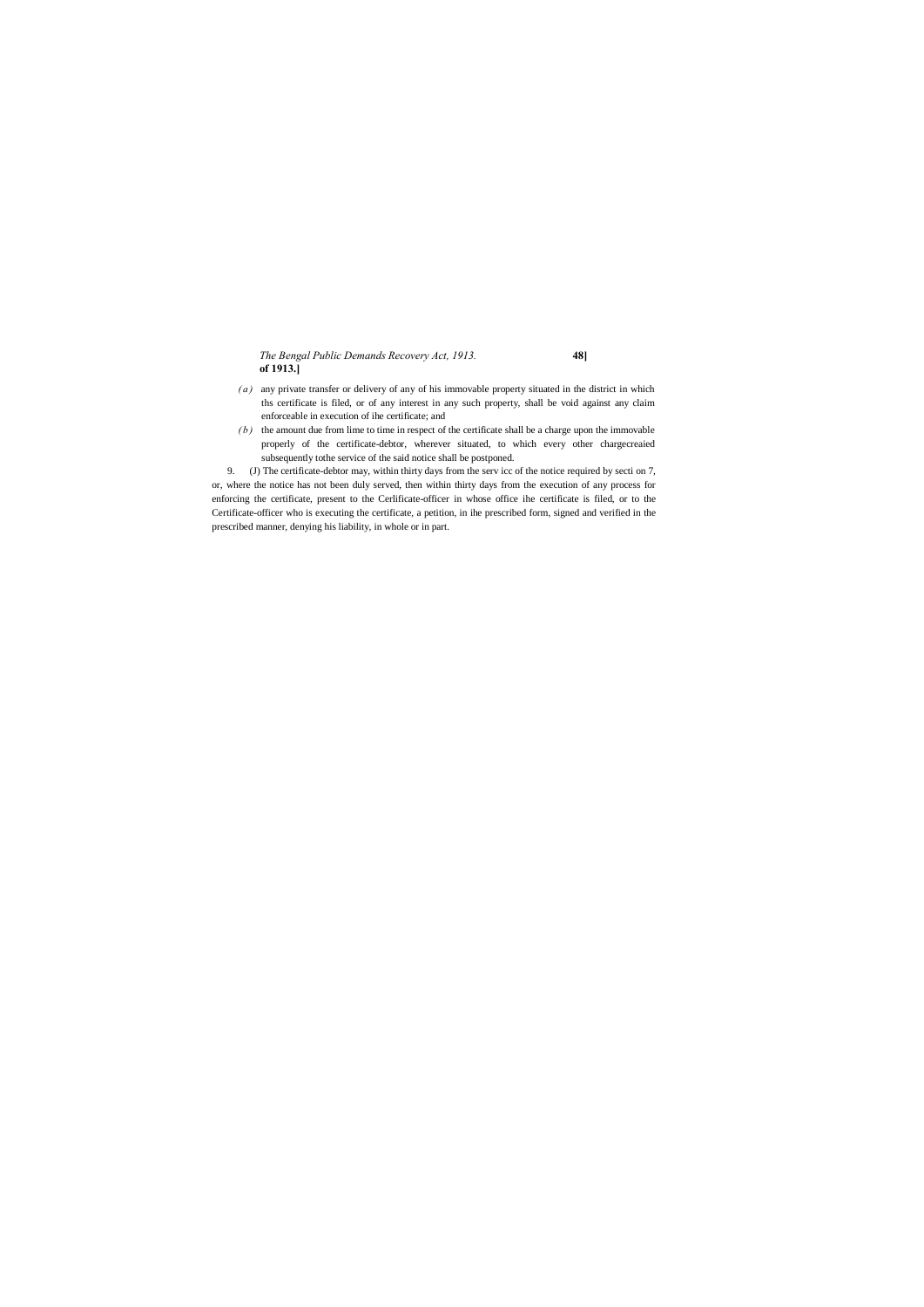'These words were inserted by s. 2f I) of ilie Bengal Public Demands Recovery (Amendmenl) Act. 1955 (West Ben. Act XV or

1955). 2 This proviso was originally added by s. *2(2), ibid* and (hercaller (his proviso was subsliluled by s. 2 of the Bengal Publit Demands Recovery (Amendment) Act, I960 (West Ben, Act XIX of 1960).

'These words and figures were inserted by s. 3 of the Bengal Public Demands Rccovcry (Aincndmeni) Act, 1942 (Ben, Aci 1 or 1942).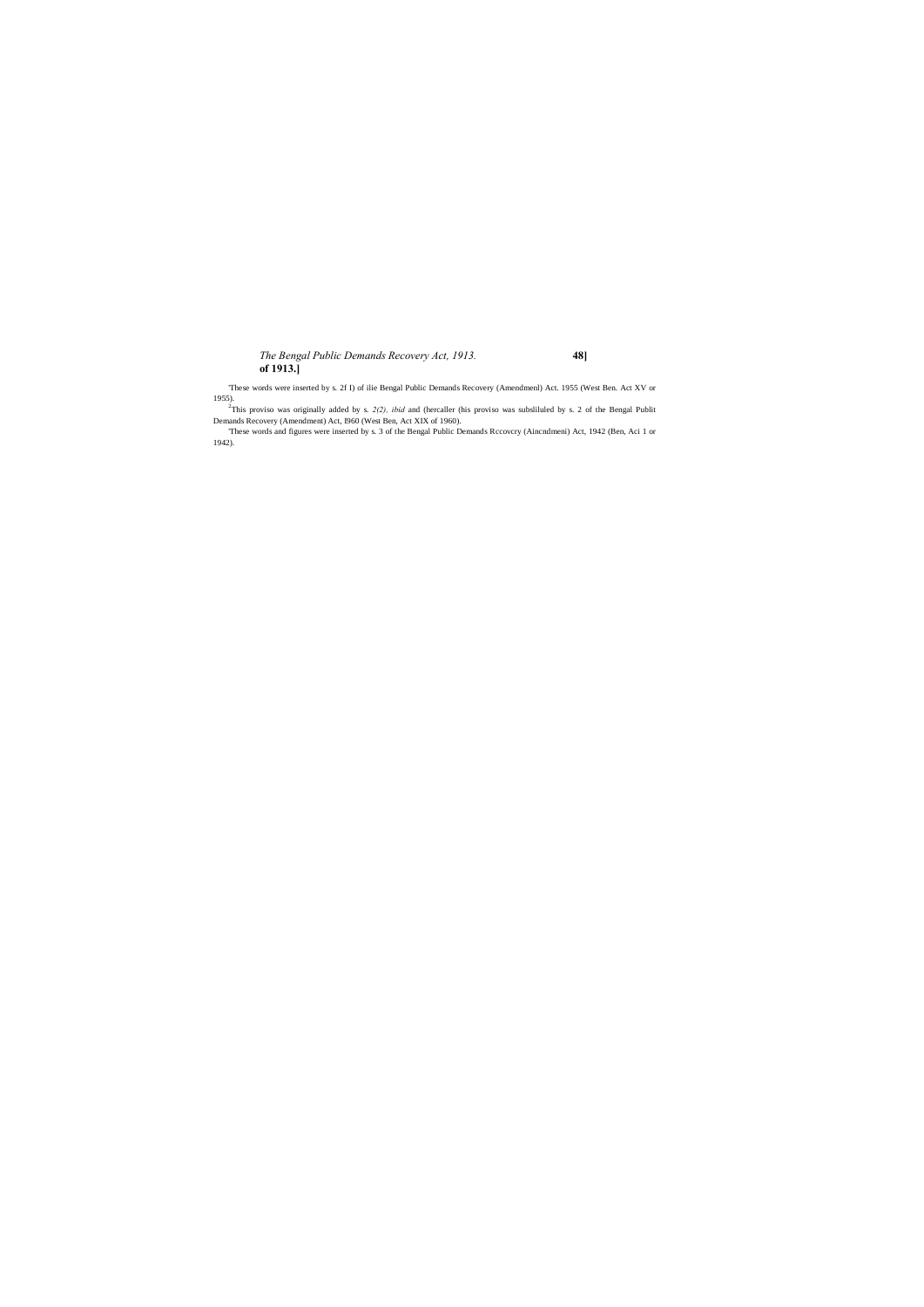'These words were substituted for the words "twelve and a half" by s. 2 of, and the Seh. to, the Bengal Rales or Interest Act, 1939 (Ben. Act 111 of 1939).

<sup>2</sup>Thcsc words were substituted for the word "certificate" by s, 2 of the Bengal Public Demands Recovery (Amendment) Act, 1939 (Ben. Act lit of 1940).

The word "Crown" was originally substituted Tor ihe word "Government<sup>1</sup>" by paragraph 3 of. and Seh. IV to. the Government of India (Adaptation or Indian Laws) Order. 1937. and thereafter the word "Government" was substituted Tor the word "Crown" by paragraph *4(1)* or the Adaptation or Laws Order, 1950.